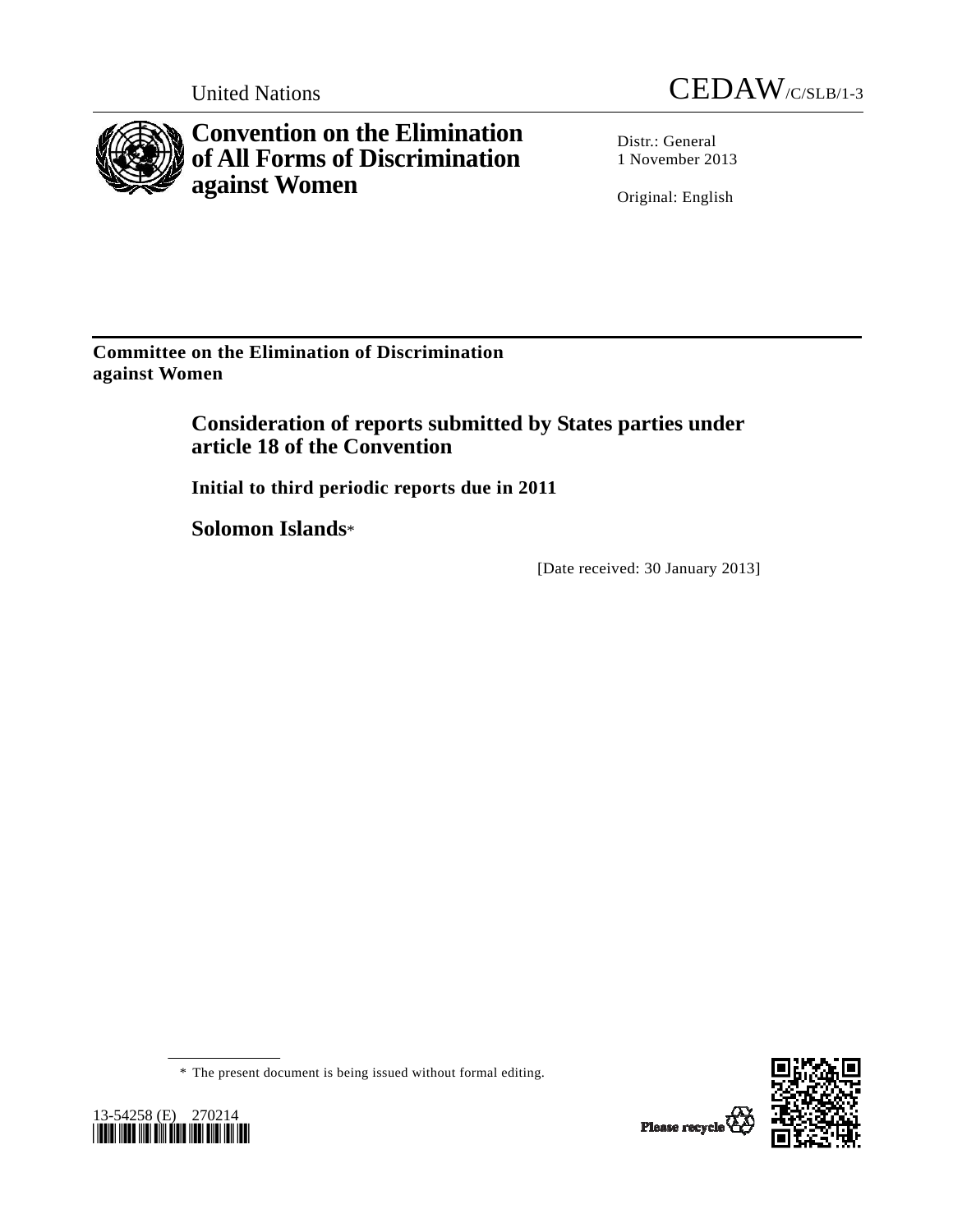# Contents

|                                                                                       | Page   |
|---------------------------------------------------------------------------------------|--------|
|                                                                                       | 3      |
|                                                                                       | 5      |
|                                                                                       | 6      |
| Article 1&2: Definition of Discrimination and Obligations to Eliminate Discrimination | $\tau$ |
| Article 3: Guarantee of Basic Human Rights and Fundamental Freedoms                   | 28     |
|                                                                                       | 30     |
|                                                                                       | 31     |
|                                                                                       | 34     |
|                                                                                       | 38     |
|                                                                                       | 44     |
|                                                                                       | 45     |
|                                                                                       | 47     |
|                                                                                       | 57     |
|                                                                                       | 63     |
|                                                                                       | 72     |
|                                                                                       | 75     |
|                                                                                       | 82     |
|                                                                                       | 84     |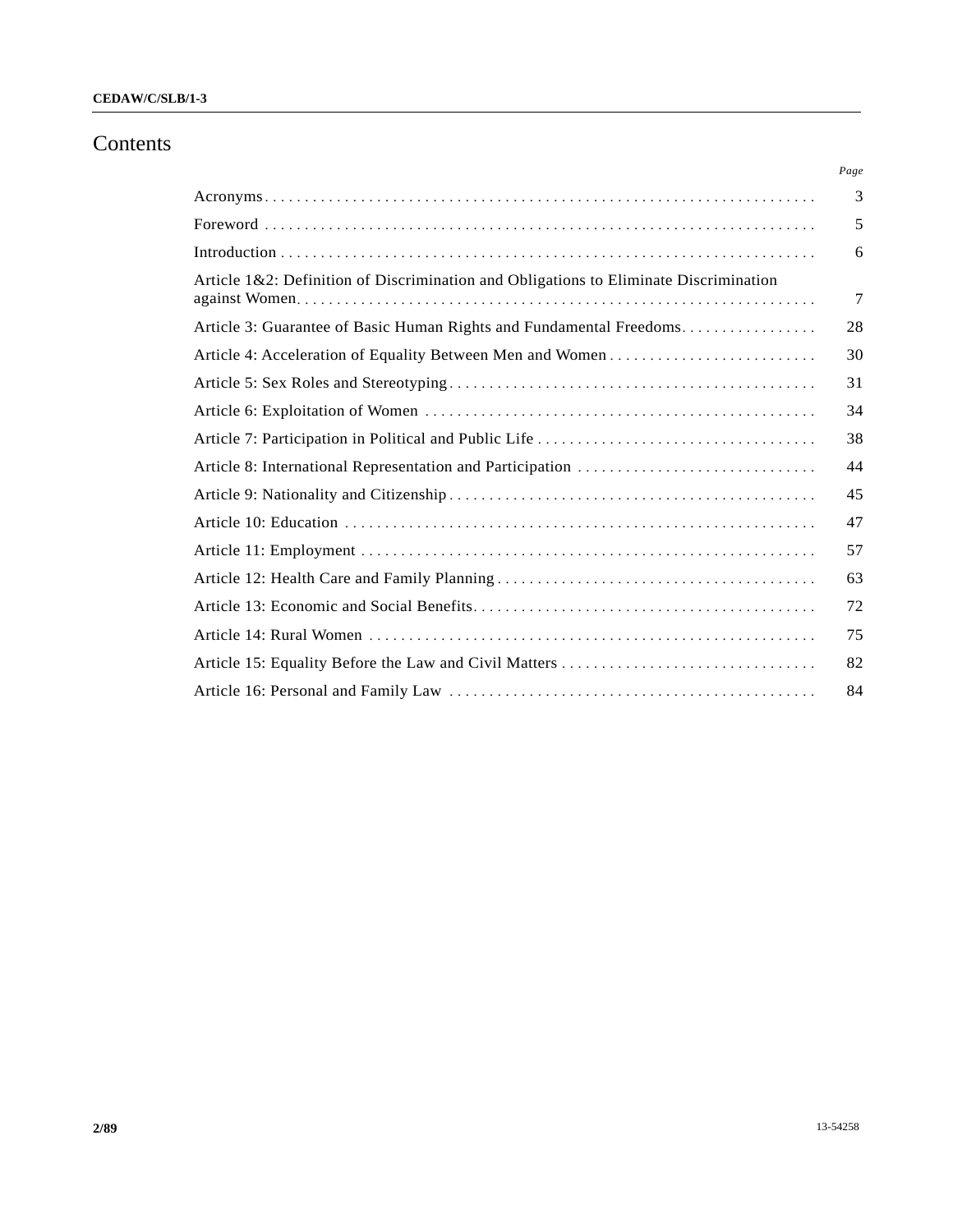# **ACRONYMS**

| AusAID        | Australian Aid Agency                                                         |  |  |  |  |  |
|---------------|-------------------------------------------------------------------------------|--|--|--|--|--|
| <b>CBR</b>    | <b>Community Based Rehabilitation</b>                                         |  |  |  |  |  |
| <b>CCC</b>    | Christian Care Centre                                                         |  |  |  |  |  |
| <b>CEDAW</b>  | Convention on the Elimination of All Forms of Discrimination<br>against Women |  |  |  |  |  |
| <b>CWD</b>    | Children with Disabilities                                                    |  |  |  |  |  |
| <b>DHS</b>    | Solomon Islands Demographic and Health Survey 2007                            |  |  |  |  |  |
| DPP           | Director of Public Prosecutions                                               |  |  |  |  |  |
| <b>ECE</b>    | Early Childhood Education                                                     |  |  |  |  |  |
| <b>ESIRP</b>  | <b>Education Sector Investment and Reform Programme</b>                       |  |  |  |  |  |
| <b>EVAW</b>   | The National Policy on Eliminating Violence Against Women                     |  |  |  |  |  |
| <b>GEWD</b>   | National Policy on Gender Equality and Women's Development<br>(GEWD)          |  |  |  |  |  |
| <b>HIV</b>    | Human Immunodeficiency Virus                                                  |  |  |  |  |  |
| <b>ITN</b>    | Insecticide treated net                                                       |  |  |  |  |  |
| <b>LAL</b>    | SULandowners Advocacy and Legal Support Unit                                  |  |  |  |  |  |
| <b>MAP</b>    | Malaria Action Plan                                                           |  |  |  |  |  |
| <b>MEHRD</b>  | Ministry of Education and Human Resources Development                         |  |  |  |  |  |
| <b>MFMR</b>   | Ministry of Fisheries and Marine Resources                                    |  |  |  |  |  |
| <b>MWYCA</b>  | Ministry of Women, Youth and Children Affairs                                 |  |  |  |  |  |
| <b>MWYCFA</b> | Ministry of Women, Youth, Children and Family Affairs                         |  |  |  |  |  |
| <b>MTDS</b>   | Solomon Islands' Government Medium Term Development Strategy                  |  |  |  |  |  |
| <b>MYWSR</b>  | Ministry for Youth, Women, Sports and Recreation                              |  |  |  |  |  |
| <b>NEAP</b>   | National Education Action Plan                                                |  |  |  |  |  |
| <b>NER</b>    | <b>Net Enrolment Rate</b>                                                     |  |  |  |  |  |
| <b>NGOs</b>   | Non Governmental Organisations                                                |  |  |  |  |  |
| <b>NSC</b>    | <b>GEWD National Steering Committee</b>                                       |  |  |  |  |  |
| <b>PSSC</b>   | Pacific Secondary School Certificate                                          |  |  |  |  |  |
| <b>PSO</b>    | Public Solicitor's Office                                                     |  |  |  |  |  |
| <b>RAMSI</b>  | Regional Assistance Mission to Solomon Islands                                |  |  |  |  |  |
| <b>RSIPF</b>  | Royal Solomon Islands Police Force                                            |  |  |  |  |  |
| <b>SIBC</b>   | Solomon Islands Broadcast Corporation                                         |  |  |  |  |  |
| <b>SICA</b>   | Solomon Islands Christian Association                                         |  |  |  |  |  |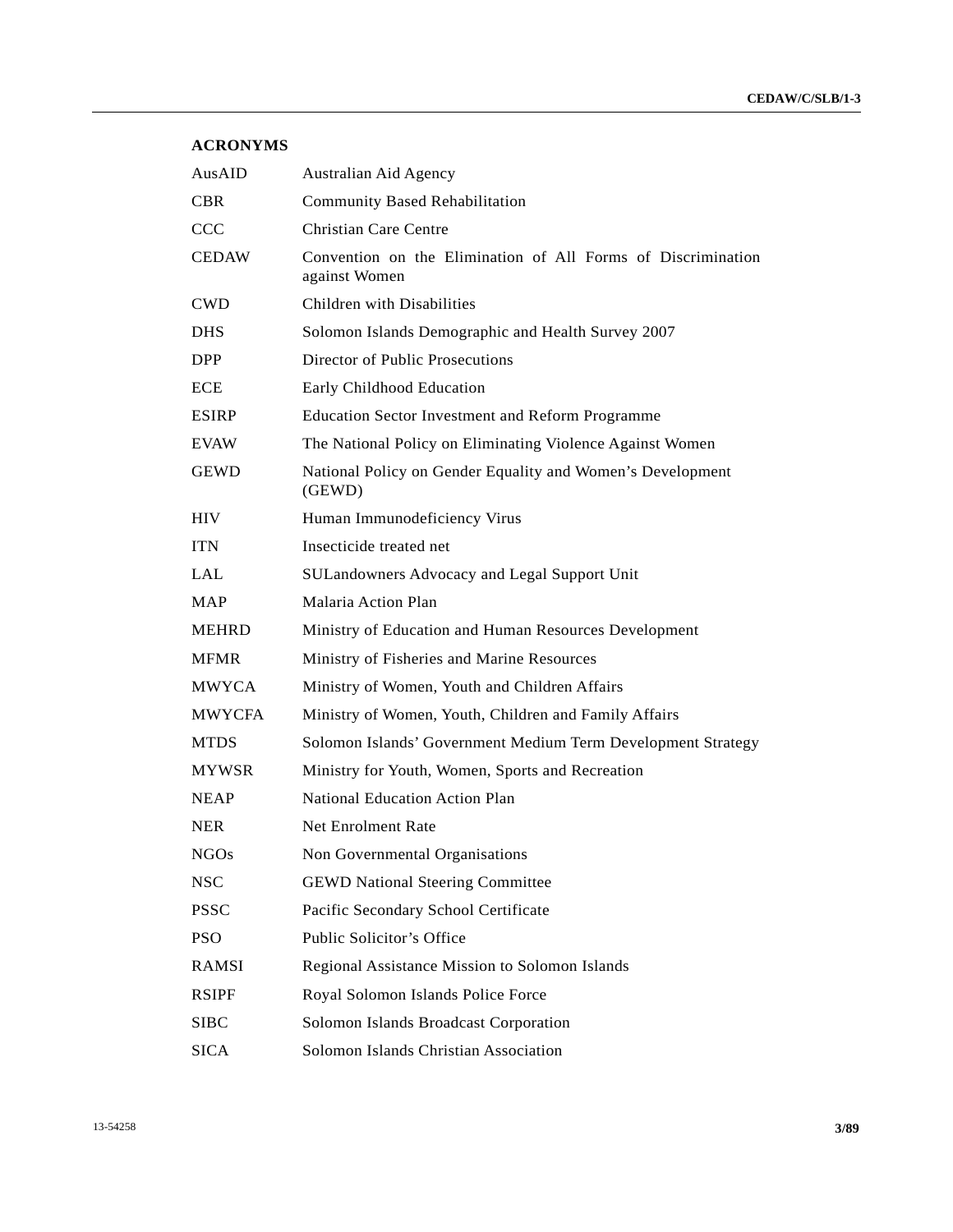| SICAFOW       | Solomon Islands Christian Association Federation of Women |
|---------------|-----------------------------------------------------------|
| <b>SICCI</b>  | Solomon Islands Chamber of Commerce and Industries        |
| <b>SICHE</b>  | Solomon Islands College of Higher Education               |
| <b>SIDT</b>   | Solomon Islands Development Trust                         |
| <b>SIEMIS</b> | Solomon Islands Education Management Information System   |
| SIF3          | Solomon Islands Form 3 (Exam)                             |
| <b>SIG</b>    | Solomon Islands Government                                |
| SILRC         | Solomon Islands Law Reform Commission                     |
| <b>SINACC</b> | Solomon Islands National Advisory Committee on CEDAW      |
| SINCW         | Solomon Islands National Council of Women                 |
| <b>SINPF</b>  | Solomon Islands National Provident Fund                   |
| <b>SIPPA</b>  | Solomon Islands Planned Parenthood Association            |
| SISC          | Solomon Islands Secondary School Certificate              |
| <b>SISEE</b>  | Solomon Islands Secondary Entrance Exam                   |
| <b>SIWIBA</b> | Solomon Islands Women in Business Association             |
| SGS           | <b>Second Generation Surveillance</b>                     |
| <b>SPC</b>    | Secretariat of the Pacific Community                      |
| STI           | <b>Sexually Transmitted Infection</b>                     |
| SWD           | Social Welfare Division                                   |
| <b>UNDP</b>   | <b>United Nations Development Programme</b>               |
| <b>UNFPA</b>  | United Nations Population Fund                            |
| <b>UNICEF</b> | United Nations Children's Fund                            |
| <b>UNIFEM</b> | United Nations Development Fund for Women                 |
| <b>USP</b>    | University of the South Pacific                           |
| <b>VCCT</b>   | Voluntary Confidential Counselling and Testing            |
| WDD           | Women's Development Division                              |
| WHO           | World Health Organisation                                 |
| YWPG          | Young Women's Parliamentary Group                         |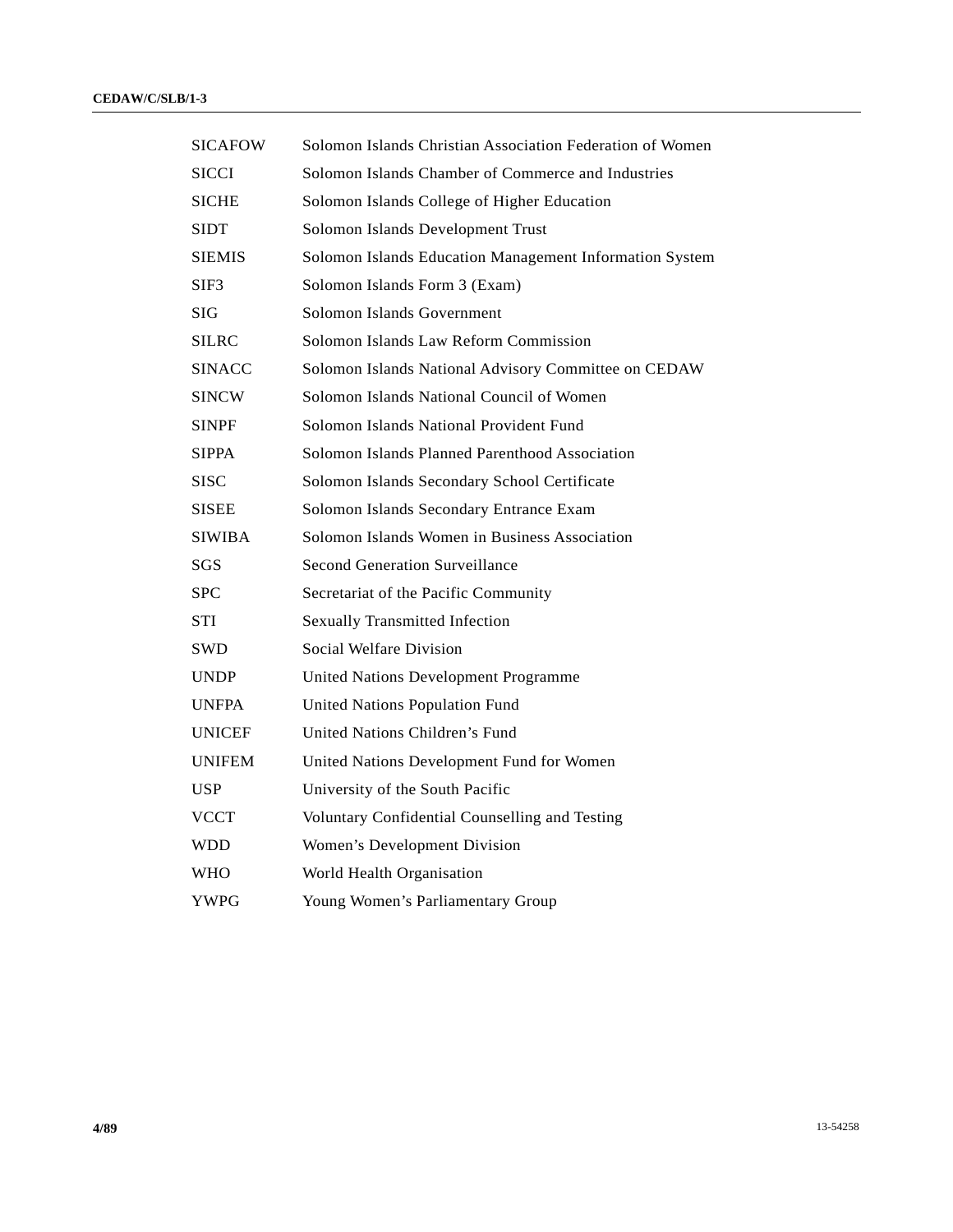# **FOREWORD**

I am thankful for this opportunity to present the Solomon Islands CEDAW combined report which covers the initial, second and third periodic reports.

To finally produce this combined report after ten years since Solomon Islands became a state party to the convention is a great mile- stone of its own. Solomon Islands is a post conflict country and the tension and its aftermath have made the delay in producing this re- port inevitable. The Solomon Islands Government's own limitations in terms of technical and financial capacity to present such a well researched document to the United Nations have also attributed to the delay in producing the three reports when they were due. However, after going through the arduous process of developing this combined report, we are confident that the next report will be easier to produce as we have learnt a great deal from the steps we have taken to produce this report.

What has transpired from this report will not be taken lightly. The Government recognises that CEDAW is an important human rights instrument that assures the empowerment of women and a catalyst towards gender equality. We appreciate that the costs of our own negligence to implement the obligations under CEDAW will deny Solomon Islanders their rights and freedom and a life of peaceful co- existence and prosperity that must be enjoyed by all citizens.

We are proud of the achievements we have made so far and are committed to ensuring that we do not lose sight of the important areas we need to pay immediate attention including the necessity to systematically monitor and evaluate progress on CEDAW implementation.

As a developing nation, we have benefitted much from the support by our development partners in helping us progress CEDAW. On this note, I would like to thank UN-Women for its joint sponsorship with the Solomon Islands Government to meet the cost of producing this CEDAW combined report. Implementation of CEDAW will continue to embrace the government's partnership role with our development partners and agencies.

May I respectfully thank the UN-CEDAW committee for its understanding of our difficulties and also for its patience. May I also ask for the committee's continual guidance and support to the Solomon Islands.

Government as we translate CEDAW on the ground.

We look forward to receiving the concluding observations. God Bless Solomon Islands.

> (*Signed*) Honourable Peter Tom MP Minister of Women, Youth, Children & Family Affairs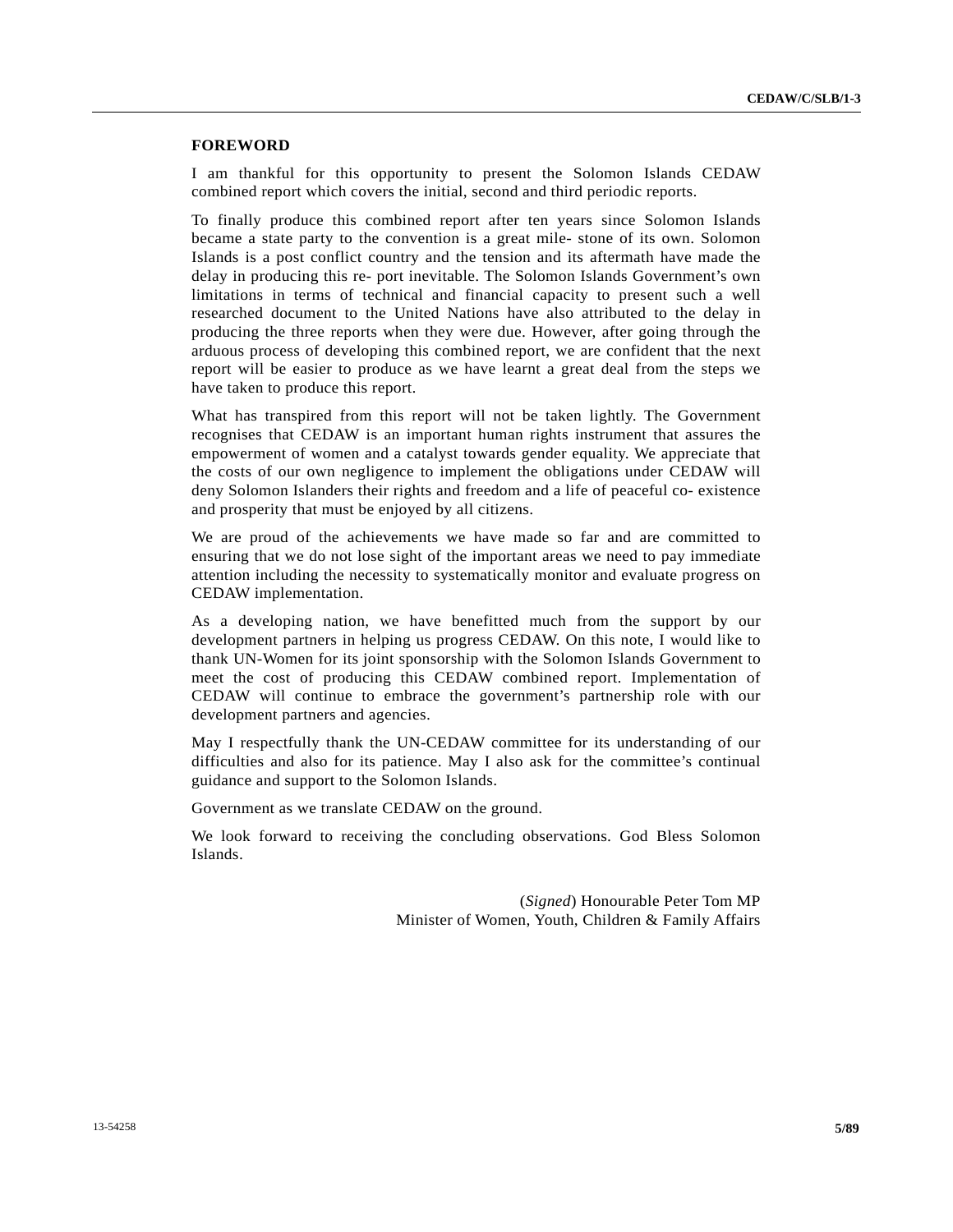# **INTRODUCTION**

The Solomon Islands Government (SIG) acceded to the Convention on the Elimination of All Forms of Discrimination against Women (CEDAW) on 6th May 2002. To date no reports have been submitted in respect of the implementation of CEDAW.

The period between 1998 and 2003 was very difficult with Solomon Islands embroiled in what has been referred to as an "ethnic tension" between two conflicting ethnic groups. This resulted in the intervention of the Regional Assistance Mission to Solomon Islands (RAMSI) in July 2003, To date RAMSI is still present in the Solomon Islands with a plan for transition and drawdown in June 2013.

The ethnic tension not only left the Solomon Islands Government systems, procedures and processes ineffective but also significantly compounded the prevailing capacity constraints to perform basic functions. As a result Solomon Islands did not complete the initial and second reports. Consequently this report is a consolidated initial, second and third periodical report pursuant to the obligations under Article 18 of CEDAW. The completion of this consolidated initial, second and third report demonstrates the commitment of the Solomon Islands Government to the continual improvement of the lives of women.

Despite the setbacks and slow commencement of implementation of CEDAW the Solomon Islands Government has made significant progress towards improving the lives of Solomon Islands women. There has been significant improvement in the policy framework surrounding the rights of women and substantive efforts are underway to also provide for legal framework. This has been through the development and implementation of a number of government policies guided by significant social studies of issues affecting women. In 2009 a Family Health and Safety Study was completed. This study provided the cornerstone for the development of new policies in respect to women and violence against women. In 2010 the Ministry of Women, Youth, Children and Family Affairs launched the National Policy on Gender Equality and Women's Development (GEWD) and the National Policy on Eliminating Violence Against Women (EVAW ). These two policies provide the framework for the programmes and work of the Ministry of Women, Youth, Children and Family Affairs. The national GEWD is the overarching policy that is premised on CEDAW and accompanied by a national plan of action that aims at advancing women's status in key development areas identified as critical to improving the lives of women in Solomon Islands. These include education and health, women in economy, women's participation and decision making, violence against women and gender mainstreaming as a cross-cutting theme. The National Policy on Eliminating Violence against Women is the first of its kind in Solomon Islands. These positive steps demonstrate the commitment of the Solomon Islands Government to the implementation of CEDAW and improving the lives of Solomon Islands Women.

There has been significant improvement in the access to education for girls since the Solomon Islands Government acceded to CEDAW. The ratio of girls to boys accessing primary school has closed to almost negligible. Although there remains disparity at the senior level it is clear that receiving primary school education is now becoming the norm for girls. This significant improvement has been achieved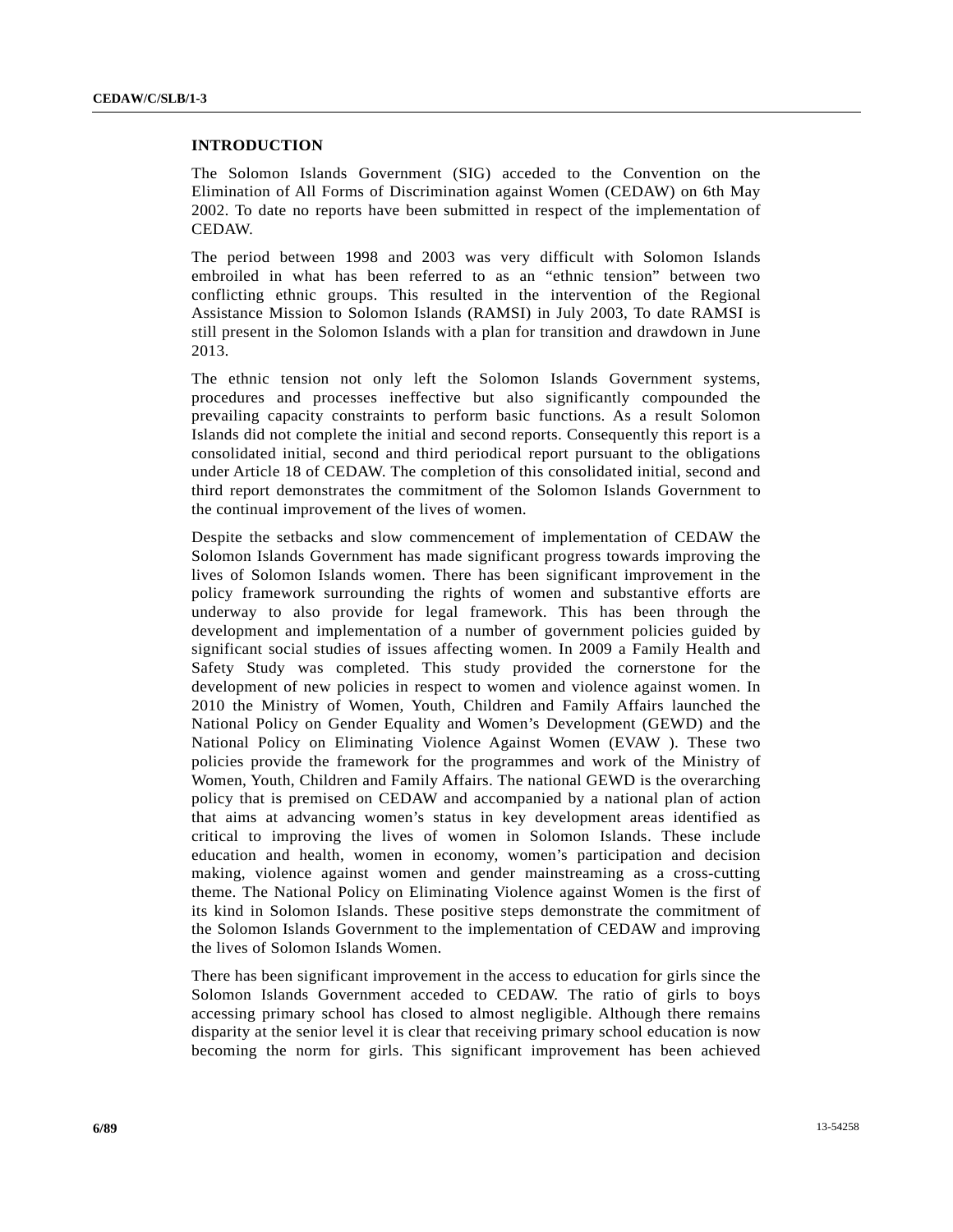through continuous development of education policies and consistent allocation of resources to the education sector.

Women's health has also seen improvement with a greater number of women being able to access ante natal and delivery health care. Delivery of services to the rural areas remains a challenge due to the geography of Solomon Islands and the considerable expense to develop infrastructure in rural areas. Despite this, women in the rural areas not only comprise the majority of unpaid subsistence workers but also engage in informal marketing of mostly food produce as the common source of money to feed their families.

The Solomon Islands Government is committed to the development of domestic violence legislation and has al- located a budget for the consultation in its 2012 development budget. Also work towards finalising the National Action Plan for women, peace and security is underway. In the field of participation in leadership and decision making SIG is committed to provide several seats for women in the national parliament and has currently tasked itself to pursue legislative options to effectuate these seats for women.

As part of SIG commitment there have recently been pockets of national policy developments and reviews that mandate and promote women's participation to increase their economic status and lives

# **Article 1&2: Definition of discrimination and obligations to eliminate discrimination against women**

#### **Legal Context**

1. *The Constitution* is the supreme law of Solomon Islands. Chapter 2 contains a Bill of Rights which provides a list of individual rights and freedoms conferred upon all citizens. In section 3 *The Constitution* guarantees fundamental rights and freedoms to all citizens regardless of race, place of origin, political opinions, colour, creed or sex. These rights and freedoms are subject to the public interest and to the rights and freedoms of others. Consequently, courts have the discretion to deny the rights and freedoms if they consider it in the public interest to do so.

2. Sections 4 – 15 of The Constitution provide for the protection of individual rights and freedoms. The specific rights and freedoms provided include

- a. Protection of the Right to Life section 4
- b. Protection of Right to Personal Liberty section 5
- c. Protection from Slavery and Forced Labour section 6
- d. Protection from Inhuman Treatment section 7
- e. Protection from Deprivation of Property section 8
- f. Protection from Privacy of Home and Other Property section 9
- g. Protection of the Law section 10
- h. Protection of Freedom of Conscience section 11
- i. Protection of Freedom of Expression section 12
- j. Protection of Freedom of Assembly and Association section 13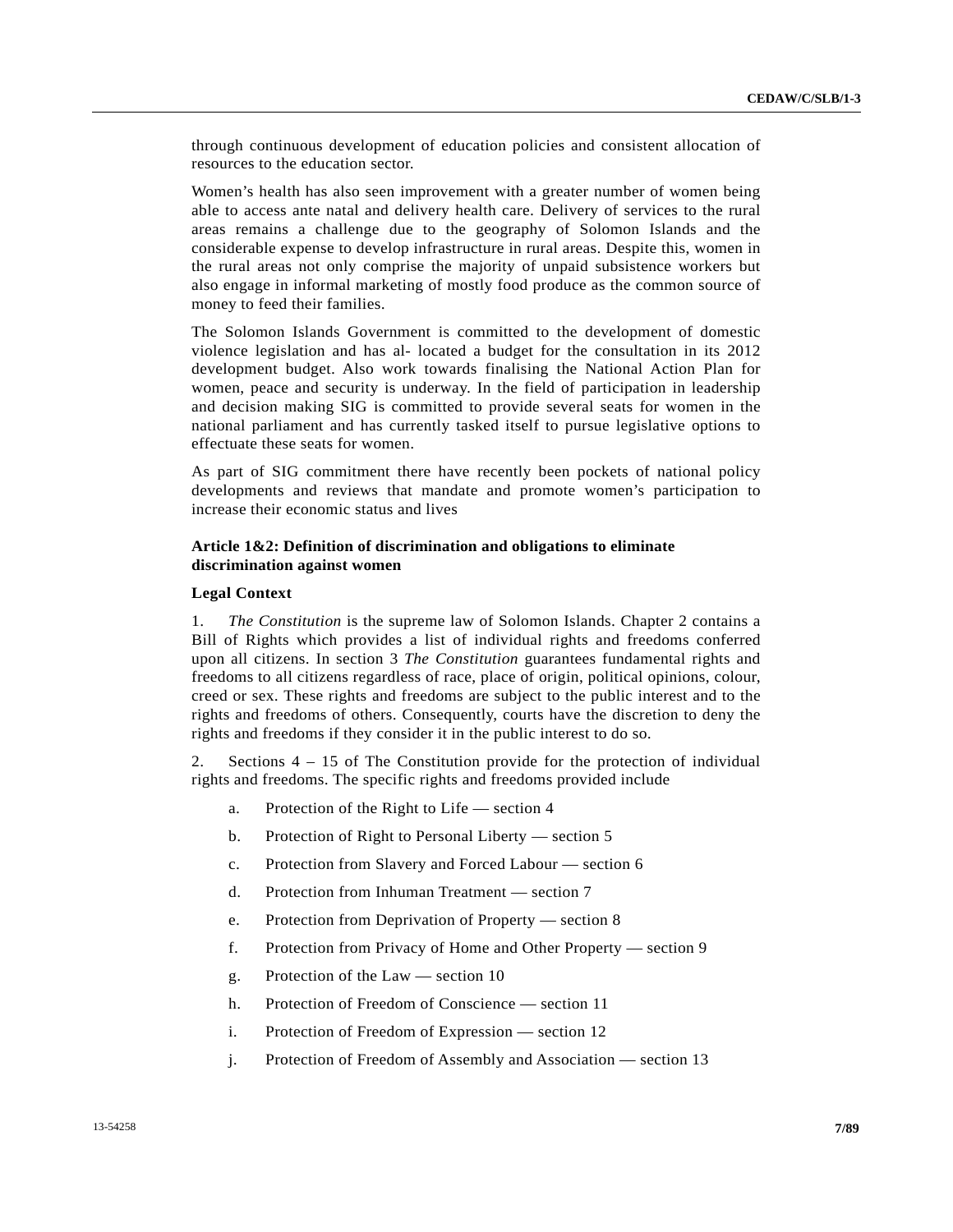- k. Protection of Freedom of Movement section 14
- l. Protection from Discrimination section 15

3. The Constitution gives legal status to customary law by virtue of section 3 of Schedule 3. It provides:

 1. "Subject to this paragraph, customary law shall have effect as part of the law of solomon Islands.

 2. The preceding subparagraph shall not apply in respect of any customary law that is, and to the extent that it is, inconsistent with this Constitution or an Act of Parlia- ment.

3. An Act of Parliament may:-

 a. provide for the proof and pleading of customary law for any purpose;

 b. regulate the manner in which or the purposes for which customary law may be recognised; and

c. provide for the resolution of conflicts of customary law."

4. Section 2 of The Constitution provides that the Constitution is the supreme law of the Solomon Islands and any other law that is inconsistent shall be void to the extent of the inconsistency. This proviso applies to customary law unless there is some other constitutional basis for exception.

5. The Constitution does not contain a constitutional guarantee of substantive equality<sup>1</sup> between men and women. The Constitution also fails to provide a guaranteed right to the highest attainable standard of physical and mental health. However, it does contain an anti- discrimination clause on the ground of gender. Section 15 of The Constitution prohibits any treatment to different persons attributable to their gender and subjecting such person to disabilities or restrictions which another person of another such description is not afforded, or privileges or advantages not accorded to another of such description.

6. However, section 15 provides an exception to laws that relate to the application of customary law. Section 15(1) provides that no law shall make any provision that is discriminatory either of itself or in its effect. This is subject to a number of exceptions which include in section 15(5) an exception of application of section 15(1) to any laws that make provision for the application of customary law. Customary law is often discriminatory in its application against women. Therefore, section 15 of The Constitution provides an exception for discrimination that is based on customary law. There is no provision in The Constitution which gives precedence to the guarantee of equality in the case of conflict with customary law.

7. The Constitution does not contain an anti-discrimination clause on the grounds of marital status, sexual orientation, HIV or health status or disability. There are

<span id="page-7-0"></span><sup>&</sup>lt;sup>1</sup> Substantive equality is an underlying principle in CEDAW. It recognises that equal treatment is not equivalent to identical treatment, and that it is necessary to treat women and men differently according to their circumstances to assert their equal worth and to enhance their capabilities to participate in society as equals. See Declaration of Principles of Equality, 2008, Equal Rights Trust, London.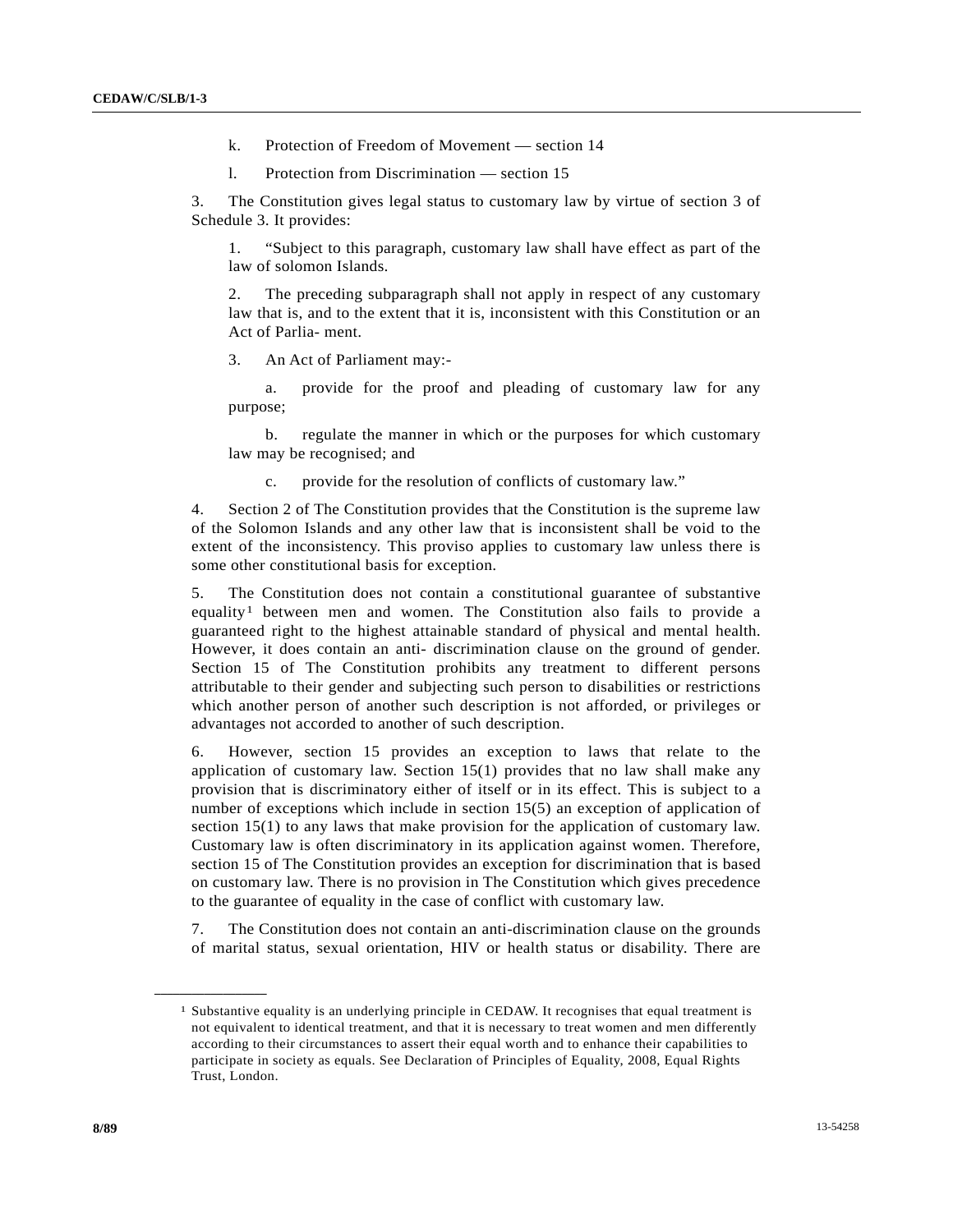provisions in various Acts of Parliament<sup>[2](#page-8-0)</sup> which actively discriminate against women on some of these grounds. For example, section 18 of the Islanders Divorce Act provides:

*"A husband may, on a petition for divorce, or judicial separation claim*  damages from any person on the ground of adultery with the wife of the *petitioner."* 

8. This provision is discriminatory to women by reinforcing the stereotype that wives are the property of the husband.

9. The definition of discrimination contained in section 15 of The Constitution provides that "no law shall be discriminatory either of itself or its effect". The extension to the effect of the law provides the capacity for actions in indirect as well as direct discrimination. However, the provision applies only to the effect of the law and not to the actions of individuals or organisations.

10. By virtue of sections 15(1) and 15(2) of The Constitution the antidiscrimination clause binds public authorities and institutions. There are some protections available for women against discrimination by private institutions and individuals. However, these are very limited and relate to a very restricted area of day to day life. Section 15(3) provides:

*"no person shall be treated in a discriminatory manner in respect of access to shops, hotels, lodging-houses, public restaurants, eating-houses or places of public entertainment or in respect of access to places of public resort maintained wholly or partly out of public funds or dedicated to the use of the general public."* 

11. Section 18 of The Constitution provides that any person who alleges a breach in respect of the protections provided in sections 1-16 of The Constitution can apply to the High Court for redress. The High Court can make orders, issue writs and give directions to enforce or secure rights protected. Pursuant to section 17 a person whose rights or freedoms have been contravened can seek compensation from the individual or organisation responsible for the infringement.

12. There is no stand-alone anti-discrimination legislation in Solomon Islands.

13. The Code of Conduct of the Solomon Islands Public Service provides the following definition of discrimination:

*"Discrimination – occurs when someone makes a preference or excludes another person from equal opportunity in employment because of issues such as race, age, gender or disability".* 

14. The Code of Conduct provides that all members of the public service must ensure that their actions and language are not offensive or discriminatory to others. Penalties for breach of the code of conduct include warnings, a charge of misconduct, reprimand and dismissal.

<span id="page-8-0"></span><sup>2</sup> An example is section 162(a) of the Penal Code 1966 which provides: "any person who, whether in public or private, commits any act of gross indecency with another of the same sex commits an offence". The provision provides a maximum penalty of five years imprisonment. This provision applies to both men and women. It discriminates against women and men in same sex relationships and makes them liable to criminal penalty. Compared to men in same sex relationships, women in same sex relationships are more vulnerable.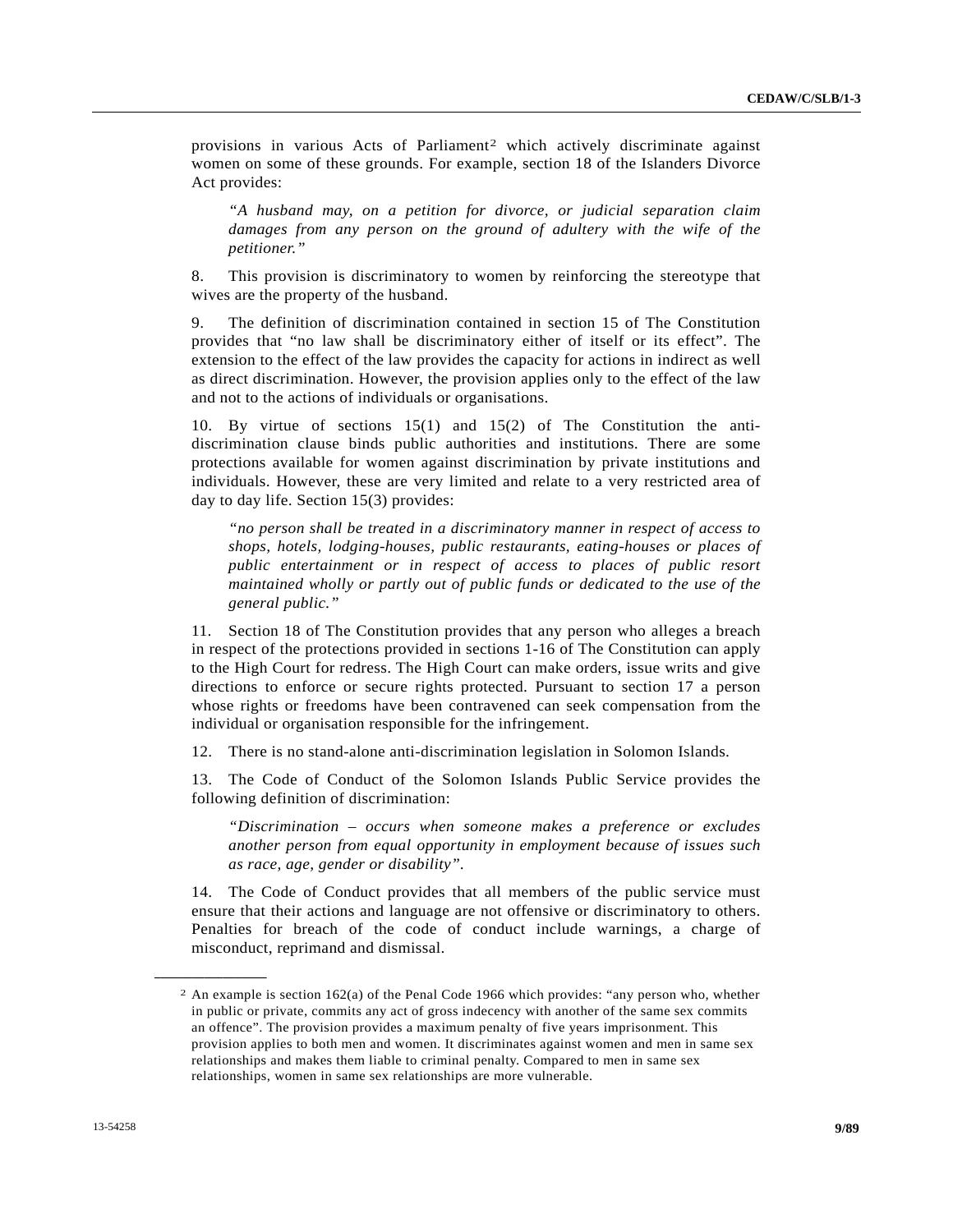15. Much of the domestic legislation is inconsistent with the provisions of the CEDAW. The legal and regulatory system of Solomon Islands, which includes all of the mechanisms for the creation, interpretation and enforcement of customary law, and community practices, does not effectively guarantee the elimination of discrimination against women. There are many discriminatory provisions particularly in relation to sexual offences against women in the Penal Code and conditions of employment in the Labour Act. The Penal Code is currently undergoing a significant review in an endeavour to remove these discriminatory provisions.

16. The Penal Code does not contain any specific offences for domestic violence. There are a number of provisions which could be utilised dependent on the factual circumstances. These are as follows:

- a. s.231(i) intimidation and molestation which provides a maximum penalty of three years imprisonment;
- b. s. 244 common assault which provides a maximum penalty of one year imprisonment;
- c. s. 245 Assault causing actual bodily harm which provides a maximum penalty of five years imprisonment.
- d. s. 226 Causing grievous harm which provides a maximum penalty of 14 years imprisonment.

17. There is no legislation that imposes mandatory prosecution of domestic violence offences or offences that amount to domestic violence.

18. The Penal Code does not provide a specific offence of stalking. However, in some circumstances an offence of Intimidation and Molestation under section 231(i) could be utilised. This offence provides that any person who intimidates or molests any other person shall be guilty of an offence and provides a maximum penalty of three years imprisonment. The definition of the offence is not broad enough to encompass all circumstances in which a woman may be stalked.

19. The Affiliation, Separation and Maintenance Act (CAP1) 1971 in section 22 provides that if the court is satisfied that a person is violent or threatening violence the court can order them to leave the marital home and to prohibit them re-entering the matrimonial home. The order can be made ex-parte and either party can apply. The orders give the police powers of arrest if there is reasonable cause for suspecting a breach. The provisions are not available to all women and are consequently discriminatory in nature. The protection is only available to women are married in formal law or in custom law. It does not apply to women who are in de facto relationships or in a relationship where the parties do not reside together.

20. The Penal Code 1966 provides a broad range of sexual assault offences with varying penalties. These include:

- a. s. 136 Rape maximum penalty of life imprisonment;
- b. s.140 abduction of an unmarried girl under 18 to have carnal knowledge misdemeanour and maximum penalty two years;
- c. s. 141 Indecent assault maximum penalty five years imprisonment;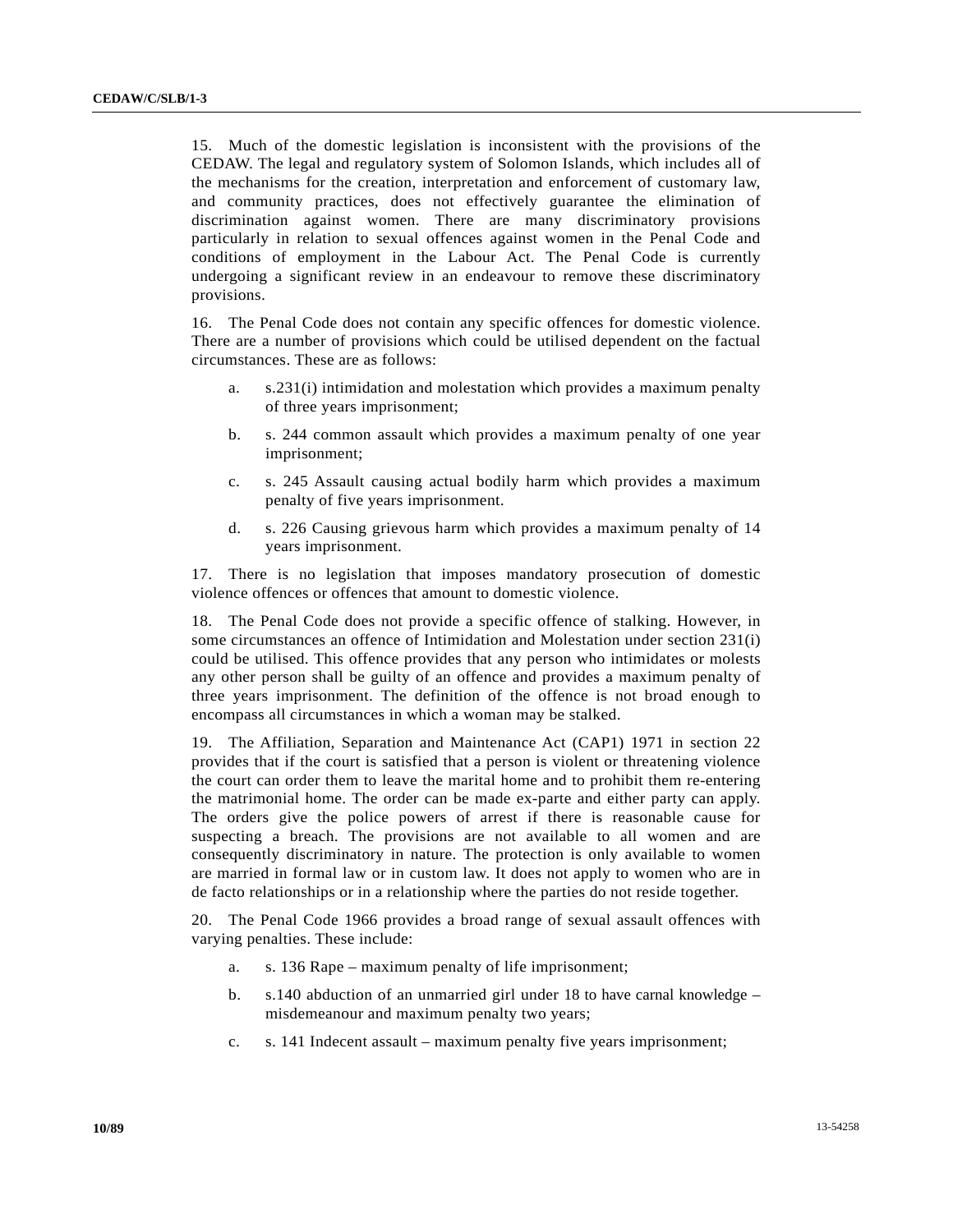- d. s.142 Defilement of girl under 13 maximum penalty life imprisonment
- e. s. 143 Defilement of girl between 13 and 15 five years imprisonment.

21. The definition of rape in the Penal Code is very limited and does not allow for any penetration other than penile penetration of the vagina. Section 168 provides that it is not necessary to prove the completion of the intercourse by the actual emission of seed but the intercourse shall be deemed complete on proof of penetration only. This definition excludes the variety of ways in which women may be sexually violated.

22. Section 164 of the Penal Code provides an offence of incest which means that women and girls fifteen years of age and over can be charged with an offence relating to the incest that they are a victim of.

23. Consent is defined in the Penal Code in section 136. It provides a list which is not broad enough to encompass the full range of situations in which women may consent because of coercion. For example, consent because of a threat to a third party is not provided for in the definition.

24. The Evidence Act 2009 in section 7 provides that the corroboration rules of England are abrogated and section 18 provides that subject to any other written law it is not necessary that evidence on which a party relies be corroborated. There are offences under the Penal Code which require corroboration. For example section 145 provides an offence of Procuring defilement of woman by threats or fraud or administering drugs. This provision provides that a person accused of this offence cannot be convicted on the word of one witness alone unless the witness can be corroborated in some material particular by evidence implicating the accused.

25. There is no legislative provision which prohibits absolutely the use of prior sexual conduct to establish consent. However, there are provisions which restrict the type of evidence that may be obtained from victims of sexual offences. Section 58 of the Evidence Act 2009 provides the circumstances under which evidence in relation to the prior sexual conduct of a victim of a sexual offence may be received by the court. The provision gives the court the discretion to hear evidence about the victims' previous sexual conduct depending on the circumstances of the offence. There is no legislative prohibition on the requirement for proof of resistance, however if this is regarded as evidence of corroboration of lack of consent it would not be required given section 18 of the Evidence Act 2009.

26. The Penal Code provides a defence of honest and reasonable belief in relation to a number of sexual offences. It is a defence to have an honest and reasonable belief that the victim is eighteen years of age or over for an offence under s.140 of the Penal Code, that is the 'Abduction of an unmarried girl under 18 with intent to have carnal knowledge'. It is a defence to a charge of defilement of a girl between thirteen and fifteen years of age if the offender had an honest and reasonable belief that the girl was fifteen years or age or over. It is also a defence to a charge of householder permitting defilement under section 147 in the defendant had an honest and reasonable belief that the girl was over the age of fifteen.

27. There are some provisions in the Penal Code which provide that consent is not a defence for a sexual offence. These provisions vary in reference to the age of the victim and are highly discriminatory. Section 141(2) provides that it is not a defence to a charge of an indecent assault on a girl under the age of fifteen that she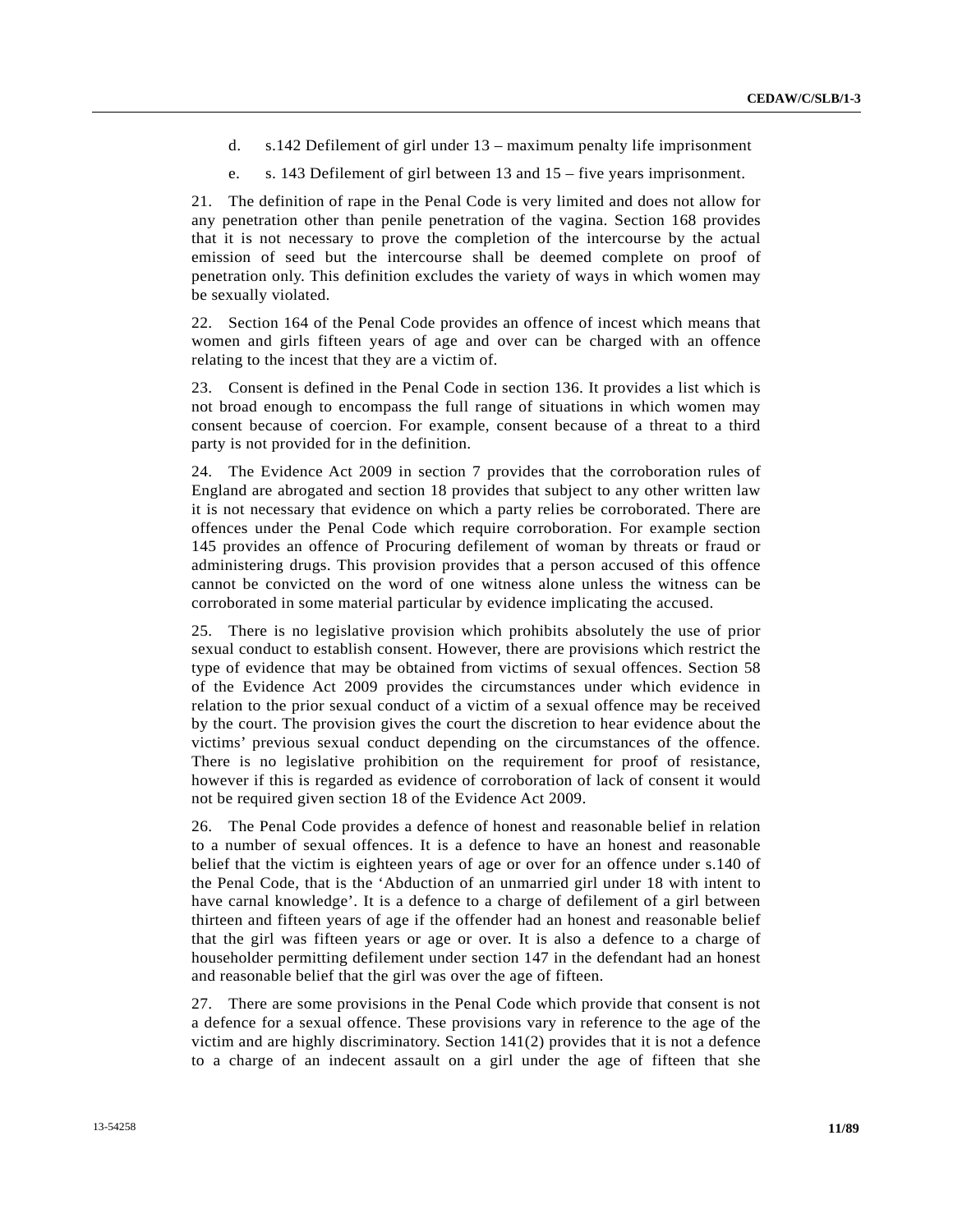consented. Section 142(3) provides that it is not a defence to a charge of defilement of a girl under the age of thirteen that she consented. Procurement of a girl or woman for the purposes of prostitution under section 144 is an offence regardless of consent of the woman or girl and is not dependent on any age restriction. The offence of incest contained in section 163 provides that consent is not a defence. This provision is not dependent on any age restriction.

28. There is no legislative provision which provides an exemption from prosecution for marital rape. In Regina v Gua[3](#page-11-0) the court overturned the common law proposition applied in Solomon Islands that a husband cannot be guilty of rape upon his wife. The Court applied CEDAW<sup>4</sup> in stating that a husband and wife are equal partners in marriage and held that a husband can be criminally liable for raping his wife. This landmark ruling reflects significant progress in the courts to recognising gender equality.

29. The granting of bail for people accused of committing sexual offences is governed by the Criminal Procedure Code (CAP 7). Bail for sexual offences is governed in the same manner as bail for all other offences. That is there are no additional requirements specified in the legislation for sexual offences. Police are able to give bail unless the offence is serious in nature. Serious in nature is not defined in the legislation and is therefore discretionary. In respect to bail applications made during the court processes, as a matter of course the court will consider the risk to the victim and if bail is granted the court will usually impose bail conditions which protect the victim. No contact with the victim clauses are common bail conditions for offenders charged with sexual offences and granted bail by the court.

30. There are no minimum sentences for sexual offences provided in the Penal Code. The Penal Code provides a maximum penalty for each offence and the sentence imposed is at the discretion of the sentencing court. Sentencing principles are not provided for in legislation, however the courts have regard to principles established through case law such as aggravating features, general and personal deterrence. There is no provision in the criminal legislation that states that customary practices of forgiveness shall not affect criminal prosecution or sentencing. The Magistrates Courts Act (CAP 20) in section 35 provides that the court has the power to stay or terminate criminal proceedings in respect of matters such as common assault or other offences that are of a personal or private nature and do not amount to a felony. The settlement of the matter is usually by way of reconciliation and payment of compensation to the satisfaction of the court. Although the Chief Justice of the High Court provides practice directions in respect of the application of section 35, the section is open to abuse and provides little protection for women who are victims of domestic violence.

31. There is no specific criminal compensation legislation. However, the Criminal Procedure Code 1962 provides in section  $156(1)(b)$  that the court can order a defendant to pay compensation to a victim of a crime. However, the circumstances are limited as it is effectively a payment of compensation out of recoverable fine. There is no separate provision for instance if the offender is not sentenced to the payment of a fine for example being sentenced to a term of imprisonment. In these

<span id="page-11-0"></span><sup>3 [2012]</sup> SBHC 118; HCSI-CRC 195 of 2011.

<span id="page-11-1"></span><sup>4</sup> Articles 15 and 16.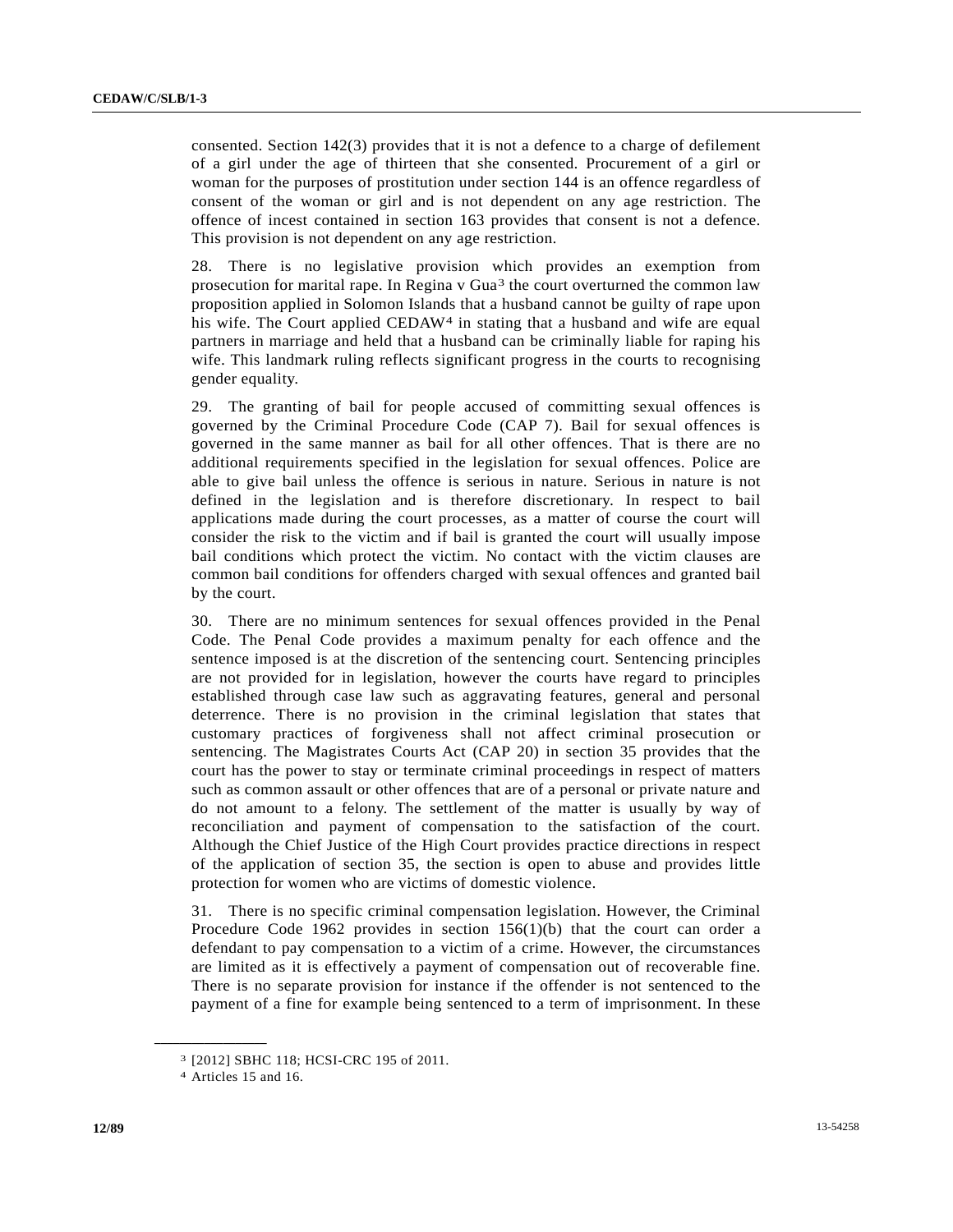circumstances there is reliance on compensation being recovered by virtue of a civil action and not under any legislative provision.

32. The Penal Code (CAP 26) in section 206 provides for an offence of infanticide as opposed to it being treated as an offence of murder. However, the provision treats infanticide the same as manslaughter and consequently the maximum penalty is life imprisonment. The offence of murder has a mandatory sentence of life imprisonment in contrast the offence of manslaughter has a maximum penalty of life imprisonment and the actual sentence is at the discretion of the court. The definition of infanticide does not include environmental or social stresses. It is defined as:

*"Where a woman by any wilful act or omission causes the death of her child under the age of twelve months but at the time the balance of her mind was disturbed by reason of her not having fully recovered from the effect of giving birth to the child or by reason of the effect of lactation consequent upon the birth of the child…."* 

# **Application of the Law**

33. It is acknowledged that the provisions in the The Constitution are not in full conformity with CEDAW in that they do not guarantee substantive equality. They apply only to the public sphere, and this is not the expanded definition of discrimination as contained in CEDAW.

34. The definition of discrimination provided in The Constitution is not sufficiently broad to be interpreted as being compatible with the definition contained in the Convention.[5](#page-12-0)

35. The conflict between the constitutional guarantee of equality contained in section 15 and customary law remains unresolved. It is unclear whether the exception from the non-discrimination provision contained in section 15 of the Constitution is intended to exempt all customary laws from the anti-discrimination provision (a wide interpretation) or whether it should be interpreted more narrowly to limit the exemption to laws concerning when or how customary law applies.[6](#page-12-1)

36. There has not been any clarification of the interpretation of the provision by any Acts of Parliament despite The Constitution giving Parliament the power to make laws with respect to the application of customary law. The Courts have considered the issue on a number of occasions but not since the ratification of CEDAW. In Tanavalu v Tanavalu<sup>[7](#page-12-2)</sup> the High Court favoured the wide interpretation that the exemption applied to all customary laws. This decision was upheld by the Court of Appeal. In Minister for Provincial Government v Guadalcanal Provincial Assembly[8](#page-12-3) the issue that women were discriminated against because they could not be chiefs was considered by the court. The Court of Appeal upheld that discrimination against women was not unconstitutional as The Constitution itself legitimated sex discrimination. In Remisio Pusi v James Leni and Ors[9](#page-12-4) the Court stated that the non-discrimination provision of The Constitution would not

<span id="page-12-1"></span><span id="page-12-0"></span><sup>5</sup> See Paragraph 5 above.

<sup>6</sup> Hedditch, S. Manuel, C. Solomon Islands Gender and Investment Climate Reform Assessment, January 2010, International Finance Corporation, p11.

<span id="page-12-2"></span><sup>7</sup> Unreported, High Court, Solomon Islands, Civil Case 185/1995, 12 January 1998. 8 Unreported Court of Appeal, Solomon Islands, Civil Case 3/1997, 11 July 1997. 9 [1990] SILR 174 (10 August 1990).

<span id="page-12-4"></span><span id="page-12-3"></span>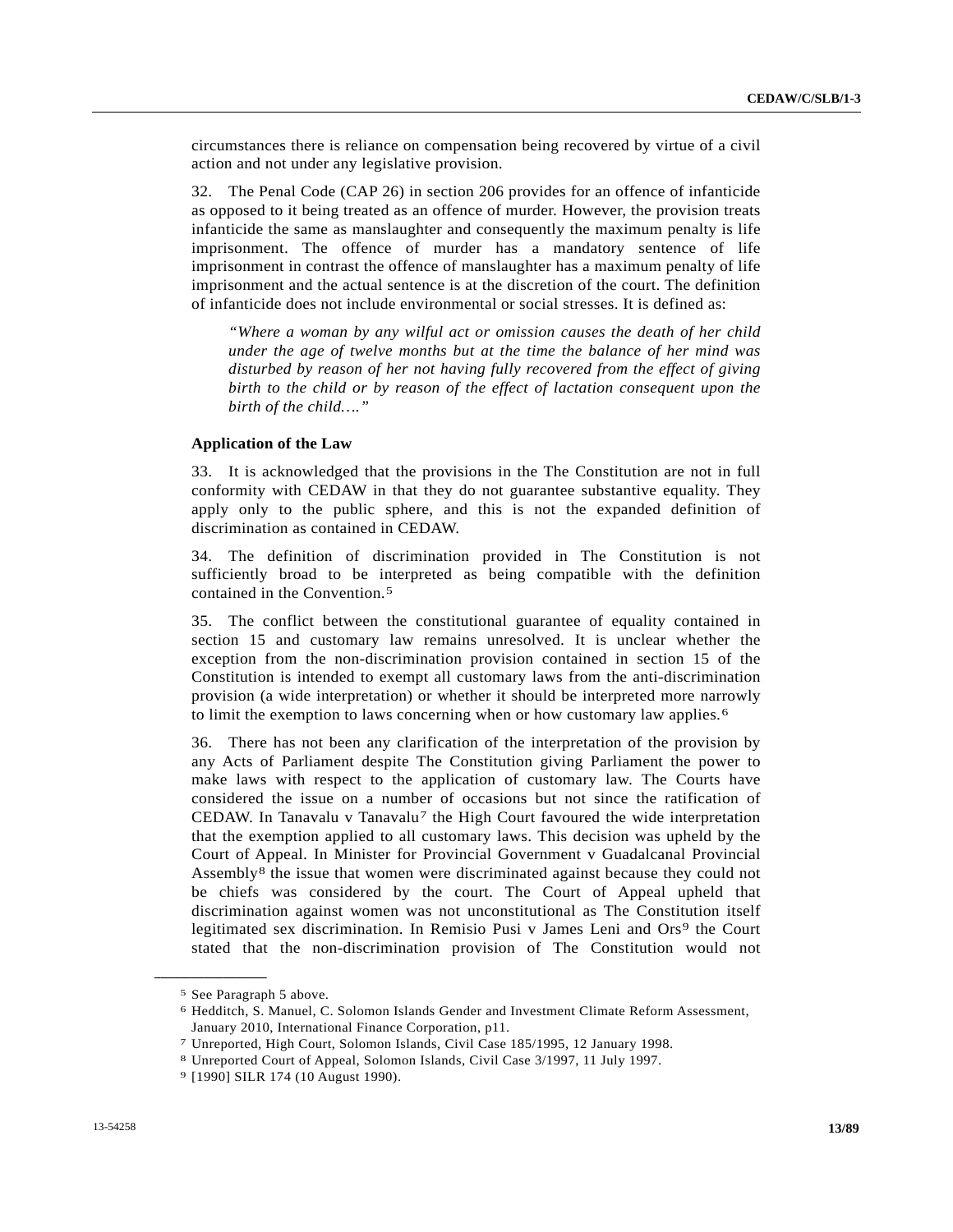necessarily be applied in preference to customary law. It would depend on the circumstances of the case. These cases demonstrate that there is no clear and consistent manner in how customary law is applied with respect to discrimination against women.

37. The reliance on the various Penal Code offences to prosecute acts of domestic violence is generally regarded as not being appropriate for the ongoing and serious nature of domestic violence. Furthermore, the penalties are rather quite low given the circumstances surrounding the commission of domestic violence. The provision for reconciliation under the Magistrate Courts Act enables the continuation of domestic violence and potentially provides no consequences for the offender. This provision fails to recognise the pressure placed on women by families, religion and custom to return to their husbands after they have been subjected to domestic violence.

38. The sexual offences in the Penal Code are discriminatory by definition and also by penalties provided. Although defilement of a girl under thirteen is treated seriously and the maximum sentence provided is life imprisonment, it is treated significantly different to defilement of a girl between the ages of thirteen and fifteen. This implies that a sexual offence committed against a girl is not as serious if the girl is older. This is discriminatory. The offences of incest and rape carry unequal sentences. Rape carries a maximum penalty of life imprisonment but incest of a girl between the age of fifteen and eighteen attracts a maximum sentence of only seven years imprisonment. The law is unfairly based on the assumption that girls between the ages of fifteen and eighteen have full control over their lives or are able to give consent. It fails to consider the position of the offender in contrast to the victim. The range of offences is not broad enough to provide adequate protections for women.

39. Section 143 of the Penal Code provides for the offence of defilement of a girl between the age of thirteen and fifteen. This provision provides that no prosecution for the offence shall be commenced it if is more than twelve months after the commission of the offence. This is a discriminatory provision. It ignores the secrecy that usually surrounds sexual abuse and the power imbalance between the victim and the offender which makes reporting the abuse difficult for victims.

40. The offence of incest by the victim aged fifteen years and over is highly discriminatory. It fails to recognise the power imbalance between women and girls and male relatives. Furthermore it is typically perpetrated by men against girls and women in non-consensual and coercive circumstances. This offence punishes a victim without any consideration of the dynamics of the circumstances surrounding the offence.

41. The terms defilement, indecency and insulting the modesty have not been removed from the Penal Code and are referred to throughout the provisions that deal with sexual offences. These terms are offensive and discriminatory as they suggest that women and girls are damaged or "spoilt" by sexual offences. The offences should use non-discriminatory language and be focussed on the invasion of personal autonomy.

42. The availability of a defence of honest and reasonable belief of the victim's age in various sexual offences under the Penal Code is discriminatory and does afford any protection to victims of these types of offences. The availability of a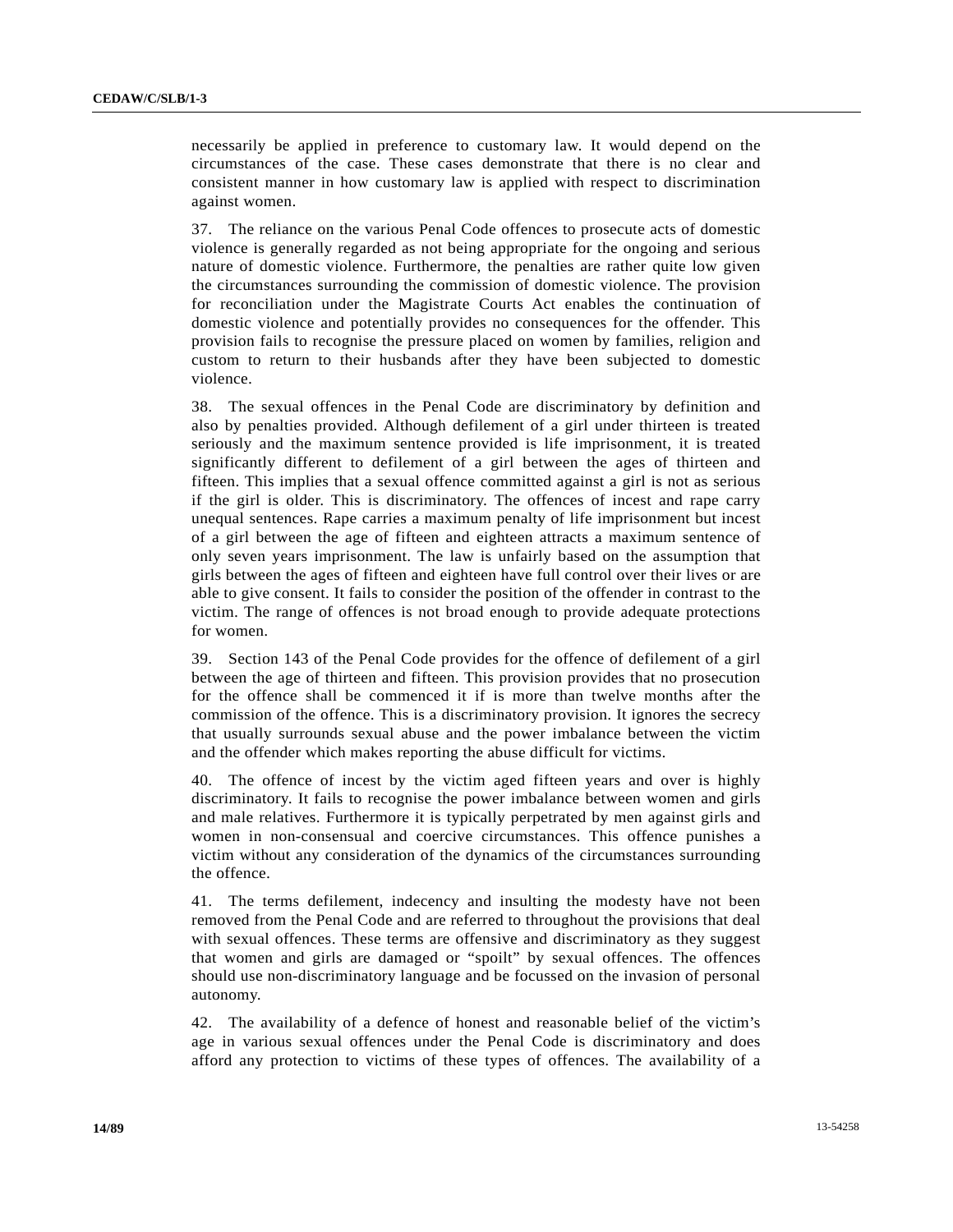defence to these offences places the onus on the victim, who is a child, to reveal her age rather than the offender taking steps to ascertain the victim's actual age. It essentially reverses the onus onto the victim in circumstances where the victim is usually a child.

# **Law Reform**

43. The Solomon Islands Law Reform Commission (SILRC) is currently reviewing the Penal Code and the Criminal Procedure Code. The SILRC must report back to the Minister for Justice and Legal Affairs on reforms necessary to reflect the current needs of the people of Solomon Islands and implement the international obligations of Solomon Islands. If the Minister for Justice and Legal Affairs agrees with the recommendations made by the SILRC the recommendations will then be forwarded to Cabinet for consideration. The Review of the Penal Code and Criminal Procedure Code is one of the references the SILRC received from the Minister of Justice and Legal Affairs in 1995. The terms of reference require the SILRC to enquire and report on reforms necessary to reflect the current needs and the aspirations of the people of and Solomon Islands. The two Codes were introduced in Solomon Islands in 1963 and 1964 and have not been significantly changed since then. The review is complex and large – the two Codes contain around 700 provisions. The review has been broken down into different projects covering the different phases of the review and is being undertaken with regard to the obligations of Solomon Islands under CEDAW. The SILRC have made the following recommendations to amend the Penal Code to bring it into conformity with the principles of the CEDAW:

- i. Modifying current offences to adequately protect women;
- ii. Introduce new and specific offences for children;
- iii. Eliminate problems identified in relation to the current law on sexual offences;
- iv. Eliminate discrimination.

44. The SILRC has made extensive recommendations for amendments to the Penal Code in respect of sexual offences. These recommendations include the strengthening of current provisions and the addition of specific new offences. The recommendations ensure the offences are gender neutral, remove old fashioned language that is discriminatory and create new offences to cover previous gaps in the law. The recommendations on sexual offences are in the process of being submitted to the Minister for Justice and Legal Affairs.

45. The recommendations include the following additions and amendments to the Penal Code:

- 1. Sexual intercourse of a child under 15 years old replacing the old fashioned defilement offence – new offence modifying defilement;
- 2. Abuse of trust, authority or dependency new offence;
- 3. Persistent sexual abuse of a child new offence;
- 4. Indecent touching of a child new offence;
- 5. Indecent act directed at a child new offence;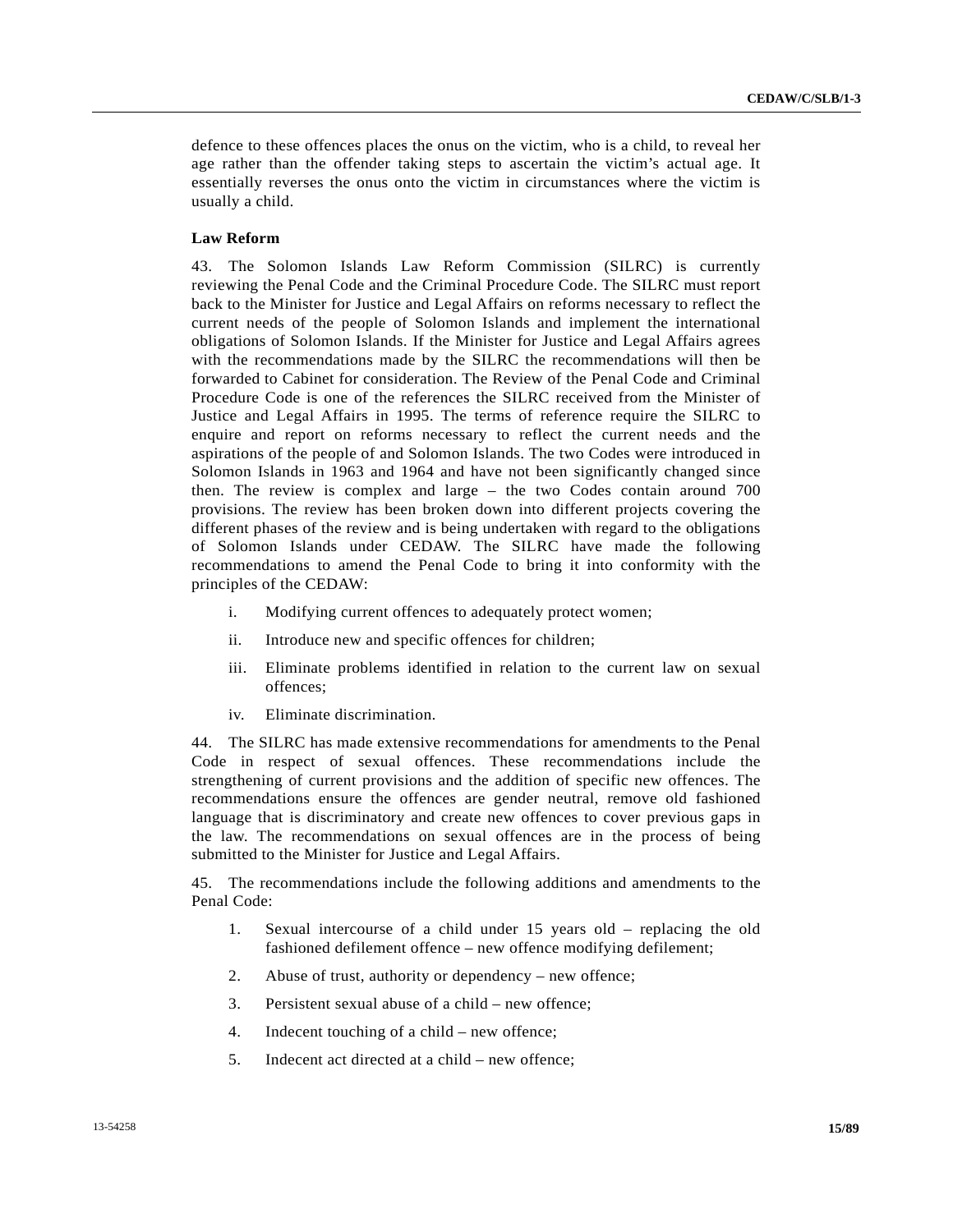- 6. Child prostitution new offence;
- 7. Expanding the definition of rape.

46. A new offence relating to child pornography has also been recommended however this is still being considered by the Law Reform Commissioners.

47. The recommendations made by the SILRC in respect to the offence of rape are:

- Rape to be a gender neutral crime that will protect women and men , boys and girls;
- Sexual intercourse should include penetration of other parts of the body, including penetration with objects;
- 'Consent' to be defined in legislation as 'free and voluntary agreement where the person has the freedom and capacity to make the choice';
- The Penal Code should give guidance about when a person cannot make a free agreement because of immature age, mental ability, being asleep or unconscious.
- A person does not consent just because he or she does not cry out or struggle; and
- The crime should apply to all people, even where there is a marriage between the victim and the accused person.

48. The SILRC also has a reference to review the Affiliation Separation and Maintenance Act. This reference was given to the SILRC in 1995 but has not yet commenced.

49. The completion of work by the Law Reform Commission is constrained by human resource issues, capacity issues and competing priorities. The review of the Penal Code has been continuing at a steady pace and significant gains have been made. Law reform continues to be a priority to establish a legal framework which is not discriminatory to women. (paragraph 93 from conclusion).

### **National Machinery for Women and Government Policies**

50. The government machinery for women has undergone a number of structural and functional changes since the 1990's. In 1994 the government created the Ministry for Youth, Women, Sports and Recreation (MYWSR). In 1997 MYWSR was dissolved and the areas of youth and women were assigned to separate ministries. In April 2007 a new ministry, the Ministry of Women, Youth and Children's Affairs (MWYCA) was established in acknowledgement of the important role of women, youth and children as contributors to and beneficiaries of development within society. The mission statement reflects the commitment of the Solomon Islands Government to equality and states "this Ministry is established to uphold and promote the rights of women, young people and children through effective partnership and strong commitment, thereby creating equal opportunities for all to advance the well-being of the nation". Within that ministry the Women's Development Division (WDD) is established. WDD derives its mandate from and implements national policies and action plans with respect to gender equality and women's issues. The WDD has its own mission statement which is "to develop,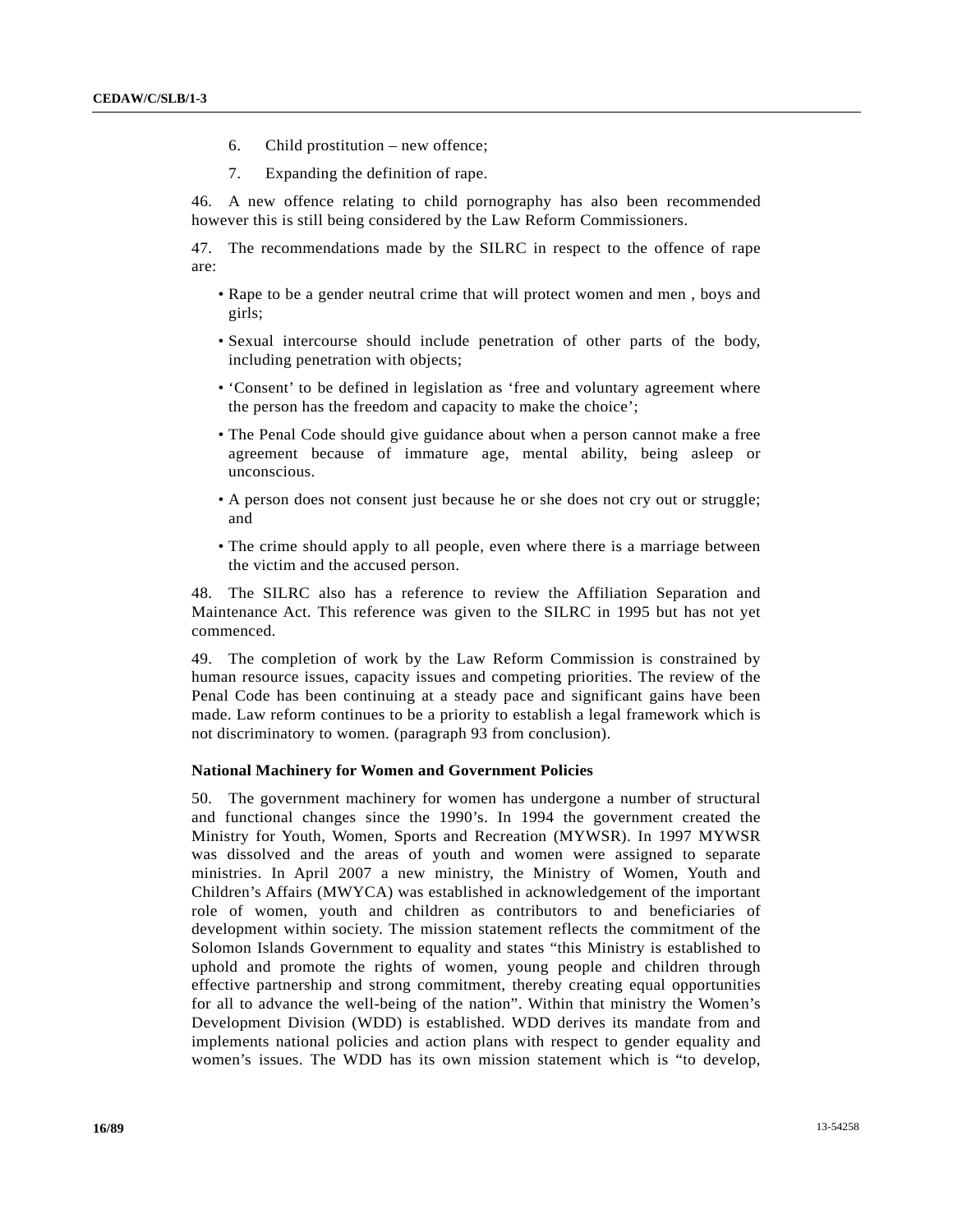co-ordinate and implement plans and activities to provide opportunities that empower women to participate fully in the development of the Solomon Islands." Contributions by a number of development partners have facilitated the implementation of a number of gender quality initiatives and have allowed WDD to progress.

51. Progress of the implementation of CEDAW has been slow but consistent since the establishment of the Ministry of Women, Youth, Children and Family Affairs. There has been considerable effort in establishing a comprehensive policy framework that not only protects women's rights but also seeks to improve the development of women and identify and address areas of concern. The next step for the Ministry is the development of mechanisms and processes for the implementation, monitoring and evaluation of these policies.

52. In 2007 the WDD was comprised of 8 staff and in 2009 this had increased slightly to 9 staff, all of whom are women. In 2010 the ministry was renamed the Ministry of Women, Youth, Children and Family Affairs (MWYCFA). The operation of the MWYCFA demonstrates the commitment of SIG to equality for women in all aspects of life.

53. The first national policy for women was endorsed in 1998. The aims and objectives of the policy were to promote and increase the participation of women at national decision-making level, improve the availability and circulation of information relating to the welfare of women and children, and facilitate training programmes to improve the capacity of women to effectively participate at the various levels of national development. However, the policy was never accompanied by an implementation plan, although the MWYCA Corporate Plan 2008-2010 eventually provided some guidelines for implementation. Together the policy and plan provided a platform for the integration of gender equality.[1](#page-16-0)0 While there have been visible improvements in access to health and education and increased involvement of women in the labour force, Solomon Islands women continue to lag behind their male counterparts despite making up half the country's population.<sup>[11](#page-16-1)</sup>

54. The establishment of the Ministry of Women, Youth and Children Affairs in 2007 was not matched with an appropriate level of resources, which reflects a lack of implemented government commitment to gender equality at that time. WDD only had an allocation of SBD\$1,120,584 for programme costs in 2009 and this was slightly increased to SBD\$1,204,613 in 2010. The WDD is consistently constrained by a lack of resources.

55. In 2006 the Solomon Islands National Advisory Committee on CEDAW (SINACC) was established. It was chaired by the Permanent Secretary for Home Affairs, Women, Youth and Sports but has been inactive for some time. In June 2012 the membership of the SINACC was reviewed and the SINACC re-established. In recognition that CEDAW cuts across many sectors the SINACC embraces the partnership role between government and NGOs and its members represent various sectors and actors. New terms of reference have been developed and the SINACC conducted its first meeting in June 2012. It is envisaged that the SINACC will meet

<span id="page-16-0"></span><sup>10</sup> Stocktake of the Gender Mainstreaming Capacity of Pacific Island Governments – Solomon Islands, 2012, Secretariat of the Pacific Community, p19.

<span id="page-16-1"></span><sup>11</sup> Solomon Islands National Policy on Gender Equality and Women's Development, 2010, p1.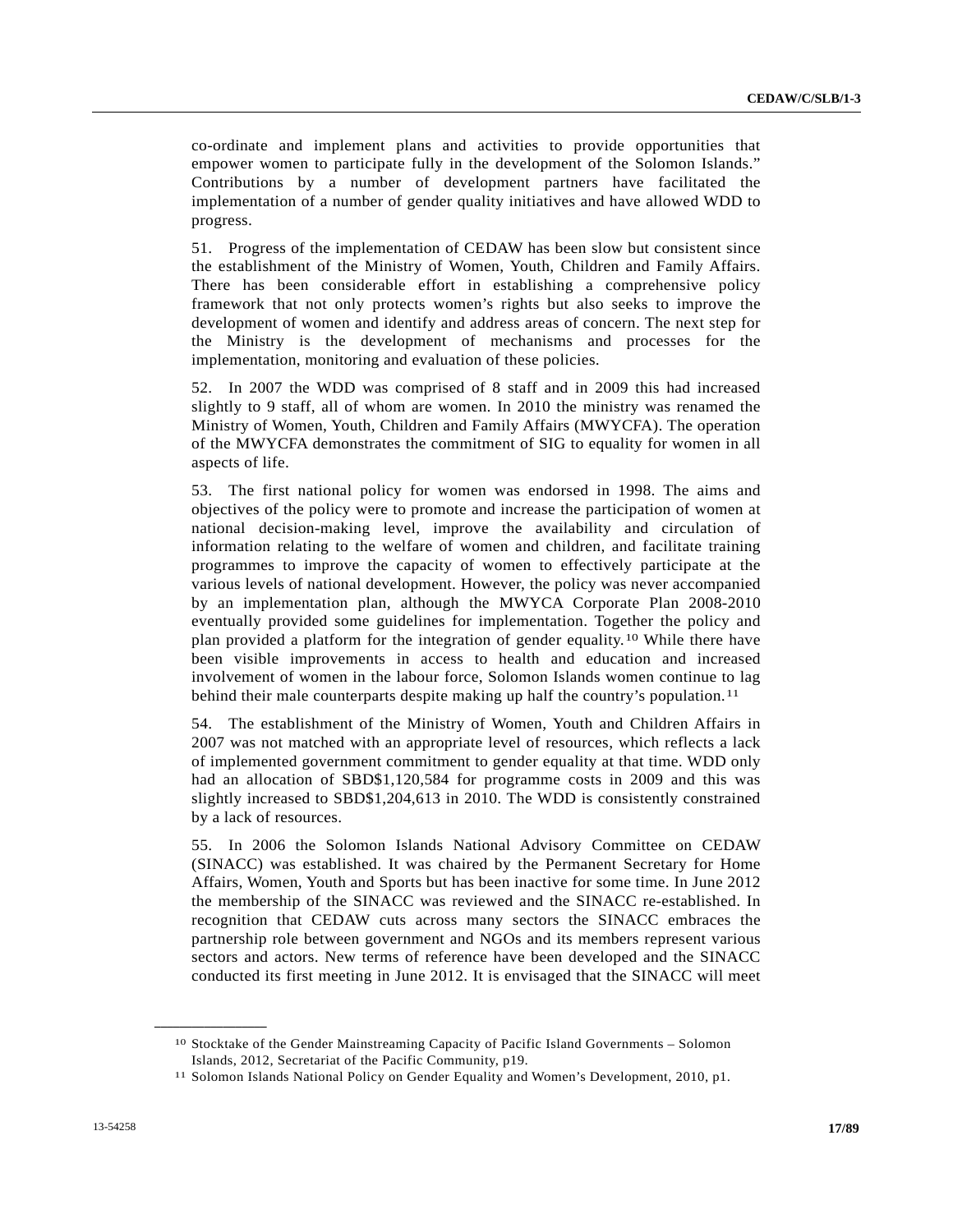on a quarterly basis. It will act as an advisory and consultation group whose main role is to oversee the implementation of CEDAW.

56. Since 2007 the MWYCFA (as it now is) has played the coordinating role for the White Ribbon Campaign. This campaign involves NGOs and the MWYCFA advocating against "Violence Against Women" and it starts from 25 November and ends on the 10th of December each year. The campaign always commences with a parade through Honiara, the capital city. The campaign is referred to as "16 Days of Activism" and incorporates a range of awareness raising activities in relation to violence against women. The campaign has continued to increase in size each year and the participation of the private sector and development partners has also increased. From 2012 government will increase its support for the campaign to be held in more Provinces. Prior to 2007 it was NGOs who were responsible for the coordination of this campaign. The campaign raises awareness in relation to gender equality.

57. In 2007 the WDD conducted a range of training and awareness raising workshops in relation to CEDAW, human rights and violence against women. A total of eight workshops were conducted, four of which were conducted in the provinces. The total of the WDD's assistant grant disbursement for 2007 was SBD\$215,345.09. Throughout the period of 2008-2010 a range of national advocacy and awareness programmes on CEDAW were implemented in eight out of nine provinces and in the capital city, Honiara. These workshops included topics such as gender equality, the provisions of CEDAW, violence against women and life skills. The workshops also focussed on economic empowerment. Grants to women's community development projects were also provided.

58. The monitoring and evaluation mechanisms of policies and programmes of the WDD have not previously included performance indicators, nor were they subject to rigorous scrutiny. Monitoring was mainly conducted through monthly staff meetings and annual reports to Cabinet. It is recognised that consistent and rigorous monitoring and evaluation of all policies relevant to CEDAW needs to be implemented as a matter of priority.

59. Some projects implemented by WDD are still centred in meeting the practical needs of women; however, increasingly programmes and projects, with the support of development partners, are being designed in response to Solomon Islands' commitments to international human rights standards and principles. These include the development of a temporary special measures policy paper that was submitted to Caucus in 2009. However, Caucus was of the view that there had not been enough consultation and consequently did not support the policy paper.

60. There are a number of civil society organisations that play an important role in promoting, implementing and supporting the work of the WDD. The Solomon Islands National Council of Women (SINCW) was an initiative of SIG and was established in 1983 to act as a watchdog and forum for women to the government. It forms part of the national women's machinery. The aims and objectives of the SINCW are:

- Act as a representative for women in Solomon Islands to SIG and other bodies;
- Advise SIG on government policies;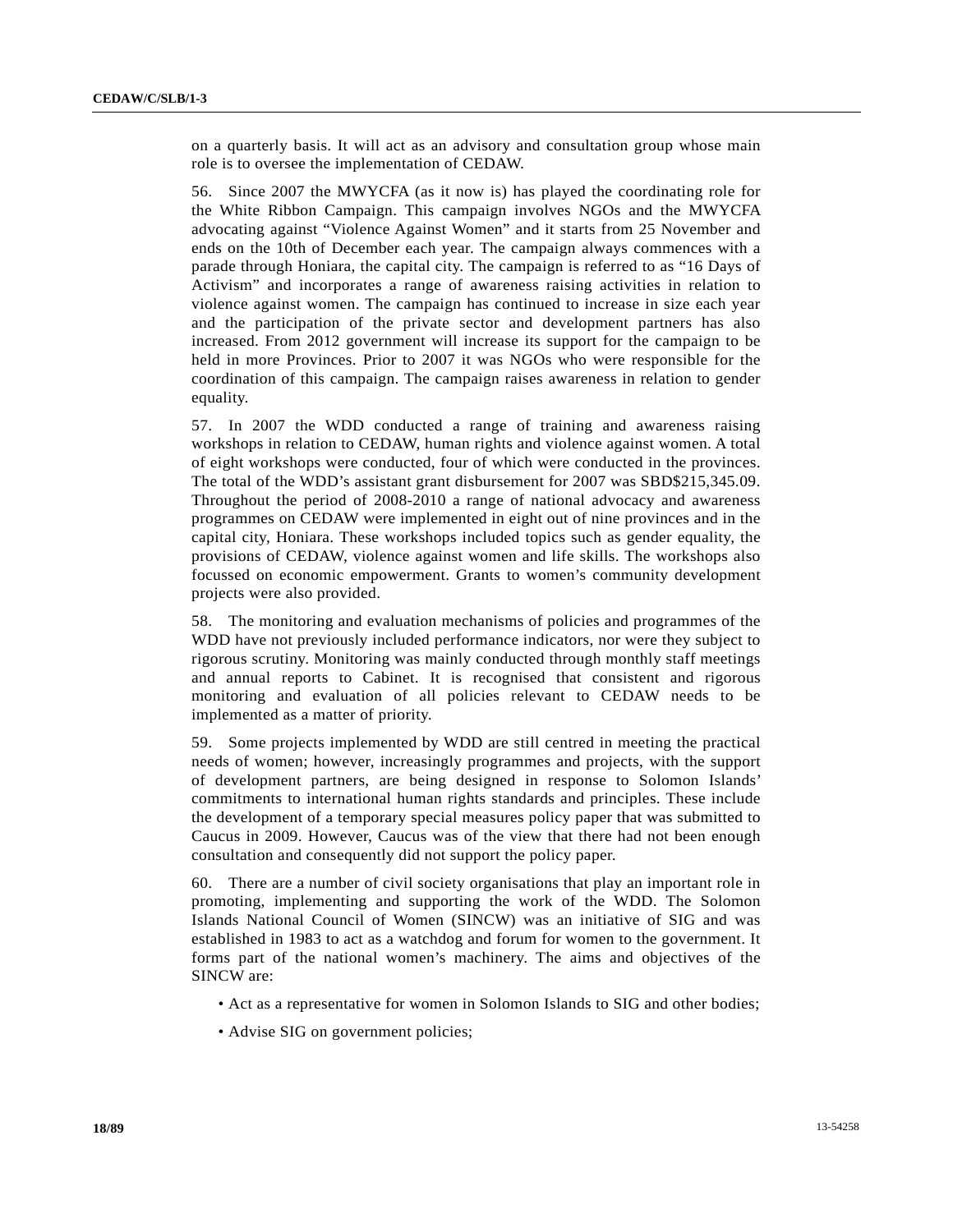- Provide a forum where women in Solomon Islands can speak out on issues affecting them;
- Encourage women in Solomon Islands to participate in decision making bodies and processes;
- Identify the needs of women in Solomon Islands and find devise ways to meet these needs;
- Promote awareness of women concerns;
- Form effective partnerships with other agencies and organisations where appropriate.

61. The Public Service Commission is the body responsible for the human resource management for the entire public service. Currently, there are no specific Public Service Commission rules or regulations in support of gender equality. However, in 2010 the SIG launched "A Human Resource Management Strategy for the Solomon Islands 2010-2015". Objective 14 of the strategy is to "Assist SIG to implement gender equality strategies across the public service which provides women with the same access to employment and career development opportunities as men". To date there has been no monitoring or evaluation of the implementation of this objective as the focus has been on the establishment of mechanisms and processes to implement the strategy. In 2011 the Ministry of Public Service launched a "Leadership and Management Development Framework" which highlights the importance of providing leadership and management opportunities on the basis of equity in the public service.

62. The Public Service Commission agreed on a number of strategies<sup>[12](#page-18-0)</sup> for gender equality including gender mainstreaming (GMS) as one of the four Key Result Areas for Permanent Secretaries (PSs) Performance Agreements. The MWYCFA conducted a gender mainstreaming session for Permanent Secretaries in August 2012 and an outcome from discussions at this session was an agreement to designate Gender Focal Points (GFP) to ensure gender mainstreaming is adopted and implemented across whole of government. MWYCFA with the help of RAMSI[13](#page-18-1) and SPC[14](#page-18-2) is also developing a Gender Mainstreaming Manual to be finalised by the end of 2012.

63. The MWYCFA has also commenced a stock take of existing and potential Gender Focal Points (GFPs) in the public service with the aim of establishing working links with them and to identify required capacity building needs. These GFPs will be coordinated by the MWYCFA through its GEWD Policy Coordination Unit.

64. Gender focal points have already been created in some ministries to enable gender mainstreaming. The establishment of these focal points in the Ministry of Finance and Treasury, Office of the Prime Minister and Ministry of Development, Planning and Aid Coordination is part of the GEWD implementation plan. The

<span id="page-18-0"></span><sup>12</sup> Other strategies to mainstream gender include information sharing forums for Human Resource Managers, Code of Conduct trainings, design and delivery of new leadership and management program, collection of disaggregated data and reviewing of the government General Orders.

<span id="page-18-2"></span><span id="page-18-1"></span><sup>13</sup> Regional Assistance Mission to Solomon Islands. 14 Secretariat of the Pacific Community.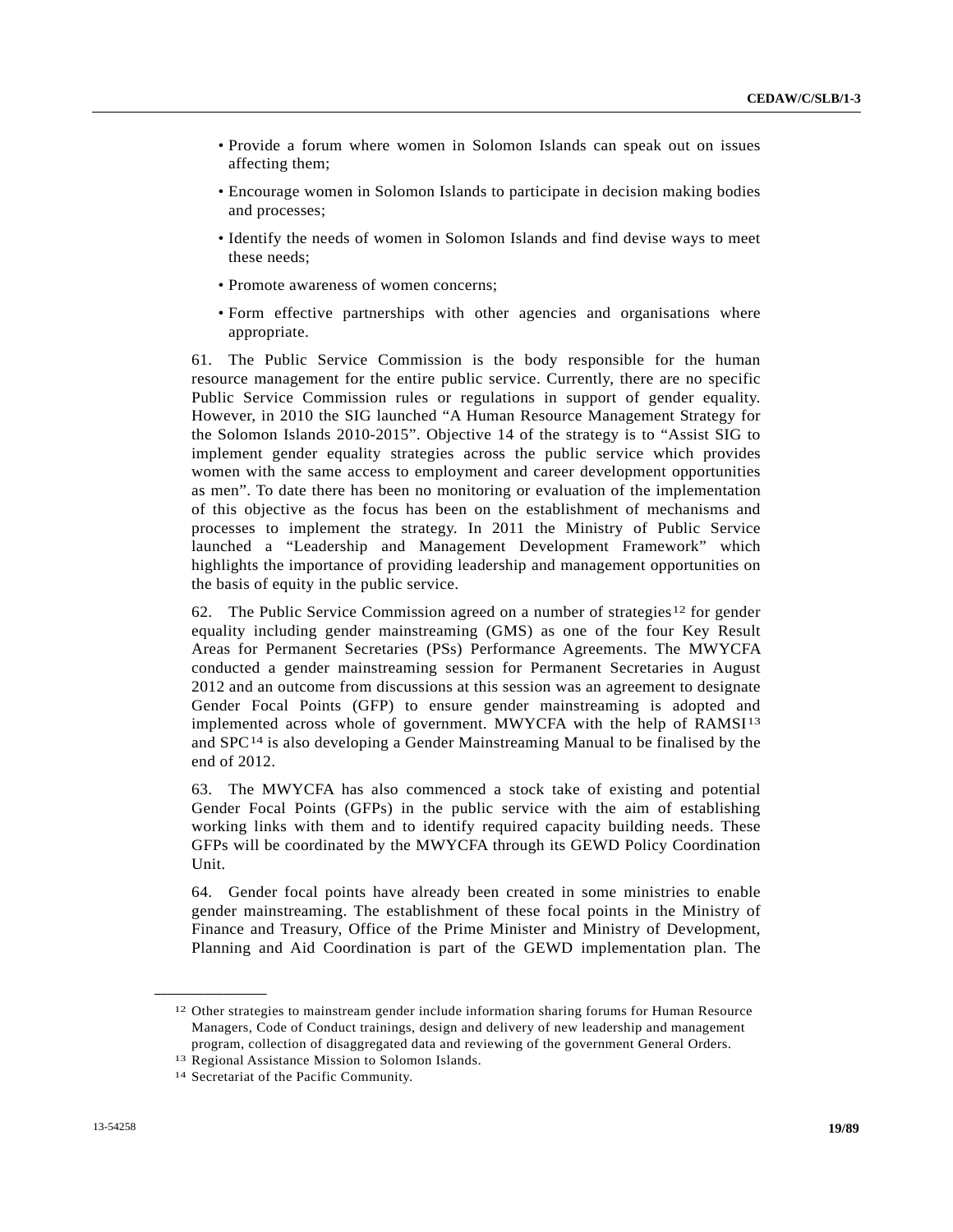gender focal point in the Ministry of Development, Planning and Aid Coordination has already been recruited.

65. There are no parliamentary committees with a specific gender equality mandate.

66. In recognition of the importance of women in the fisheries sector the Ministry of Fisheries and Marine Resources (MFMR) in partnership with the World Fish Centre through the "Mekem Strong Solomon Islands Fisheries Institutional Strengthening Programme" have cooperated in developing a strategy for mainstreaming gender in fisheries. Aspiring to achieve gender equality in fisheries, a review of the Ministry of Fisheries and Marine Resources Corporate plan 2011- 2013 provides the basis for this strategy. The goal of the strategy is to enhance the role of women and to mainstream gender in fisheries. It will ensure that women are active participants in inshore fisheries management and development and that their contributions are meaningful. The strategy includes the objective to provide a gender sensitive approach to the translation and implementation of the MFMR Corporate plan 2011-2013.

67. In 2004 the Ministry of Health and Medical Services developed the Solomon Islands National Policy on Disability 2005-2010. One of the objectives of this policy is the promotion of equal participation of women with disabilities and mainstream their issues on a national, regional and international level. The policy recognises that women and girls, to a greater extent than boys and men with disabilities, face discrimination within the family, are denied access to health care, education and are excluded from social and community activities. Another objective of the policy is the creation of more opportunities for income generation, employment and promotion based on equal rights and empowerment of all persons regardless of disability or gender. This policy is scheduled to be reviewed in 2013 to enable the development and implementation of a more up to date policy.

68. In recognition of the need to educate students in respect of human rights a review of the Social Science textbook for year 8 commenced in 2011. The textbook will include three chapters on human rights including Rules, Laws and Judiciary – the role of courts and laws in the protection of human rights and the basic freedoms that Solomon Islands citizens have guaranteed in the Constitution; Gender Inequality – how gender equality should be encouraged in Solomon Islands societies and Women and Leadership – the changing role of women and barriers that women face within society. It is anticipated that the updated textbook will be ready for use in schools 2013.

#### **National Policy on Gender Equality and Women's Development**

69. In 2009 a review of the National Women's Policy was conducted and the National Policy on Gender Equality and Women's Development (GEWD) was endorsed by Cabinet in 2010. The policy is accompanied by a Strategic Plan of Action (2010-2012) and is linked to specific international and regional gender equality commitments. The GEWD policy goal is to advance gender equality and enhance women's development ensuring the active contribution and meaningful participation of both Solomon Islands women and men in all spheres, and at all levels, of development and decision making. The GEWD policy represents a very significant step as it incorporates both gender equality and development. In contrast the previous policy was primarily focussed on development. The goal of GEWD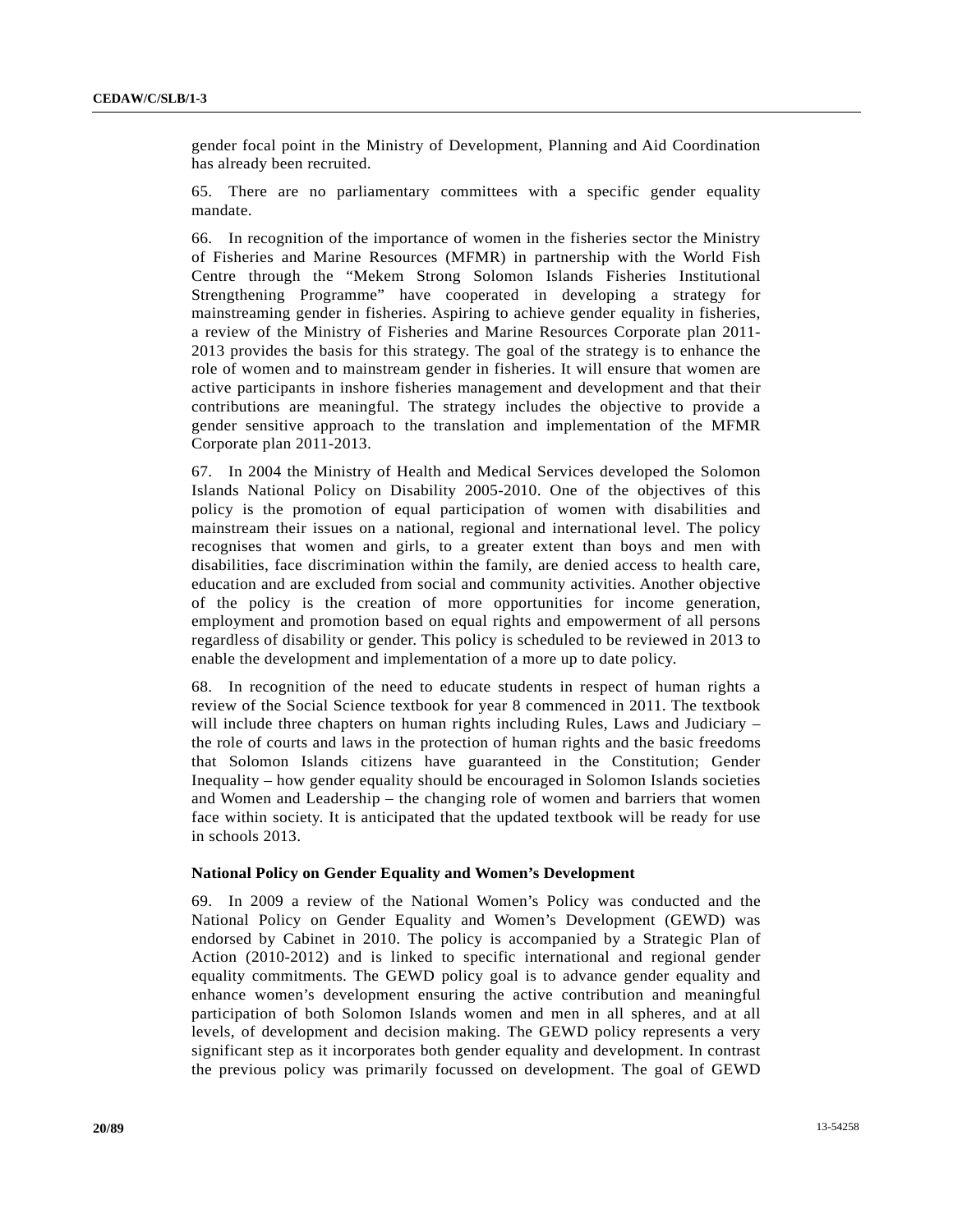aligned with the Solomon Islands Government Medium Term Development Strategy 2008-2010 (MTDS). The MTDS recognises that women's development will help achieve the national objective of addressing the basic needs of the people in rural communities, where the majority of people live, and ensure real improvement in their standard of living.

70. Despite the existence of the National Policy on Gender Equality and Women's Development (GEWD) there are currently no Provincial women's policies. Although the development of provincial women's policies has been in the work plan of the MWYCFA for two years, these are yet to be completed. Work has commenced on the provincial policies for Guadalcanal Province and Choiseul Province. It is anticipated that these provinces will complete their policies in late 2012 early 2013. The development of the provincial policies has been slow due to resource constraints, budgetary support and the competing priorities of the MWYCFA.

71. To demonstrate its commitment to eliminating all forms of discrimination against women the SIG has committed to providing sufficient resources for the implementation of the GEWD policy. The five priority outcomes sought throughout the life of the policy (2010-2015) are:

- Improved and equitable health and education for women, men, girls and boys;
- Improved economic of status of women;
- Equal participation of women and men in decision making and leadership;
- Elimination of violence against women; and
- Increased capacity for gender mainstreaming.

72. Performance monitoring of the GEWD is by way of the GEWD National Steering Committee (NSC) of Permanent Secretaries and key stakeholders and report annually to Parliament through the MWYCFA.

 Each of the priority outcomes of the policy are overseen by respective National Task Forces. The SINACC reports to the GEWD Gender Mainstreaming Taskforce. The NSC was established in 2011 and had its first meeting in July 2011. It has not met since that time but there is a plan for the NSC to meet in July 2012. Consequently, the monitoring and evaluation role of the NSC has not yet commenced. Therefore, there is currently no oversight of the implementation of the GEWD. However, the 2012 work plan of the MWYCFA includes the development of a monitoring and evaluation framework and training and development of MWYCFA staff on the framework with the intention that the monitoring and evaluation by the MWYCFA will commence in 2013. The MWYCFA is making considerable efforts to ensure that the systems and processes established for the monitoring and evaluation of the GEWD policy are sustainable and effective.

73. The co-ordinating role of the SINCW has been incorporated into the GEWD policy. SINCW has the mandate to organise a quarterly forum for: policy dialogue, information sharing and discussion on the implementation of the policy, the involvement of churches and civil society organisations and monitoring policy outcomes. SINCW is a member of the GEWD policy's National Steering Committee and its terms of reference are annexed to the policy. In terms of policy implementation, the main role of the SINCW under the GEWD policy is to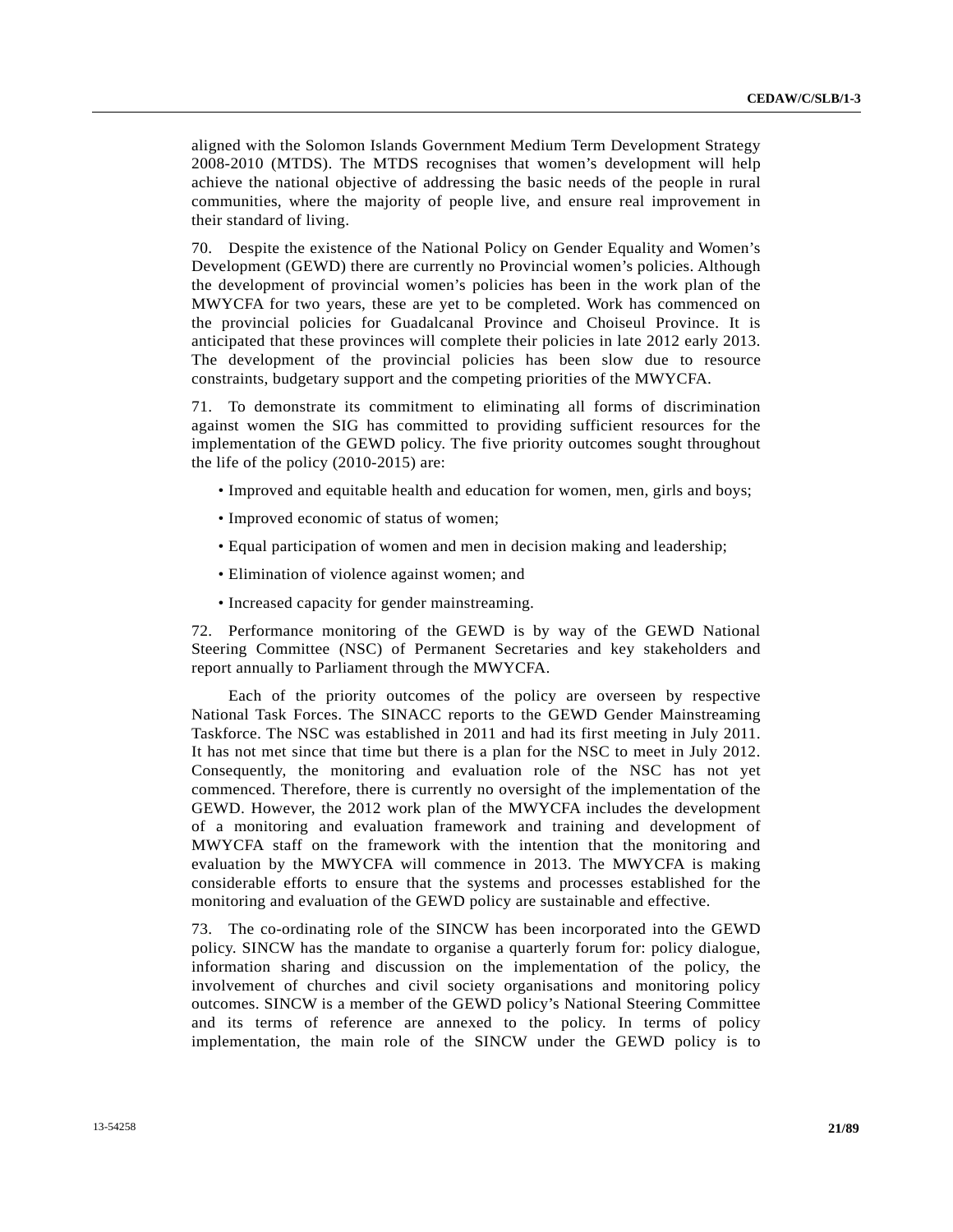coordinate the implementation of the policy with NGOs, civil society organisations and churches.

#### **National Policy on Eliminating Violence Against Women**

74. In 2009, the "Solomon Islands Family Health and Safety Study: a Study on Violence Against Women and Children" was completed in partnership with a number of development partners with the MWYCFA as the national coordinator. This is the most comprehensive study to date on incidences of gender based violence and violence against children in Solomon Islands. The Solomon Islands Family Health and Safety Study found that 64% or two out of three women aged between 15 and 49 in Solomon Islands have experienced physical or sexual abuse, or both, by an intimate partner. During the ethnic tensions many women were sexually abused by militants and were traumatised by the abuse together with the social and economic impacts of the conflict.<sup>[1](#page-21-0)5</sup>

75. The Family Health and Safety Study recommended the development of government policies to eliminate violence against women. In response to the recommendations, Cabinet endorsed the National Elimination of Violence against Women Policy (EVAW) in 2009. Cabinet has also approved drafting instructions for the development of a comprehensive stand-alone domestic violence bill.<sup>[16](#page-21-1)</sup> The National Action Plan on Women, Peace and Security, currently in draft form is also another initiative emanating from the Family Health and Safety Study recommendations.

76. The high prevalence of violence against women demonstrated by the study was used to inform the priority policy outcomes of GEWD. This policy was then expanded to develop the National Policy of Eliminating Violence Against Women (EVAW) (2010) as a subsidiary policy to the GEWD. It is implemented through a national eliminating violence against women taskforce that reports to the National Steering Committee on Gender Equality and Women's Development, and comprising of representatives of violence against women support agencies such as police, health, education, medical services and a number of other stakeholders. The taskforce is guided by a three year multi-sectoral national action plan which will be reviewed after its initial two years via the National Taskforce and the National Steering Committee. The monitoring of the policy will be reported annually to Parliament through the MWYCFA. These reviews will guide the updating of the national action plan and will guide government in evaluating the effectiveness of the policy.

- 77. The EVAW policy has four guiding principles and values these being:
	- Zero tolerance of violence;
	- Recognition of women's rights;
	- The shared responsibility for eliminating violence against women; and
	- Achieving gender equality.

<span id="page-21-1"></span><span id="page-21-0"></span>**\_\_\_\_\_\_\_\_\_\_\_\_\_\_\_\_\_\_** 

78. The policy has seven key strategic areas:

<sup>15</sup> Where is the Dignity in That, September 2011, Amnesty International at

http://www.amnesty.org.nz/files/ SolomonIslandsWEB.pdf (Accessed on 20/11/2012).

<sup>16</sup> See Paragraph 80 for more information on the domestic violence bill.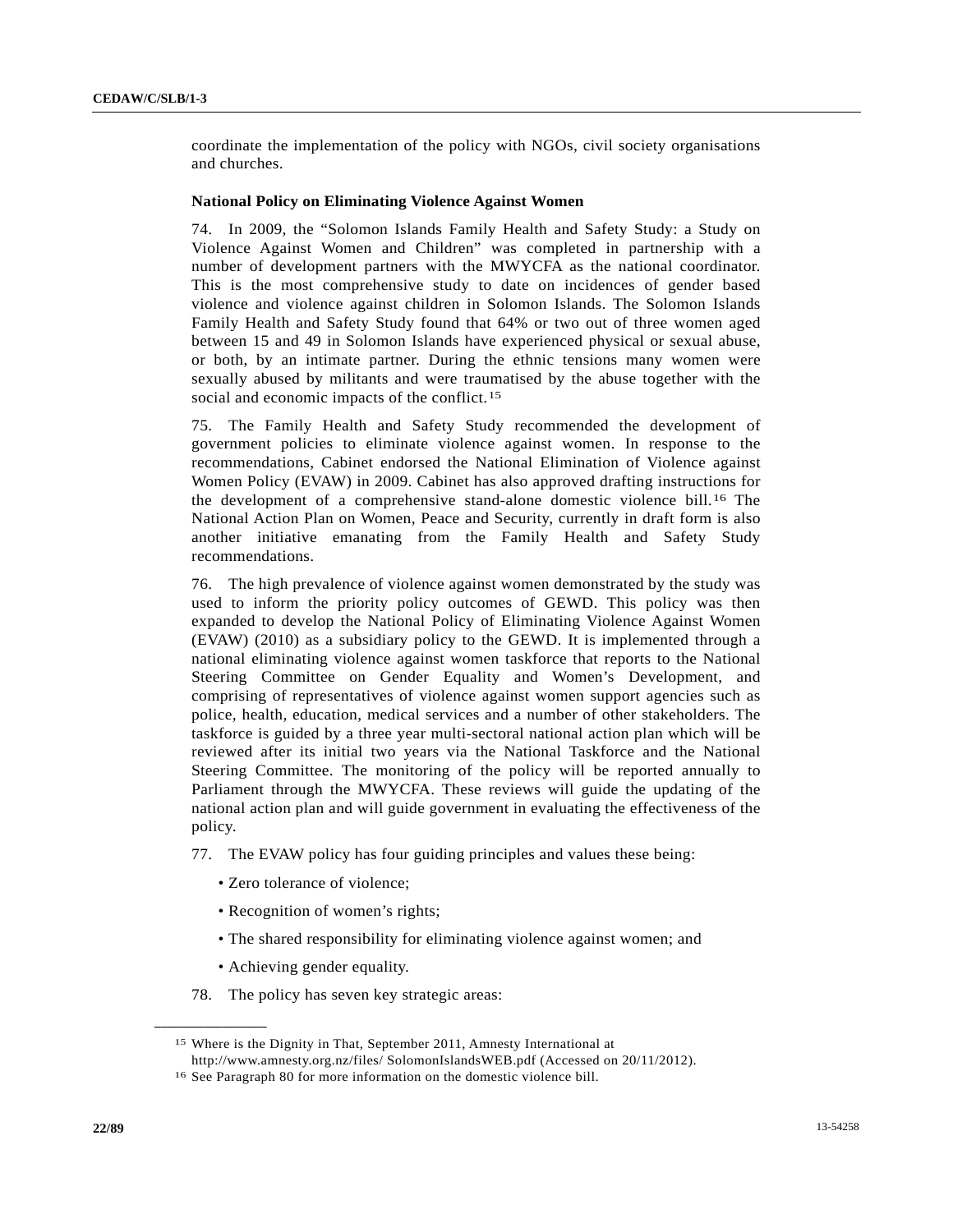- Developing national commitments to eliminate violence against women;
- Strengthening legal frameworks, law enforcement and justice systems;
- Eliminating and preventing violence against women through public awareness and advocacy;
- Strengthen and improve protective, social and support services;
- Rehabilitate and treat perpetrators;
- Work with men to end violence against women;
- Coordinating this policy with related policies and coordinating violence against women elimination services with each other and with this policy.

79. To date there has been no monitoring or evaluation conducted on the implementation of the GEWD and EVAW policies. The main focus of the MWYCFA has been the establishment of the policies, the procedures and the processes for the implementation. Developing key stakeholder relationships for the implementation of the policies has also been a considerable focus together with the provision of gender training for MWYCFA staff. Consequently, the MWYCFA has not yet embarked on any monitoring or evaluation of the policies, however the 2012 work plan provides for this to commence.

80. The Royal Solomon Islands Police Force (RSIPF) has adopted a no-drop policy, called the "Victim Protection Policy", which mandates police to investigate and follow through domestic violence, violence against women and children, and sexual violence complaints through the Magistrates Court process. Consequently, should a victim desire to discontinue a criminal prosecution it can only occur at the discretion of the Magistrate.

81. Although there is no legislation regarding mandatory prosecution of sexual offences the Office of the Director of Public Prosecutions (DPP) has established some guidelines with respect to the prosecution of sexual offences. The DPP have a Prosecution Policy which sets out generally the principles in making decisions and which guide the conduct of prosecutions. There is currently not a separate prosecution policy on sexual offences, but the DPP's 2012 annual work plan includes the task of developing a guideline for prosecuting sexual offences. The DPP take all sexual offences seriously and endeavour to have all matters proceed through the court process. The seriousness of sexual offences is reflected in the decision of the High Court together with the DPP and Public Solicitor's Office (PSO) to give some priority to the listing of sexual offences in 2012. A majority of cases at the DPP's office are sexual offences cases.

82. To address the violence highlighted by the Family Health and Safety Study, government in partnership with stakeholders is currently undertaking work towards developing a comprehensive, stand-alone domestic violence bill. A key strategic area under the EVAW and GEWD policies is to develop laws and establish mechanisms for the protection of women and family members from violence within the home. The Solomon Islands Government has allocated a budget for scoping work towards the proposed bill in its 2012 development budget. The EVAW legislative working group (consisting of government, NGOs, INGOs, churches and other civil society organisations) is overseeing the development of the bill. Consultations have been conducted and Cabinet approved the development of a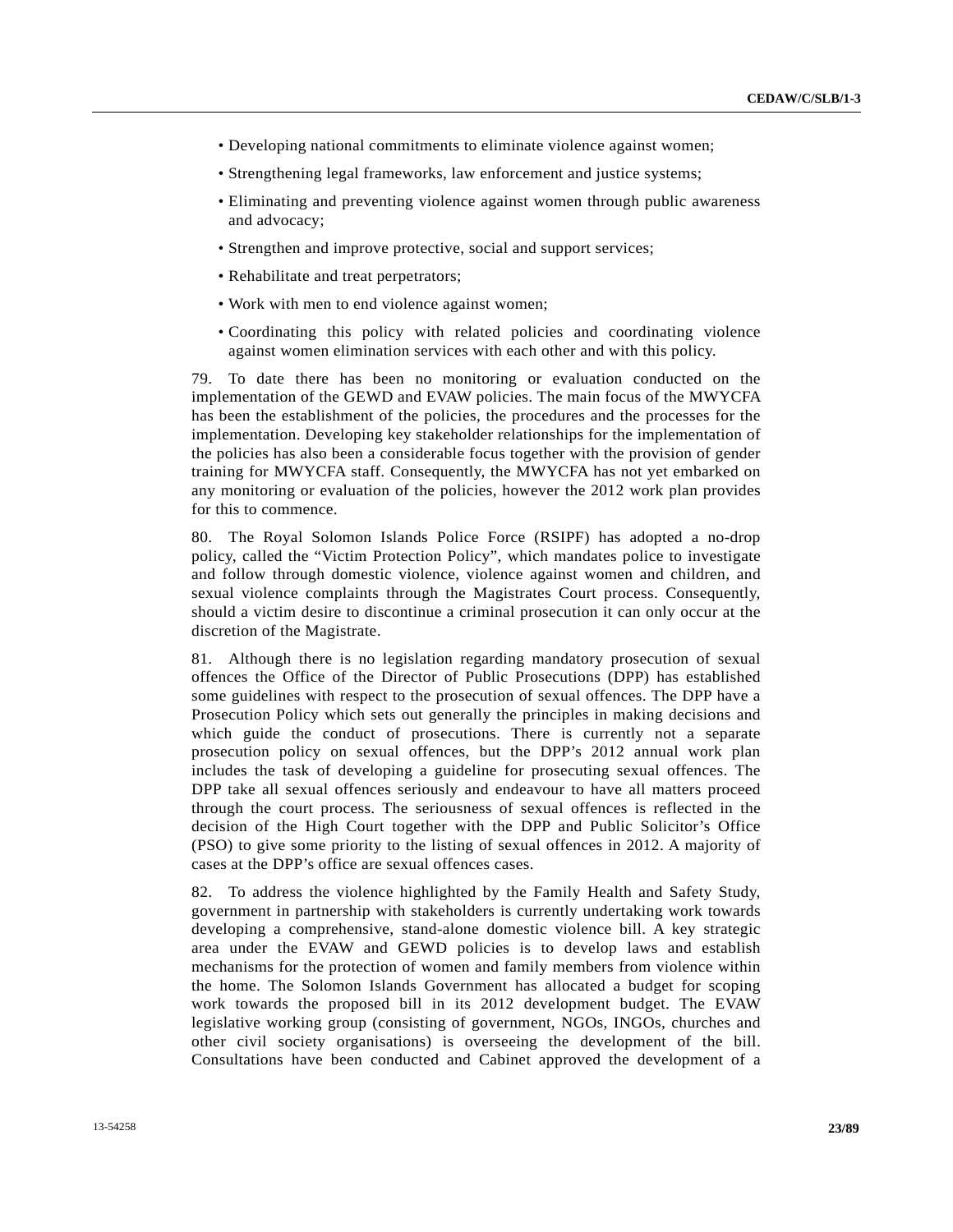domestic violence bill on October 29th, 2012. On completion of the draft bill further consultations will be conducted. It is expected that the bill will be presented to Parliament in 2014.

83. The lack of gender equality and the inadequate legislative framework to protect women's human rights have been identified as the major systemic factors contributing to the high levels of violence experienced by women in Solomon Islands. The Solomon Islands Demographic and Health Survey (DHS) in 2007 demonstrated that of the female respondents 69% agreed with at least one of the reasons asked as justification for violence against women. For both women and men the most commonly accepted reason for violence was neglecting the children. The Family Health and Safety Study in 2009 found that 73% of women believe that a man is justified in beating his wife under some circumstances, in particular for infidelity and disobedience. It is concerning that the majority of women believe that intimate partner violence is justified under some circumstances, indicating that women themselves generally accept subordinate status within a relationship.

84. A number of referral networks have been established for victims of gender based violence and child abuse. These networks comprise health, police, the Public Solicitor's Office (PSO), the Christian Care Centre (CCC), the Family Support Centre and the Social Welfare Division (SWD). Currently there are attempts to formalise one of these networks through the establishment of the "Safenet Referral Network". An MOU has been drafted and is ready to be signed by the network members. In demonstrating the importance that the Solomon Islands Government places on the "Safenet referral network", a Safenet Coordinator post will be incorporated into the public service establishment posts by 2013. Development partners are currently providing the funding for this position towards strengthening the function of the referral network. Government has also made a budgetary commitment to support the referral network from 2013.

#### **Access to Legal Services**

85. The Public Solicitor's Office (PSO) is responsible for providing legal aid to both victims and offenders. There are no community legal centres in Solomon Islands. The PSO is a government provided legal aid service which currently only operates in three provinces being in Honiara the capital city and in Malaita Province and Western Province. To qualify for legal aid the current legislation requires that a person earn less than SBD\$12,000 per year. This figure has not been updated since the legislation was enacted in 1989. The threshold is too low and results in a large number of people being disqualified on the basis of means. The private legal profession charge an average of SBD\$700-\$800 per hour which is cost prohibitive. Many women in particular are therefore unable to access government legal aid or pay for private representation. The Public Solicitor's Office has undertaken consultations in respect of the means testing threshold and a recommendation has been made to increase the minimum threshold to SBD\$35,000 per year. This has recently been approved by the Minister of Justice and Legal Affairs and is awaiting completion of formalities before it is able to be implemented.

86. The PSO has undertaken consultations for the development of a means and merit testing policy. The means and merit testing policy will assist to ensure equitable provision of services for women. As a result of the consultations the PSO has established a Family Protection Unit which provides specialist services to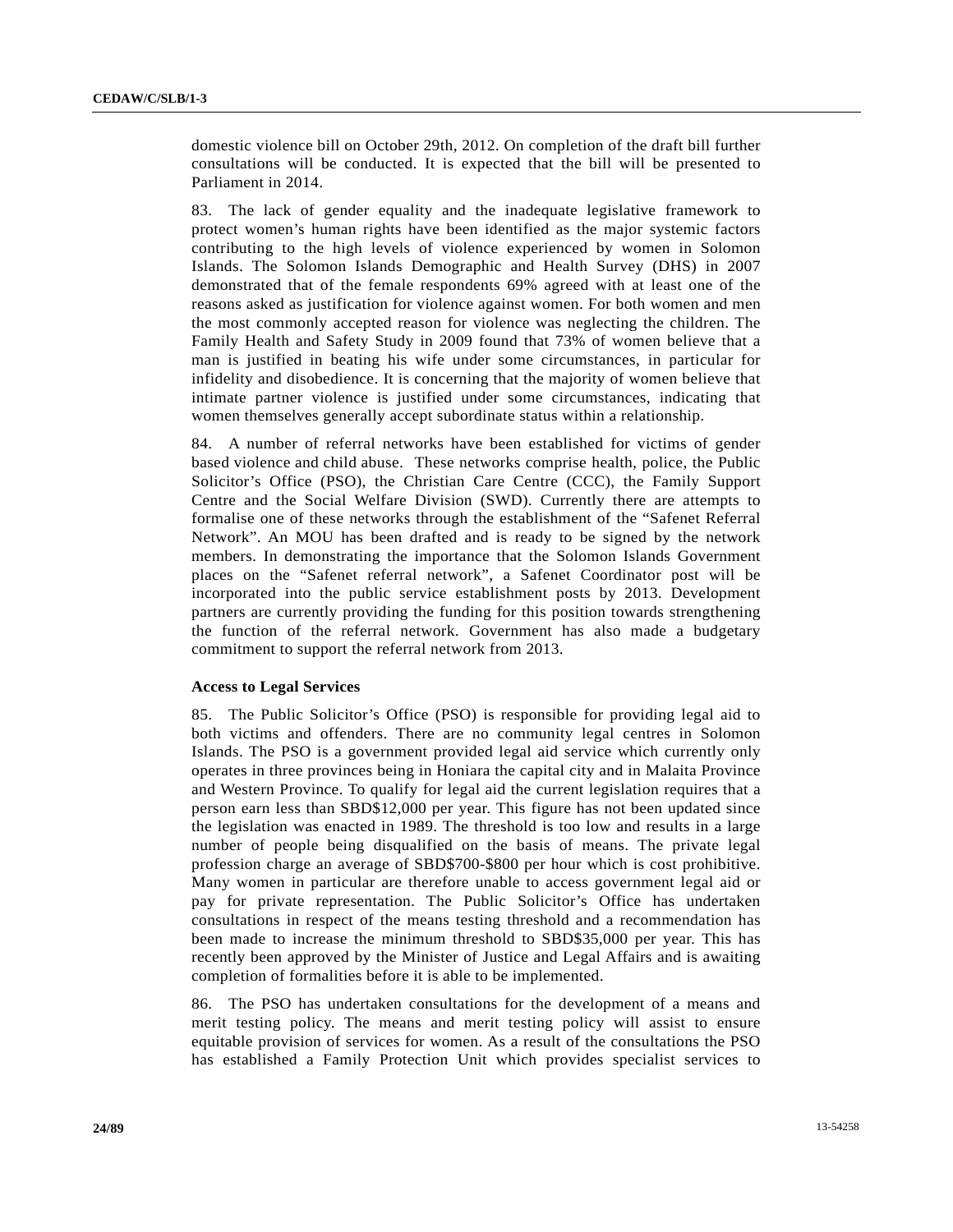women and children in coordination with a range of NGO's, in particular in relation to gender and sexual based violence. However, due to resource constraints the PSO has limited ability to provide these services nationally.

# **National Children's Policy**

87. In April 2010 the first National Children's Policy with accompanying Plan of Action was launched. It has an objective of protecting and developing the interests and rights of Solomon Islands children regardless of age, gender, religion, ethnicity or cultural background and ensures that these rights are acknowledged and promoted and that children grow into responsible citizens. Under the policy a child is defined as being any human being below the age of 18 years.

88. Its outcomes and directions are informed by the UNICEF-AusAID funded study on children in Solomon Islands title: Protect me with Love and Care, a Baseline Report for Solomon Islands 2008 (published in 2010). The Policy only commenced implementation in 2010 and monitoring and evaluation of the policy has not yet commenced. The National policy has 5 strategic plans of actionoutcomes for children in Solomon Islands:

- a. Protection
- b. Development c. Survival
- c. Participation e. Planning

#### **National Youth Policy**

89. In addition to having a National Children's Policy a National Youth Policy has been developed. The first National Youth Policy was developed in 2000. In 2007 the MWYCA (as it then was) reviewed the National Youth Policy which resulted in the Solomon Islands National Youth Policy 2010-2015.

90. The Solomon Islands National Youth Policy 2010-2015 is the nation's guide for youth development over the next five years. It covers youths aged 14 to 29 years of age. The objective of the National Youth Policy is to promote the development of youth to achieve their full potential through a range of programs and activities that offer choices and assist them to make informed decisions about their futures and their roles and responsibilities in the political, social and economic development of Solomon Islands. The policy has also adopted a "Mainstreaming Approach" to promote a cross-sectoral coordination of implementation. The priority policy outcomes identified in the policy include:

 i. Improved and equitable access to education, training and employment opportunities for young women and men (Youth and Career Pathways).

 ii. Increased and equal opportunities for young women and men to participate in decision-making and leadership (Youth and Governance).

 iii. Youth and health improved through equitable access to health services for young women and men (Youth and Wellbeing).

 iv. Increased number of young people participating in activities that promote peace building and conflict prevention (Youth and Peace-Building).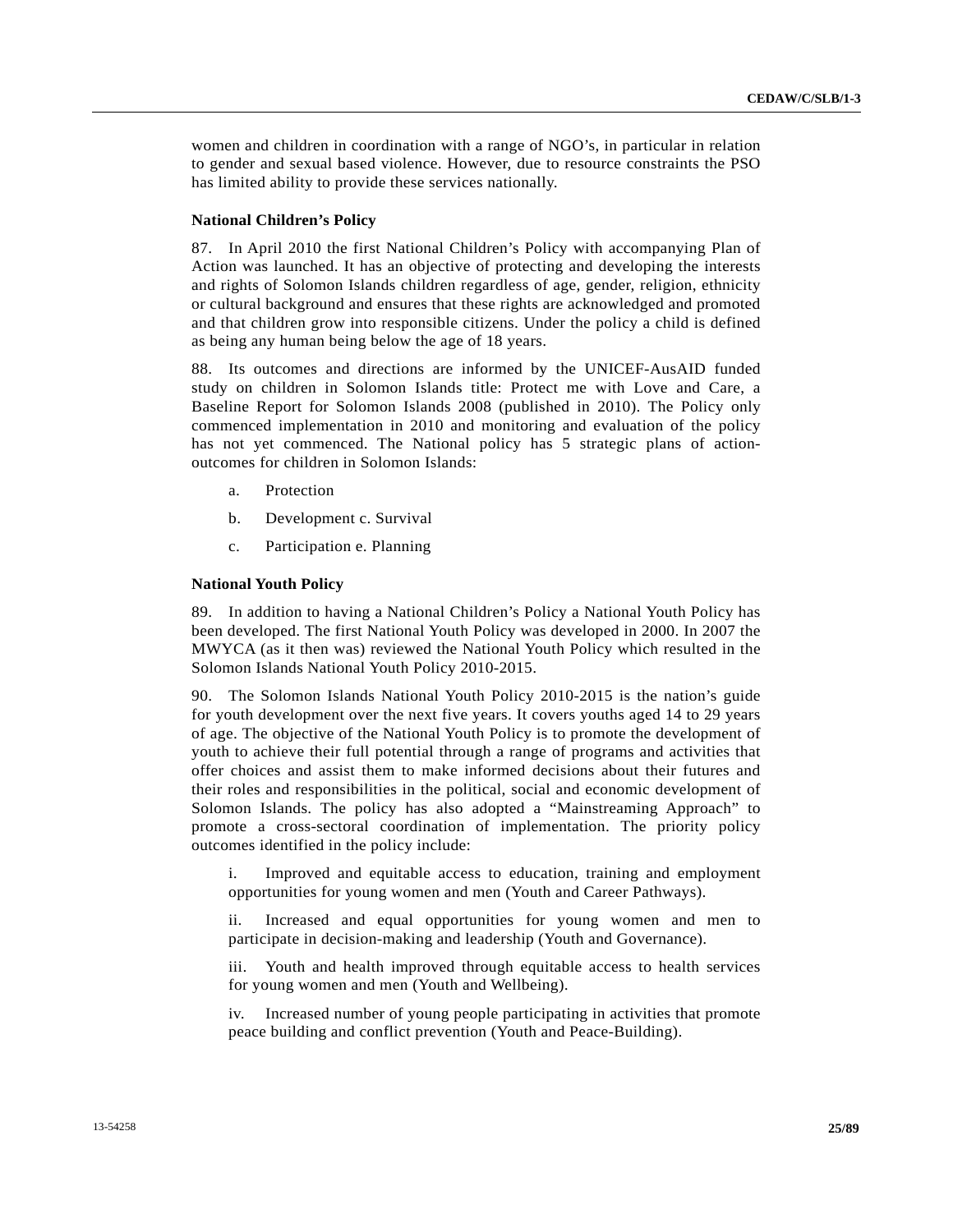- v. Increased number of young people promoting sustainable development (Youth and Sustainable Development).
- Improved capacity to implement this policy (Youth Mainstreaming).

91. In relation to Performance Measurement the policy refers to the development of annual performance reports to strengthen accountability and help identify areas where youth capacity building is required. The policy also refers to the MWYCFA identifying relevant sectoral and cross-sectoral youth development indicators for measuring the performance of the policy. However, the policy does not outline what these measures will be and to date the measures have not been determined. In addition to the national youth policy all provinces have a provincial youth policy. All of the provincial youth policies are based on the recognition of the need of young men and women to have equal access in the areas of socio-economic, health, education, employment and skilled training opportunities.

#### **Disaggregated Data**

92. The law and policies in the past have been silent on the collection of disaggregated data in government departments and services. Consequently, there remains a lack of adequate data available in order to monitor the implementation of the Convention. It is acknowledged that clear policies and procedures dealing with disaggregated data collection need to be developed and implemented. The lack of full and accessible sex disaggregated and gender data continues to act as a constraint to any meaningful reporting. The GEWD plan of action proposes the establishment of a Gender Management Information System in the MWYCFA. This has not yet been established but scoping for the database has commenced. Funding from development partners has been secured to assist in the establishment of the database. The National Human Resource Development and Training Plan 2012-2014 acknowledges the need to develop information collection and analysis systems that include all economic sectors, public and private, international, national and provincial. However, this has not yet been implemented. The collection of disaggregated data will assist with government planning and policy outcomes and also reporting requirements.

### **Government Partnerships**

93. In November 2010 the MWYCFA in partnership with UN Women launched its completed "Protecting Women's Human Rights in Solomon Islands Law" toolkit. This toolkit assesses compliance of Solomon Islands law and policies with articles of CEDAW. The completion of the toolkit is a significant achievement as it is the first of its kind developed in the Pacific. It is an important step towards the domestication of CEDAW as it is utilised as an advocacy tool to promote women's rights.

94. In 2011 the MWYCFA together with RAMSI developed the Gender Action Plan 2011 – 2013. The goal of the plan is to advance Solomon Islands Government policy commitments to gender equality consistently across all areas of government. There are four objectives under the plan these being:

- To support RAMSI programmes to support Government partner agencies;
- To align Government gender policies and joint SIG/RAMSI agreement on priority actions;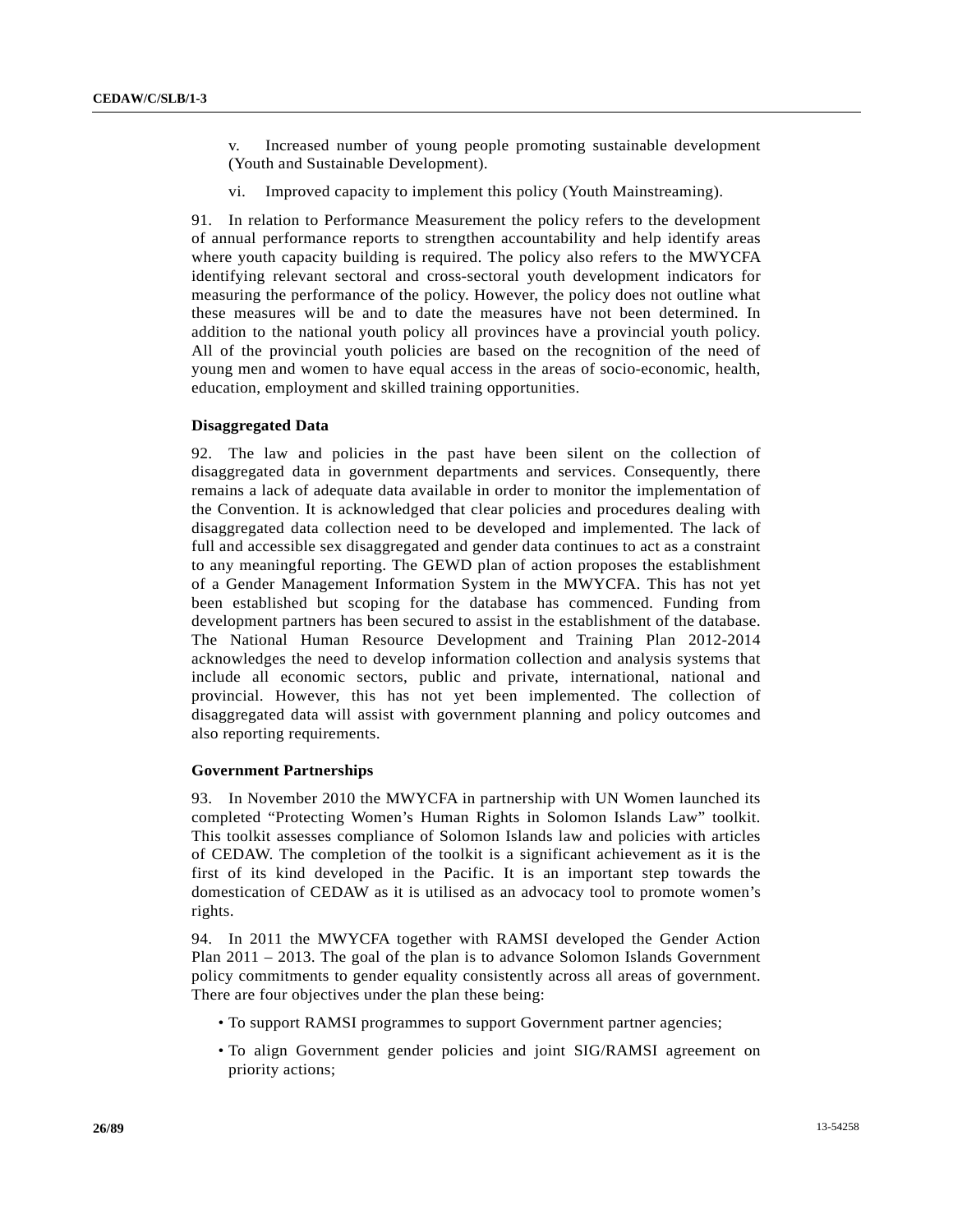- To improve quality of evidence-based and outcome focussed gender reporting; and
- Increase gender awareness and competencies.
- 95. The Gender Action Plan has four key results these being:
	- 1. Increased number of women in public sector management and leadership;
	- 2. Increased representation of women in legislature;
	- 3. Effective policies and procedures in place and functioning to eliminate violence against women; and
	- 4. Effective and dynamic national women's machinery and gender focal points in key Solomon Islands Government agencies.

96. In preparation of the Gender Action Plan a baseline study was completed of the key result areas which demonstrated that women make up only 38% of the public service workforce (2011) and that men dominate the senior positions.

### **NGOs, INGOs, Churches and Civil Society Organisations**

97. There are a number of other NGOs and civil society organisations that contribute to the promotion of women's rights and developments. These include Vois Blong Mere Solomons (VBMS) which was established in 2003 and is a national women's media organisation responsible for media publishing and radio programmes advocating and promoting women's issues around the country.

98. The Family Support Centre in Honiara was established in 1995 to address the high incidences of domestic violence, sexual abuse, child abuse and rape in Solomon Islands. The centre offers services to individuals and families that experience violence and abuse through counselling, providing legal information and assistance, training, awareness raising and a resource library. Legal information, assistance, and counselling is provided free of charge. The Family Support Centre has developed close working relationships and a referral network with the Public Solicitor's Office, police, medical services and the Christian Care Centre. The Family Support Centre only offers its support services in the capital city, Honiara, but delivers awareness raising activities in the provinces.

99. The Christian Care Centre (CCC) is sponsored by the Church of Melanesia and provides the only safe house facilities in Solomon Islands. The safe house is located on the outskirts of the capital city. The CCC receives referrals from police, the Social Welfare Department, PSO, the Family Support Centre as well as walk-ins. The CCC provides counselling and refuge for victims, including providing food and paying medical expenses as well as paying for repatriation costs and kastom compensation. As a church run organisation the CCC has limited funding and receives no supplementary funding from the government. The MWYCFA has submitted a bid to government for \$285, 935.00 to support CCC and FSC from 2013.

100. The Solomon Islands Christian Association (SICA) provides victim support and referral networks and in the past operated a vast rural network to provide support to victims of domestic violence and violence against women and children. This network comprised teams of ten including faith based leaders, a police officer, a nurse, a teacher and provincial welfare offices and covers eight provinces. The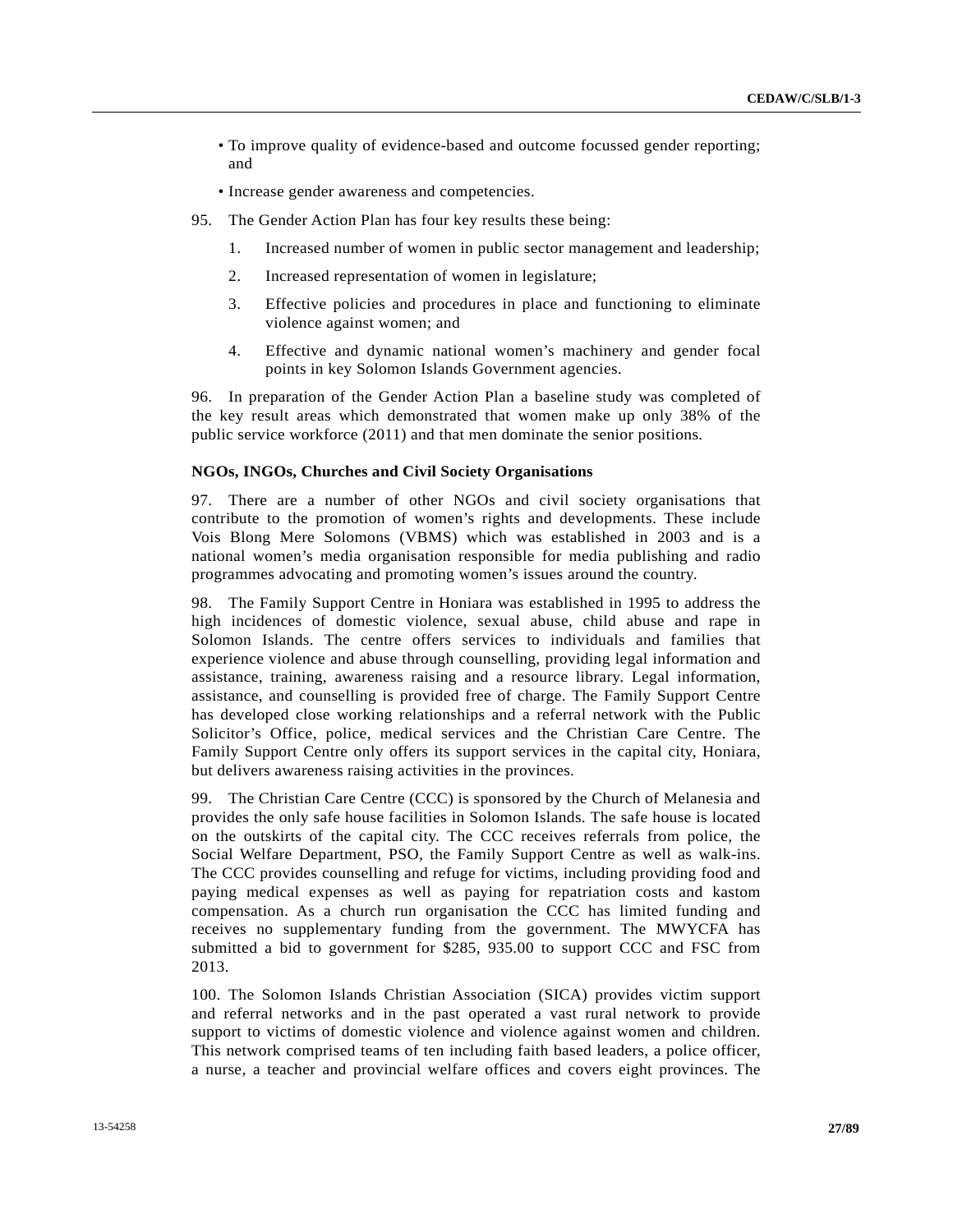teams received basic training however, the funding to maintain the network expired at the end of 2011 and SICA have been unable to continue the network in the absence of external funding.

101. Other NGOs, INGOs and Church including but not limited to the Solomon Islands Full Gospel Association, World Vision, National Council of Women, Provincial Councils of Women, YWCA, Oxfam Solomon Islands Standing Together Against Violence Project, Live and Learn Environmental Education and Solomon Islands Development Trust all contribute to addressing violence against women and the promotion of women's rights and development.

# **Article 3: Guarantee of basic human rights and fundamental freedoms**

# **Legal Context**

102. There is no legislation that establishes a national human rights machinery charged with promoting and protecting human rights including women's rights. There is no legislation that establishes a funded body to monitor the implementation of non-discriminatory law and policy for the advancement of women. It is also acknowledged that enforcement of the rights and freedoms through the court process is expensive and time consuming. Furthermore, the formal justice system is not accessible to most Solomon Islands citizens due to geographical dispersion, high illiteracy levels and resource scarcity among other factors.

103. Section 96 of the Constitution provides for the establishment of the Office of the Ombudsman, as a public office. The Ombudsman (Further Provisions) Act 1983 sets out specific functions of the Office. Its purpose is to investigate maladministration. There may be circumstances in which the complaint of maladministration may impact on the rights and freedoms of citizens. The functions of the Ombudsman include enquiring into the conduct of any person appointed to the public service (e.g. members of the public service, the police force, the Corrections service, the government of Honiara city, provincial governments and such other offices, commissions, corporate bodies or public agencies as prescribed by Parliament) excluding the Governor General or his/her personal staff or the Director of Public Prosecutions or any person acting in accordance with his instructions. The Ombudsman's Office is open to any Solomon Islands citizen who has any questions relating to how the public offices and public officers make decisions.

104. The only mechanism to seek redress for a breach of basic human rights and fundamental freedoms is by virtue of an application to the High Court of Solomon Islands. Section 18 of the Constitution provides that any person who alleges a breach in respect of the protections provided in sections 1-16 of Constitution can apply to the High Court for redress. The High Court can make orders, issue writs and give directions to enforce or secure rights protected. Pursuant to section 17 a person whose rights or freedoms have been contravened can seek compensation from the individual or organisation responsible for the infringement.

105. Section 92 of the Constitution establishes the position of the Public Solicitor, and further provides that the Public Solicitor's Office (PSO) shall be a public office. The functions of the Public Solicitor are to provide legal aid, advice and assistance to persons in need.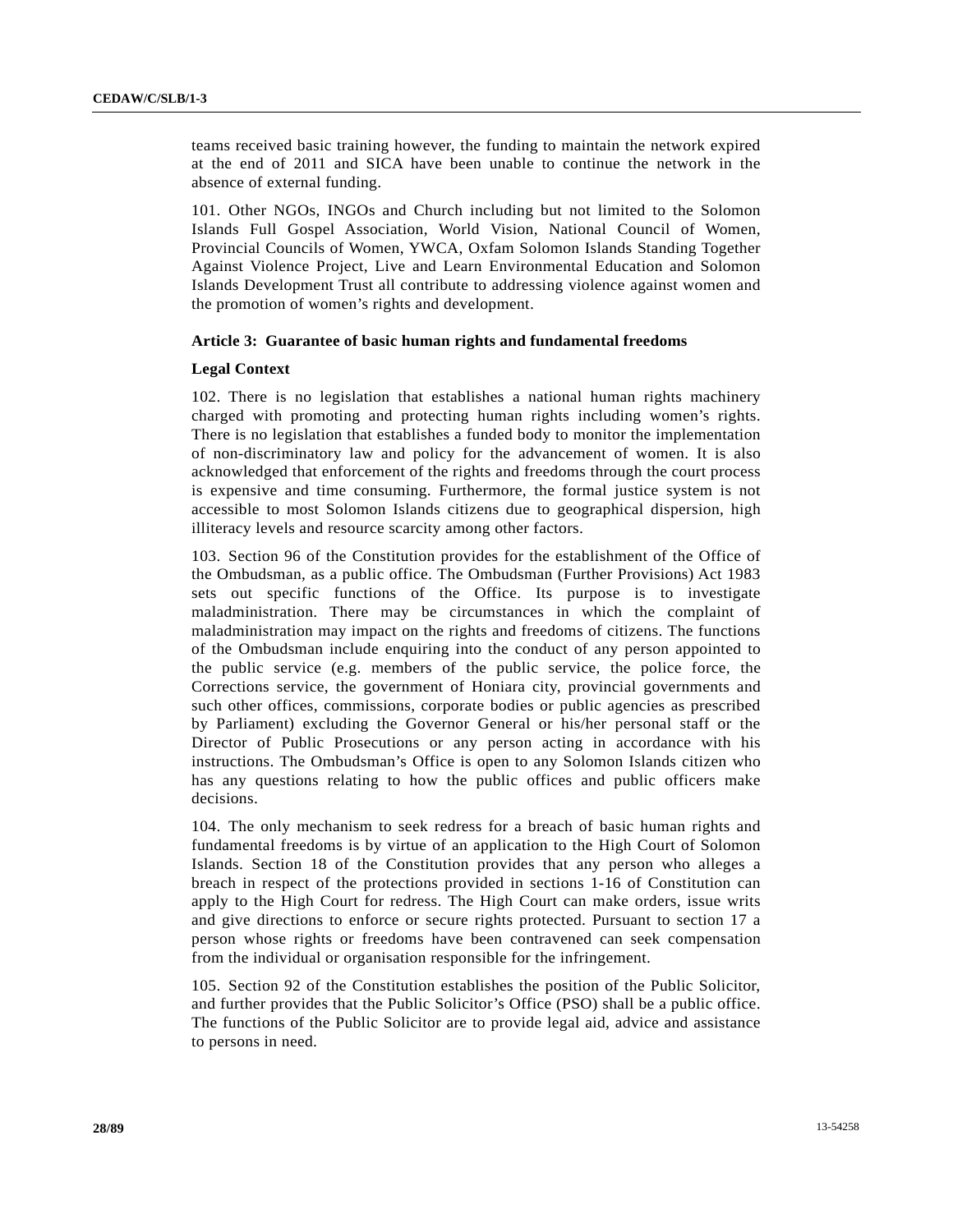106. Solomon Islands is a party to the CEDAW Optional Protocol giving its citizens the opportunity for communications to be made to the CEDAW Committee.

#### **Public Offices and Government Machinery**

107. The Ombudsman's Office has presented to the Attorney General's Chambers amendments to Chapter IV of the Constitution to provide for a tribunal to enforce its recommendations and a mediation provision considering the important role that mediation plays in Solomon Islands cultures. There has been no action on the recommendations to date.

108. In an attempt to ensure that the Ombudsman's Office is available to all Solomon Islands citizens the Ombudsman Office executed a Memorandum of Understanding with the Solomon Islands Postal Corporation in February 2010 which provides for free aerogram for letters and complaints to the Ombudsman office. These are accessible at any post office in Solomon Islands. Additionally it has started the initiative to have a focal point for Ombudsman Office matters in every province and SIG offices.

109. The Public Solicitor's Office provides free legal advice in relation to the breach of constitutional rights and freedoms. The PSO gives priority to these types of cases. There have been cases where private citizens, including those in custody, have sought redress in the High Court for a breach of their rights and freedoms provided by the Solomon Islands Constitution.[17](#page-28-0) However, these applications have predominantly been made by men.

110. The WDD of the MWYCFA has the mandate to monitor the implementation of non- discriminatory law and policy for the advancement of women. WDD coordinates the Solomon Islands National Advisory Committee on CEDAW (SINACC) which acts as an advisory and consultation group whose main role is to oversee reporting and implementation of CEDAW. The SINACC has the mandate to advise government and monitor the implementation of anti- discrimination law and policy for the advancement of women. Given that it was only revived in June 2012, it will take some time for the operation of the SINACC to be consolidated. Establishing processes and mechanisms that are sustainable takes time. However, the Solomon Islands Government is committed to the important role that SINACC plays.

#### **Human Rights Institutions**

111. Solomon Islands has been involved in Pacific regional discussions and plans to establish a Regional Human Rights Institution, as the Pacific Island Countries and the Less Developed Countries face difficulties due to their size in supporting a national human rights institution.

112. In January 2012 there was a national scoping exercise to assess the feasibility of a national independent human rights institute with a delegation from the Office of the High Commissioner for Human Rights sent to Solomon Islands at the request of the Solomon Islands Government. This request was made after the Universal Periodic Review in May 2011. Cabinet has considered the recommendations by the

<span id="page-28-0"></span><sup>17</sup> See John Kwakwala Makasi v The Commander of the Participating Police Force under RAMSI and Attorney-General, High Court Civil Case No. 59/2005.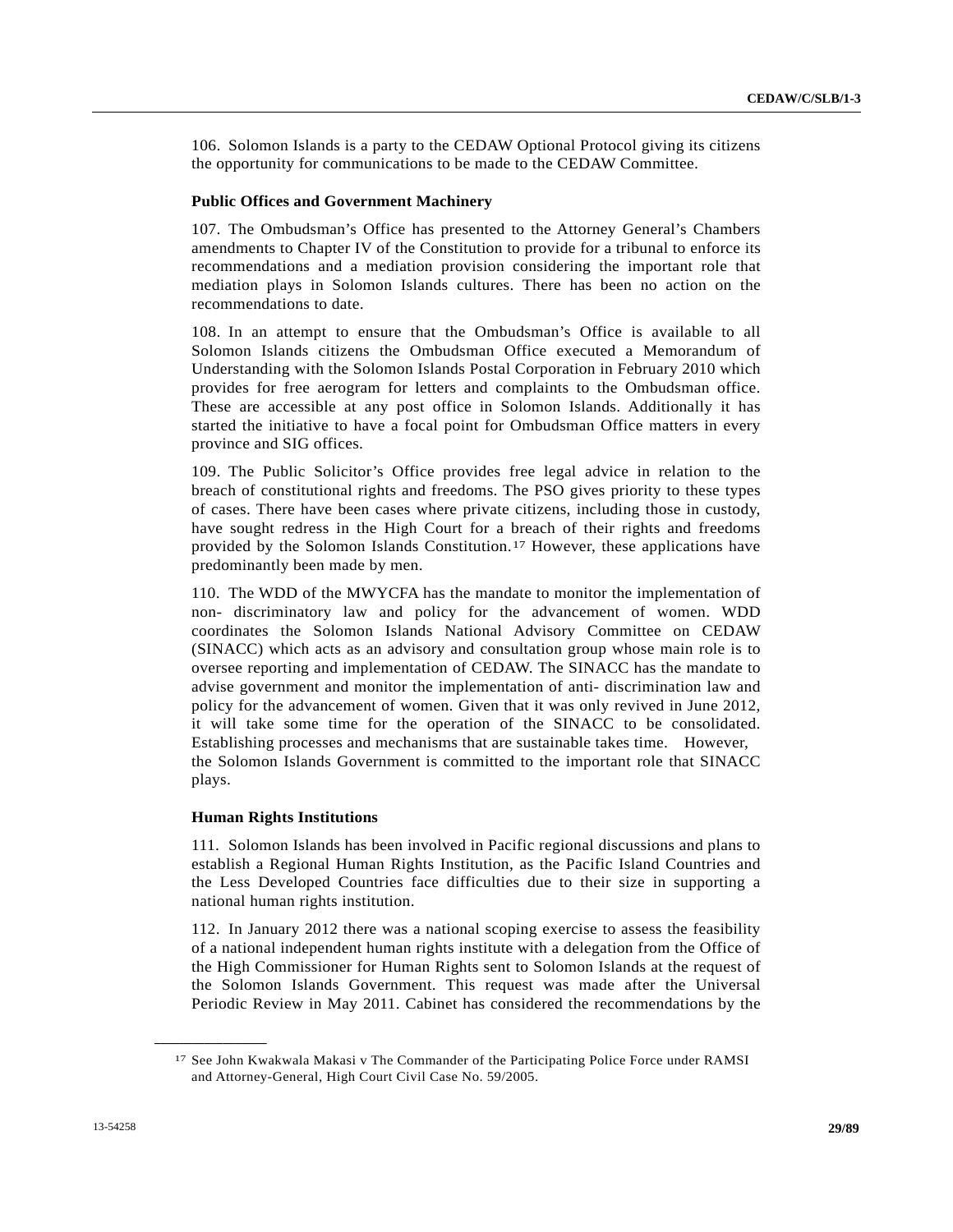scoping mission but in view of the limited resources and capacity available, it has decided that priority should be given to strengthening the capacity and allocating more resources to existing institutions which function to promote and protect human rights. These include the courts and integrity institutions such as the Office of the Ombudsman, the Leadership Code Commission and the Office of the Auditor General. This work is part of a SIG-RAMSI partnership framework to strengthen the machinery of government.

# **Article 4: Acceleration of equality between men and women**

# **Legal Context**

113. The Constitution of Solomon Islands does not contain a temporary special measures provision. Consequently, there are no exemptions required for temporary special protection measures. However, section 15(5) (f) provides that laws "for the advancement of the more disadvantaged members of the community shall not be considered discriminatory". This provision could be used to accelerate progress in areas where women have historically been disadvantaged. However, sections 15(5)(c)-(e) provide exceptions for laws relating to 'adoption, marriage, divorce, burial, devolution of property on death or other like matters of personal law, for the application of customary law and with respect to land, the tenure of land, the resumption and acquisition of land and other like purposes. Consequently, there is a large range of areas where an exemption provision to The Constitution would be required.

# **Temporary Special Measures for Women in Parliament**

114. There have been attempts at the introduction of temporary special measures to accelerate equality between women and men. These include the development of a temporary special measures policy paper for parliamentary seats reserved for women that was submitted to Caucus in 2009. However, Caucus was of the view that there had not been enough consultation and consequently did not support the policy paper.

115. The concept of temporary special measures and elected reserved seats for women in parliament has continued to increase in support from community members. The People's Surveys conducted in 2010 and 2011 both demonstrated an increase in support for elected reserved seats for women parliamentarians (84% and 91% respectively).

116. The Solomon Islands Government has expressed policy support for temporary special measures for elected reserved seats for women in Parliament. It has expressed its desire for inclusive and participatory governance in terms of policy development and law making. Consequently, a legislative taskforce has been established to consider options on temporary special measures including elected reserved seats in parliament.

117. In recognition of the need to encourage and support women in the political domain the Parliamentary Strengthening Programme funded by UNDP in partnership with the SIG established the Young Women Parliamentary Group (YWPG) in 2011. The YWPG has been active in raising awareness and encouraging debate on the issue of temporary special measures for elected reserved seats for women in Parliament.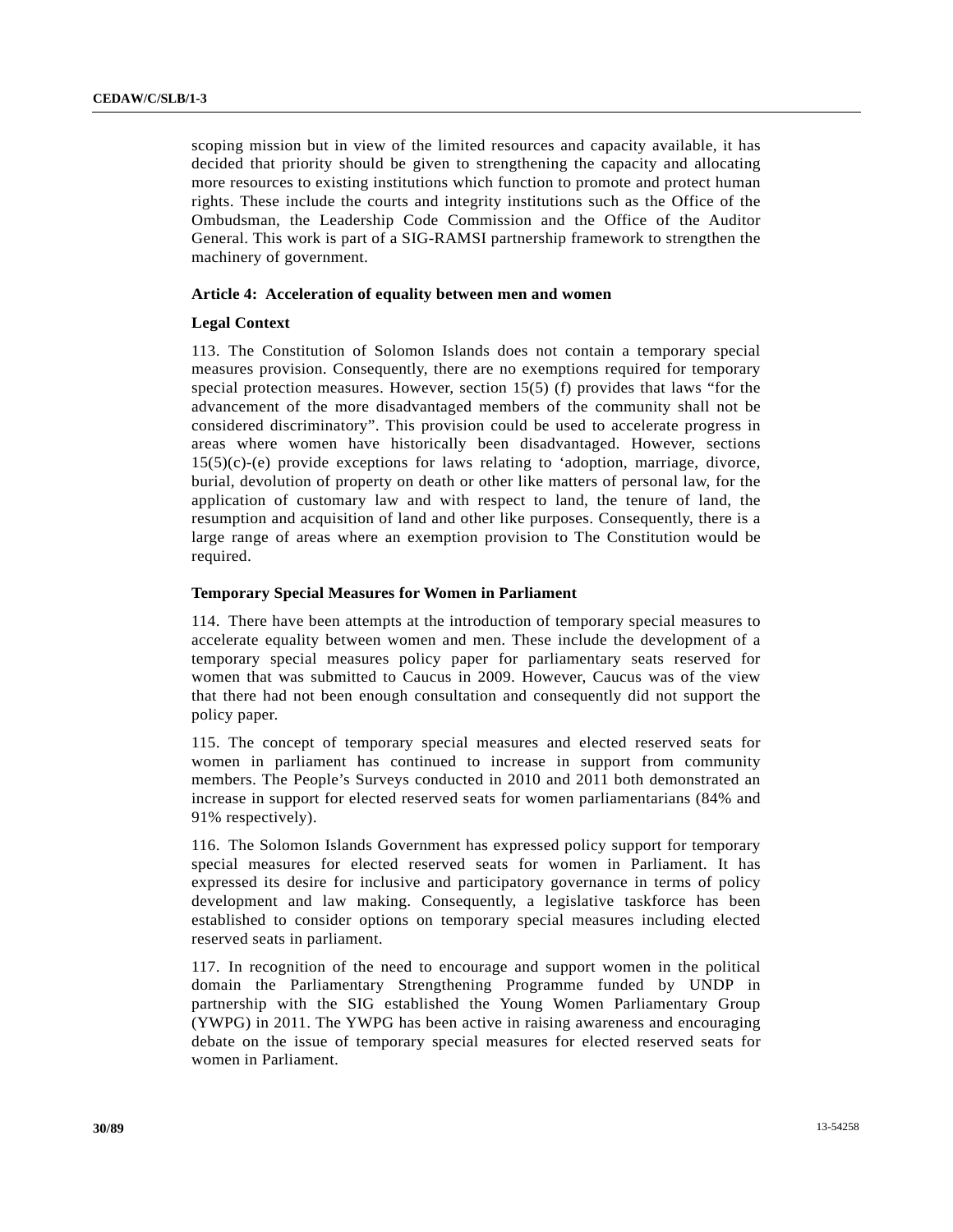# **Article 5: Sex roles and stereotyping**

#### **Legal context**

118. Customary law is given legal status by the Solomon Islands Constitution. Section 75(1) of The Constitution provides that Parliament shall make provision for the application of laws, including customary laws. Schedule 3 of The Constitution provides that customary law is part of the law of Solomon Islands but not customary law that is, and to the extent that it is, inconsistent with The Constitution or an Act of Parliament. The discrimination provision in The Constitution provides an exemption for laws relating to the application of customary law.

#### **The situation of women in Solomon Islands**

119. In Solomon Islands tradition the domains of authority for men and women was defined. However, power and control largely rest with men. Women have restricted roles in leadership and decision making processes at the family, tribal and community levels. Consequently, the developed stereotype is that leadership is the domain of men. This stereotyping is reflected in the current process of nomination and election of women to national leadership roles in National and Provincial legislatures. It is also reflected in other areas such as employment, education, health and justice systems.

120. Women in Solomon Islands are considered to have primarily domestic and productive roles while men have responsibilities outside the home. Generally, women often remain in their parent's village until marriage was arranged for them, at which time they would then relocate to their new husband's village.[18](#page-30-0) While roles of women are changing due to factors such as education and the cash economy, however, generally the role of women still tends to be domestic responsibilities.

121. Women are the child bearers and seen as the caregivers in society and their roles centre around these responsibilities. Therefore, they are responsible for the care and supervision of children and the care of elderly or sick relatives. Women are also responsible for the operation of the household including cooking, cleaning, washing, obtaining water, gardening and raising children. They also make a very significant contribution to the rural economy. The men are traditionally responsible for fishing, trades and employment.

122. In 2010 the Asia South Pacific Association for Basic and Adult Education and the Coalition for Education Solomon Islands conducted an education experience survey and literacy assessment in Isabel and Rennell and Bellona Provinces. The survey found that there is a clear link between sex and main type of work, with a greater proportion of females engaged in craft production and sale, housework and child raising roles and a greater proportion of men engaged in fishing, government, professional and trade roles.

123. The practice of payment of bride price is deeply embedded in custom, although not in all parts of Solomon Islands. Traditionally the practice of a bride price is a means of cementing social relationships between clans. The groom's family demonstrates their appreciation of the bride's family giving away their

<span id="page-30-0"></span><sup>18</sup> Stege, K. Maetala, R. Naupa, A. Simo, J. Land and Women: The Matrilineal Factor, The cases of the Republic of the Marshall Islands, Solomon Islands and Vanuatu, 2008, Pacific Islands Forum Secretariat.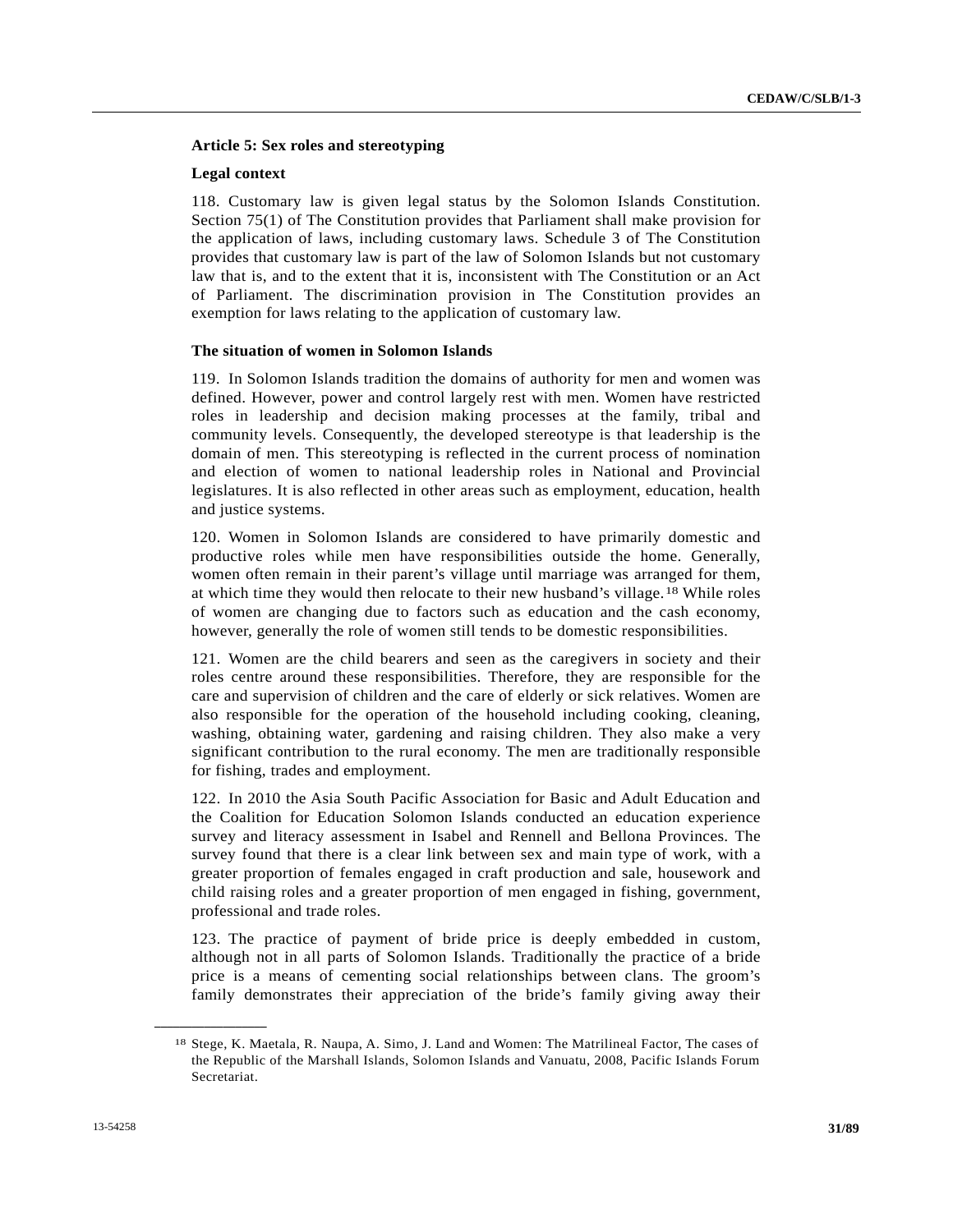daughter by offering gifts. The significance of the bride price is the value of the daughter to her family. However, there are occasions where the tradition of bride price payment is abused. As a result of the introduction of the cash economy, in some instances the bride has become more of a commodity than a symbol of positive social relations. However, this does not take away the value that is attached to the giving of the bride by her family. This customary practice can take decision making out of the hands of women and in some instances raises issues of "ownership" of both the bride and any children born as a result of the marriage. The Family Health and Safety Study also shows a direct link between the payment of bride price and violence against women.

124. Changes are beginning to occur largely due to education, acquisition of business skills, access to finance, modernisation, participation of women at all levels of church structures and changing women aspirations. However these types of attitude and cultural changes take time. The recent development of the GEWD and EVAW policies are positive steps towards changing the attitudes of both women and men to sex roles and stereotyping. Both policies are focussed on achieving gender equality and eliminating violence against women.

125. It is acknowledged that considerable efforts need to be undertaken to remove the sex roles and stereotyping of women and increase their access to opportunities to take up leadership opportunities and perform roles outside their traditionally defined roles.

# **Women in Leadership and Decision Making**

126. Traditionally leadership is based on big man leadership (which is acquired) and chiefly leadership (which is generally inherited). The big man leadership is based on the masculine roles of the warrior, feast giver and spiritual leaders which are associated with masculinity and strength. Both of these forms of leadership have traditionally been associated with men.

127. Churches have also taken significant steps to advance women in leadership and decision making. The United Church, one of the five mainstream churches has a policy that women comprise 30% of membership at every level of decision making. The Christian Fellowship Church has in its Constitution a provision for women to make up 50% of the members of the Conference (which is the highest decision making forum of the Church).

128. Although there are some matrilineal societies where women inherit customary land, decisions over customary land management are almost always made by men.<sup>[19](#page-31-0)</sup> Logging, mining and other commercial operations view male chiefs as the relevant custodians to approach in seeking rights to land use.[20](#page-31-1) Consequently, women are receiving very little economic benefit out of the use of land for economic purposes.

129. Women's exclusion from household level decision making is demonstrated in the results of the DHS conducted in 2007. This demonstrated that only 28% of married women independently decided their own health care and that in 23% of respondent families, decisions on household expenditure were made exclusively by men.

<span id="page-31-1"></span><span id="page-31-0"></span><sup>19</sup> See Stege, K. Maetala, R. Naupa, A. Simo, J. at p2 at footnote 11 above. 20 See p52 at footnote 18 above.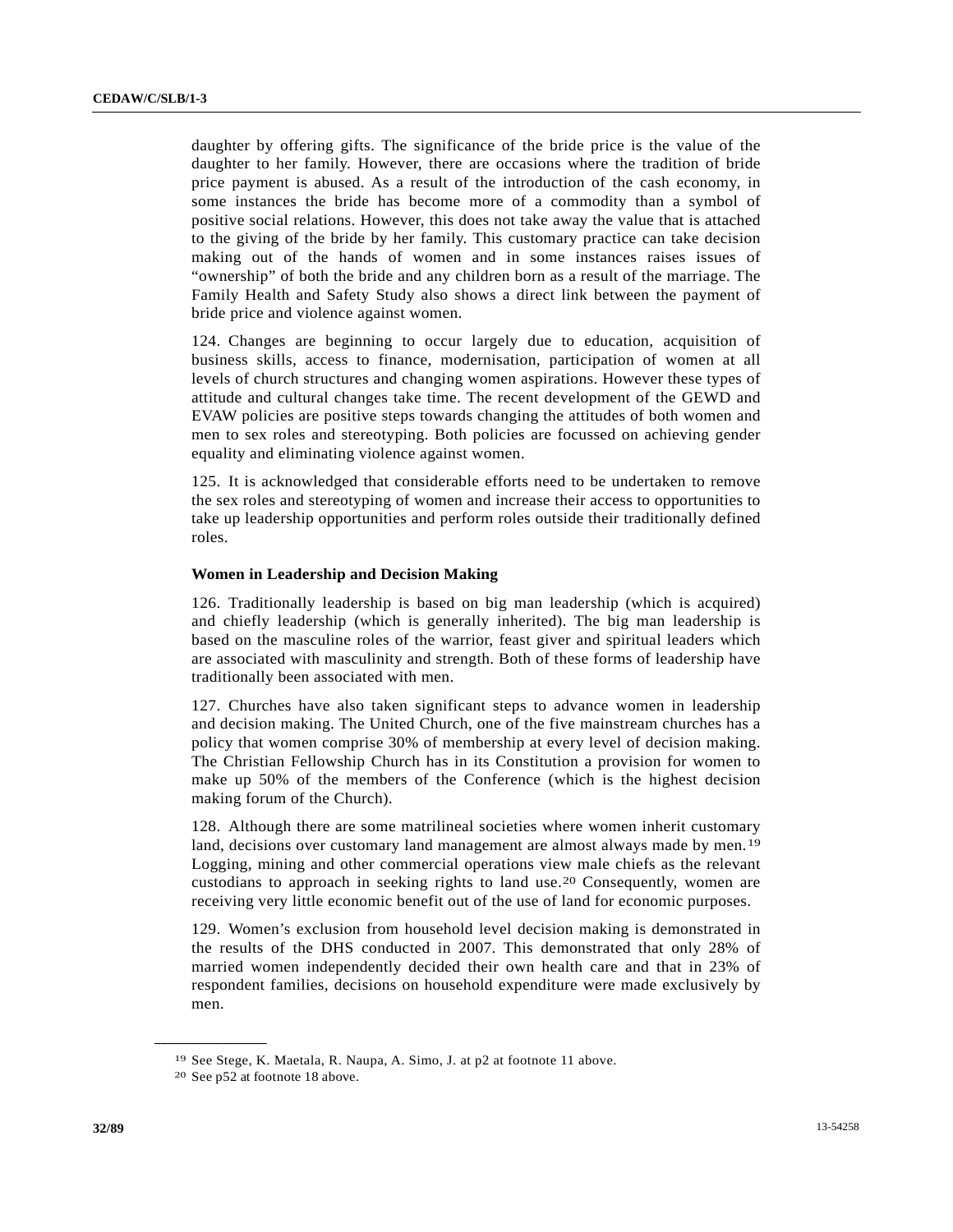130. In the DHS the majority of women reported a high level of sexual autonomy. Only 6.4% of women did not accept that there was any legitimate reason for a wife to refuse to have sex with her husband. Among men, 4.1% believed that women were not justified in refusing to have sex with her husband. The rate is lower than that of women, possibly indicating a greater respect for women's sexual autonomy by men than women have themselves.

131. The Family Health and Safety Study in 2009 also examined the sexual autonomy of women in marital relationships. Of the respondents 13% felt that women could not refuse sex in any circumstances. The most commonly accepted reason for refusing sex was mistreatment and the least acceptable circumstance given by women was not wanting to have sex.

#### **Violence Against Women**

132. The DHS demonstrated that both women and men accepted that partner violence was justified under some circumstances with 69% of women agreeing with at least one of the reasons asked as justification for violence against women. This is compared to 65% of men who were of the view that partner violence is justified. For both men and women the most commonly accepted reason for domestic violence was neglecting the children. Violence against women in both intimate and nonintimate relationships is perceived as a weakness because it demonstrates a lack of control and strength by men. However, traditional norms are also often cited without merit to rationalise and justify domestic violence.

133. In 2009, the Solomon Islands Family Health and Safety Study: a study on violence against women and children was completed in partnership with a number of development partners with the MWYCFA as the national coordinator. This study also demonstrated a relatively high level of acceptability of violence against women. The majority of women (73%) believe that a man is justified in beating his wife under some circumstances, in particular for infidelity and disobedience. The study also demonstrated frequent use of physical punishment to discipline women who are seen as transgressing their prescribed gender roles.

#### **Women in Formal Employment**

134. The male dominated culture of Solomon Islands does not encourage women to go into formal business. It is accepting of them in small-scale informal agricultural production but does not facilitate women expanding into the private sector formally.[21](#page-32-0) In recent years there has been an increase in the number of women who are formalising their business however they remain significantly outnumbered by men. There are various constraints to women operating a formal business and these include access to credit, low levels of education and literacy and the pressures of family demands.

135. The main professions women enter are education, nursing and administration. The main professions that men enter are education, industrial development, marine resources and fisheries and natural resources. These are reflected by enrolments in the Solomon Islands College of Higher Education (SICHE) and are demonstrated in the table below.

<span id="page-32-0"></span><sup>21</sup> See p7 at footnote 6 above.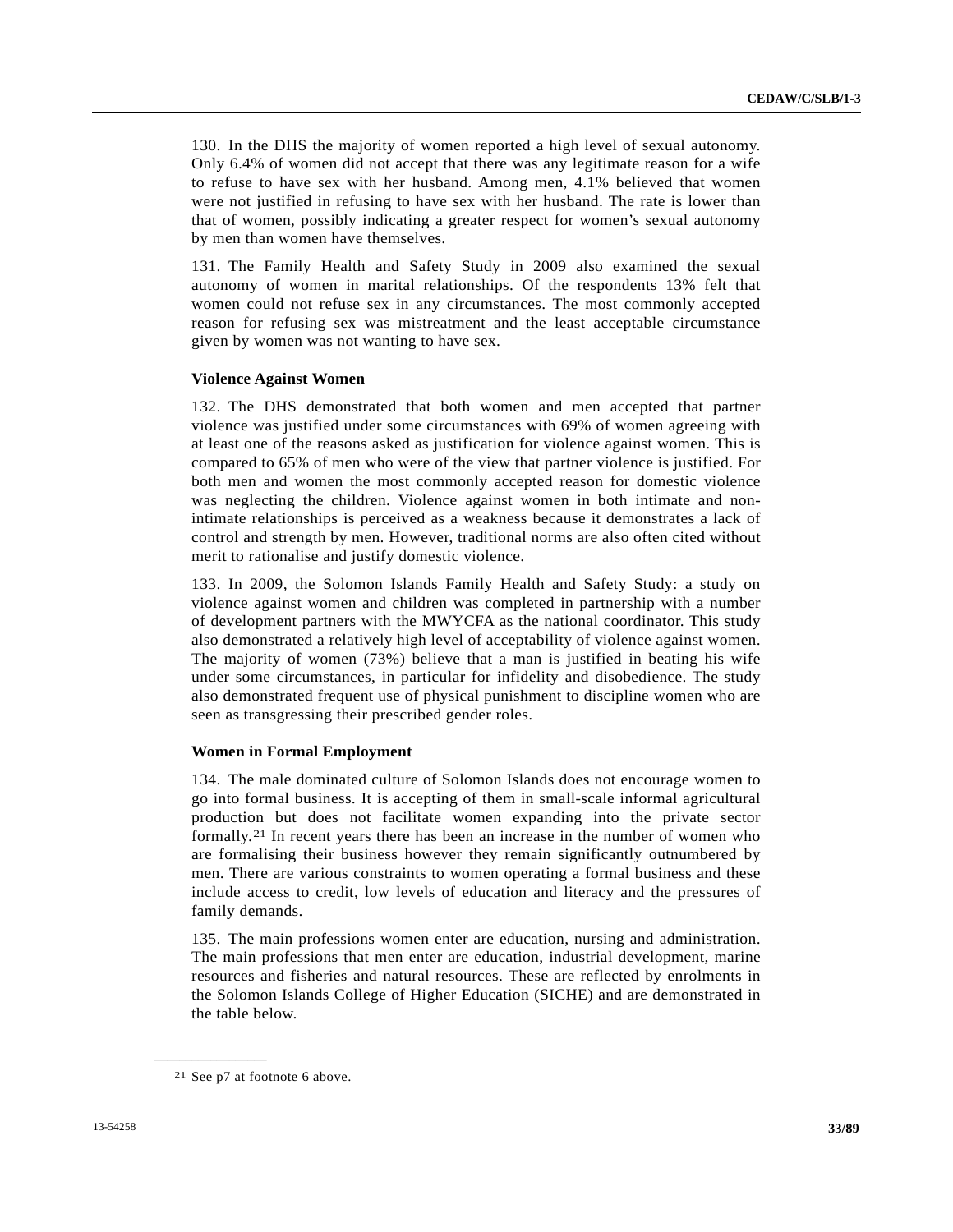| School                                           | Female 2005 | 2006      | 2007      | Male 2005 | 2006      | 2007      |
|--------------------------------------------------|-------------|-----------|-----------|-----------|-----------|-----------|
| Education                                        | 238         | 163       | 174       | 248       | 172       | 172       |
| Finance and<br>Administration                    | 168         | 96        | 62        | 146       | 82        | 65        |
| <b>Industrial Development</b>                    | 1           | 7         | 5         | 89        | 115       | 81        |
| Marine Resources and<br><b>Fisheries Studies</b> | $\Omega$    | <b>NA</b> | <b>NA</b> | 40        | <b>NA</b> | <b>NA</b> |
| Nursing and Health<br><b>Studies</b>             | 71          | 85        | 62        | 14        | 24        | 12        |
| <b>Natural Resources</b>                         | 28          | 46        | 33        | 36        | 74        | 51        |
| Totals By Gender                                 | 506         | 397       | 336       | 573       | 467       | 381       |

 **SICHE Enrolments by Gender and School in 2005-2007 (note – 2005 and 2006 show enrolments, 2007 shows graduate figure)** 

# **Women in Informal Employment**

136. Women make a significant contribution to the rural economy and in particular agricultural production. They perform the roles of producer and or marketer and usually operate informally. Rural women's role in agricultural activities has changed from traditional subsistence gardening to small-time commercial production. A recent World Bank report estimated that the annual turnover at the Honiara Central Market is between USD\$10-16 million, with women responsible for about 90% of the marketing activity as bulk buyers from farmers and as retailers.[2](#page-33-0)2

#### **Article 6: Exploitation of women**

#### **Legal Context**

<span id="page-33-0"></span>**\_\_\_\_\_\_\_\_\_\_\_\_\_\_\_\_\_\_** 

137. The act of soliciting is a criminal offence. Section 153 of the Penal Code provides that any person who solicits or importunes for immoral purposes is guilty of committing a misdemeanour. The maximum penalty for such an offence is two years imprisonment. The offence applies equally to men and women but do not apply to clients (who are usually male). The term prostitution is used in the Penal Code but is not defined.

138. Aiding and abetting consensual acts of soliciting is a criminal offence. The Penal Code criminalises living off sex work and operating brothels. These offences apply to both men and women. Section  $153(1)(a)$  prohibits living off the earnings of prostitution and section 155 prohibits the operation of a brothel. Both offences carry a maximum penalty of two years imprisonment.

139. There are a number of provisions in the Penal Code which establish offences for procuring any woman or girl under the age of eighteen. These include:

 • Section 147 provides an offence if an owner of occupier of premises induces or knowingly suffers any girl above the age of thirteen but below the age of fifteen to have sexual intercourse on premises (allowing defilement). Honest and reasonable belief that the girl was above the age of fifteen is a defence to this charge.

<sup>22</sup> Economic Opportunities for Women in the Pacific, 2010, International Finance Corporation, p1.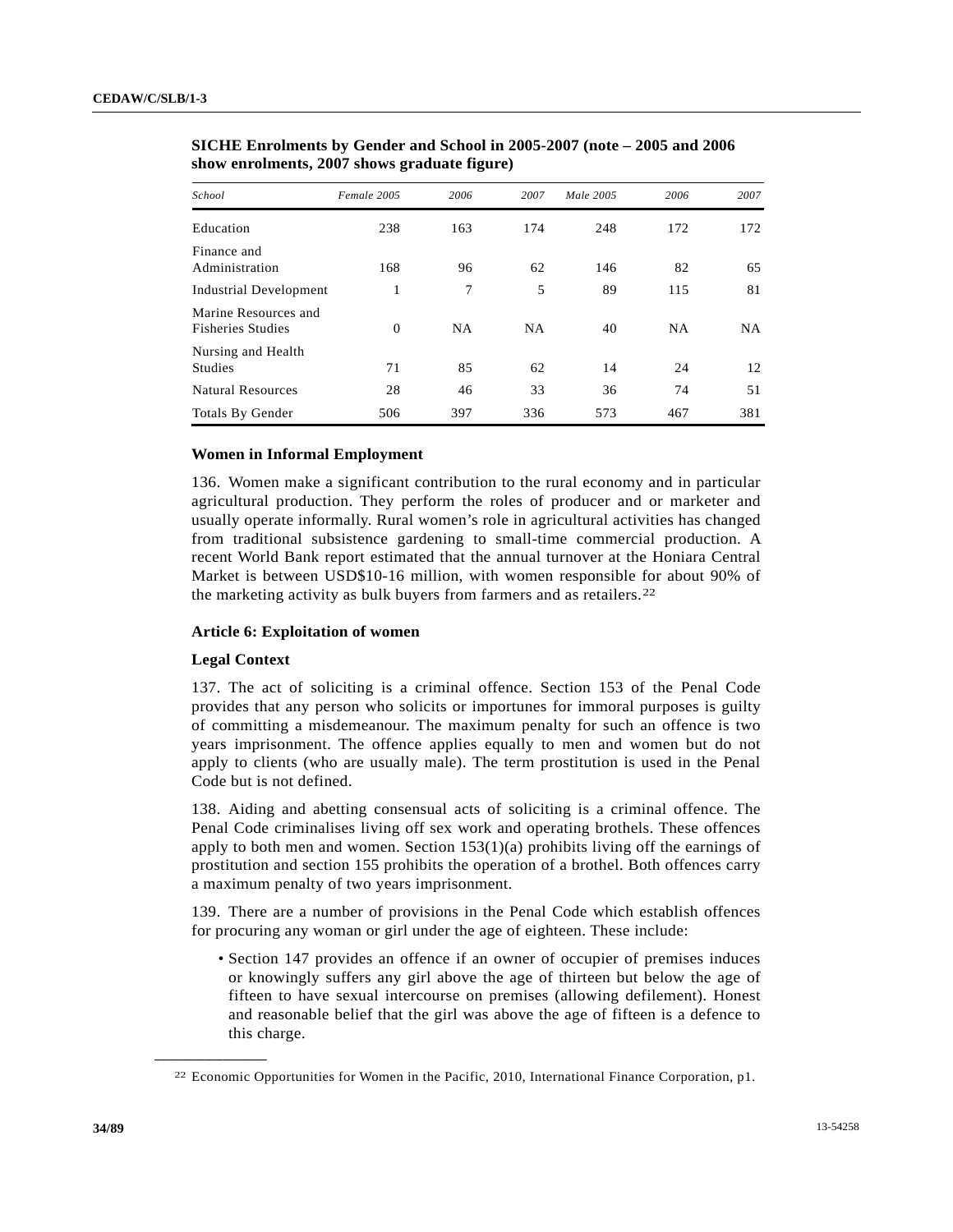- Section 148 provides the offence of detaining any girl or woman in a brothel without consent and provides a maximum penalty of two years imprisonment.
- Section 149 provides the offence of a parent or guardian providing a girl under the age of fifteen for prostitution and provides a maximum penalty of two years imprisonment.
- Section 156 provides the offence of procuring for sex by fraudulent means and provides a maximum penalty of two years imprisonment.

140. The Penal Code provides various offences in relation to violence and sexual offences. There is no legislative prohibition on these protections applying to women sex workers. The usual evidentiary processes would be applicable, for example in respect of rape the issue would be consent.

141. The employment legislative framework does not provide occupational health and safety legislation to protect those who engage in sex for monetary or material gain.

142. The Penal Code criminalises the crime of trafficking through its kidnapping provisions and also prohibits various activities associated with trafficking such as forced prostitution, labour and begging. There are some protections provided in the Penal Code to protect women and girls from human trafficking. These are relevant for human trafficking within Solomon Islands and do not apply to international human trafficking. The offences that would be used in these circumstances are:

- Section 144 prohibits the procuring of a girl or woman for sexual intercourse with another person in Solomon Islands or elsewhere or to frequent a brothel elsewhere. It provides a maximum penalty of two years imprisonment.
- Section 145 provides an offence of procuring a girl or woman by threats or fraud or administering drugs in Solomon Islands or elsewhere. It provides a maximum penalty of two years imprisonment.
- Section 140 provides for the offence of abduction with intent to marry or have sexual intercourse. It provides a maximum penalty of seven years imprisonment.
- Section 141 prohibits the abduction of a girl under the age of eighteen years with the intent of sexual intercourse if it is without the consent of the girls' parent or guardian. It does not include a requirement of without consent of the girl. It is entirely based on the consent of the parents or guardian. It provides a maximum penalty of two years imprisonment.

143. The penalties are very low for all these offences and are highly discriminatory given that they don't all have regard to the consent of the victim. There are no provisions which prohibit sex tourism. Any offences arising out of this practice would have to be dealt with under existing sexual offences such as rape, defilement and others contained in the Penal Code.

144. The Immigration Act passed by Parliament in 2012 does provide some protections in relation to human trafficking. Division 2 of Part 7 of the Act deals with people smuggling and people trafficking offences. Section 76 provides the offence of people trafficking and provides a maximum penalty of 45,000 penalty units or a maximum of five years imprisonment or both. Section 77 provides an offence of trafficking children under the age of eighteen years. This offence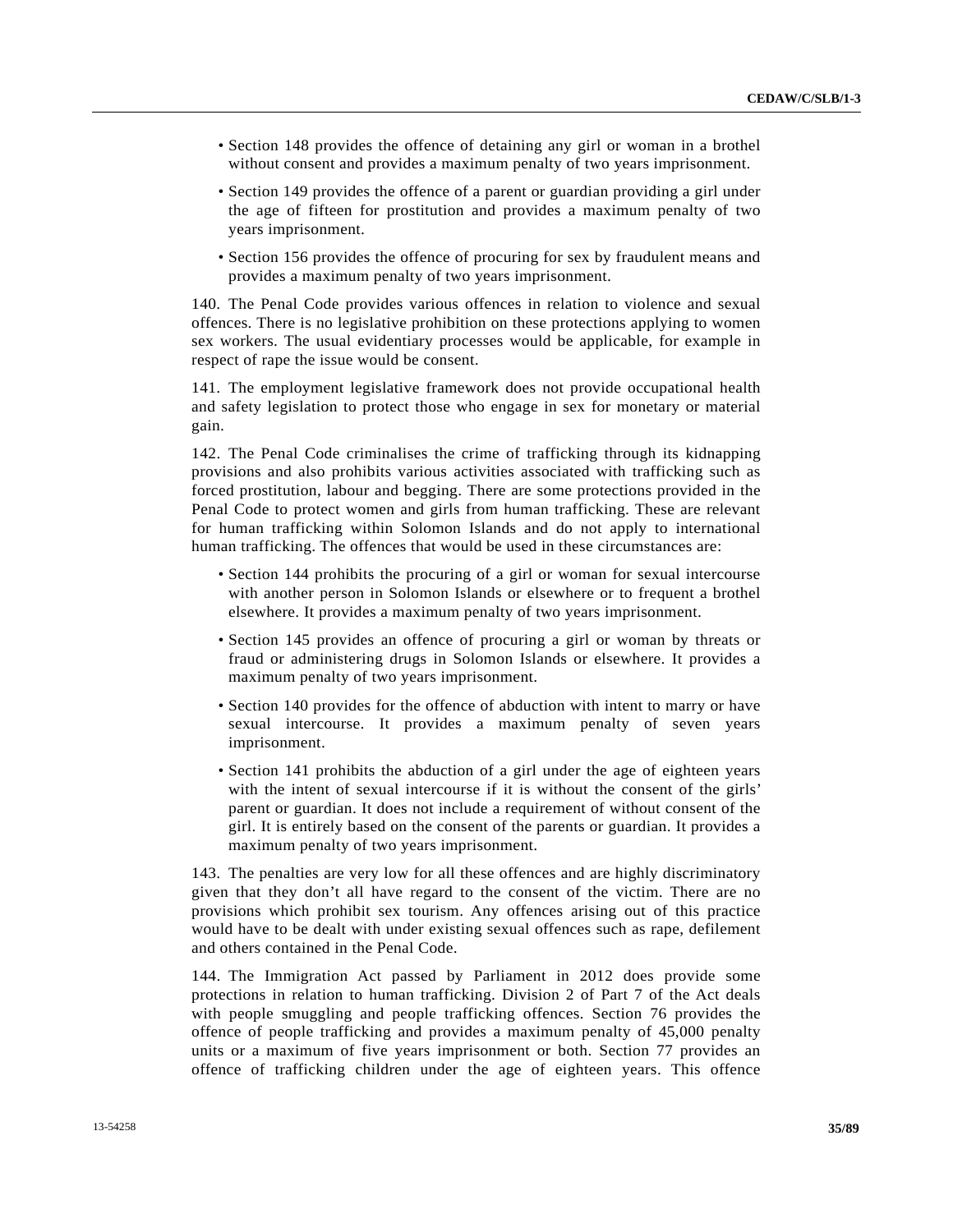provides a greater penalty being a maximum of 90,000 penalty units or ten years imprisonment or both. A person who profits from or engages in the exploitation of a trafficked person commits an offence under section 78 and is liable to a maximum penalty of 45,000 penalty units or five years imprisonment or both.

145. Section 6 of The Constitution provides protection from slavery and forced labour.

# **Application of the Law**

146. The offences in relation to exploitation in general have very low maximum penalties. Furthermore, they are not broad enough to cover circumstances where women and girls are induced into prostitution against their will by threat, drugs or other means of coercion. The provisions are highly discriminatory as they do not make it an offence to use the services of a prostitute. Consequently, the law punishes vulnerable women who are often very poor and have few employment opportunities available to them.

147. Provisions in relation to people trafficking have only recently been introduced in the Immigration Act. The provisions provide equal protection for female and male victims of trafficking and provide greater penalties for offences against children. To date the Immigration Act has not come into effect because of other legislative requirements.

#### **Law Reform**

148. The Law Reform Commission has reviewed the sexual offences of the Penal Code. In addition, this review addressed the trafficking of children. There are currently amendments proposed for many of the current sexual offence provisions of the Penal Code and the enactment of new offences. This work of the SILRC is ongoing.

# **Sexual Exploitation**

149. The "Child Sexual Abuse and Commercial Exploitation of Children in the Pacific: A Regional Report" 2006 compiled by UNICEF, UNESCAP and ECPAT is a regional report containing a findings of a study of Solomon Islands and other Pacific nations conducted between October 2004 and June 2005. The primary aim of the report was to summarize the key findings of the country study into the prevalence and nature of child sexual abuse and commercial exploitation of children in those countries. The study was conducted in co-operation with the Solomon Islands Government. The initial study was conducted between July 2004 and December 2004.

150. The study demonstrated the existence of sexual abuse and commercial sexual exploitation of children in Solomon Islands. The study was unable to state the exact extent and nature of child sexual abuse but was able to clearly state that it was present in Solomon Islands. It is clear from the study that inadequate data collection by government agencies and other organisations prevents any real attempt at quantifying the extent of sexual abuse and commercial sexual exploitation of children. The study indicated that child sexual abuse is occurring in various locations, from urban centres to isolated rural areas. The study indicated that many girls were assaulted by militants during the ethnic tensions. Child prostitution by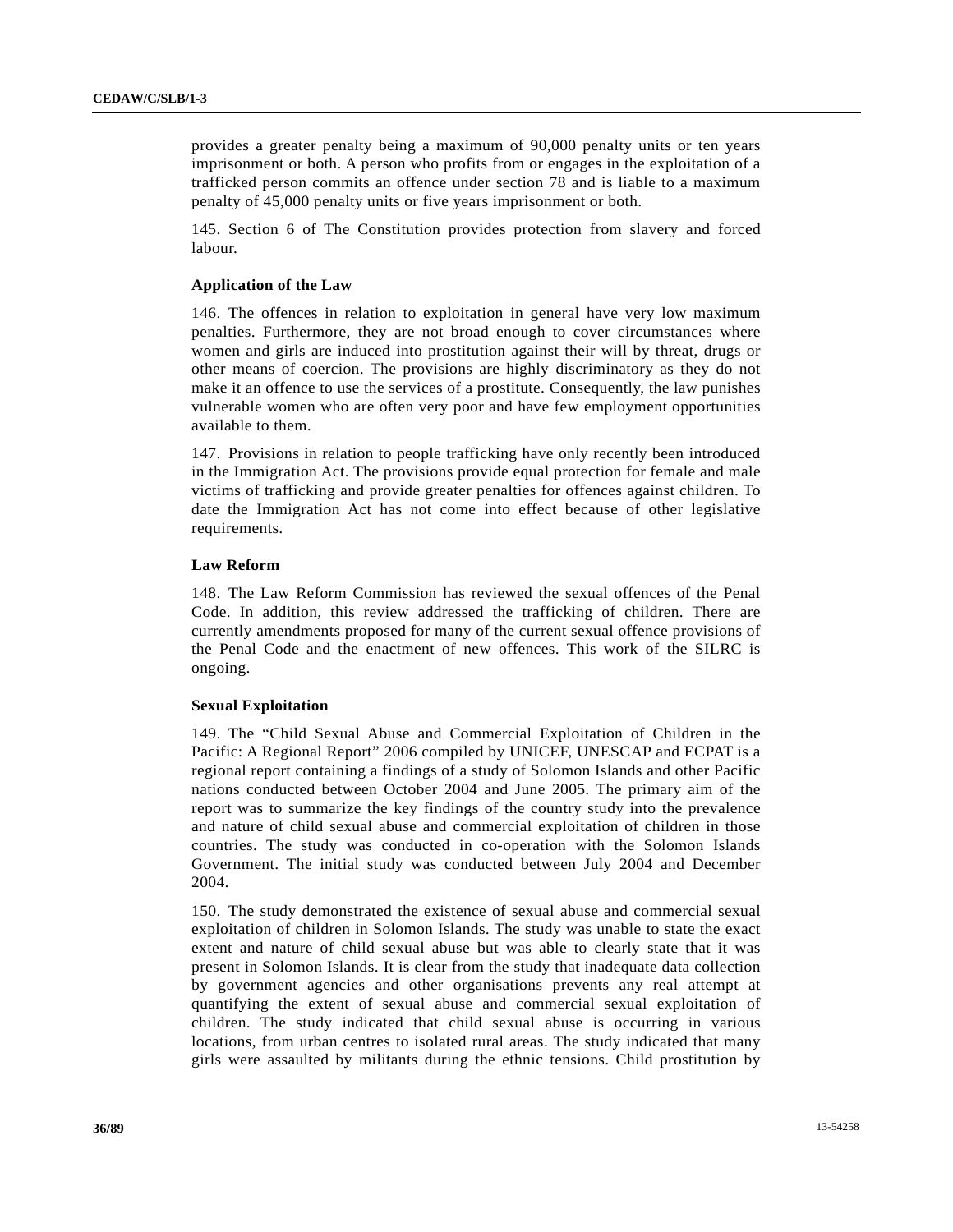both boys and girls was found to exist and some evidence of opportunistic child sex tourism. The report did not indicate the existence of highly-organised child sex tourism networks that exist in other parts of the world. The study did not provide any evidence of trafficking in children for sexual abuse or exploitation.

151. The "Children Living Away from Parents in the Pacific" report in 2010 considered the issue of commercial sexual exploitation of children. It found some anecdotal evidence that communities close to logging camps operated by foreign loggers were using the bride price system to allow marriage of girls to foreign loggers and consequently enabling the sexual exploitation of children.<sup>[2](#page-36-0)3</sup> The study demonstrated the existence of the "sale" of children through improper or illegal marriages and customary adoption of children for exploitative or abusive purposes.

152. A Knowledge, Attitude and Practices (KAP) survey was jointly organised by UNICEF Pacific Offices and the Government of Solomon Islands from 2008 to 2009 to gain a better understanding of risk and vulnerability related to HIV and AIDS among most-at-risk and especially vulnerable adolescents, young people and general population youth in Solomon Islands. One aspect considered by the survey was commercial and transactional sex. Of 219 female respondents who were sexually active 41 of them had participated in sexual intercourse for money. Most of these cases were in Honiara, the capital city however there were incidents in other provinces also. The survey found that there were over three times as many sexually active females as males having sex for gifts, food or trade, as there was for commercial sex.

153. In 2009 the Solomon Islands Planned Parenthood Association (SIPPA) commenced a sex workers project. The project is delivered in partnership with the Anglican Church of Melanesia. The project aims to deliver information and awareness to sex workers. In 2010 the project focussed on six different localities within the capital city, Honiara. Ten males and 79 females were part of the project in 2010.

154. There are no processes or systems in place that monitor whether immigrants or emigrants are predominantly engaged in providing sex for monetary or material gain.

# **Human Trafficking**

<span id="page-36-0"></span>**\_\_\_\_\_\_\_\_\_\_\_\_\_\_\_\_\_\_** 

155. In November 2011, an Anti-trafficking program funded by US State Government commenced. The program is currently working with civil society organisations such as the Solomon Islands Christian Association (SICA) and the Family Support Centre. SICA will identify four problem areas to conduct workshops on anti-trafficking issues as a method of data collection as well as community education. From that the intention will be to create education pamphlets that can be sent to the provinces and strengthen referral mechanisms. Workshops will focus on women and children and logging camps. The programme will be conducted from November 2011 until November 2012.

156. The Family Support Centre is currently developing through consultation a "Handbook on the Legal Framework of Human Trafficking in Solomon Islands" for the prosecution of human trafficking offences. It is anticipated that the handbook

<sup>23</sup> Children Living Away from Parents in the Pacific, 2010, UNICEF, p31.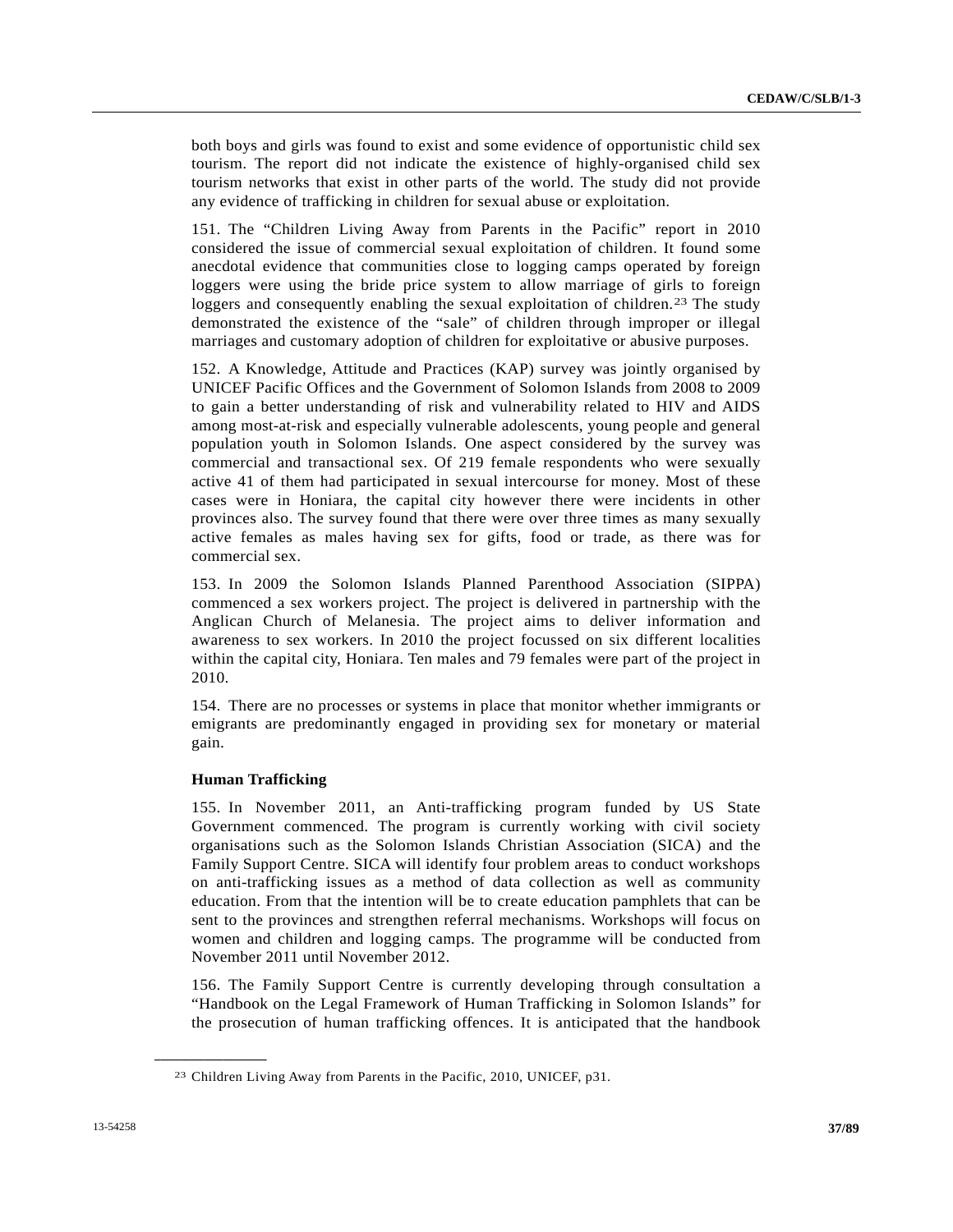will be complete at the end of 2012 and will be disseminated to police, prosecuting authorities, civil society organisations and the legal profession. This handbook is a significant tool for providing assistance for service providers in addressing the issue of exploitation of women and girls.

| Year                               | 1980  | 1984   | 1989      | 1993    | 1997    | 2001    | 2006    | 2010             |
|------------------------------------|-------|--------|-----------|---------|---------|---------|---------|------------------|
| Women Candidates                   | 1     | 2      | 1         | 10      | 14      | 14      | 26      | 25               |
| <b>Total Candidates</b>            | 218   | 207    | 255       | 280     | 336     | 339     | 453     | 509              |
| % of votes for<br>women candidates | 0.1%  | 0.9%   | 1.0%      | 3.0%    | 3.2%    | 2.6%    | 3.7%    | 2.7%             |
| Votes for women                    | 68    | 601    | 777       | 3 1 8 3 | 4 5 5 2 | 4 8 2 4 | 7 2 4 4 | 6 2 7 0          |
| Total votes                        | 57874 | 67 285 | 238<br>81 | 104 954 | 140 425 | 184 315 |         | 193 495 230 936* |
| Increase in total<br>voters        |       | 16%    | 21%       | 29%     | 34%     | 31%     | 5%      | 19%              |
| Increase in votes for<br>women     |       | 784%   | 29%       | 310%    | 43%     | 6%      | 50%     | $-13%$           |

 **National Elections Voting Summary – 1980 – 2010** 

\* Includes rejected ballots.

# **Article 7: Participation in political and public life**

## **Legal Context**

157. Section 56 of The Constitution of Solomon Islands provides an equal right to vote. Although the provision states that "any person who is registered shall be entitled to vote" the exemptions of the right to vote all use the terminology of "he". The language of the section is discriminatory despite the fact that it does provide an equal right to vote.

158. Section 48 of The Constitution provides equal eligibility for political representation. Although the provision states "a person shall be qualified" the criteria to meet are expressed using the terminology "he". The language of the section is discriminatory despite the fact that it does provide for equal eligibility for political representation.

159. There is no legislative provision in The Constitution or any other Act of Parliament that provides a minimum quota of women in Parliament.

160. NGOs are registered under the Charitable Trusts Act. There are no legal barriers to equal participation of women in non-government organisations. However, there are plans to review the Charitable Trust Act to better facilitate the work of NGOs.

## **Women in Parliament**

161. There are 50 seats in the Solomon Islands Parliament. Since independence in 1978 only two women have been elected to Parliament. Proposals by the MWYCFA in 2009 to improve gender balance in Parliament through elected reserved seats for women have previously not been supported by Caucus due to a lack of consultation.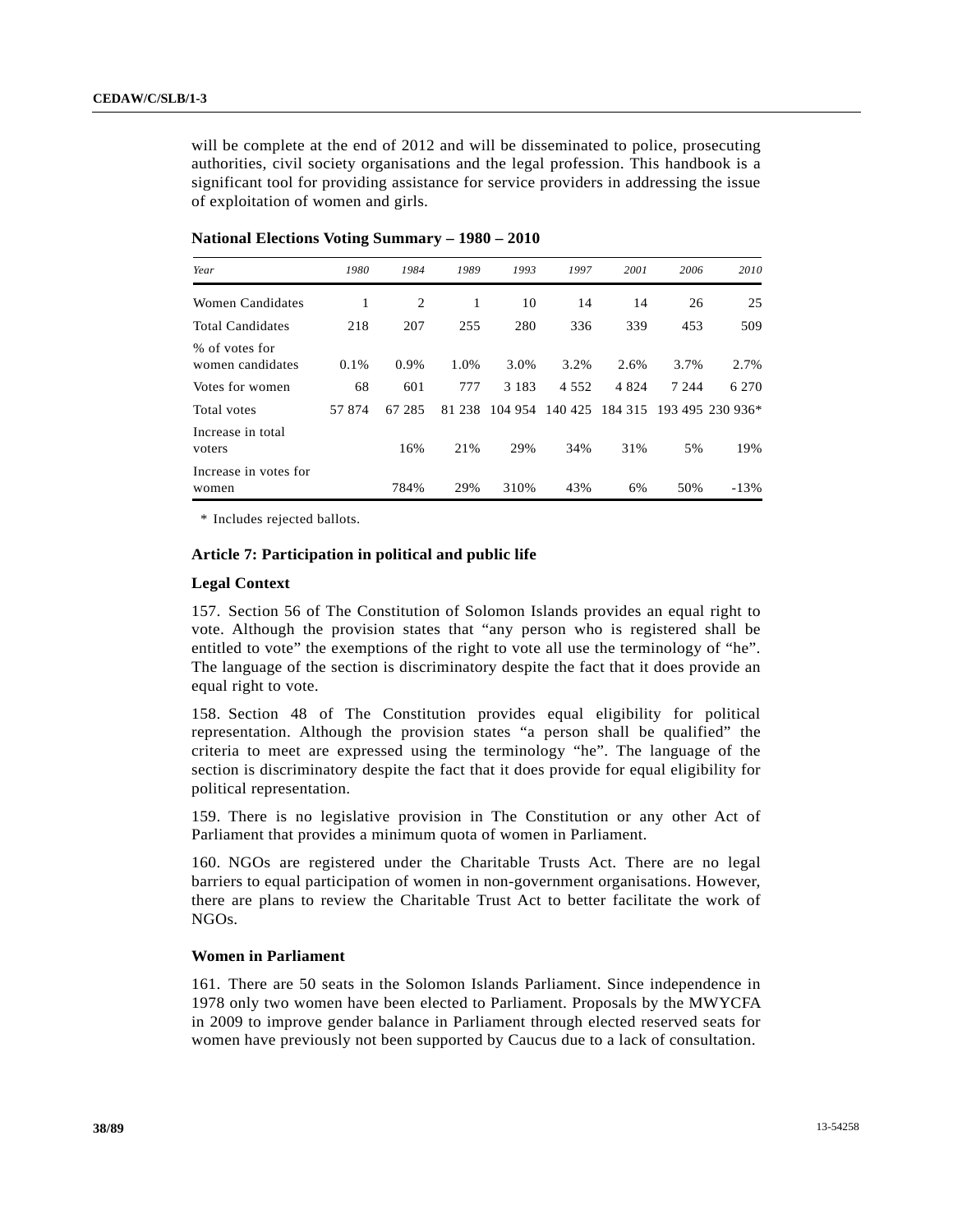162. The Solomon Islands Government has expressed policy support for temporary special measures for elected reserved seats for women in Parliament. The Solomon Islands Government has expressed its desire for inclusive and participatory governance in terms of policy development and law making. Consequently, a legislative taskforce has been established to reconsider the introduction of options for temporary special measures including elected reserved seats in parliament for women. The taskforce creates a platform for high level consideration of the issue.

163. In the national elections conducted in 2010, despite 25 women candidates contesting, there were no females elected to National Parliament. However, in August 2012 a by-election was held for the constituency of North Malaita. A female candidate won this seat by a majority vote of 2802 from a total of 5665 votes. Therefore there is currently one female member of National Parliament. Prior to this candidate entering National Parliament in 2012 there had only been one other female national parliamentarian since independence. She also won her seat through a by-election. The number of female candidates has continued to increase as has the number of male candidates. In 2001 there were fourteen female candidates out of a total of 339 candidates. In 2006 this had increased to 26 female candidates but the total number of candidates increased to 453. In 2010 out of a total of 509 candidates there were only 25 female candidates. Although there are more women candidates standing they are not managing to increase the number of votes that women get overall. Female candidates receive less than 7% of the total votes. The increased number of female candidates demonstrates that women are increasingly interested in being part of the political sphere. Table 1 below demonstrates the pattern of female candidates and voting patterns. Significant improvement is required before female candidates can really challenge male candidates for votes.

| Year                               | 1980   | 1984      | 1989 | 1993    | 1997  | 2001    | 2006                                   | 2010     |
|------------------------------------|--------|-----------|------|---------|-------|---------|----------------------------------------|----------|
| Women candidates                   | 1      | 2         | 1    | 10      | 14    | 14      | 26                                     | 25       |
| Total candidates                   | 218    | 207       | 255  | 280     | 336   | 339     | 453                                    | 509      |
| % of votes for women<br>candidates | 0.1%   | 0.9%      | 1.0% | 3.0%    | 3.2%  | 2.6%    | 3.7%                                   | 2.7%     |
| Votes for women                    | 68     | 601       | 777  | 3 1 8 3 | 4.552 | 4 8 2 4 | 7 2 4 4                                | 6 2 7 0  |
| Total votes                        | 57 874 | 285<br>67 |      |         |       |         | 81 238 104 954 140 425 184 315 193 495 | 230 936* |
| Increase in total voters           |        | 16%       | 21%  | 29%     | 34%   | 31%     | 5%                                     | 19%      |
| Increase in votes for<br>women     |        | 784%      | 29%  | 310%    | 43%   | 6%      | 50%                                    | $-13%$   |

| National Elections Voting Summary - 1980 - 2010 |  |  |  |
|-------------------------------------------------|--|--|--|
|-------------------------------------------------|--|--|--|

\* Includes rejected ballots.

164. Since 2006 there have been five provinces out of nine that have had women elected to their Provincial Assemblies. Isabel Province had two women elected and Rennell and Bellona Province had one woman in the Provincial Assembly. One woman was elected to the Malaita Provincial Assembly from 2006 until she lost her seat in 2010. One woman was elected to the Makira Provincial Assembly from 2006 until she lost her seat in 2012. In Western Province one woman was elected to the Provincial Assembly in 2009. Currently Guadalcanal Province has one female member of its Provincial Assembly.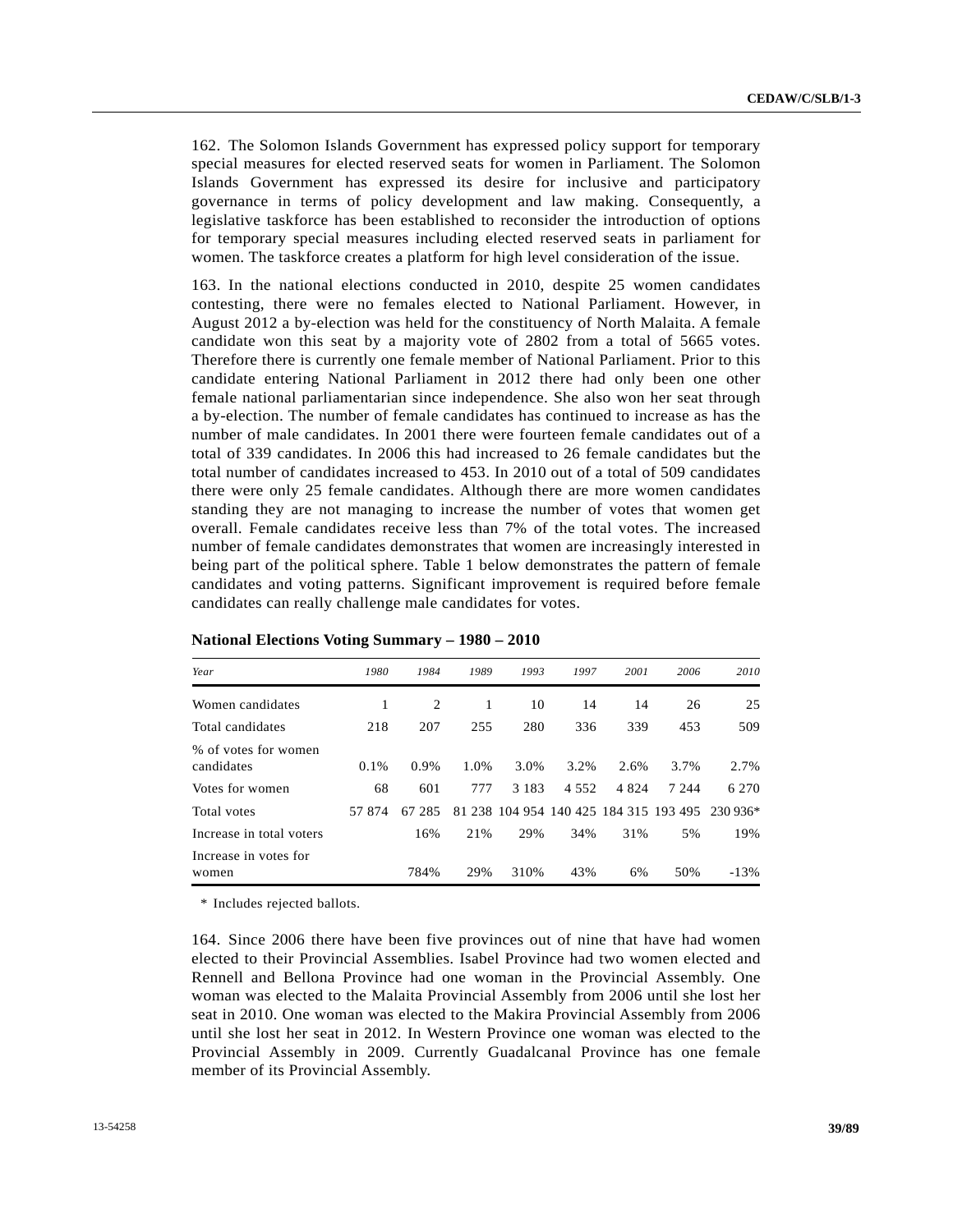165. A Diagnostic Study conducted in 2010 demonstrated that there were six female members at the local provincial level in four out of nine Provincial Assemblies and one female appointed to the Honiara Town Council. This represented 3.3% out of the total 183 Provincial Assembly and Honiara Town Council elected members (87.3% are male members).

166. At the provincial level thirteen women contested in six provincial elections and one Honiara Town Council election in the years 2010 and 2011. Only three women were elected in two provinces, these being Isabel and Guadalcanal. Of the winning candidates, two in Isabel Province regained their seats whilst the third for Guadalcanal Province, was the only new winning female candidate. There has previously been one woman in the position of Deputy Premiership; the first senior position ever held by a woman at the provincial government level.

167. It has been recognised that decision-making is a male domain, a "first past the post" electoral system that disadvantages women, and discrimination against women in education and employment are contributing factors to the lack of women in parliament at national and provincial levels.[2](#page-39-0)4 In 2006 the cost for registration of candidates for the national election was SBD\$2,000.00 and for provincial elections was SBD\$1,000.00. The cost is prohibitive for women to register. Other factors cited as barriers include the assumption that a woman would not have the appropriate qualities to be a good leader. Disincentives include the high cost of campaigning, or the tendency for wives to be regarded as outsiders in their husband's community so not to be well supported in their home electorates.<sup>[25](#page-39-1)</sup> Only a small number of women have been elected to provincial governments, and other important decision-making structures, including in the customary, religious, private and judicial spheres are similarly dominated by men.[26](#page-39-2)

168. Anecdotal evidence demonstrates that women tend to vote in accordance with their husband and male relatives. There appears to be some expectation in society that women will follow the same voting as their husband.[27](#page-39-3) This effectively removes the right of women to determine their own voting decisions. This then impacts on the ability of women candidates being able to capture the votes of the women in their constituency.

169. The Gender Equality in Political Governance (GEPG) Programme, funded by development partners and working with SIG and civil society organisations, has been actively involved in capacity building training workshops using BRIDGE (Building Resources in Democracy, Governance and Elections) Project methodology. The objective of the training workshops has been to improve the understanding, knowledge and acceptance of stakeholders at all levels, in relation to the importance of human rights, gender equality and the importance of women's increased participation and representation in parliament, provincial and local governments through the introduction of temporary special measures. A total of twelve capacity workshops have been conducted since 2009. Out of these two workshops were conducted in rural communities, three at the provincial level and

<span id="page-39-1"></span><span id="page-39-0"></span><sup>24</sup> See p7 at footnote 10 above.

<sup>25</sup> Protecting Women's Human Rights in Solomon Islands Law, 2009, UNIFEM and MWYCFA, p61.

<span id="page-39-2"></span><sup>26</sup> See p7 at footnote 10 above.

<span id="page-39-3"></span><sup>27</sup> See paragraph 117-119 and 124-125 for discussions on customary and religious influences on women in leadership positions and voting patterns.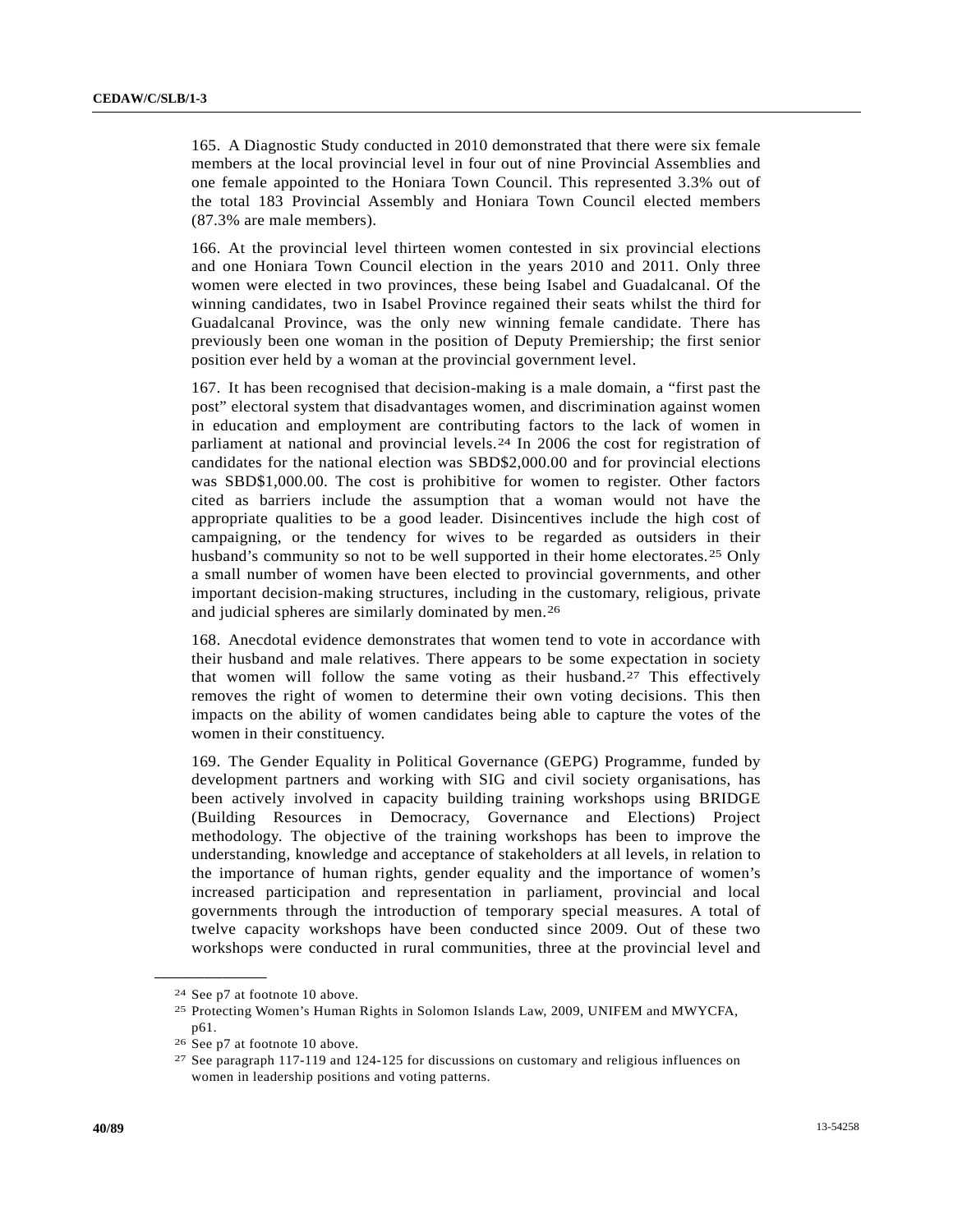seven conducted in Honiara. A total of 357 participants (125 men and 232 women) were trained between 2009 and 2011.

170. In recognition of the need to encourage and support women in the political domain, the Parliamentary Strengthening Programme which is implemented by the SIG with development partner assistance established the Young Women Parliamentary Group (YWPG) in 2011. The concept of YWPG is to ensure gender messages are the central component of parliamentary education initiatives; the appointment of a gender focal point within the parliamentary secretariat; and supporting women's groups to interact with parliamentary committees, where appropriate. The vision of the YWPG is to recognise, allow and build emerging young women leaders to reach their full potential to positively influence their communities and provide networking opportunities for young women with current leaders and to enhance and develop young women in leadership. There are currently 50 members of the YWPG and 13 patrons. The patrons include the Prime Minister, the Speaker of Parliament, Parliamentary House Committee Members and the Permanent Secretary of the MWYCFA. To date the YWPG has conducted a radio talk back show discussing temporary special measures and two mock parliamentary debates. One in respect of the issue of temporary special measures for elected reserved parliamentary seats for women and one in respect of eliminating violence against women. There has also been a number of social networking activities implemented. The YWPG has developed an annual work plan for 2012.

171. Despite the lack of women as leaders in government the People's Survey in 2010 and 2011 both indicated that generally the Solomon Islands population are of the view that women make good leaders. In 2010 84% of respondents and in 2011 90% of respondents said that women make good leaders. In the People's Surveys conducted in 2007, 2008, 2009, 2010 and 2011 more than 85% of respondents reported support for women in parliament. The concept of temporary special measures and elected reserved seats for women in parliament has also continued to increase in support from community members. The People's Survey conducted in 2010 and 2011 demonstrated an increase in support for elected reserved seats for women parliamentarians (84% and 91% respectively).

# **Women in the Public Service**

172. In 2007 women represented little more than 30% of the Public Service, of which 60% were in junior positions. At that time women held 5 out of 25 (20%) of Permanent Secretary positions and 3 out of 20 (15%) of Undersecretary positions and overall women held only 6% of senior public service positions. In 2011 there were 9068 (62%) men compared with 5542 (38%) women employed in the Public Service.

| Post      | Male | Female         |
|-----------|------|----------------|
| Highest   | 10   | 6              |
| 2nd level | 14   | $\overline{4}$ |
| 3rd level | 44   | 11             |

 **The male/female breakdown in the top three levels of the public service in 2010 was as follows:**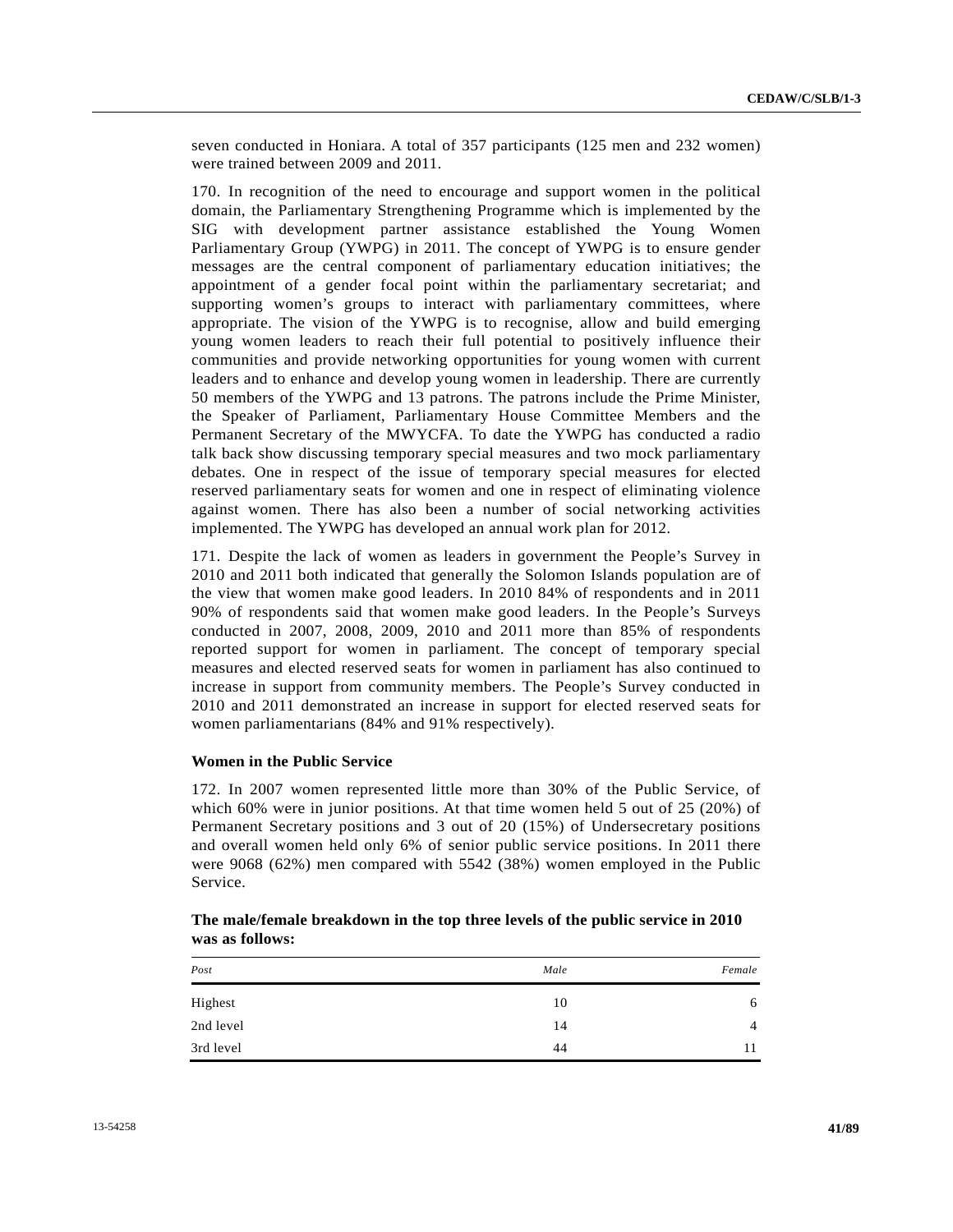173. The table above demonstrates that decision making within government continues to be dominated by males, especially in the resource and economic sectors. There are comparatively more women in the social sectors; health, education, national reconciliation, and the MWYCFA.

174. The most senior positions of the government have always been occupied by men. Women have never occupied the Constitutional positions of Governor-General, Speaker of Parliament, Public Solicitor, Director of Public Prosecutions, Solicitor-General, High Court Judges, Auditor-General and Ombudsman. There has been one female Acting Attorney-General for a short period of time. In 2011 out of 28 Solomon Islands Ministries and Statutory Bodies only 10 had females in the senior management level. The National Parliamentary Office is an exception as it has its entire senior executive members made up of women. Women make up 50% of the senior management level of the National Judiciary, the Ministry of Women, Youth Children and Family Affairs and the Ministry of Rural Development and Indigenous Affairs. However, ministries such as Ministry of Justice and Legal Affairs, Ministry of Home Affairs and the Ministry of Prime Minister and Cabinet had no women in senior management level positions. In 2011 the majority of women employed in the public service were in the more junior administrative levels.

175. The very low level of female representation within the Parliament, Provincial Assemblies and high levels of the public service results in less attention being paid to women's issues.

176. There are no formal programmes in place to encourage more women into decision making or technical positions within the public service. The absence of more structured systems for advancement of women in the public services has been attributed to a lack of awareness and prevailing attitudes of stereotyped roles for women.[28](#page-41-0) In recognition of the need to increase female participation in the public service the Solomon Islands Government in 2010 launched "A Human Resource Management Strategy for the Solomon Islands 2010-2015". Objective 14 of the strategy is to "Assist SIG to implement gender equality strategies across the public service which provide women with the same access to employment and career development opportunities as men". There has been no reported monitoring and evaluation of this objective yet as the focus has been on establishing the mechanisms and processes to implement the strategy.

177. In 2011 the Ministry of Public Service launched a "Leadership and Management Development Framework" which highlights the importance of providing leadership and management opportunities on the basis of equity in the public service. This policy will assist in the advancement of women through the ranks of the public service.

178. The Regional Assistance Mission to Solomon Islands (RAMSI) as part of its Machinery of Government pillar has implemented a strategy for advancing the position of women in government. This strategy ensures the women's leadership is mainstreamed through design, implementation and monitoring and evaluation to increase the percentage of women at all levels in the Public Service and to reduce the barriers to women in government. It also seeks to make improvements in the capacity of organisations that have the potential to foster women's aspiration to public office. Consequently the strategy is aligned with the GEWD Policy. In 2008

<span id="page-41-0"></span><sup>28</sup> See p24 at footnote 10 above.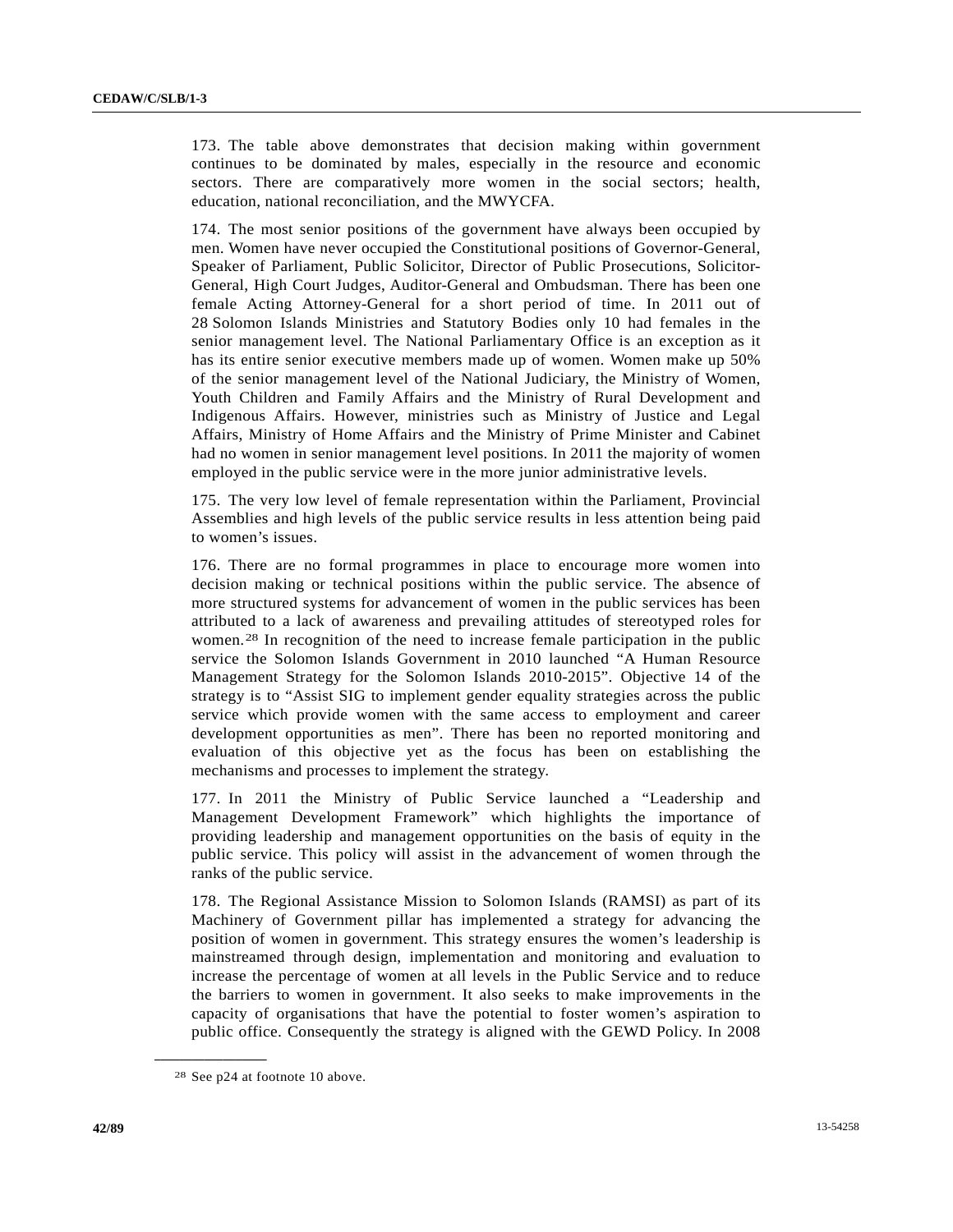the women in government strategy coordinator worked closely with the WDD of MWYCFA, the National Council of Women and the Secretary to Cabinet to identify opportunities for synergies and to improve communications and cooperation. Under the strategy workshops were delivered on leadership training and strategic planning workshops to assist in mainstreaming women's advancement in government. A women's mentor learning programme was also developed and implemented with over 80 women completing it between the years 2008 and 2009.

#### **Women in Traditional Leadership Positions**

179. Women in Isabel Province (which is a matrilineal society) have been appointed to serve as tribal chiefs. This then enables women to be represented on the Isabel Council of Chiefs. In 2010 it was reported that there was one female on the Isabel Council of Chiefs. The Guadalcanal Council of Chiefs also had one female representative in 2010.

### **Women and Peace**

180. During the formal peace negotiations<sup>[2](#page-42-0)9</sup> conducted to stop the "ethnic tension" neither women nor their interests were represented.[30](#page-42-1) Women played an important role in peace making in their communities and within the church and civil society organisations. The period of the ethnic tension saw the birth of many small women's organisations and agencies initiated to improve the status of women. Women mobilised themselves into groups, in particular, the Women for Peace Group, the Guadalcanal Women for Peace and the Westside Women for Peace. However, this did not lead to women being included in formal peace negotiations.[3](#page-42-2)1 Women also did not play any role in the decision making arena with respect to the Regional Assistance Mission to Solomon Islands intervention.

181. The importance of women to peace and security of Solomon Islands has now been formally recognised. Of the five commissioners appointed in 2008 to the Truth and Reconciliation Commission (TRC), two were women, one being a Solomon Islander. The role of the Commissioners was to engage with all stakeholders in the reconciliation process and examine the human rights violations perpetrated during the conflict. To ensure the voice of women was heard by the TRC a women's submission entitled "Herem Kam: Stori Blong Mifala Olketa Mere, Women's Submission to the Solomon Islands Truth and Reconciliation Commission" was presented. Women played a key role in the peacebuilding and transitional justice process but their voices were not heard in any official means. The submission recorded women's experiences during the tension and ensured that these experiences were included in the TRC process. The submission also presented women's recommendations to the TRC in relation to the steps required to bring about justice, healing and closure. The report was produced utilising information that was gained from workshops that were conducted with women leaders and women who had a deep understanding of women's issues during the tension. Approximately 60 women participated in workshops held in Honiara and in the provinces. The workshops and

<span id="page-42-1"></span><span id="page-42-0"></span><sup>29</sup> For example, women did not participate in the Townsville Peace Agreement. 30 See p7 at footnote 10 above.

<span id="page-42-2"></span><sup>31</sup> Fangalasuu, J. Maetala, R. Rodi, P. Vota, A. Wickham, E. Herem Kam: Stori Blong Mifala Olketa Mere, Women's Submission to the Solomon Islands Truth and Reconciliation Commission, 2011, p34.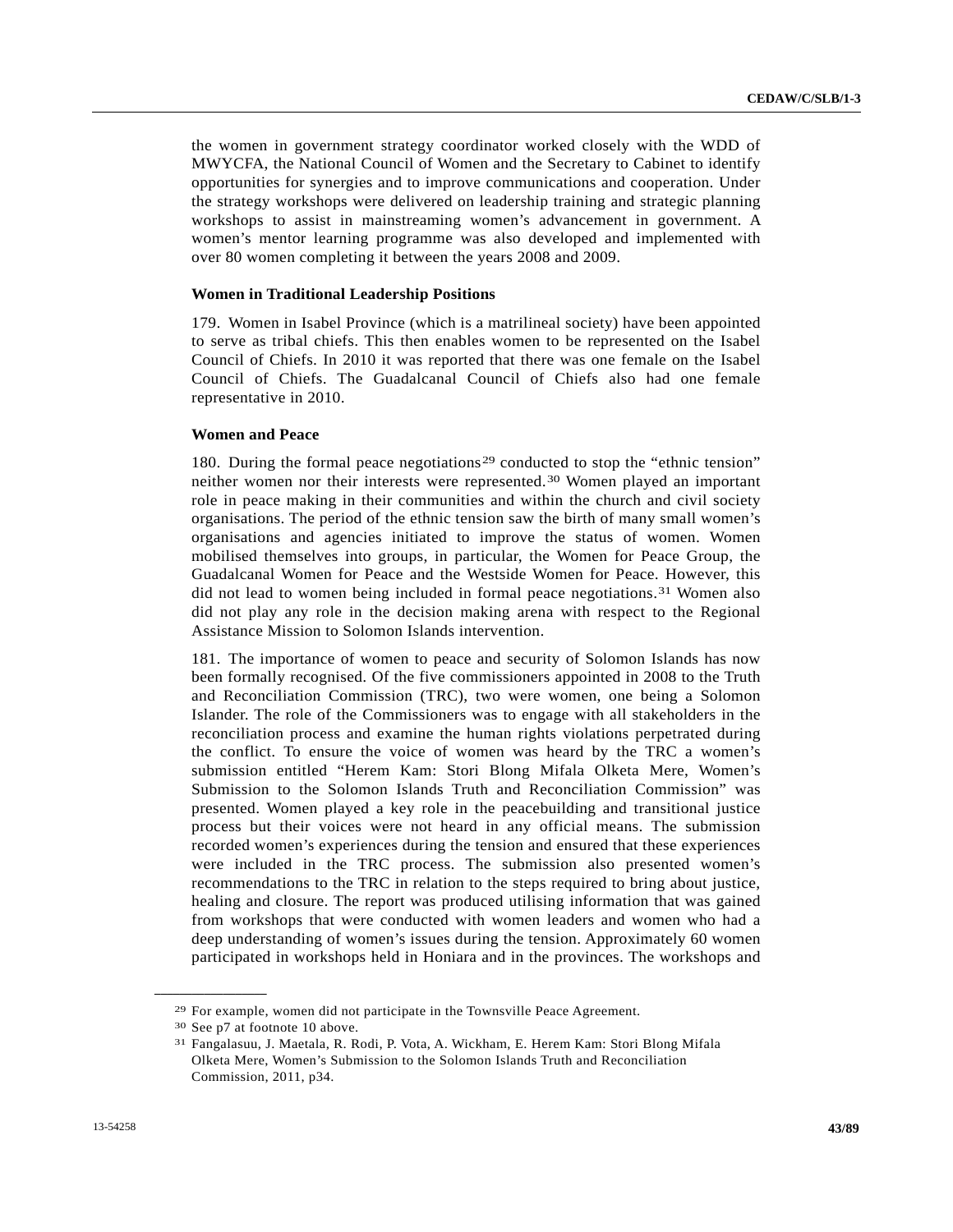the report created a safe space and process for women to consider and present their needs to the TRC. The final report of the TRC has been submitted to Cabinet and is currently being reviewed prior to public release.

182. Several women have been recognised for their roles in advancing peace in the communities after the social unrest.

183. The MWYCFA has been developing a "National Action Plan on Women, Peace and Security Solomon Islands". The first draft of the plan has been developed and it is currently being revised. It is anticipated that the plan will be forwarded to Cabinet in early 2013.

# **Women as Members of Organisations/Boards**

184. The Chamber of Commerce has over 120 members. It also has 40 honorary members who are young entrepreneurs sponsored through a workshop funded by UNDP. Twelve of these are women.

185. The Solomon Islands Women in Business Association (SIWIBA) is mainly representative of salaried and other self-employed women based in Honiara. Its main role is to provide a forum for networking, and does not have a main advocacy role. SIWIBA has a representative on the board of the Chamber of Commerce and all the Chamber of Commerce female members are members of SIWIBA.

186. The Association of Solomon Islands Manufacturers is representative of the manufacturing sector in Solomon Islands. It has women on its governing committee.[32](#page-43-0)

187. There are 9 State-Owned Enterprises (SOE) Boards. Altogether these boards have a total of 63 members of which only 9 are females. 5 of the Boards do not have female members. There is a funding bid by RAMSI through the Ministry of Finance and Treasury, Corporate Governance Services Programme to enable the SI Chamber of Commerce and Industry (SICCI) in partnership with SIWIBA to work towards increasing the number of women on SOE Boards.[33](#page-43-1) This is coordinated by a steering committee with members from the Ministry of Finance and Treasury (Economic Reform Unit), SIWIBA, SOE Forum & SICCI. SICCI has developed a work plan for this programme (targeting private & public sector) which is yet to be finalised and approved by the SICCI board through the steering committee.

## **Article 8: International representation and participation**

### **Legal Context**

188. There are no legal barriers to women having equal opportunity to represent government at international level and participate in the work of international organisations.

# **Participation of Women**

189. Given that there have only ever been two female parliamentarians women representation at the Ministerial level has been very limited. However, female members of the public service have been engaged in a range of meetings and

<span id="page-43-0"></span><sup>32</sup> See p17 at footnote 6 above.

<span id="page-43-1"></span><sup>33</sup> Also aligned to the GEWD Policy.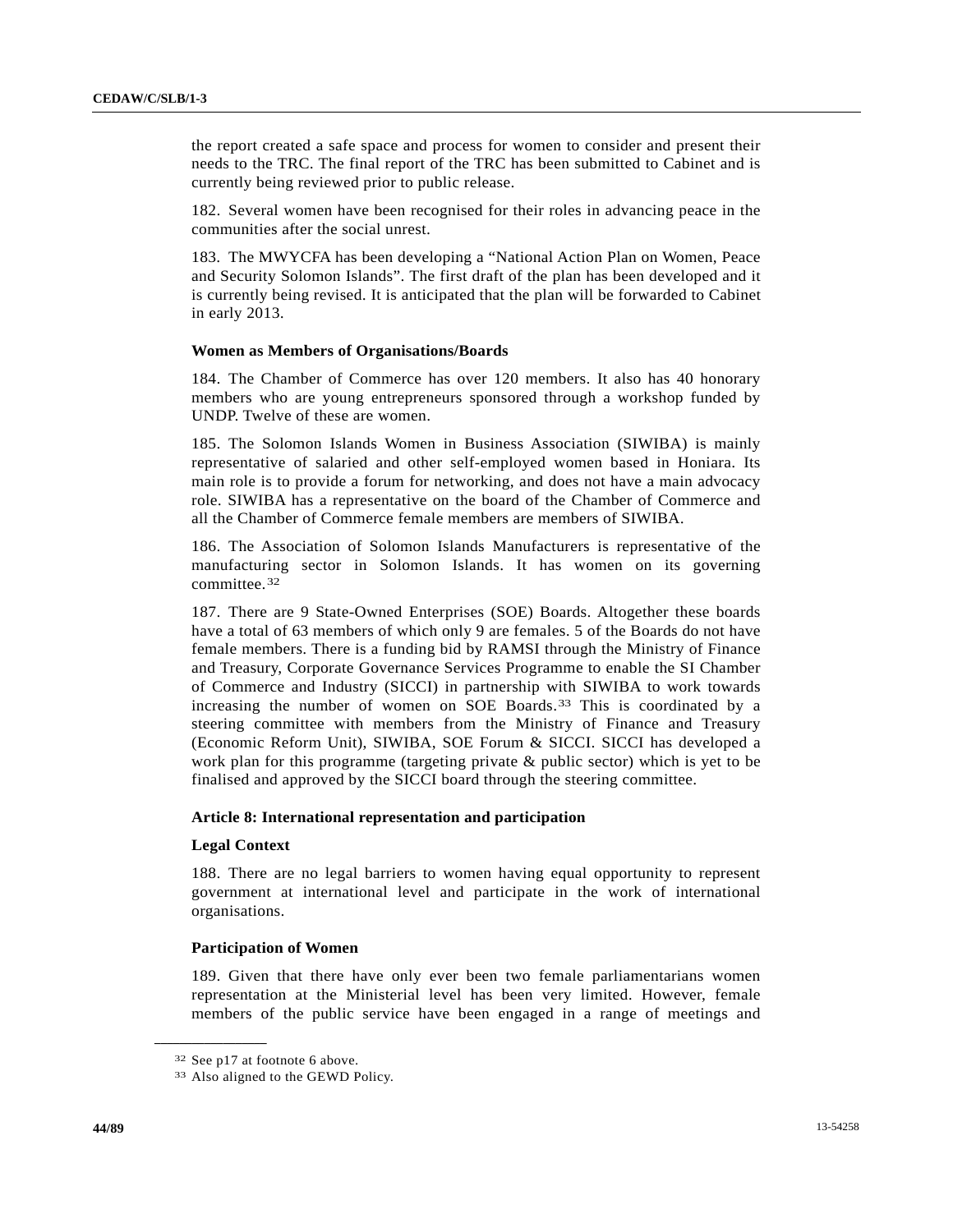conferences both regionally and internationally. The MWYCFA are regular participants of the Secretariat of the Pacific Community Women's Triennial which meets every three years to discuss gender and women's issues. Its purpose is to monitor the progress countries have made in implementing the Women's Pacific Platform for Action which is the regional platform for addressing women's issues.

190. The female Permanent Secretary of the Ministry of Women, Youth, Children and Family Affairs (MWYCFA) is a member of the following regional and international organisations:

- 1. Pacific Island Forum's Sexual and Gender Based Violence Reference Group;
- 2. Asia-Pacific high level advisory group on Women, Peace and Security;
- 3. Pacific Regional working group on Women, Peace and Security;
- 4. Secretariat of the Pacific Community Regional Rights Resource Team External Advisory Board;
- 5. MWYCFA is the focal point for Solomon Islands representation on the UN-Women Executive board. The role of MWYCFA is to provide all technical advice to the Solomon Islands representative who is participating in the board's meetings.

191. In May 2012 Solomon Islands was elected to be a member of the United Nations Women Executive Board for the period 2013-2015.

192. Women in the public service are often able to travel overseas as part of delegations for international training and workshops however, it is not very often that the lead of any Solomon Islands delegation is a woman. In some instances when the relevant Minister has been unable to travel and attend an international forum or meeting a Permanent Secretary may travel in the Minister's place. As there are only a small number of women in the positions of Permanent Secretary (in 2012 there are three) this is not that frequent.

193. A female has never been appointed as the head of a Solomon Islands overseas diplomatic mission. Men have always been appointed to these positions. However there are women diplomats in Solomon Islands overseas missions.

### **Article 9: Nationality and citizenship**

## **Legal context**

194. Section 20 of The Constitution provides that a woman has equal right to acquire nationality.

195. A marriage of a Solomon Islands woman to a non-national can affect the wife's nationality. Section 10 of the Citizenship Act (CAP 57) 1978 provides that if a woman becomes a national or citizen of the country of which her husband is a national she loses her Solomon Islands nationality. A woman who loses her Solomon Islands nationality can only regain it if the marriage has broken down. This provision does not apply in reverse to men.

196. The current Citizenship Act is discriminatory in the manner in which it treats the spouses of Solomon Islands nationals. Section 7(3) of the Citizenship Act provides that the foreign wife of a Solomon Islander can become a citizen after two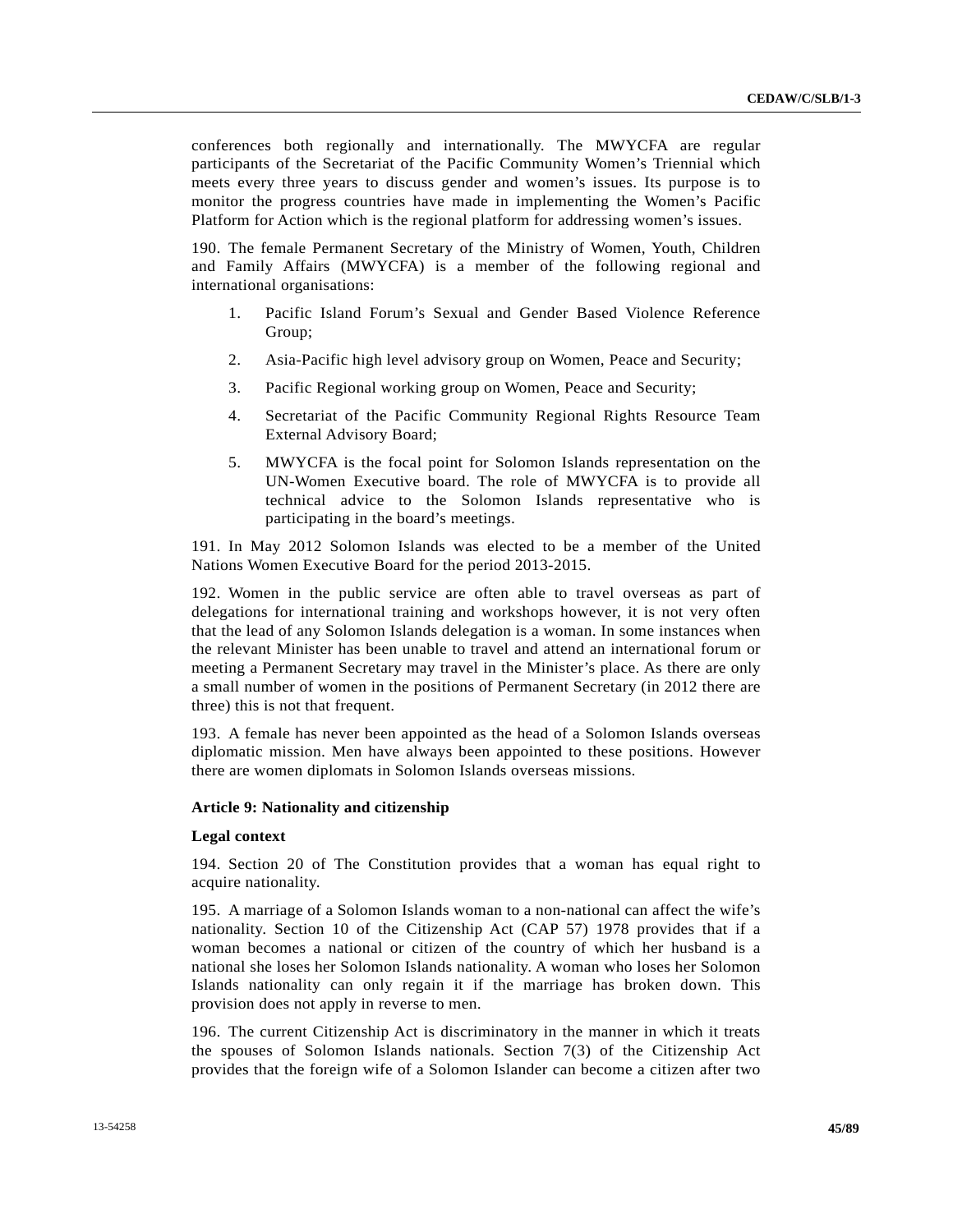years if her husband consents. Section 11 then states that if a foreign woman gains citizenship through marriage and then divorces and marries a person of another nationality she is deemed to have renounced her citizenship. Both of these provisions are discriminatory as they are not applicable to men. Section 7 requires two years residency during which time the wife is unable to obtain a passport.

197. Section 20 of The Constitution provides the circumstances in which persons become citizens. It provides that a woman married to either an indigenous Solomon Islander or person with British protector status or a father with that status can become a citizen. This provision is discriminatory as it applies only to foreign women married to Solomon Islanders and not foreign men married to Solomon Islanders. Furthermore, it recognises fathers but not mothers.

198. Both spouses do not have equal rights in determining the nationality of children. Under section 6 of the Citizenship Act in a joint application for citizenship an adopted child is only entitled to Solomon Islands citizenship if the male adopter is a citizen. Section 7 of the Act provides citizenship by naturalisation. It provides that a male can make application for his child to become a citizen in his application. However, it does not provide the same for a female applicant. A new Passports Act was passed by the Solomon Islands Parliament in 2012. Women who are Solomon Islands citizens have equal right as men to obtain a passport under section 4 of the Act. The issuing of a passport relies on citizenship. Therefore, as described above women who are foreign nationals and married to a Solomon Islander have to wait a period of two years and have their husbands consent before they are able to become citizens under the Citizenship Act and then have the ability to acquire a Solomon Islands passport. This restriction is not applied to men. Therefore, despite equality in terms of the ability to acquire a passport the operation of the Citizenship Act impacts on a woman's ability to acquire a passport. The issue of a passport to a child under the age of eighteen requires the consent of each person who is legally responsible as a parent or guardian for the child or a court has ordered the provision of a passport to the child. There is equality between mothers and fathers consent for the provision of a passport to a child under the age of 18 years. Cultural practices, social and economic advantages also impact on the choice of a woman to choose her nationality and that of her children. Changes to these practices and situations will take time.

### **Limitations**

199. The Citizenship Act is highly discriminatory. Restrictions are placed on female applicants that are not placed on male applicants. The requirement of consent of a woman's husband reinforces the stereotype of the husband being the head of the household and the sole decision maker. The Citizenship Act treats women as unable to make their own decisions and imposes highly discriminatory practices.

200. There are many factors that in practice restrict a woman's ability to choose her nationality. These include social and religious pressures, cultural pressures and economic pressures. In Solomon Islands men are traditionally seen as the decision makers. This is demonstrated by the requirement of consent in the Citizenship Act. Consequently, a foreign woman does not have the ability to make a choice, it is reliant on her husband. Given that men make up the majority of the formal labour force, women are often restricted in their ability to choose their nationality because of economic consideration.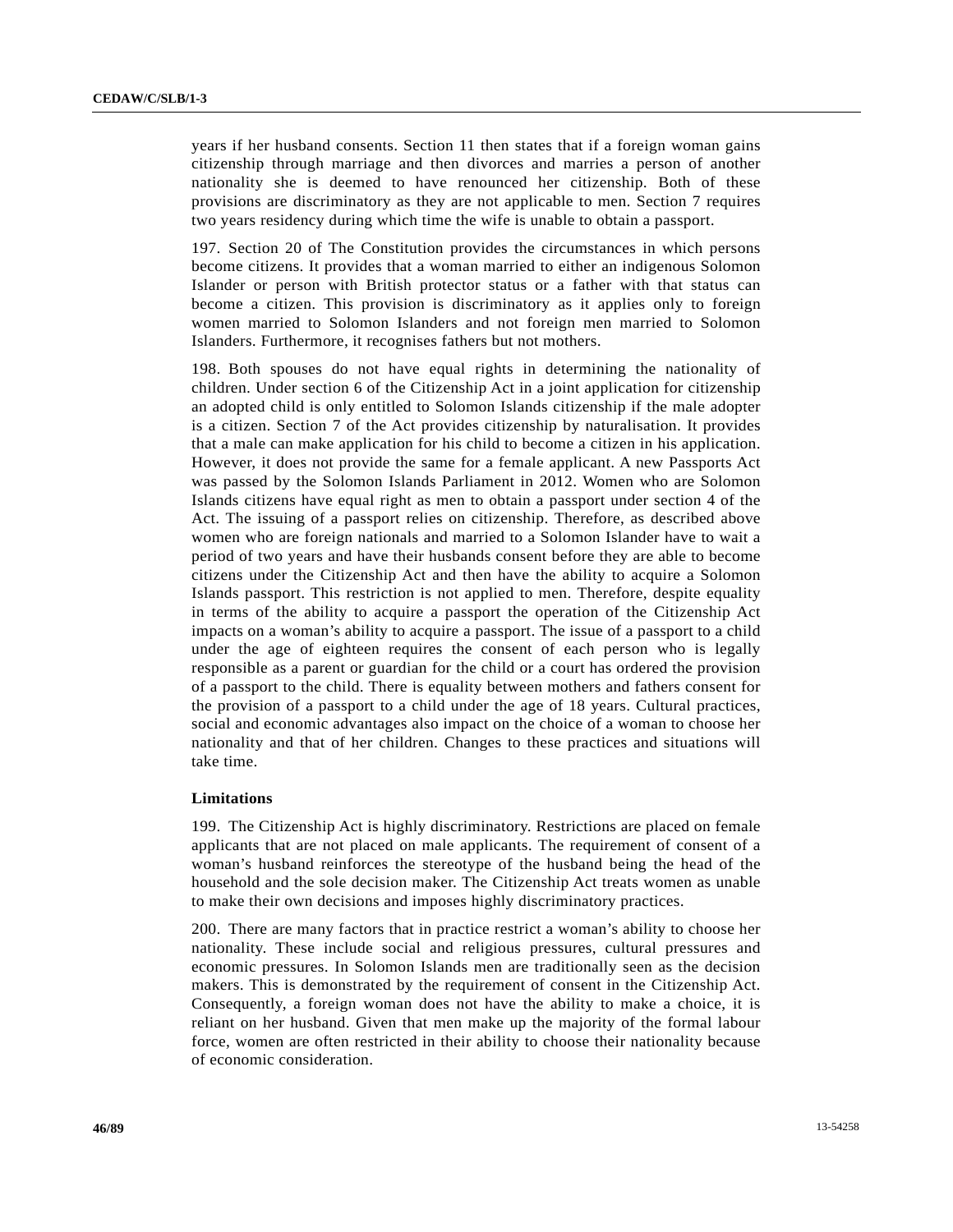# **Article 10: Education**

## **Legal context**

201. The legal framework of the development, implementation and monitoring of education is the Education Act 1978. Education is not free and compulsory under the legislation.

202. The legislation does not guarantee women and girls equal access to education and there are no special measures for the advancement of women in education contained in legislation.

203. There is no legislative prohibition on expulsion from school because of pregnancy. There is no legislative requirement in respect of reproductive and sexual education compulsory in schools.

# **Government Policies**

204. The National Development Strategy 2011-2020 identifies as objective 4 "Ensure all Solomon Islanders can access quality education and the nation's manpower needs are sustainably met". This objective demonstrates the commitment of the Solomon Islands Government to provide equal access to education for boys and girls. Education in Solomon Islands is neither universal nor compulsory.

205. During the period of the ethnic tension (1998-2003) the education sector was greatly affected with no salaries available for teachers and no operational grants for schools. To help revive the education sector the Strategic Education Plan 2004-2006 was developed. Under this strategic framework, the Education Sector Investment and Reform Programme (ESIRP) was implemented to revive the sector and implement educational reforms. Since then strategic planning has improved and budget provision for education has continued to remain at or above 22% of the national budget.

206. Since 2005, the Community High School initiative has been implemented. These Community Secondary Schools are being built closer to or within villages and communities, purposely to address the issue of gender balance, including that of accessibility to secondary education by girls.

207. In 2009 the SIG released the Policy Statement and Guidelines for Basic Education in Solomon Islands. The strategic objective of the policy is to provide equitable access for all children to quality Basic Education in Solomon Islands. The policy objectives include providing full enrolment opportunity to all children of the age 6 up to 16 on an equitable basis and achieve 100% transition rate of all children in year six to year seven by 2015.

208. It is recognised that access to education is a human right and since the beginning of 2009 the Free Fee Basic Education policy has been implemented to address the difficulty which parents faced with paying school fees. This policy covers students attending Year 1 to Year 9; however it only covers operational costs of the school. This means that schools management can still ask parents for contributions. These contributions are not monitored and schools may impose whatever contribution that they see fit. There is no monitoring or evaluation of how the funds raised are utilised. In 2009 the cost per child for Year 1 to Year 6 (in both urban and rural schools) was SBD\$320.00. In 2010 the cost for rural primary schools per child remained the same at SBD\$320.00. However, the amount for urban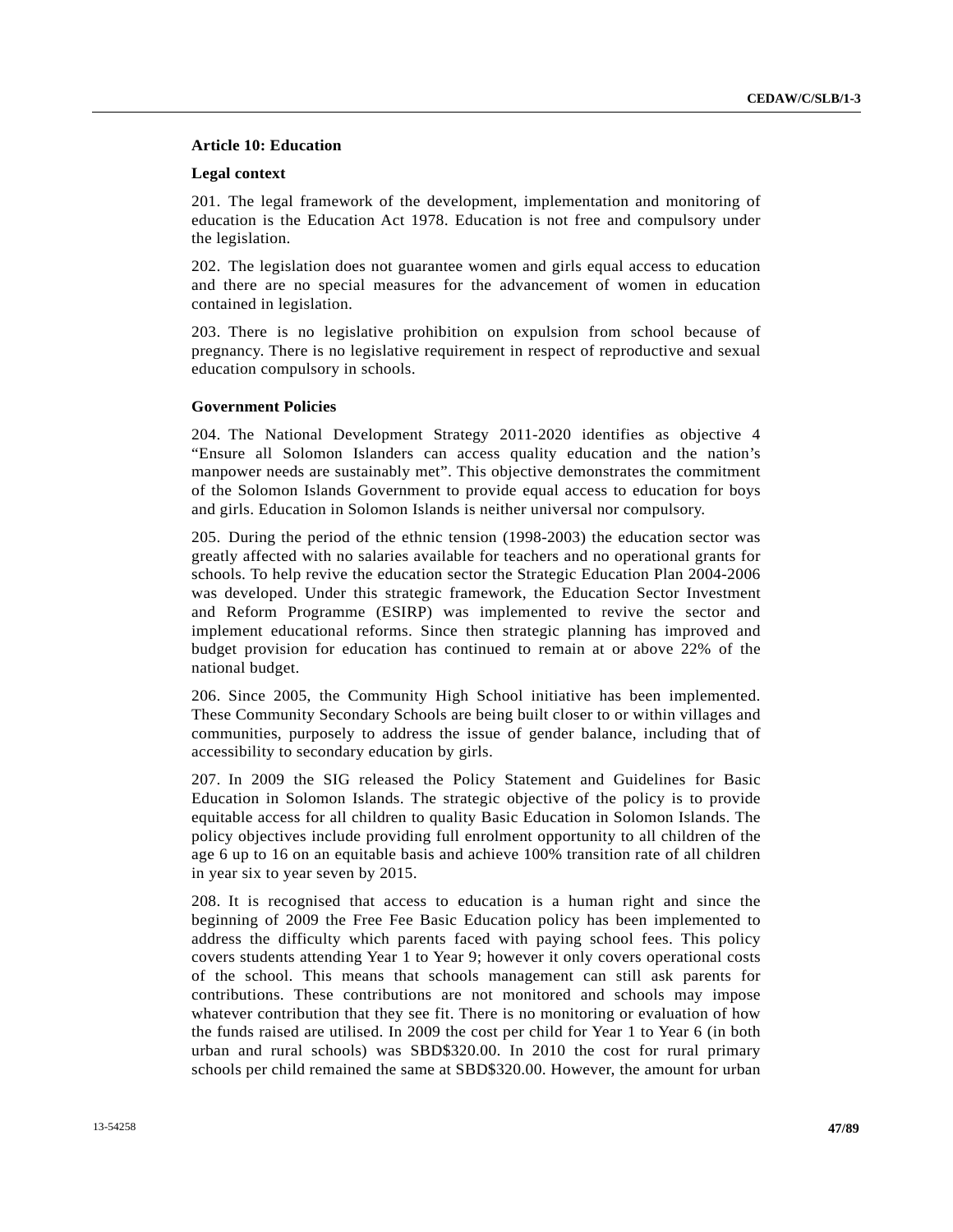primary schools was increased to SBD\$520.00 to take into consideration water and electricity costs of schools. There were no increases in these amounts in 2011. In regards to Community High Schools (Year 7 to Year 9 day students) in 2009 the amount per child was SBD\$800.00 in both urban and rural areas. In 2010 rural Community High Schools received SBD\$800.00 per child whilst urban Community High Schools received SBD\$1000.00 per child. The extra amount in the urban schools was calculated to reflect electricity and water usage. These amounts were not increased in 2011. When the Free Fee Basic Education policy was introduced in secondary schools with boarding facilities an amount of SBD\$1640.00 per child was paid for years 7-9. In 2010 this was increased to SBD\$2140.00 per child for both urban and rural Community High School boarding students.

209. In recognition of the barriers to education the Ministry of Education and Human Resource Development (MEHRD) devised the National Education Action Plan (NEAP) 2010-2012. The first strategic goal of the NEAP is to achieve equitable access to education for all people in Solomon Islands regardless of gender, ethnicity, religion, location or disability. This is to be achieved through the provision of an adequate number of schools, classrooms, desks, dormitories and other infrastructure and financial support from government.

210. The Policy Statement and Guidelines for Tertiary Education endorsed by Cabinet in 2010 provides as one of the main policy goals "to provide access to high quality tertiary education and to close the opportunity gap in tertiary participation for marginalised groups." The policy was developed with the principle of ensuring equitable access for all, including men and women from all provinces and students with disabilities.

# **Education Indicators**

211. There is no specific literacy target set for young people. In 2003 it was noted that the literacy rate for women was only 17%.[3](#page-47-0)4 The Solomon Islands Demographic and Health Survey (DHS) in 2007 found that the literacy rate for women was 21%. In 2008, the push out rate in junior secondary schools was 26%, more than 5,000 young people were effectively pushed out of the school system. In senior secondary schools the rate was 63% with more than 6800 school push outs.<sup>[35](#page-47-1)</sup>

212. The 2009 Census demonstrated that the total school enrolment rates for 6-12 year olds was 83.3%. The male rate was 82.8% and the female rate was 83.9%. The literacy rate for females over the age of fifteen years was 79.2% and males were 88.9%. This gap is closer in the 15-24 year old bracket which reported a literacy rate of 88.4% for females and 90.5% for males.

213. The MEHRD has made remarkable progress in providing increased access to education in recent years. Enrolments in early childhood education (ECE) increased by 2.6% between 2007 and 2009. In 2007 there were 49.2% females and 50.8% males. In 2009 there were 48.4% females and 52.6% males. Net enrolment for primary grew from 85.9% in 2004 to 99% in 2009. For junior secondary the progress has been equally impressive with an increased net enrolment rate (NER)

<span id="page-47-0"></span><sup>34</sup> Strongim Pikinini, Strongim Laef B'long Family – Enabling Children to Reach Their Full Potential, 2005, World Vision.

<span id="page-47-1"></span><sup>35</sup> Solomon Islands National Youth Policy 2010-2015, June 2012, Ministry of Women Youth & Children Affairs, p6.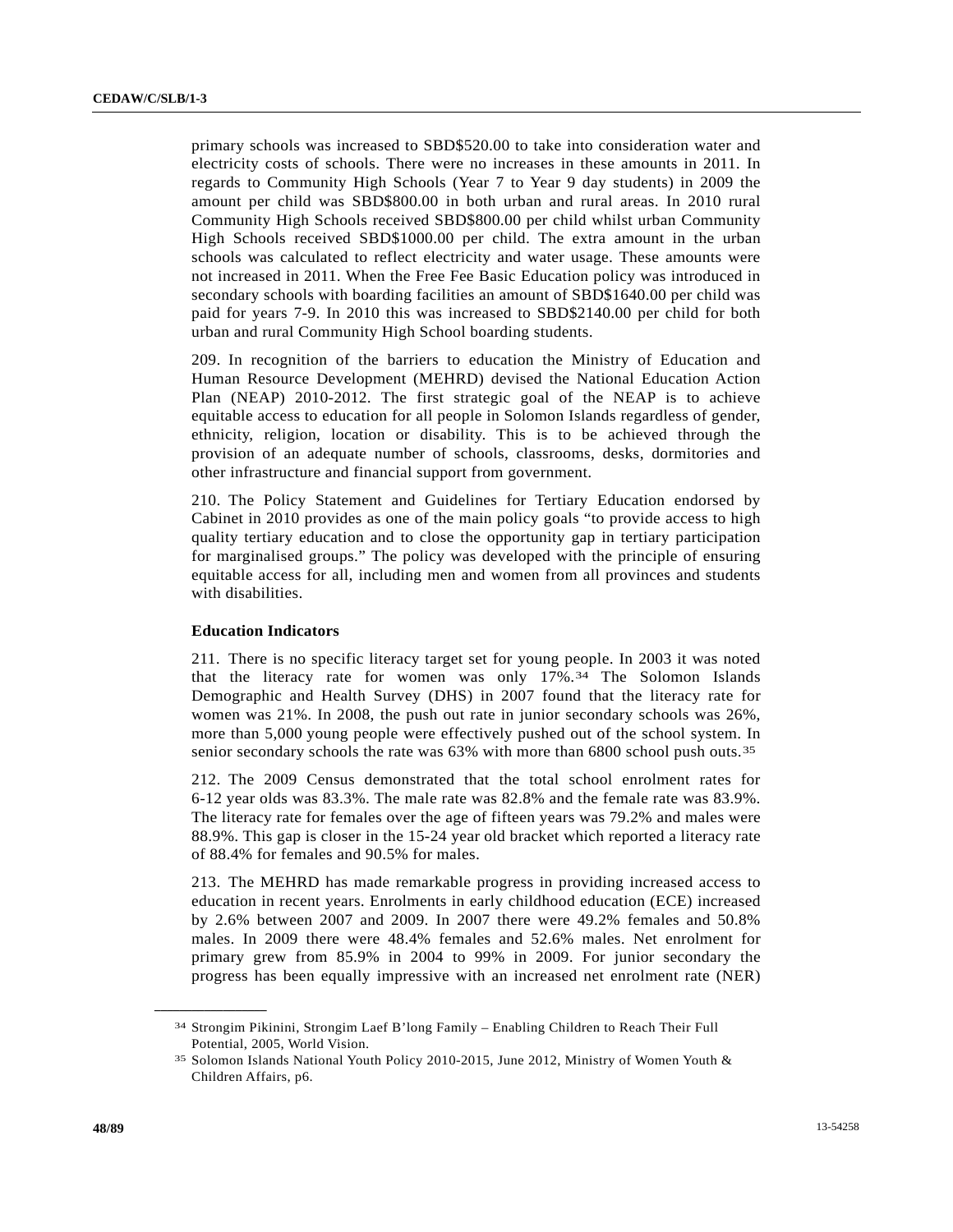that rose from 23.3% to 38% for the same years.[3](#page-48-0)6 Gender balance in primary schools slightly improved during the period 2007-2009. In 2009 there were 47.5% females and 52.5% males compared to 47.2% females and 52.8% males. During that period total student numbers in primary education increased from 90,612 in 2004 to 115,728 in 2009; an increase of 25,116 students. For junior secondary schools the number of students increased from 16,231 in 2004 to 24,847 in 2009, an increase of 7,615 students.[3](#page-48-1)7 The gender balance also improved over the 2007-2009 period with 46.4% females in 2009 compared with 45.3% females in 2007. Despite an increase in enrolments in senior secondary education throughout the 2007-2009 periods the majority of students are male and this level of schooling has the greatest gender disparity. The data available demonstrates that throughout the period 2007-2009 the transition rate of females into higher levels of education are much lower than males. Some contributing factors to this disparity are large household size, no facilities for children with intellectual or serious physical disability, lack of parental support for children, teachers conduct and attitude, financial hardship and food security at household and individual level.[3](#page-48-2)8 Other contributing factors include lesser number of female dormitories, distance to schools and cultural factors.

214. Despite improvements to the enrolment numbers there remain considerable challenges to enrolling all children, and ensuring that they complete the nine years of the basic education cycle. Drop-out rates at primary schools have increased in the period 2007 - 2009 from 8% to 11% and in particular for girls (from 7% to 11%). Malaita Province had the highest drop-out rate in 2009 (18%), but Central (13%), Renbell (12%) and Temotu (12%) Provinces also carry high drop-out rates.[39](#page-48-3) Also at the junior secondary level a similar negative trend is revealed. Drop-out rates in junior secondary schools have increased from -1% in 2007 to 4% in 2009. Girls show higher drop-out rates than boys at 13% and -8% respectively. The highest drop-out rates in junior secondary are in Choiseul and Central Provinces, at 17% and 18% respectively.

215. Increasing enrolments put pressure on the capacity of school systems and teachers to deliver quality education. Considerably high enrolments (especially for primary school) have been achieved but the challenges of continuation, completion, poor teacher motivation, teacher absenteeism and low standards, patchy attendance of students remain. Children from rural areas, slum areas, and children with disabilities still face major obstacles in accessing good quality education.

216. In addition, absenteeism of students is a serious problem. From 2007 to 2009, the absenteeism rate in Central, Rennell and Bellona and Temotu Provinces has deteriorated — from 6% to 7% in Central province; from 2% to 3% in Rennell and Bellona Province; and from 5% to 7% in Temotu Province.

<span id="page-48-0"></span><sup>&</sup>lt;sup>36</sup> The baseline study noted that there is some reason for caution when looking at this data. The figures are likely to be an overstatement of the actual enrolments, as the level of school grant funding that MEHRD provided to the schools is based on enrolment numbers that are indicated in the school survey. Though MEHRD has proven successful in the monitoring and strengthening of the accuracy of the school survey data, it realises there is more work to be done in this area.

<span id="page-48-1"></span><sup>37</sup> Data is from MEHRD's Digest of Education Statistics 2005 and the Performance Assessment Framework 2007-2009.

<span id="page-48-2"></span><sup>38</sup> Barriers to Education Study, June 2011, MEHRD, p7.

<span id="page-48-3"></span><sup>39</sup> Performance Assessment Framework 2007-2009, 2010, MEHRD.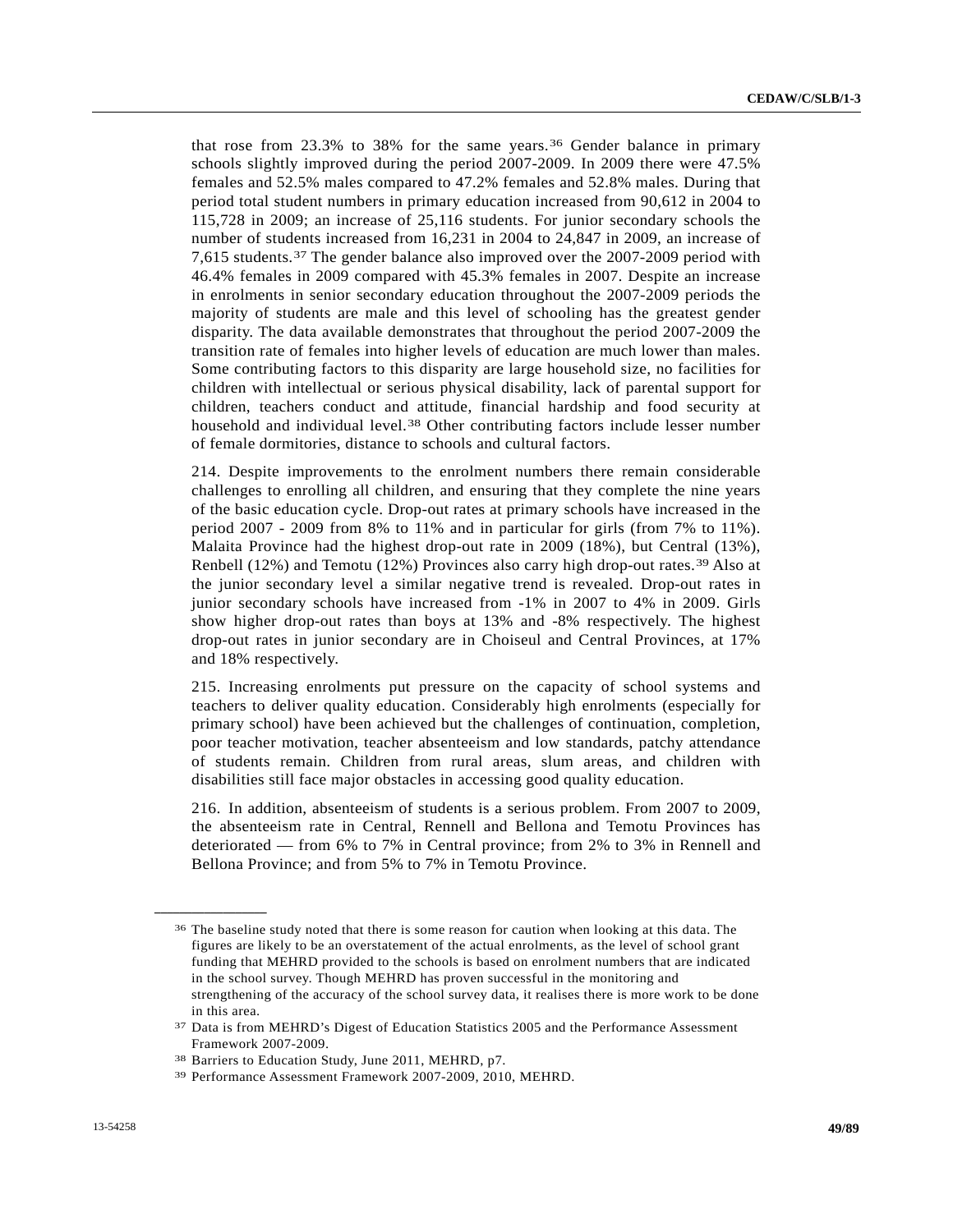217. The gap between gender disparity in primary education is closing with a picture of 0.97 in 2007, as ratio of females to males in primary schools in comparison to 0.86 in 1990s. In 2008 94% of girls and 95% of boys were attending primary education. There has also been significant increase in the ratio for secondary education with a value of 0.84 in 2007 compared to 0.60 in 1991. In 2006 30% of girls attended junior secondary schools. This increased to 32% in 2008. However, there is anecdotal evidence that demonstrates that there is still a prejudice in schooling girls and should a decision need to be made between schooling for a boy sibling or a girl sibling parents often educate the boy first. The disparity between genders increases as the level of education increases. There have been considerable efforts in the development of policies to address these disparities and in particular increase the participation of girls in the senior levels of the education system. A need for greater gender parity in teachers is also needed.

218. An important problem, faced particularly by female students at secondary level is the lack of dormitory facilities. This means that for those female students who need to board to complete their schooling are effectively pushed out of the system due to lack of dormitory accommodation for female students. Disaggregated data on the availability of dormitories for female students is not available however generally the number of dormitories available for male students outnumbers the number available for female students.

219. The MEHRD has significantly improved its systems on data collection. However, greater attention to the collation of disaggregated data from schools will continue to assist the development of education access policies. It is acknowledged that there needs to be a greater level of monitoring of data in schools including in respect of the expenditure of parental contributions to ensure that these are being utilised to provide access to quality education for all children.

# **Tertiary Education**

<span id="page-49-1"></span><span id="page-49-0"></span>**\_\_\_\_\_\_\_\_\_\_\_\_\_\_\_\_\_\_** 

220. One of two major tertiary educators is the Solomon Islands College of Higher Education (SICHE) established in 1985 which is now a National University<sup>[4](#page-49-0)0</sup> and offering a range of certificate and diploma courses relating to professional employment, and bachelor level courses in teaching and business. In 2005 a total of 1,756 students were enrolled at SICHE of which 45% were female and 55% were male.[4](#page-49-1)1 The other major tertiary institution is the University of the South Pacific (USP) Centre in Honiara, where most USP courses are available as assisted distance learning courses. There is some support for overseas study in the form of Solomon Islands government or third country scholarships. There is no disaggregated data available for the composition of students enrolled in these education institutions.

221. Tertiary education reveals similar patterns to secondary school with respect to female participation. In 2005 out of a total of 1,756 students enrolled, 972 were boys and 784 were girls. The MEHRD National Education Plan (2007-2009) shows that the different fields of study pursued reflect the stereotyping of men's and women's roles. Women dominate in the education, nursing, finance and administration fields of study and areas relating to industry and resources are

<sup>40</sup> The Solomon Islands National University Act was passed by Parliament on 6 December 2012. 41 Policy Statement and Guidelines for Tertiary Education in Solomon Islands, February 2010,

MEHRD, p33.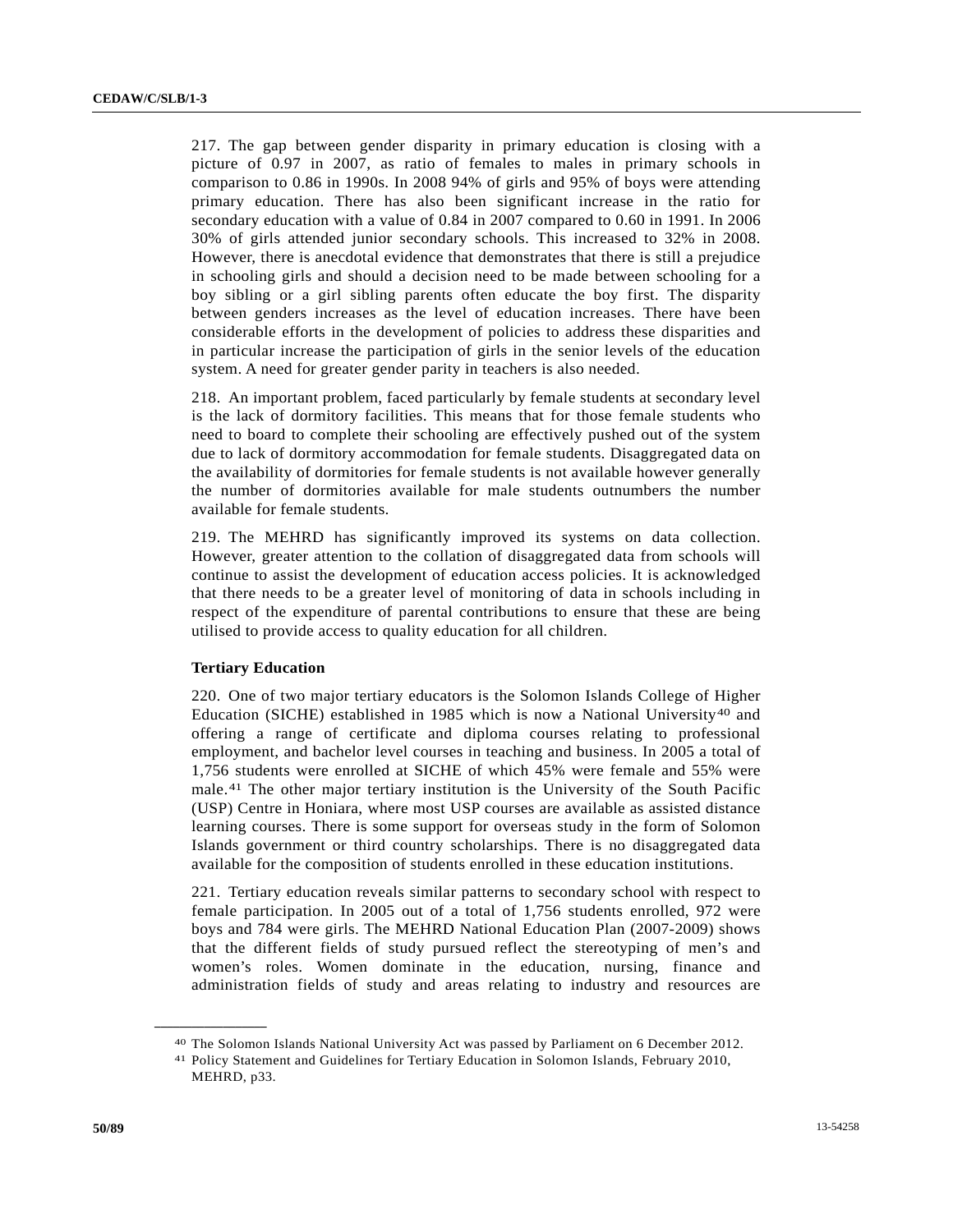heavily dominated by men. The lack of representation of female students in the resources sector is mirrored in their lack of employment in these sectors.[42](#page-50-0)

#### **Education Surveys and Studies**

222. In 2008 the MEHRD together with development partners formed a special Taskforce to lead and implement a study to identify the "barriers to education" at the basic education level. The purpose of the study was "to identify the factors which contribute to non-enrolment and drop-out and therein support the MEHRD to implement strategies which will increase the enrolment and completion rates for the basic education cycle".

223. An important conclusion of the "Barriers to Education Study" is that enrolment in primary school has become a normal part of childhood in Solomon Islands, and that very few children fail to enrol in school at all, despite the fact that primary education is not mandatory in the country. From the 389 household interviews only 66 children (6.8%) were identified as not enrolled. Ages in this group varied, but there seemed to be more non-enrolled children towards the two ends of the basic education cycle. The data also showed that more girls (48%) compared to boys (33%) were not enrolled in school. However it must be noted that Solomon Islands Education Management Information System (SIEMIS) data shows near gender parity at primary and lower secondary levels, so there needs to be some caution in interpreting this finding. The household survey encountered 25 households that had at least one child, who had never at any time in their lives been enrolled in school. This is about 6% of the total number of children covered in the household survey.  $43$ 

224. In 2010 the Asia South Pacific Association for Basic and Adult Education and the Coalition for Education Solomon Islands conducted literacy research in the provinces of Isabel and Rennell and Bellona. This research demonstrated that in both provinces more women than men reported that they had never attended school. In Isabel 9.7% of women compared with 4.3% of men reported that they had never attended school. In Rennell and Bellona province this figure was 5.9% for women and 2.9% for men. The survey also demonstrated that for both provinces males are twice as likely to complete secondary school as females. The university education results of the survey demonstrate the same picture. In both provinces a greater proportion of males reached tertiary level education than females. In Rennell and Bellona Province 11.6% of males and 5.45% of females reached university level. In Isabel Province 12.3% of males and 6.5% of females reached university education.

225. In 2011 the fifth Solomon Islands Government-RAMSI People's Survey was conducted of perceptions of economic conditions, governance and law and order in Solomon Islands. A total of six provinces and the capital city, Honiara participated in the survey. A total of 4972 questionnaires were completed and more than 70 focus groups conducted. The survey showed that 83% of respondents lived within an hour of a primary school and most of the remainder could reach one in less than two hours.

<span id="page-50-0"></span><sup>42</sup> See p9 at footnote 6 above.

<span id="page-50-1"></span><sup>43</sup> See p17 at footnote 37 above.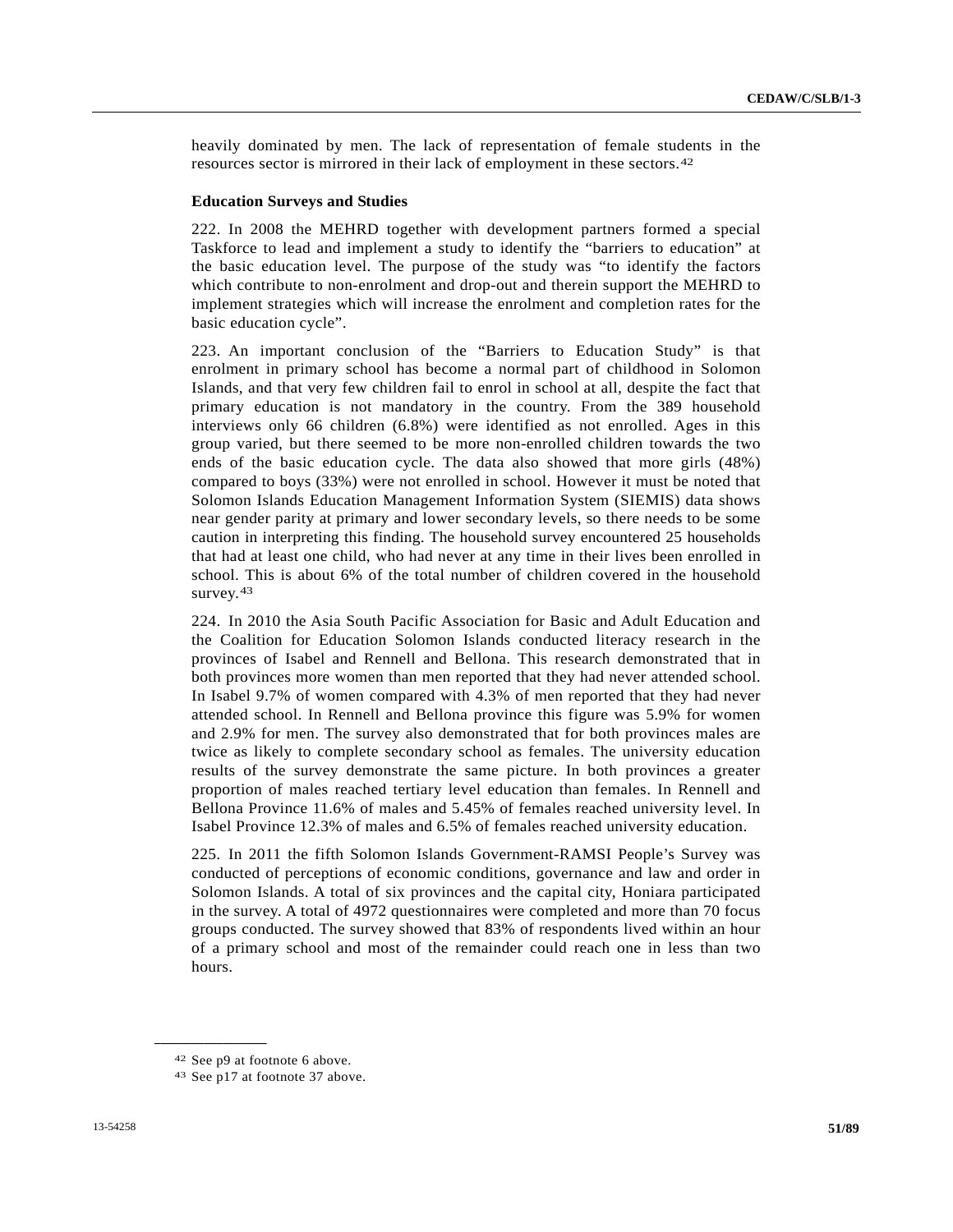# **Children with Disabilities**

226. Children with disabilities (CWD) still face discrimination in relation to schooling. The report "Pacific Children with Disabilities" found that education for children with disabilities is very limited. According to official education statistics, only a very small proportion of children with disabilities are attending school. Official statistics record that 2% of children with disabilities attend primary school; 1% junior secondary school and less than 1% at senior secondary school. Those children with disabilities who do attend school tend only to stay for a few years. It is apparent that most children with disabilities in rural areas — the major part of the country — do not attend school. This is often due to the distances that children have to walk to school and also due to attitudes of teachers who lack the confidence to teach children perceived to have different abilities. In Honiara, the Red Cross Centre for Children with Disabilities provides basic care, education and training to some 155 CWD between the ages of six months and 20 years. The Centre has children with all disabilities and includes an early intervention unit as well as physiotherapy. The Centre tries to integrate some children back into the mainstream school system where possible and has had some successes in this area. Some deaf children progress to the San Isidro Care Centre, a rural training centre for deaf youth, where they learn agriculture, home economics and life-skills.[44](#page-51-0) Disaggregated data is not available in respect to children with disabilities attending school.

# **Education and Pregnancy**

227. Female students who fall pregnant are at risk of expulsion from school. There is currently no national policy or strategy which protects the right to education for pregnant female students. It is at the discretion of the relevant school as to whether a pregnant female student can continue to attend school. The current practice in all schools, including those that are faith based, is that pregnant female students are expelled. Although there is no data on the number of female students who are expelled due to pregnancy there is anecdotal evidence that it occurs in most schools throughout the country. There are currently no policies or strategies that have been developed and implemented to enable pregnant female students to continue with their education. It is very rare for the same type of punishment to be inflicted on a male student who had a sexual relationship with a female student resulting in pregnancy.

# **Curriculum Review**

<span id="page-51-0"></span>**\_\_\_\_\_\_\_\_\_\_\_\_\_\_\_\_\_\_** 

228. Although there is no legislative requirement to include sexual and reproductive health education in the curriculum it is compulsory in primary school under the health education syllabus. Resistance to the inclusion of it as compulsory was experienced particularly from parents.

229. In the Universal Periodic Review in May 2011, the Solomon Islands Government recognised the need and expressed a desire to have human rights as a subject. As a step towards implementing this, a review of the curriculum and teaching materials has commenced. In 2011, a review of a Social Science textbook for year 8 commenced. The textbook will include three chapters on human rights

<sup>44</sup> Pacific Children with Disabilities - A report for UNICEF Pacific's 2010 Mid-Term Review, UNICEF, p34.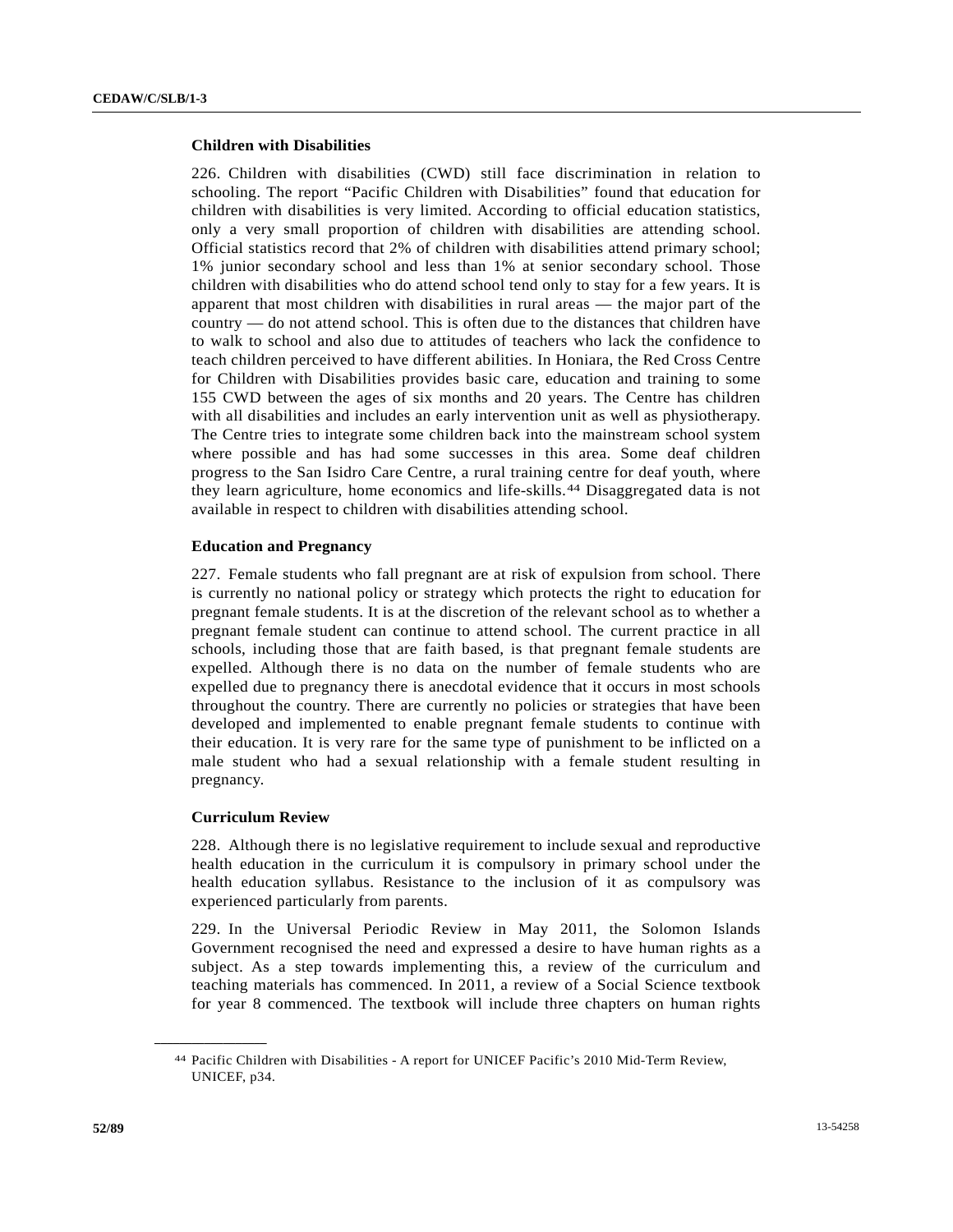including Rules, Laws and Judiciary — the role of courts and laws in the protection of human rights and the basic freedoms that Solomon Islands citizens have guaranteed in the Constitution; Gender Inequality — how gender equality should be encouraged in Solomon Islands societies and Women and Leadership — the changing role of women and barriers that women face within society. It is anticipated that the updated textbook will be ready for use in schools 2013.

230. In addition to reviewing textbooks and other school materials the MEHRD has been conducting a curriculum review. This review commenced in 2005 and will be complete in 2013. The review is considering the inclusion of gender issues, women in leadership and violence against women in the social studies syllabus. The types of elective and compulsory subjects are also being reviewed. The review is considering the implementation of all subjects being compulsory up until Form 3 rather than having home economics and industrial arts available as electives. The development of two strands of education, technical and academic up until Form 4 is also being considered.

231. There are currently an inadequate number of vocational and non-formal education opportunities available for young people and which are more limited for young women. The total intake for vocation schools for 2010 was 2,228 and this number increased to 2,600 in 2011. The female intake for both years was 509 and 576 respectively. The courses offered in vocational schools include mechanic, agriculture, life skills, basic electrical, basic carpentry, plumbing, hospitality and eco-tourism and business skills.

## **Education Staff Levels**

232. The MEHRD is primarily staffed by men. In 2009 the MEHRD had a total of 215 positions filled. Of those positions 173 (80%) were men and 42 (20%) were women. Although the number of women did increase in 2010 the MEHRD remains dominated by men. In 2010 out of a total of 232 positions 151 (65%) were filled by men and 81 (35%) were filled by women. These figures are for Ministry established posts and do not include teachers.

233. Overall the number of male teachers outnumbers the number of female teachers apart from in early childhood education. In 2008 there were 893 female ECE teachers and 167 male ECE teachers. In 2009 there were 936 female ECE teachers and 162 male teachers. At primary school level there are more male teachers than female teachers. In 2008 there were 1,931 female teachers at primary school level in comparison with 2,429 male teachers. In 2009 there were 2,170 female primary school teachers and 2,695 male primary school teachers. The disparity between the number of male and female teachers is even greater at secondary level. In 2008 there were 397 female secondary school teachers and 997 male secondary school teachers. In 2009 there were 404 female secondary school teachers and 1,015 male secondary school teachers.

234. Male teachers in management roles in schools also outnumber female teachers in management roles. Management roles in schools include head teachers in primary school education level and deputy principals and principals in secondary education level. In 2007 there were 163 female teachers in management roles in primary education in comparison with 625 men. In 2008 there were 168 female and 649 male teachers in primary education management roles. In 2009 the disparity continued to increase and there were 183 female teachers and 702 male teachers in primary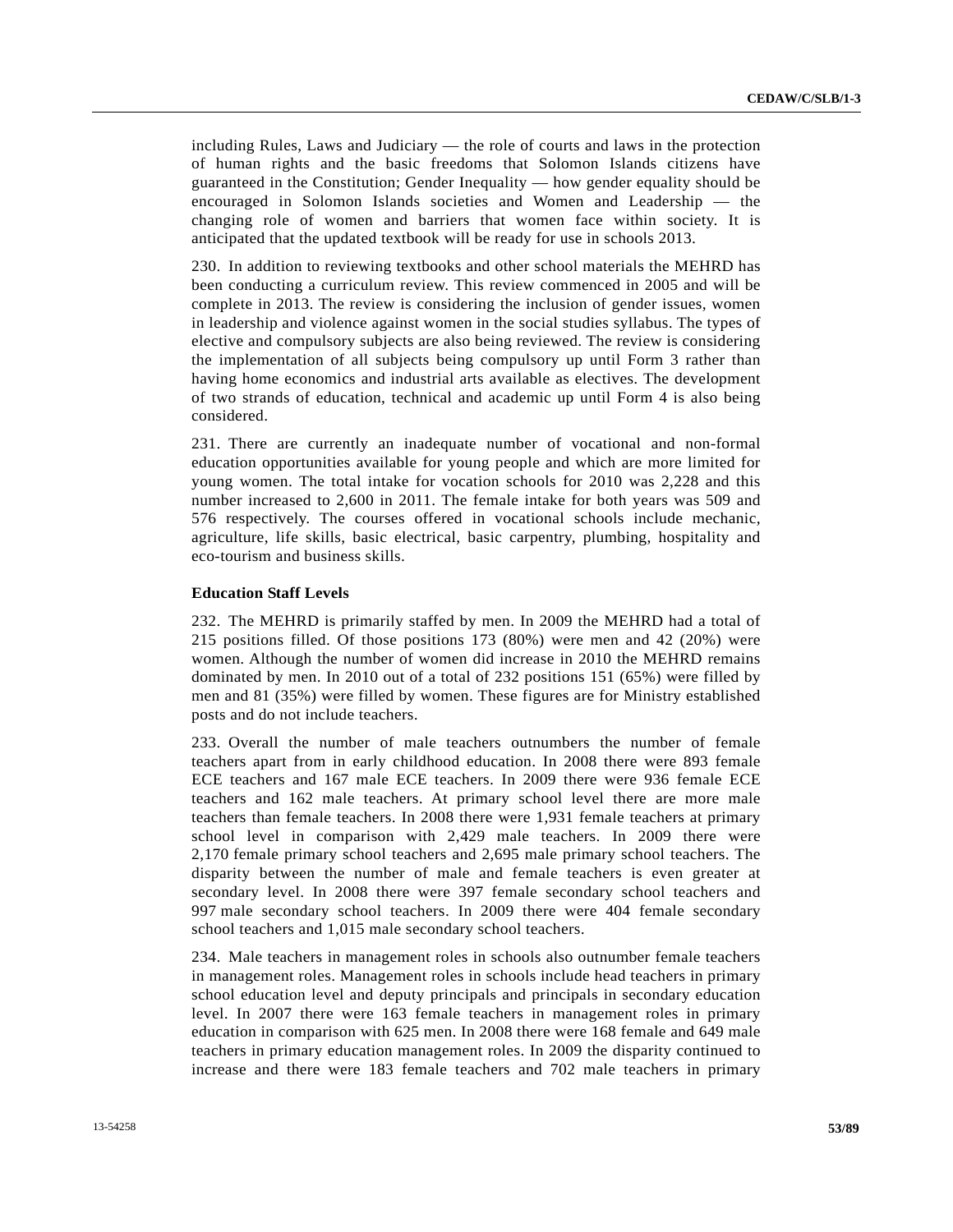education management roles. The disparity is greater in secondary education. In 2007 there were a total of 26 female teachers and 194 male teachers in secondary education management roles. These numbers increased to 28 and 217 respectively in 2008. In 2009 the disparity continued to grow with 29 female teachers and 241 male teachers in secondary education management roles. There are currently no strategies or processes in place to increase the number of female teachers in management roles in the education system. Furthermore, there are currently no policies or strategies in place to reduce the disparity between the numbers of female and male teachers.

| Level            | 2006         | 2007         | 2008     | 2009         | 2010     |
|------------------|--------------|--------------|----------|--------------|----------|
| <b>ECE</b> Total | 18 248       | 20 516       | 19 3 8 2 | 21 045       | 22 7 20  |
| ECE<br>M F       | (M)9244      | (M)10415     | (M)9913  | (M)10858     | (M)11656 |
|                  | (F)9004      | (F)10101     | (F)9469  | (F)10187     | (F)11064 |
| Primary Total    | 102 167      | 106 226      | 110 219  | 115 728      | 119 139  |
| Primary M        | $(M)$ 53 854 | (M)56075     | (M)57837 | (M)60709     | (M)62336 |
| F                | (F)48313     | (F)50151     | (F)52382 | $(F)$ 55 019 | (F)56803 |
| Junior Sec Total | 18 208       | 19 432       | 20 607   | 24 847       | 25 642   |
| Male             | (M)10055     | $(M)$ 10 628 | (M)11157 | $(M)$ 13 312 | (M)13618 |
| Female           | (F)8153      | (F)8804      | (F)9450  | (F)11535     | (F)12024 |
| Senior Sec Total | 10 433       | 11 387       | 11957    | 13 598       | 14 4 36  |
| Male             | (M)6575      | (M)7360      | (M)7471  | (M)8219      | (M)8711  |
| Female           | (F)3858      | (F)4027      | (F)4486  | (F)5379      | (F)5725  |

 **Enrolment numbers by education level and gender 2006-2010 (Performance Assessment Framework 2006-2008 and 2007-2009 and 2008-2010)** 

 **Gross Enrolment Ratios by Education Level and Gender 2006-2010 (Performance Assessment Frameworks 2006-2008, 2007-2009 and 2008-2010)** 

| Level                                                                              | 2006 | M<br>2006 | Total<br>2006 | $\overline{F}$<br>2007 | M<br>2007 | Total<br>2007 | F<br>2008 | $M_{\odot}$<br>2008 | Total<br>2008 | $\overline{F}$<br>2009 | $\boldsymbol{M}$<br>2009 | Total<br>2009 | $\overline{F}$<br>2010 | M<br>2010 | Total<br>2010                                                              |
|------------------------------------------------------------------------------------|------|-----------|---------------|------------------------|-----------|---------------|-----------|---------------------|---------------|------------------------|--------------------------|---------------|------------------------|-----------|----------------------------------------------------------------------------|
| ECE.                                                                               |      |           |               |                        |           |               |           |                     |               |                        |                          |               |                        |           | 138% 132% 135% 155% 149% 152% 146% 142% 144% 154% 150% 152% 149% 147% 148% |
| Primary 117% 120% 119% 118% 121% 120% 122% 124% 123% 126% 127% 126% 127% 126% 126% |      |           |               |                        |           |               |           |                     |               |                        |                          |               |                        |           |                                                                            |
| JS.                                                                                | 53%  | 60%       |               | 57% 57%                | 63%       | 60%           |           | 58% 63% 61%         |               | 69%                    | 73%                      | 71%           | 71%                    | 76%       | 74%                                                                        |
| SS                                                                                 | 20%  | 31%       | 25%           | 20%                    | 34%       | 27%           |           | 22\% 34\%           | 28%           | 27%                    | 37%                      | 32%           | 27%                    | 33%       | 30%                                                                        |

 **Net Enrolment Ratios by Education Level and Gender 2006-2010 (Performance Assessment Frameworks 2006-2008, 2007-2009 and 2008-2010)** 

| Level      | 2006 | M<br>2006 | Total<br>2006 | F<br>2007 | M<br>2007 | Total<br>2007 | F<br>2008 | M<br>2008 | Total<br>2008 | F<br>2009 | M<br>2009 | Total<br>2009 | F<br>2010 | M<br>2010 | Total<br>2010 |
|------------|------|-----------|---------------|-----------|-----------|---------------|-----------|-----------|---------------|-----------|-----------|---------------|-----------|-----------|---------------|
| <b>ECE</b> | 36%  | 35%       | 35%           | 41%       | 40%       | 40%           | 38%       | 39%       | 39%           | 41%       | 40%       | 41%           | 41%       | 39%       | 40%           |
| Primary    | 92%  | 93%       | 92%           | 92%       | 95%       | 93%           | 95%       | 96%       | 96%           | 99%       | 98%       | 99%           | 99%       | 98%       | 99%           |
| JS         | 30%  | 30%       | 30%           | 31%       | 31%       | 31%           | 33%       | 32%       | 32%           | 39%       | 37%       | 38%           | 39%       | 38%       | 39%           |
| SS         | 17%  | 23%       | 21%           | 17%       | 23%       | 20%           | 18%       | 22%       | 20%           | 21%       | 24%       | 23%           | 23%       | 26%       | 25%           |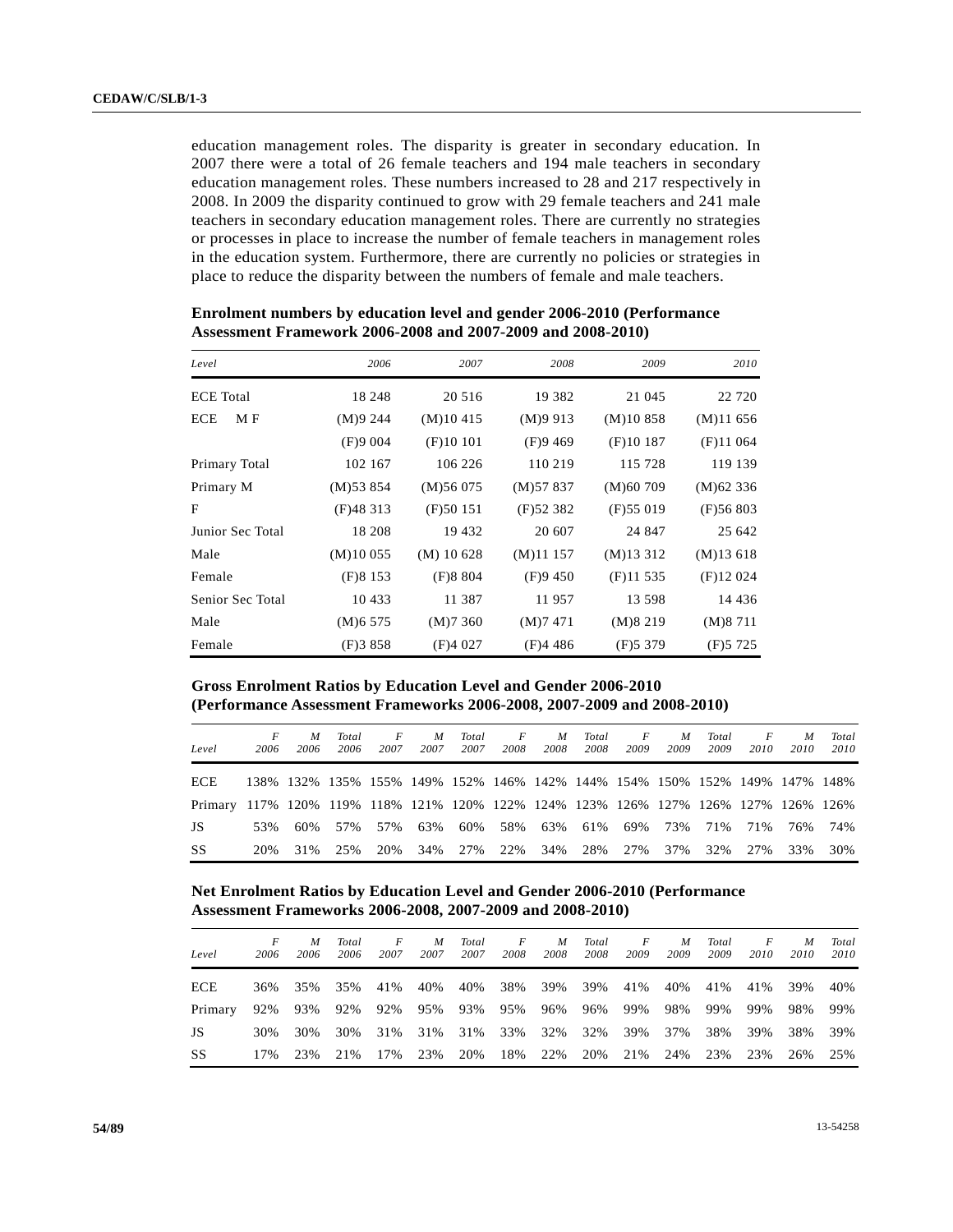| Level               | F<br>2006 | M<br>2006 | Total<br>2006<br>and $\%$ | F<br>2007        | M<br>2007 | Total<br>2007<br>and $\%$ | F<br>2008        | $\boldsymbol{M}$<br>2008 | Total<br>2008<br>and $\%$ | F<br>2009      | $\boldsymbol{M}$<br>2009 | Total<br>2009<br>and $\%$ | F<br>2010    | M<br>2010 | Total<br>2010<br>and $\%$ |
|---------------------|-----------|-----------|---------------------------|------------------|-----------|---------------------------|------------------|--------------------------|---------------------------|----------------|--------------------------|---------------------------|--------------|-----------|---------------------------|
|                     |           |           | 5 6 5 2                   |                  |           | 5 3 8 2                   |                  |                          | 5 5 0 1                   |                |                          | 4 0 4 4                   |              |           | 4 8 3 4                   |
| Primary 2 342 3 310 |           |           |                           | 6% 2 3 27 3 0 55 |           |                           | 5% 2 3 5 3 1 4 8 |                          |                           | 5% 1 724 2 320 |                          |                           | 3% 2024 2810 |           | 4%                        |
|                     |           |           |                           |                  |           | 428                       |                  |                          | 408                       |                |                          | 483                       |              |           | 493                       |
| JS                  |           |           |                           | 156              | 272       | 2%                        | 138              | 270                      | 2%                        | 182            | 301                      | 2%                        | 183          | 310       | 2%                        |
|                     |           |           | 274                       |                  |           | 189                       |                  |                          | 95                        |                |                          | 190                       |              |           | 241                       |
| SS                  | 74        | 200       | 3%                        | 45               | 144       | 2%                        | 34               | 61                       | 1%                        | 100            | 90                       | 1%                        | 95           | 146       | 2%                        |

 **Number and percentage of children not attending regularly by Gender and Year Level 2006-2010 (Performance Assessment Frameworks 2006-2008, 2007-2009 and 2008-2010)** 

 **Transition Rate from Standard 6 to Form 1 = the percentage of students enrolled in Standard 6 who went on to Form 1 the following year (from 2005 Education Digest Statistics):** 

|            | 2003 > 2004 | 2004>2005 |
|------------|-------------|-----------|
| Male       | 0.85        | 0.86      |
| Female     | 0.85        | 0.88      |
| Total      | 0.85        | 0.87      |
| <b>GPI</b> | 1.01        | 1.02      |

# **Transition Rate from Standard 6 (primary) to Form 1 (Secondary) (SISEE) 2007-2009 (Performance Assessment Framework 2007-2009)**

|        | 2007 Total | 2007 Total<br>enrolled transitioned | 2007<br><b>Transition</b><br>rate | 2008 Total | 2008 Total<br>enrolled transitioned | 2008<br><b>Transition</b><br>rate | 2009 Total | 2009 Total<br>enrolled transitioned | 2009<br>Transition<br>rate |
|--------|------------|-------------------------------------|-----------------------------------|------------|-------------------------------------|-----------------------------------|------------|-------------------------------------|----------------------------|
| Male   | 4 4 2 5    | 4 1 2 8                             | 93.3%                             | 4 7 6 4    | 4 2 6 1                             | 89.4%                             | 5 1 4 2    | 4 5 3 1                             | 88.1%                      |
| Female | 3910       | 3 5 8 6                             | 91.7%                             | 4 400      | 3 9 6 5                             | 90.1%                             | 4 7 3 1    | 4 1 6 4                             | 88%                        |

# **Transition Rate from Form 3 to Form 4 (SIF3) 2007-2009 (Performance Assessment Framework 2007-2009)**

|        | $2007$ Total<br>enrolled | 2007 Total<br>transitioned | 2007<br>Transition<br>rate | 2008 Total | 2008 Total<br>enrolled transitioned | 2008<br>Transition<br>rate | 2009 Total<br>enrolled | 2009 Total<br>transitioned | 2009<br>Transition<br>rate |
|--------|--------------------------|----------------------------|----------------------------|------------|-------------------------------------|----------------------------|------------------------|----------------------------|----------------------------|
| Male   | 2 5 2 2                  | -966                       | 78%                        | 2925       | 2 0 2 3                             | 69.2%                      | 3 2 7 8                | 2421                       | 73.9%                      |
| Female | 2 0 2 5                  | 1617                       | 79.9%                      | 2417       | l 650                               | 68.3%                      | 2 7 2 5                | 1876                       | 68.8%                      |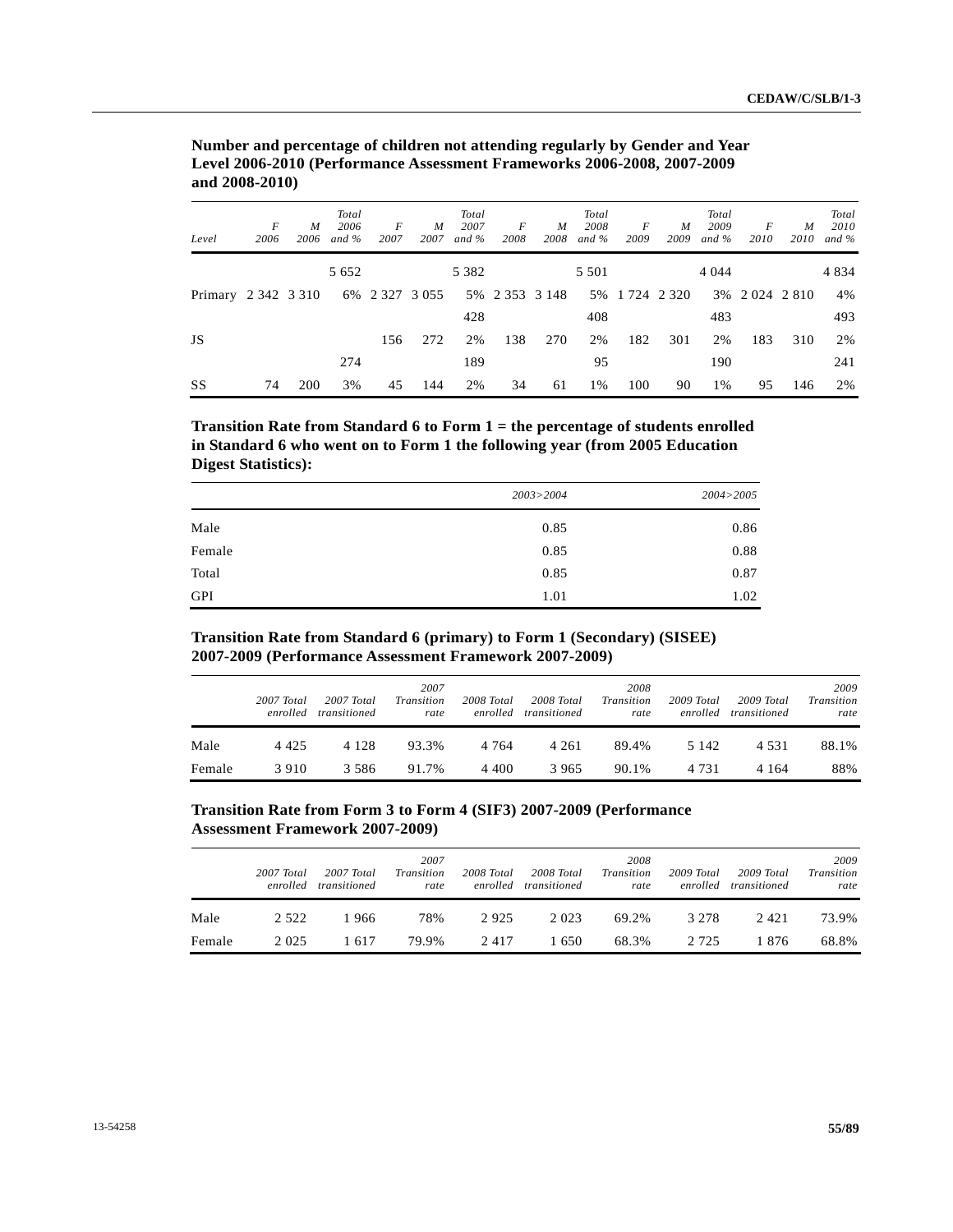|        | $2007$ Total<br>enrolled | 2007 Total<br>transitioned | 2007<br><b>Transition</b><br>rate | 2008 Total | 2008 Total<br>enrolled transitioned | 2008<br>Transition<br>rate | 2009 Total | 2009 Total<br>enrolled transitioned | 2009<br>Transition<br>rate |
|--------|--------------------------|----------------------------|-----------------------------------|------------|-------------------------------------|----------------------------|------------|-------------------------------------|----------------------------|
| Male   | 1 746                    | 551                        | 31.6%                             | 1853       | 636                                 | 34.3%                      | 1811       | 910                                 | 50.2%                      |
| Female | 1 3 1 7                  | 475                        | 36.1%                             | 1 377      | 472                                 | 34.3%                      | 1470       | 594                                 | 40.4%                      |

# **Transition Rate from Form 5 to Form 6 (SISC) 2007-2009 (Performance Assessment Framework 2007-2009)**

# **Transition Rate from Form 6 to Form 7 (PSSC) 2007-2009 (Performance Assessment Framework 2007-2009)**

|        | 2007 Total | 2007 Total<br>enrolled transitioned | 2007<br><b>Transition</b><br>rate | 2008 Total | 2008 Total<br>enrolled transitioned | 2008<br><b>Transition</b><br>rate | 2009 Total | 2009 Total<br>enrolled transitioned | 2009<br>Transition<br>rate |
|--------|------------|-------------------------------------|-----------------------------------|------------|-------------------------------------|-----------------------------------|------------|-------------------------------------|----------------------------|
| Male   | 1 067      | 166                                 | 15.6%                             | 1 1 2 3    | 164                                 | 14.6%                             | 988        | 207                                 | 21%                        |
| Female | 549        | 115                                 | 20.9%                             | 745        | 109                                 | 14.6%                             | 599        | 128                                 | 21.4%                      |

# **Education Drop Out Rates by Gender and Year Level 2006—2009 (Performance Assessment Framework 2006-2008 and 2007-2009)**

| Level   | F 2006 | M 2006 | Total<br>2006 | F 2007 | M 2007 | Total<br>2007 | F 2008 | M 2008 | Total<br>2008 | F 2009 | M 2009 | Total<br>2009 |
|---------|--------|--------|---------------|--------|--------|---------------|--------|--------|---------------|--------|--------|---------------|
| Primary | 9%     | 8%     | 9%            | 7%     | 8%     | 8%            | 7%     | 6%     | 6%            | 11%    | 11%    | 11%           |
| JS      | 19%    | 16%    | 18%           | 7%     | $-7%$  | $-1\%$        | $-4\%$ | $-18%$ | $-11\%$       | 10%    | $-1\%$ | 4%            |
| SS      | 54%    | 56%    | 55%           | 46%    | 56%    | 52%           | 42%    | 52%    | 49%           | 48%    | 52%    | 51%           |

# **Enrolment numbers by Education Level and Gender 2003-2005**

| Level      | $2003 - total$<br>Male-Fem | $2004 - total$<br>Male-Fem | $2005 - total$<br>Male-Fem | % change |
|------------|----------------------------|----------------------------|----------------------------|----------|
|            | 8822                       | 10544                      | 11251                      |          |
|            | 4482M                      | 5364M                      | 5728M                      |          |
| <b>ECE</b> | 4340F                      | 5180F                      | 5523F                      | 6.7%     |

# **Enrolment by Education level and gender 2003, 2004 and 2005**

| School level    | 2003    | 2004     | 2005     | % change |
|-----------------|---------|----------|----------|----------|
| Primary total   | 85 958  | 90 612   | 100 356  |          |
| Female          | 40 127  | 42 5 8 7 | 47 210   |          |
| Male            | 45 831  | 48 025   | 53 146   | 10.8%    |
| Secondary total | 23 5 14 | 23 690   | 25 017   |          |
| Female          | 10 15 1 | 10 235   | 10788    |          |
| Male            | 13 363  | 13 455   | 14 2 2 9 | 5.6%     |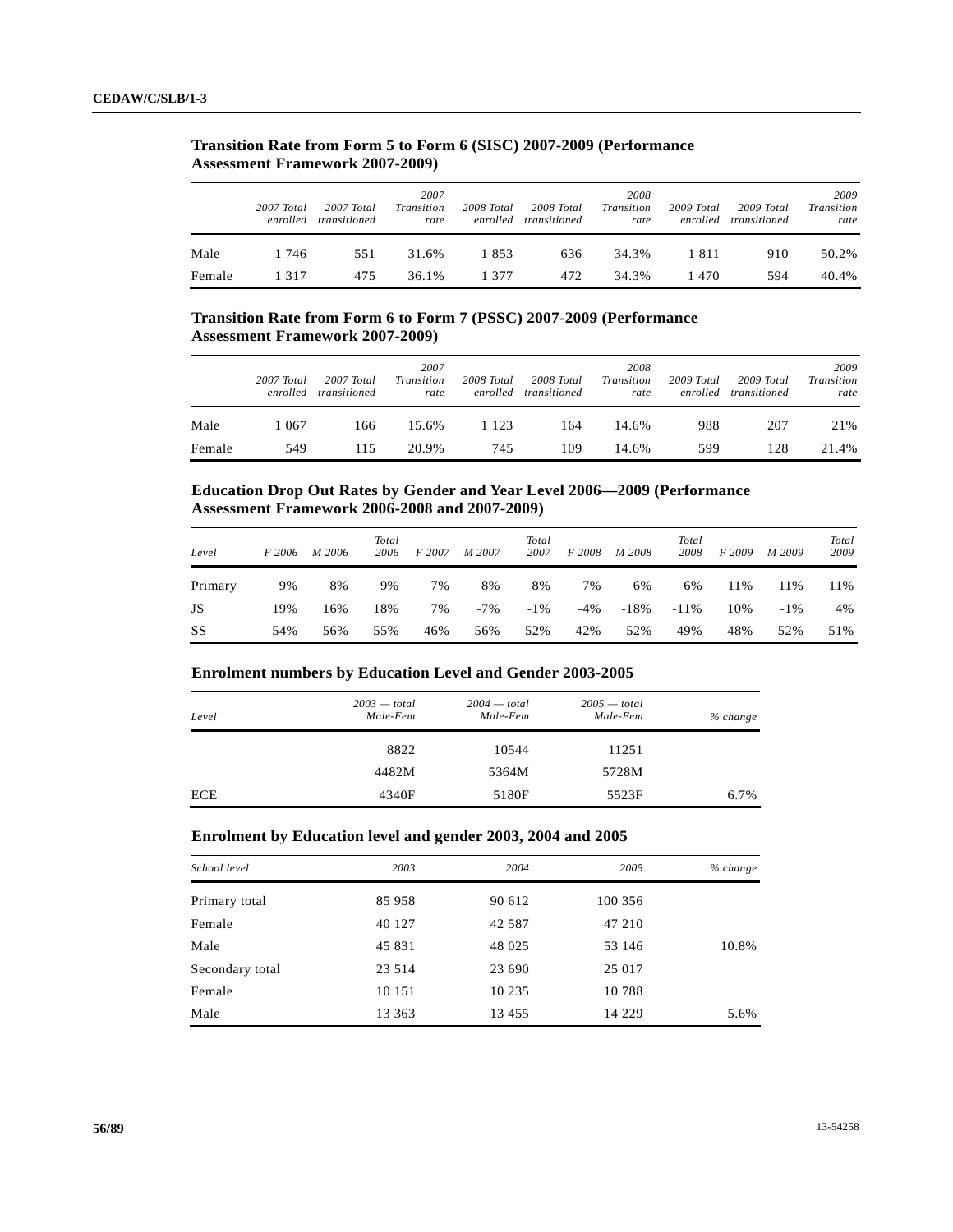|        | <i>Boarders</i> | % boarders | Dorm capacity |       | Boarders/Toilets Boarders/showers |
|--------|-----------------|------------|---------------|-------|-----------------------------------|
| Male   | 6 3 2 7         | 9.48%      | 5814          | 19.65 | 23.18                             |
| Female | 4 3 8 7         | 7.56%      | 4 629         | 22.38 | 29.84                             |
| Total  | 10 174          | 8.59%      | 10 443        | 20.68 | 25.51                             |

|  |  | Dormitory Facilities by Gender 2005 (Digest of Education Statistics 2005) |
|--|--|---------------------------------------------------------------------------|
|  |  |                                                                           |

## **Article 11: employment**

### **Legal Context**

235. The various pieces of legislation which cover employment in Solomon Islands do not provide anti-discrimination provisions on the grounds of sex, marital status, pregnancy, sexual orientation and HIV status with sanction. The legislation does not provide special measures for the advancement of women in employment. Employment protection legislation is very limited.

236. The equality between male and female employees under the employment legislation is dependent on what type of work is being performed. The Labour Act (CAP 73) provides protections in respect of leave, minimum wage and conditions of work. However, some of the provisions do not apply to all employment types. It excludes a domestic servant or seaman from the definition of a worker. Therefore, those protections which are provided to workers do not apply to domestic staff. For example, the days and hours of work are confined to those employees who meet the definition of worker.

237. The Workmen's Compensation Act (CAP 78) 1952 in section 2 states that an outworker is not a workman for the purposes of the Act. An outworker is defined to mean a person to whom articles or materials are given out to be made up, cleaned, washed, altered, ornamented, finished, or repaired, or adapted for sale in his own home or on other premises. Consequently, there is no protection for death or injury during the course of employment for women who are outworkers as defined under the Act.

238. The Solomon Islands National Provident Fund Act (CAP 109) 1976 in Schedule 1 excludes outworkers as defined by the Workmen's Compensation Act. Therefore, the protections and benefits provided by the Solomon Islands National Provident Fund are not available to outworkers.

239. The Labour Act in section 30 provides that the Minister may by order fix minimum rates of wages for workers in any occupation or in any class or grade of any occupation. There is no differentiation on the basis of gender, it is on the basis of occupation.

240. The employment legislation framework does not provide a legislative provision providing pay equity.[4](#page-56-0)5 There is no legislative guarantee for equal retirement age.

241. The employment legislation framework does not provide sexual harassment protection from employers and co-workers. Consequently, depending on the type of

<span id="page-56-0"></span><sup>45</sup> Pay equity refers to equal pay for equal work at http://www.dol.govt.nz/services PayAndEmploymentEquity/definitions.asp (Accessed on 17/12/2012).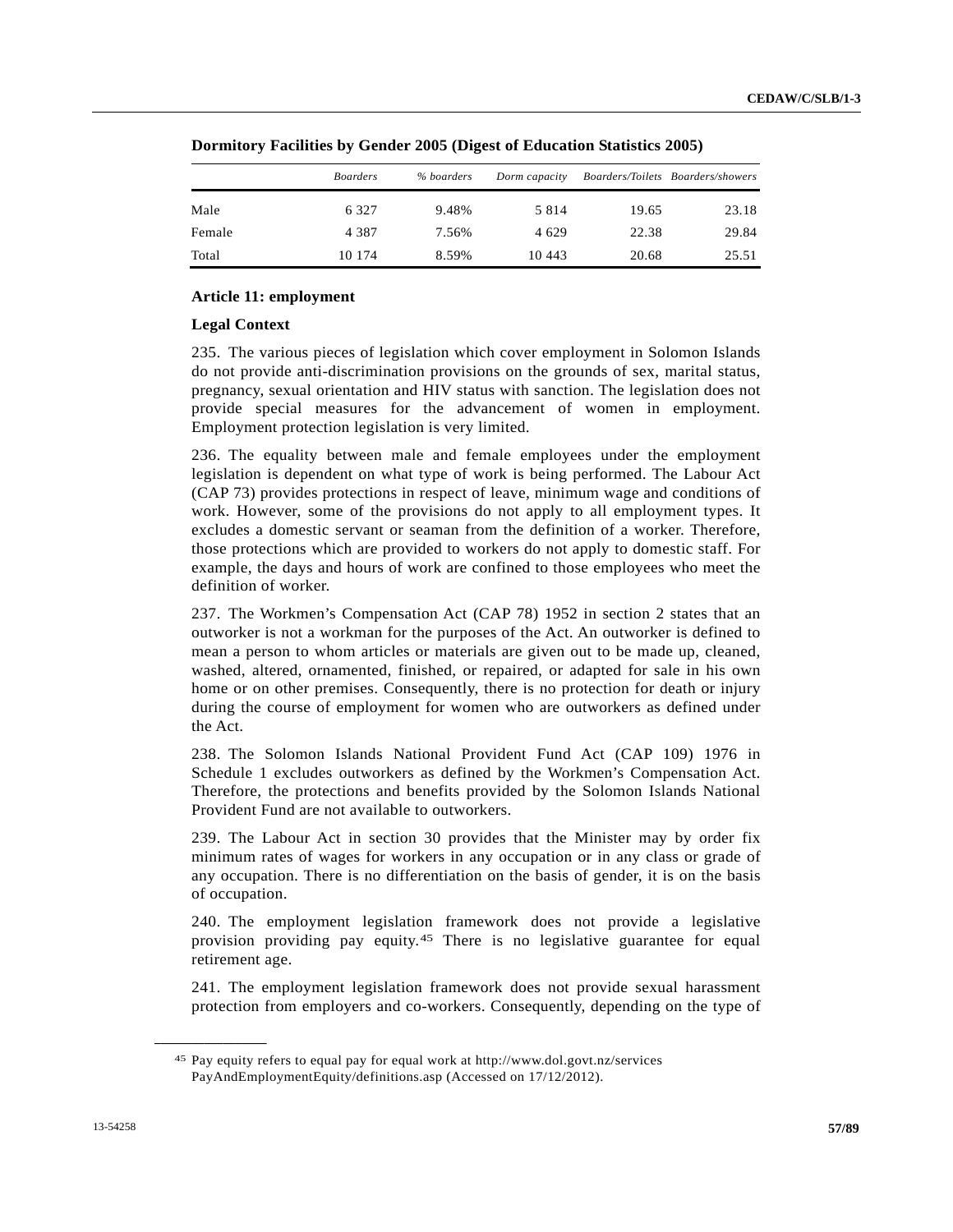behaviour exhibited by the offender reliance would have to be placed on offences contained in the Penal Code to deal with these circumstances. One offence that may be of assistance is section 141(3) of the Penal Code which provides:

 *"Whoever, intending to insult the modesty of any woman or girl, utters any word, makes any sound or gesture, or exhibits any object, intending that such word or sound shall be heard, or that such gesture or object shall be seen, by such woman or girl, or whoever intrudes upon the privacy of a woman or girl by doing an act of a nature likely to offend her modesty, shall be guilty of a misdemeanour, and shall be liable to imprisonment for one year."* 

242. The Labour Act contains restrictions on the choice of employment for women. Section 39 provides that women are not to be employed at night in any undertaking except as follows:

- a. has to do with raw materials or materials in course of treatment which are subject to rapid deterioration;
- b. unforeseen emergency;
- c. responsible position of management not normally engaged in manual work;
- d. is that of nursing and of caring for the sick, or other health or welfare work; or
- e. is carried on in a cinematograph or other theatre while such theatre is open to the public; or
- f. is carried on in connection with a hotel or guest house, or with a bar, restaurant or club; or
- g. is carried on by a registered pharmacist; or
- h. is not prohibited by an international convention applying to Solomon Islands and is specifically declared by the Minister by order to be work upon which women may so be employed.

243. The Labour Act in section 40(1) provides that women shall not be employed in underground work in any mine except in management and health and welfare services. Section 41 provides that the Minister may from time to time suspend the prohibition of the employment of women during the night when in case of serious emergency the public interest so demands. These restrictions on employment are not made on men.

244. The Safety at Work Act (CAP 74) provides a general duty on employers to provide a safe working environment however there is no specific protection provided for pregnant women.

245. Section 42 of the Labour Act provides for maternity leave. This is not available to casual staff or to women employed as domestic servants (as they are not defined as workers). The maternity leave provided for is up to 12 weeks leave on the production of a medical certificate and on not less than 25% of the wages. This includes a period of six weeks compulsory leave after confinement during which time it is an offence to return to work. The remaining six weeks may be taken before or after birth and is not compulsory and is available if certified as necessary by a medical practitioner. Section 43(2) provides that if a female worker has received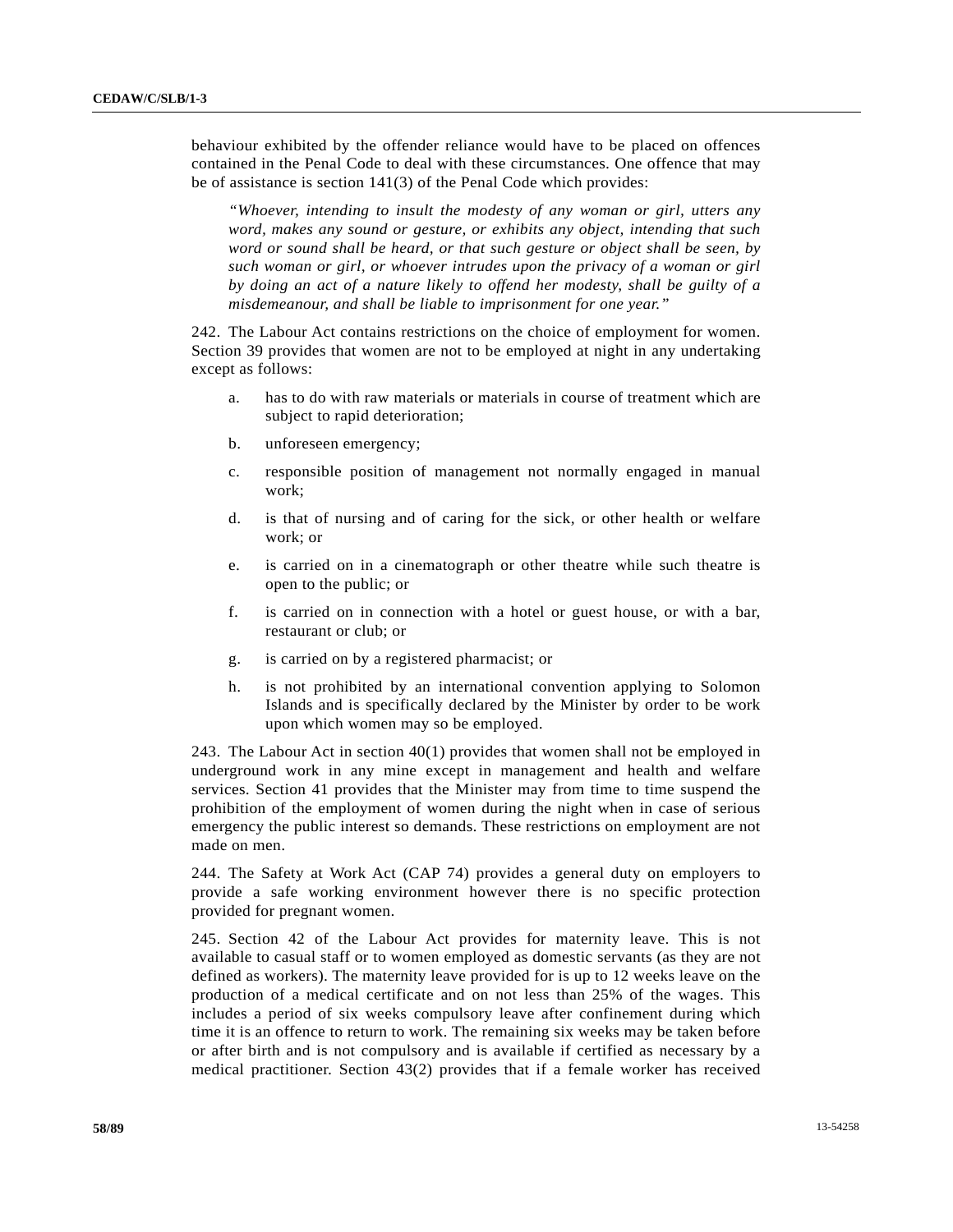wages during her period of maternity leave and fails without reasonable cause to return to work her employer may regard her as having abandoned her employment. The woman must then repay the leave payment that is equivalent to the leave notice period.

246. The legislation does not provide protection from dismissal because of pregnancy. However, section 43 of the Labour Act provides that a woman cannot be dismissed during maternity leave taken in accordance with the Act and any additional leave which may have been certified to be necessary by a medical practitioner. As identified above women can be dismissed if they fail to return to work after the approved leave period.

247. The legislation does not provide a guarantee for the provision of childcare by employer or state.

248. The Labour Act in section 42(5) provides that up to an hour twice per day during work hours a mother may have nursing time. Such interruptions are regarded as work time and she shall be renumerated accordingly.

### **Application of the Law**

249. It is recognised that The Labour Act is discriminatory in providing protections for women. The exclusion of domestic staff from the definition of worker discriminates against a large number of women. This legislation is likely to exclude women disproportionately as domestic staff is a role frequently performed by women.

250. The exclusion of outworkers from the definition of workmen is also likely to exclude women from protection disproportionately as this type of role is frequently performed by women. Reliance on the Penal Code to deal with sexual harassment is too limited. The definition of the indecent assault offence under section 141(3) is too restrictive and does not cover the breadth of unwanted behaviours that may be experienced by women in the workplace.

251. In recognition of the importance of public office the Solomon Islands Government developed a "Code of Conduct" for the Solomon Islands Public Service in 2009. The Code of Conduct provides that all members of the public service much actively contribute to a harassment free workplace. It provides that all members of the public service must ensure that the workplace is free from harassment, including sexual harassment, by ensuring that each member's own behaviour is not offensive, intimidating, humiliating, threatening or inappropriate. It also provides an obligation to ensure that actions and language are not offensive or discriminatory to others. Breaches of the code of conduct can result in warnings, a charge of misconduct, reprimand or dismissal.

#### **Maternity Leave**

252. Although maternity leave is provided for it has a number of discriminatory features. Firstly, it is not available to all workers as domestic servants are excluded from the definition of worker under the Labour Act. Consequently, a large number of female employees do not receive the benefit of maternity leave. Secondly, the pay is only guaranteed at a rate of 25%. Although the prohibition on working during the six weeks after birth is intended to protect women it may result in financial hardship for those women who must return earlier. Furthermore, it takes away a woman's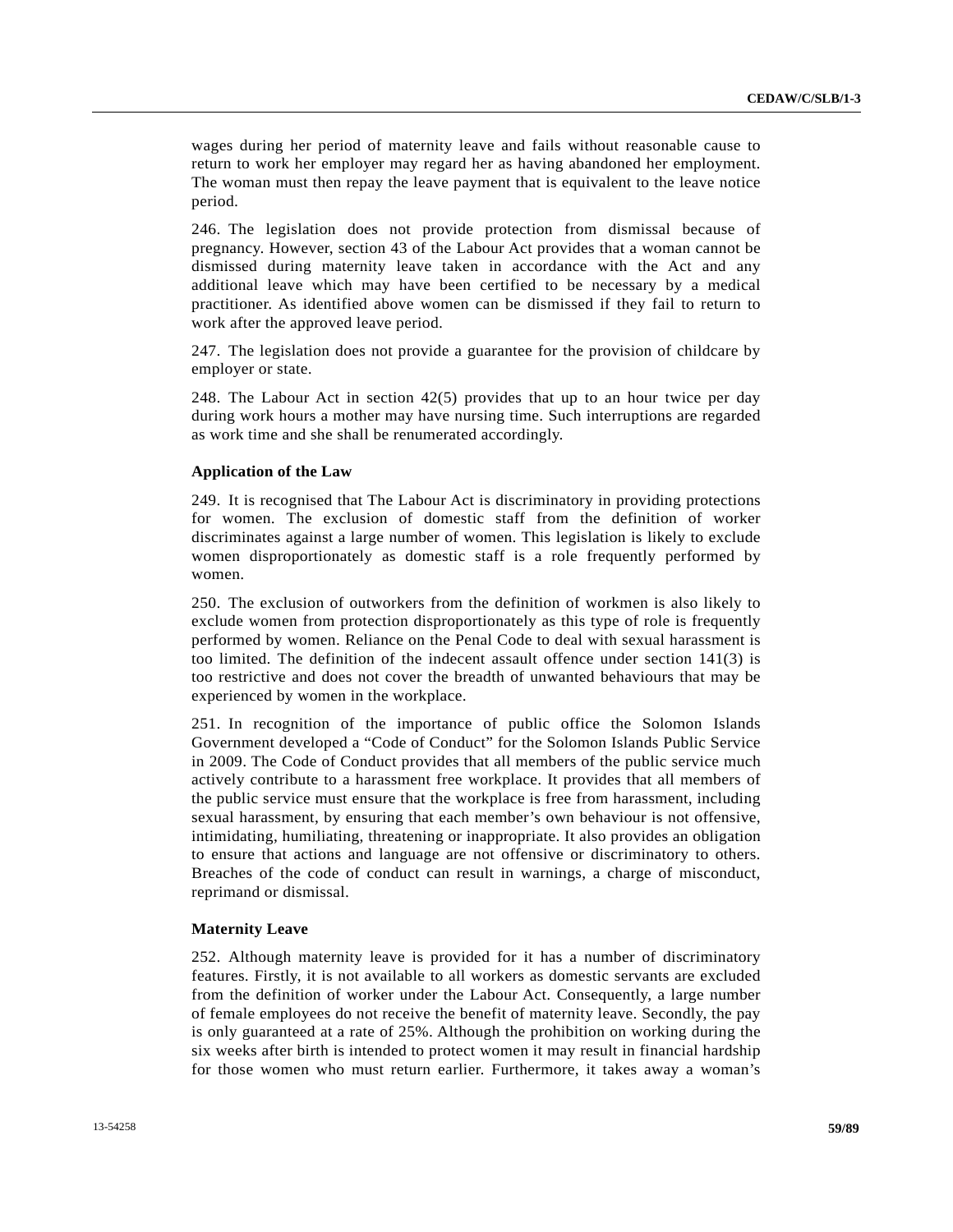choice about when to return to work after birth. The requirement to repay leave money if a woman does not return to work in lieu of notice is discriminatory. It does not take into account circumstances such as lack of childcare, health issues, or the desire to spend further time at home with the newborn child. This is discriminatory as there is no availability of extended unpaid leave in the legislation.

253. The maternity leave entitlements available to women employed in the public service are much more generous than those contained in the Labour Act. The Public Service General Orders which sets out the condition of service in the public service provides that a female staff member on maternity leave shall receive full pay from six weeks before till six weeks after delivery. However this does not apply to staff that are on probation. A female public servant is entitled to apply for unpaid leave for up to 90 days after the expiration of the full pay period which ceases at six weeks after delivery. If a woman is unable to return to her employment upon completion of the 90 days unpaid leave the General Orders provide that "she shall be called upon to resign".[4](#page-59-0)6 This condition also applies to women who are on probation.

# **Participation Indicators**

254. While female participation in the labour force has increased, there are still significant gender gaps in participation rates, occupational levels and wages. Paid employment for women has expanded slowly and women continue to assume the largest share of unpaid work. Increased participation in the formal sector has been restricted largely to low-paid, low status jobs in the tertiary and services sector with average female earnings close to half the average male wage.[4](#page-59-1)7 In 2005 the estimated average earned income per year was USD\$2,672 for men and USD\$1,345 for women.

255. The 1999 Census revealed that 60.4% of women compared with 72.2% of men were in the labour force. The number of female wage and salary earners was approximately 17,711 and was less than half the number of male wage and salary earners which was 39,761. Approximately 76.2% of women were subsistence workers, compared with 58.1% of men.

256. The 2009 Census revealed that the employed population in total was 81,194 of which 26,658 (33%) were women and 54,536 (67%) were men. It reported that a total of 87,913 of the population were subsistence workers of which 52,665 (60%) were women and 35,248 (40%) were men. A total of 41,191 unpaid workers were reported of which 23,330 (57%) were women and 17,861 (43%) were men. The census reported that only 4,331 of the population classified themselves as unemployed of which 1,841 were women and 2,490 were men.

257. The Solomon Islands 2007 Demographic and Health Survey (DHS) showed that a much smaller number of currently married women (42.1%) than currently married men (87.1%) were employed at some point in the year prior to the DHS. The DHS indicated that the economic vulnerability of women was exacerbated by the fact that more than half (56.1%) of those women who were employed were not paid, either in cash or in kind for their work.

<span id="page-59-0"></span><sup>46</sup> See Labour Act Section 42(1) and Solomon Islands Public Service General Orders 2007 Edition, Chapter J, Sections 501 & 502.

<span id="page-59-1"></span><sup>47</sup> Solomon Islands Human Development Report, 2009, UNDP.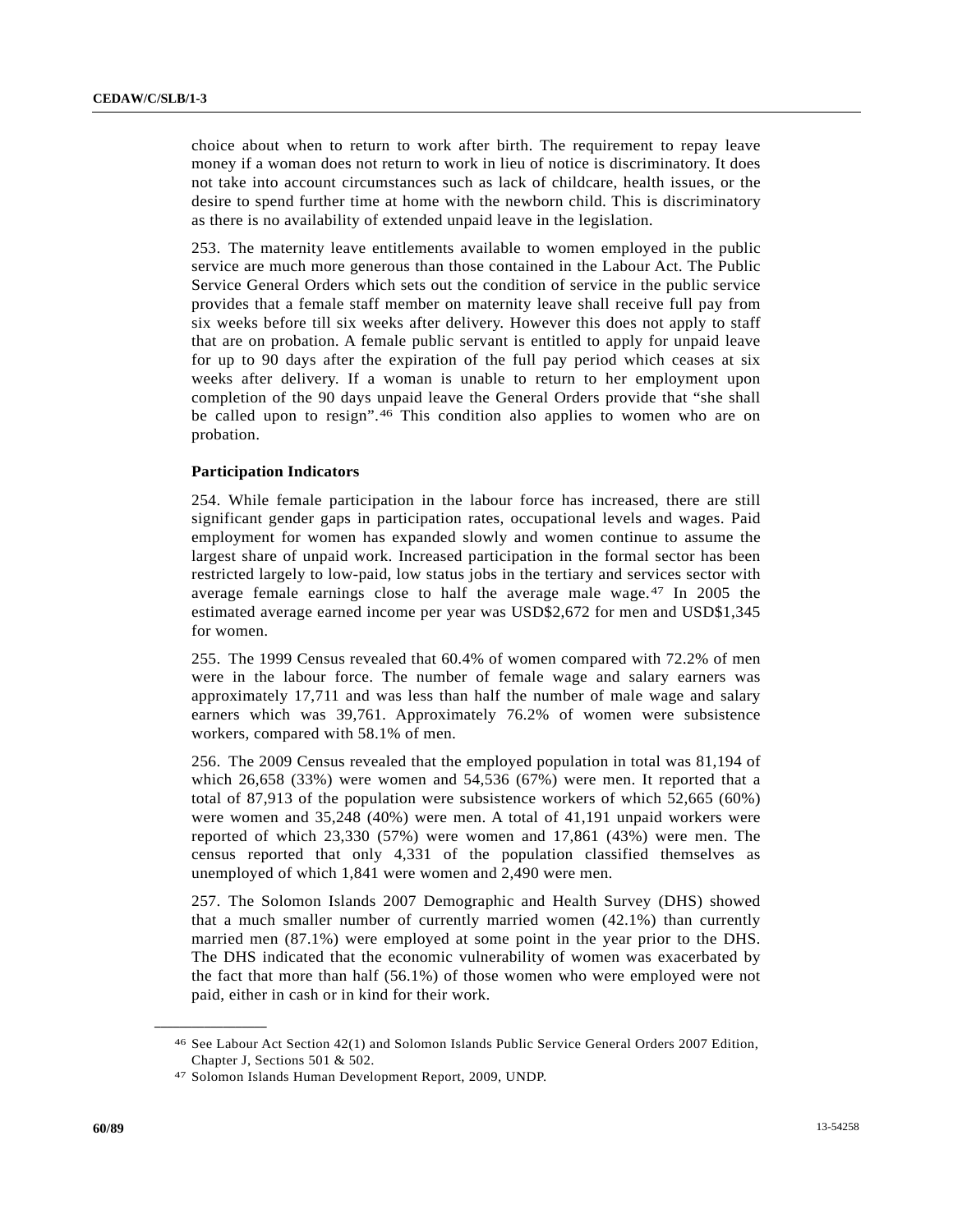258. The 2011 People's Survey demonstrated that the most common source of money is selling goods (78%) which is largely by informal marketing of food and betel nut. The percentage relying on selling was higher in rural areas. In comparison to men, women respondents were more likely than males to rely on informal selling (80% and 75% respectively) or their family (22% and 16% respectively) but males were almost twice as likely to be engaged in paid work and more likely to have their own business.

### **Women in the Public Service**

259. Men continue to dominate the formal workforce including the public service. In 2011 the public service workforce was 62% (9,068) men and 38% women (5,542). Women continued to dominate the lower administrative level of the public service workforce with very few women in senior management. Women are absent in the senior ranks of the Legal Sector. There are no women and have never been any Solomon Islands women in positions of the Chief Justice, High Court Judge, Chief Magistrate, Public Solicitor, Director of Public Prosecutions, Solicitor-General and few women in senior management roles in the Ministry of Justice and Legal Affairs. There are 13 position levels in the public service before 5 senior management levels. Most women in the public service in 2011 were employed in Position levels one to five (with one being the lowest level).

260. The dominance of men in the public service is demonstrated by an examination of the Ministry of Education and Human Resource Development. The MEHRD is primarily staffed by men. In 2009 the MEHRD had a total of 215 positions filled. Of those positions 173 (80%) were men and 42 (20%) were woman. Although the number of women did increase in 2010 the MEHRD remains dominated by men. In 2010 out of a total of 232 positions 151 (65%) were filled by men and 81 (35%) were filled by women. These figures are for Ministry established posts and do not include teachers.

261. The Public Service General Orders are discriminatory against women in situations of spousal postings. Section 4 (401) of Chapter B states that –

*"A married woman officer is subject to all conditions under which other officers are required to serve including liability to be posted anywhere in Solomon Islands. Generally, Responsible officers will endeavour to employ a married woman officer at the same station as her husband but where this is not possible a separate posting must be accepted or the officer must resign her appointment."* 

262. This provision basically provides that a married woman either must accept a separate posting or resign. There is no ability to have leave without pay so that the woman may accompany her husband for the duration of his posting and attempt to obtain a same location posting during the course of the posting. This restricts the choices of women and usually results in women being forced to resign for lack of other options.

263. In recognition of the need to address the gender imbalance in the public service, a gender based objective was included in the "Human Resource Management Strategy for the Solomon Islands Public Service 2010-2015" which was launched in 2010. Objective 14 of the strategy provides "Assist SIG to implement gender equality strategies across the public service which provide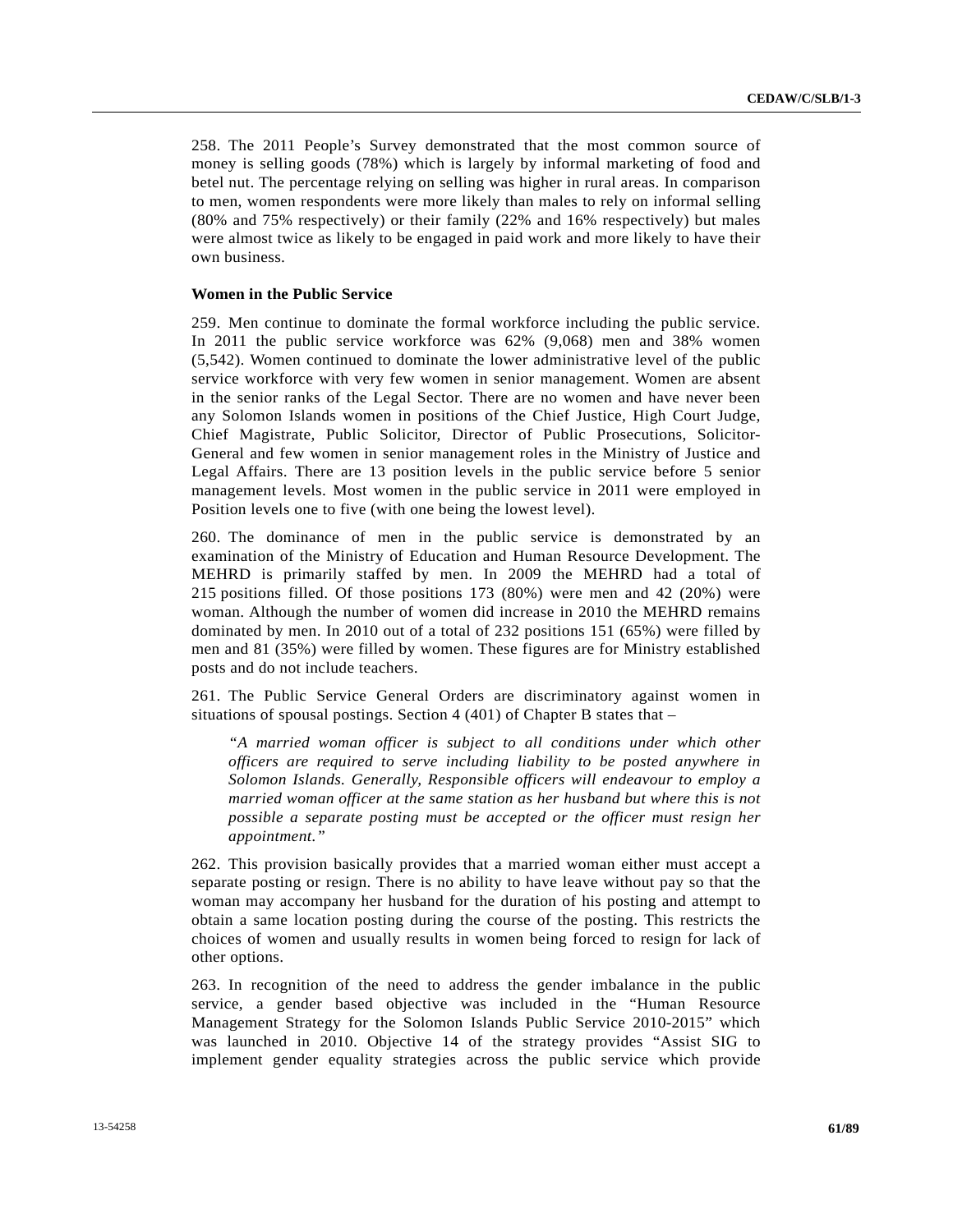women the same access to employment and career development opportunities as men". In order to achieve this objective the actions required include the establishment of a gender taskforce to research strategies undertaken in relation to women in leadership, implement a women in leadership mentoring program and the development of robust policies aimed at eliminating all forms of workplace harassment. To date there has been no reported monitoring or evaluation of the implementation of this objective as the development of processes and mechanisms for implementation have been the focus.

264. There have been considerable steps taken in the development and implementation of policies in the public service to increase employment opportunities for women in the public service and in particular in senior management positions. However, there remains the need to perform a comprehensive review and reform of all discriminatory provisions in the Public Service General Orders.

## **Women in Business**

265. The establishment of businesses is dominated by men. The male dominated culture of Solomon Islands does not encourage women to enter into formal businesses. This is demonstrated by the small number of women that are registering business names.[4](#page-61-0)8 In 2008 out of 772 business names that were registered, only 3 or 4 were made by women. Similarly, in the companies registry, of the 157 companies registered in that year, the vast majority have male shareholders and directors. However, many women operate businesses informally including market sellers, stall holders and women in small scale agriculture.

266. There are various legislation which allow both women and men to register business entities. These include Business Name Act, the Cooperatives Society Act and the most recent 2009 Companies Act.

# **Constraints to participation in formal employment**

267. Women have been constrained from formal employment due to various factors. Unequal sharing of household responsibilities mean that women spend most of their time in the home and are restricted from performing economic activities.[49](#page-61-1) Unpaid labour is also a major contributor to economic inequalities between women and men. Consequently, reliance is placed on family members or domestic staff to perform the role of childcare to enable a woman to engage in formal employment.[5](#page-61-2)0

# **Initiatives to Address Unemployment**

268. In recognition of the issue of increasing unemployment in Honiara, the capital, the Solomon Islands Government requested assistance from development partners to fund projects to increase the skills, knowledge and experience and provide short term employment opportunities to urban poor. This has resulted in the development of the Rapid Employment Project which commenced in 2010 and will conclude in 2015. Funded by a number of development partners the project is implemented

<span id="page-61-1"></span><span id="page-61-0"></span><sup>48</sup> See paragraph 333 below for more information on SIWIBA.<br>49 This is also a result of the stereotype where women have the bulk of domestic roles. See paragraph 118 and 119 above.

<span id="page-61-2"></span><sup>50</sup> See paragraph 118 and 119 above.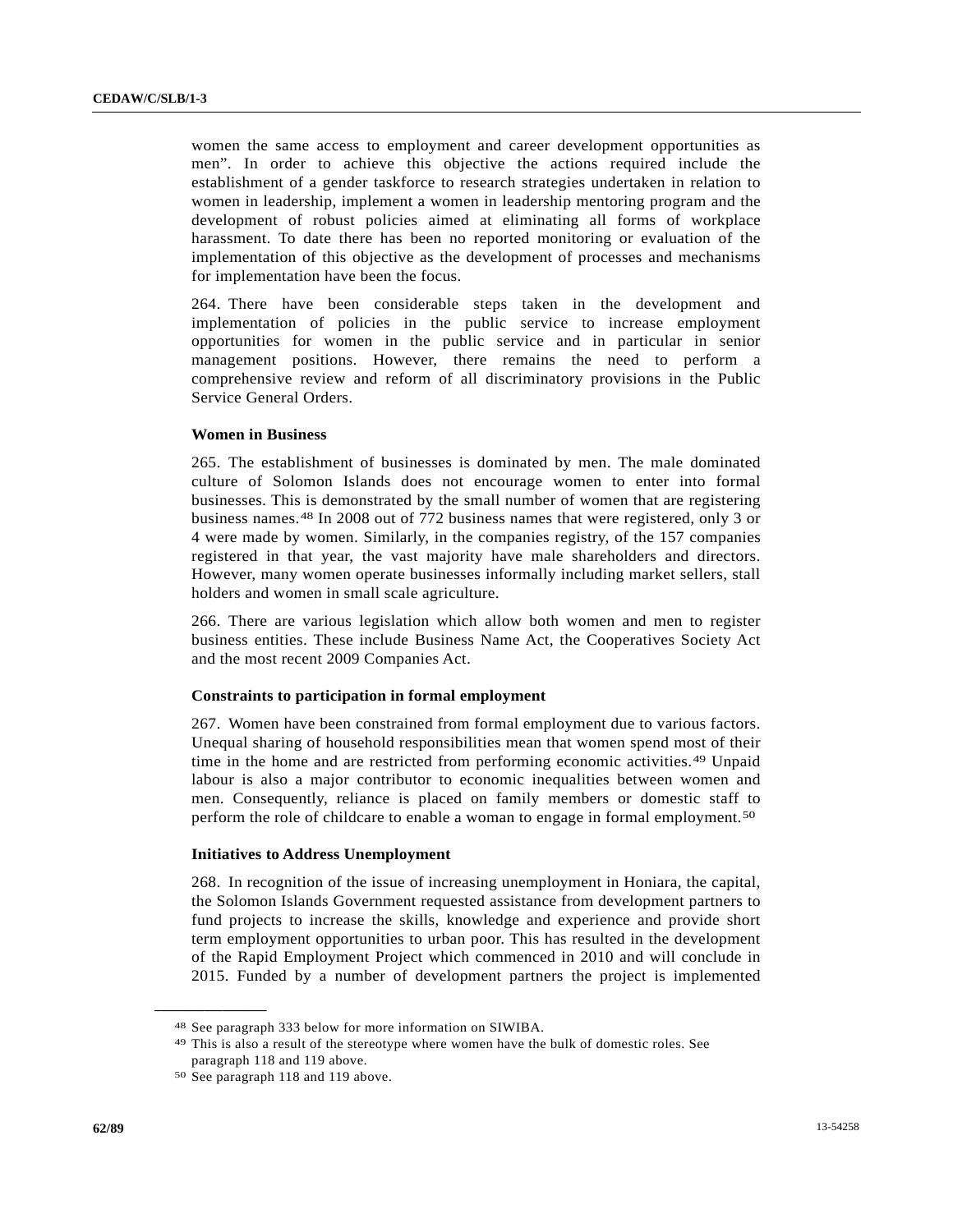through the Honiara City Council and the Ministry of Infrastructure Development. The life skills development component of the project provides information sessions to targeted youth within the scheme and will focus on topics ranging from workplace behaviour, basic money management, health and domestic violence. The project is expected to benefit roughly 7,500 people with at least 50% being youths and will support equal gender participation. Other government initiatives to address unemployment include the Honiara Women's Initiative, Bina Harbour Industrial Port, Auluta Basin Palm Oil Project, Wairokai Palm Oil Project, Suava Bay Fish Processing Project, and the Tenaru Fish Loining Project.

## **Article 12: Health care and family planning**

### **Legal Context**

269. The Constitution provides protection for the right to life but does not specifically provide for the right to the highest attainable standard of physical and mental health care.

270. The Penal Code criminalises abortion in section 158. It provides that any woman who with intent to procure her own miscarriage, unlawfully administers to herself any poison or uses any force of any kinds or permits any such thing commits the offence of abortion and is liable to life imprisonment. Section 157 provides that any person who attempts to procure an abortion also commits an offence for which the maximum penalty is life imprisonment. The supply of drugs or instruments to enable a person to procure an abortion is also an offence and carries a maximum penalty of five years imprisonment.

271. Section 221 of the Penal Code provides the offence of killing an unborn child that is capable of being born alive. This is defined as a woman being pregnant for 28 weeks or more is prima facie proof that the child was capable of being born alive. The maximum penalty for this offence is life imprisonment. It is not an offence if the act that killed the child was done in good faith to preserve the life of the mother.

272. The provision of health and medical services is regulated by the Health Services Act. The Constitution protects the right to life. The Mental Treatment Act 1974 governs the administration of the mental health system.

### **Application of the Law**

273. The health services strictly observe the Penal Code and its application to abortions. Abortions can only be performed where it is essential to safeguard or save the life of the mother and it has to be recommended by two independent medical experts.

### **Health Services**

274. The Solomon Islands Government provides free health and medical services to its citizens. In addition to the government provided services there is a private health sector which provides private health clinics with access to a general medical practitioner for a fee.

275. Primary Health care is delivered by a network of clinics of four types from least sophisticated to most sophisticated; nurse aid posts, rural health centres, area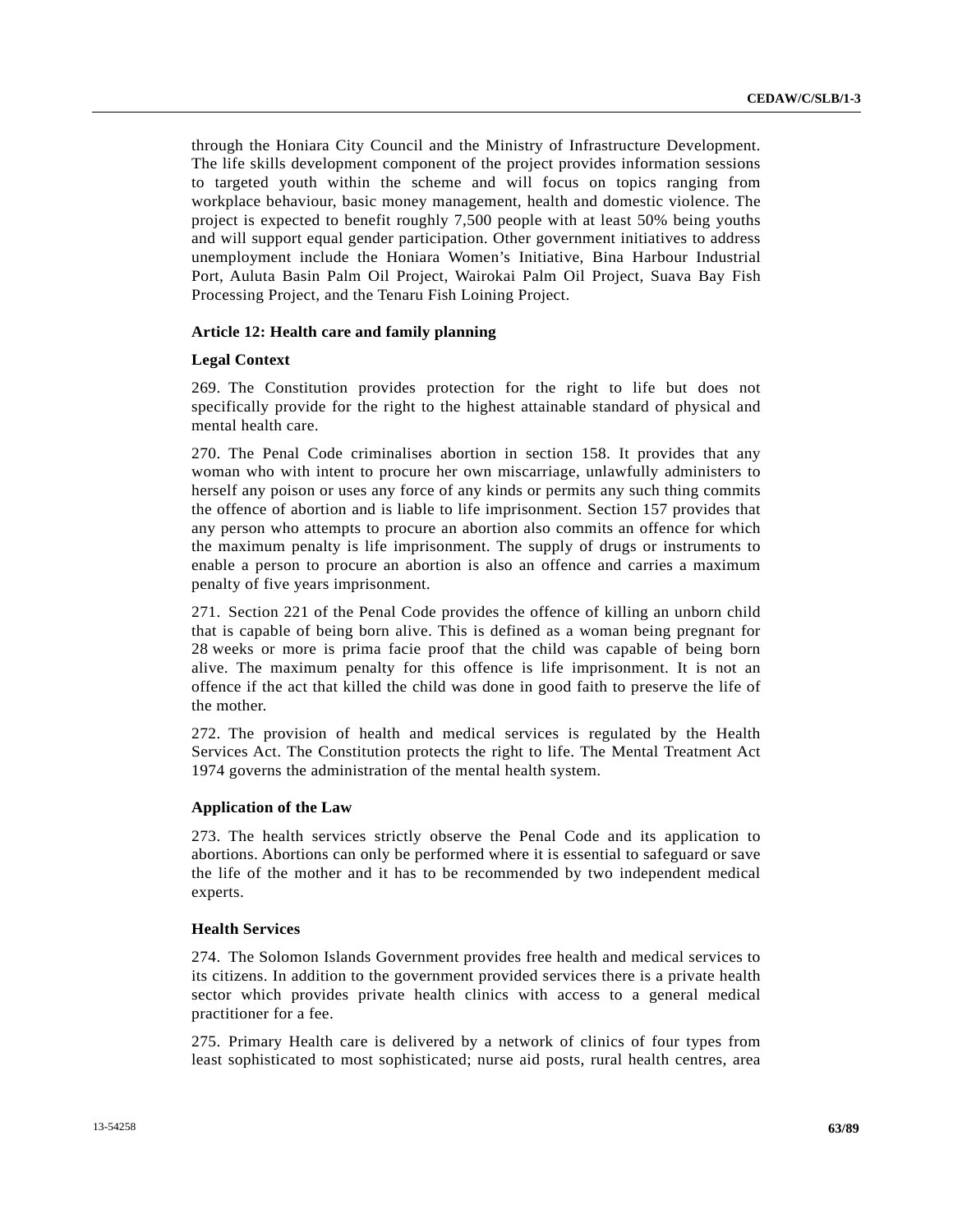health centres urban clinics and outpatients clinics based at provincial and the national hospitals. Primary health care clinics are the main providers of health care nationally, apart from small numbers of private practitioners who are based largely in the national capital. These clinics provide acute care outpatient services, maternal care (antenatal visits, birth and post natal care), child health services (including vaccinations and growth monitoring), outreach satellite clinics, health education and inpatient services.

276. The Ministry of Health and Medical Services delivers its programmes and activities with assistance from development partners through the Health Sector Support Program 2008-2015 (HSSP). Of the total funding for the health sector, more than 50% comes from development partners and over 90% of actual development expenditure for health is provided by development partners.<sup>[51](#page-63-0)</sup>

277. The Solomon Islands Government has benefited from specialised medical visits from key development partners. In 2005 the Solomon Islands Government signed a Memorandum of Understanding with Cuba under which there are currently approximately 98 Solomon Islands students studying medicine in Cuba and seven Cuban doctors serving in-country.

# **Malaria**

<span id="page-63-0"></span>**\_\_\_\_\_\_\_\_\_\_\_\_\_\_\_\_\_\_** 

278. Health is characterized by a medium to a high level of infectious diseases and an increasing burden of non-communicable diseases. Malaria represents a major public health concern, especially among those who are particularly vulnerable such as pregnant women and children under 5 years of age. Consequently, the Solomon Islands National Development Strategy 2011-2020 states in objective 3 "Ensure all Solomon Islanders have access to quality health care and combat Malaria, HIV, Non-communicable and other diseases".

279. The Solomon Islands Government and development partners have developed a six year (2008 - 2014) Malaria Action Plan (MAP) to scale up the response to Malaria. The goal of the MAP is effective intensified nationwide control of malaria and elimination of malaria in Temotu and Isabel Provinces by 2014. Use of insecticide treated mosquito nets (ITNs) is a key part of the primary health intervention aimed at reducing malaria transmission. According to the Solomon Islands Demographic and Health Survey in 2007 (DHS) three quarters of all households in both urban and rural areas own at least one mosquito net. However, the availability of insecticide treated nets is much lower affecting only one in two households in both urban (50.3%) and rural (48.3%) areas. Higher rates of mosquito net use were reported among pregnant women living in rural households (58.3%) compared with 44.8% of pregnant women in urban households. The highest rates were recorded for Guadalcanal with 75% of pregnant women aged between 15-49 having slept under a net the night before the DHS. The 2009 Census revealed that out of a total number of 91,250 private households 22,684 households did not have any insecticide treated bed nets.

280. In 2010, 316,108 bed nets were freely distributed covering an estimated household population of 482,522. A total number of 33,762 households were reportedly sprayed with insecticide of which a total population of 168,711 was

<sup>51</sup> Solomon Islands National Development Strategy 2011-2020, July 2011, MDPAC, p17.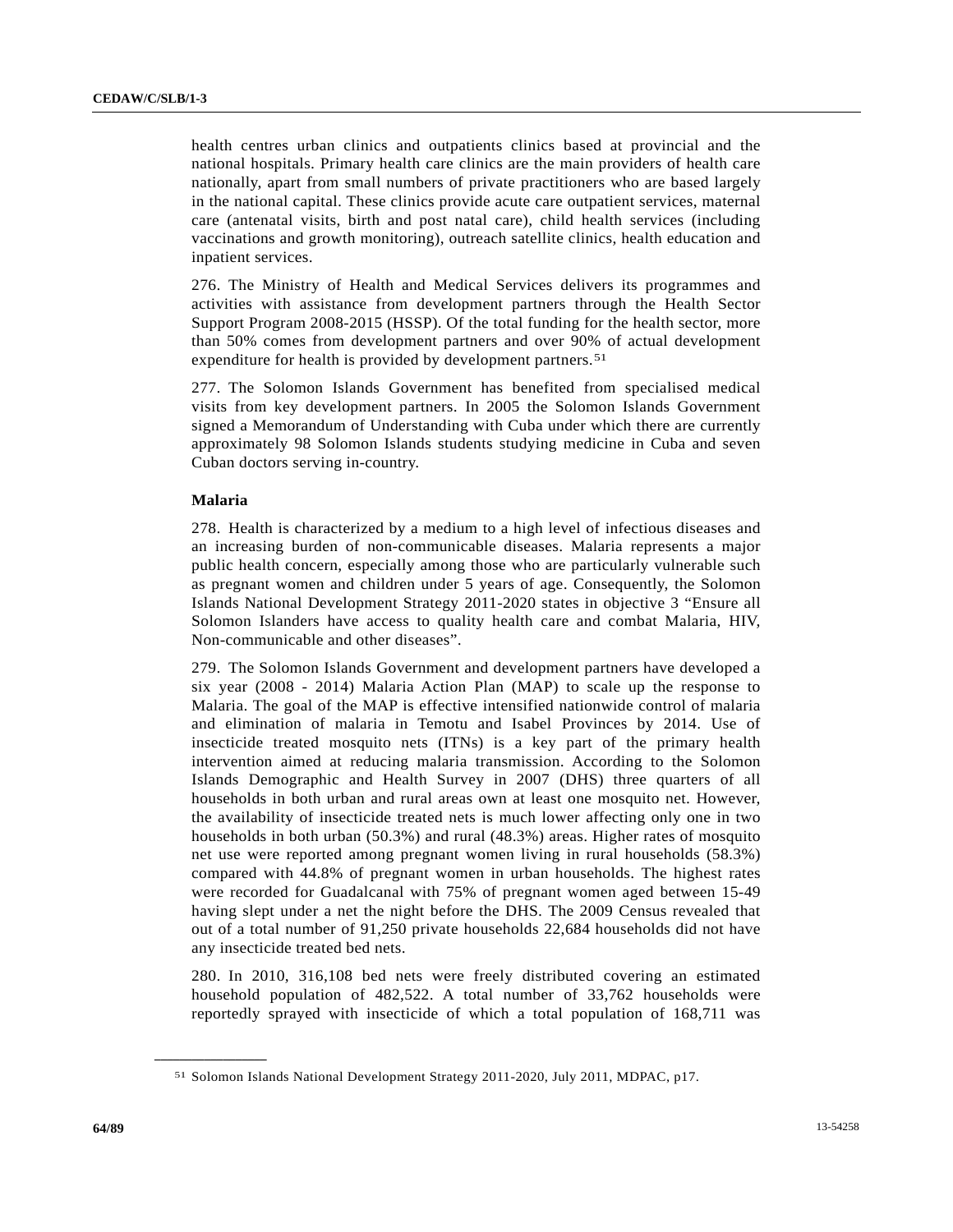estimated to be protected. In 2010 214 primary schools were visited as part of the National Vector Borne Disease Control Programme.

281. Malaria has fallen to the lowest levels in the past 12 years, although the rate of clinical syndromic diagnosis has plateaued since 2008. Significant reduction in malaria incidence has been reported across the country, with the most significant drop in highly endemic provinces including Malaita (52% decrease) and Central Islands Province (84% decrease). Annual incidence rate has decreased from 130.91/1000 in 2007 to 82.32/1000 in 2008. An 11% decline in the number of positive malaria cases occurred between 2008 and 2009. There is no disaggregated data available in respect of the incident rate of malaria.

### **Women with Disabilities**

282. In 2004 the Ministry of Health and Medical Services developed the Solomon Islands National Policy on Disability 2005-2010. One of the objectives of this policy is the promotion of equal participation of women with disabilities and mainstream their issues on a national, regional and international level. A consultant has been engaged to review the policy. In 2005, the Solomon Islands Government together with the European Commission conducted the first every Solomon Islands National Disability Survey. This survey was to investigate the numbers and needs of people with disability in Solomon Islands. The study showed that in 2005 there were very few outreach rehabilitation services available to people with disabilities in the provinces. This has started to improve with community based rehabilitation workers operating in all nine provinces. However, there is only one physiotherapy outpost in the provinces and that is based in Malaita Province.

283. The disability survey showed that at the time of the survey there were about 14,403 people with disabilities (being 3.52% of population based on 1999 Census) and approximately 96% of these people live in rural areas, most without access to any rehabilitation services or appropriate services. The survey established that in many communities there are negative attitudes and a lack of awareness towards disability and the needs of people with disabilities. The survey found that of the disability population females accounted for 6505 or 45%. This is based on the 1999 Census total population figure of 420,000. It also found that more males (61%) than females (39%) have attended school and this figure worsened for females at the secondary level. 70% of males with disabilities reported that they had attended secondary school. In contrast only 30% of women with disabilities reported attending secondary school. The survey found that the four most common forms of disability for females are vision impairment (12.76%), physical disability (8.92%), hearing impairment (7.69%) and paralysis (2.76%).

284. The 2009 Census reported that a total number of 907 people reported that they were blind. Of this 496 were women and 411 were men. A total of 1,398 people reported that they were deaf of which 669 were women and 729 were men. The census reported that a total of 2,975 people reported that they suffered from lameness of which 1,484 were women and 1,491 were men. The data available was not disaggregated according to age.

285. In 1990 the NGO Persons with Disabilities Solomon Islands was established. It provides assistance to people with disabilities by providing food, transport, clothing and assisting with access to housing, sanitation and water tanks. They conduct awareness raising activities and advocate on disability issues.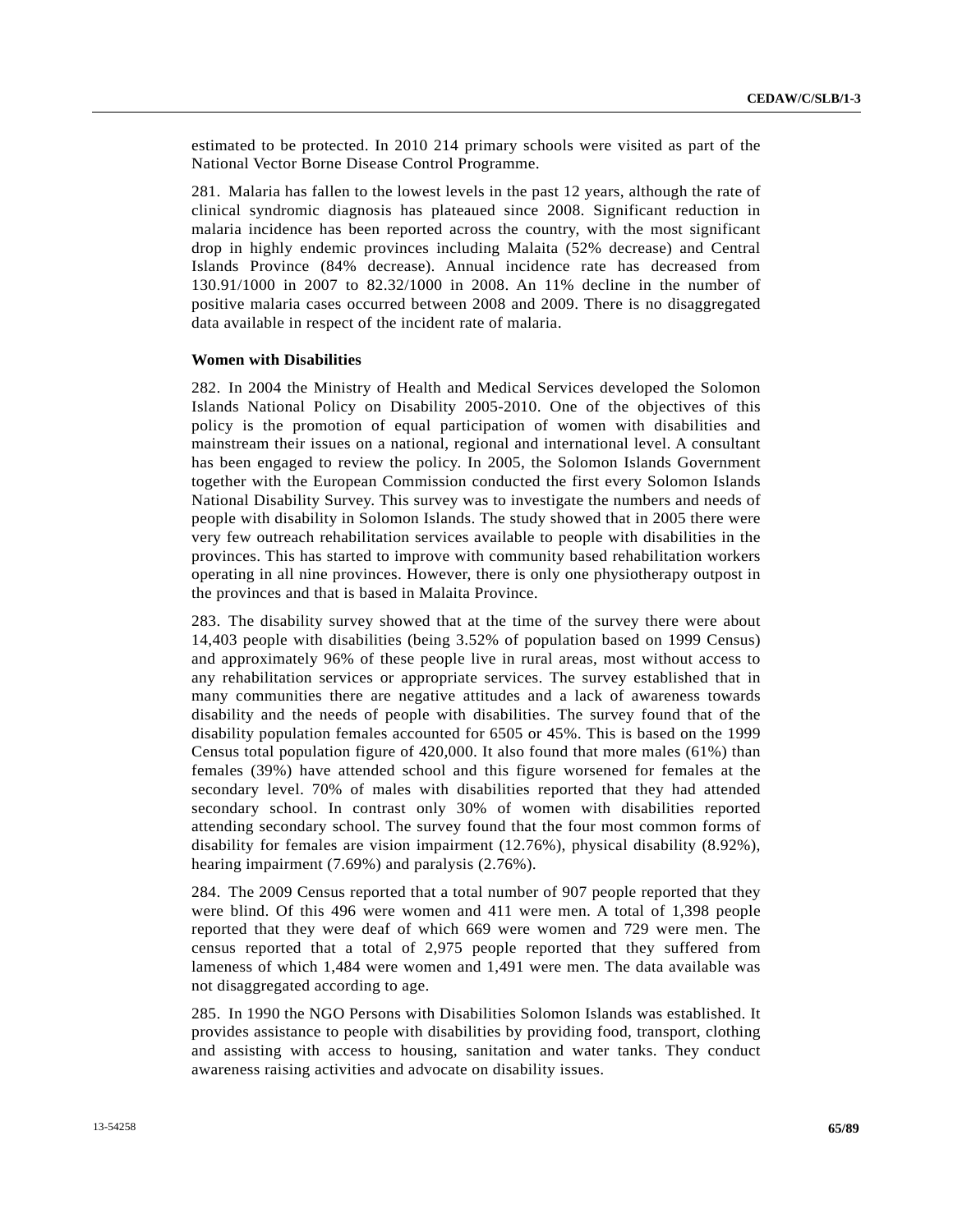286. There is a well-established system of Community Based Rehabilitation (CBR) under the Rehabilitation Section of the Ministry of Health and Medical Services. There are CBR workers in all of the nine provinces of Solomon Islands providing continuity of home-based therapy and raising awareness on disability issues. These include therapy exercises for clients and teaching family members to continue with the exercises, community awareness on disability issues, early detection and intervention on disability and the provision of equipment such as wheelchairs, crutches and other assistant devices.

287. CBR also provides services for visually impaired adults and children which include basic Braille lessons, orientation and mobility trainings. CBR has had budget cuts for the past two years due to the global economic crisis and there has been a recruitment freeze since 2008. These factors have resulted in a reduction of activities and a restriction in the implementation of programmes.

## **Health Care Decisions**

288. There is not equality in decision making in relation to the health care of women. The DHS in 2007 showed that 28.1% of married women make their own health care decisions independently. A total of 16.6% of respondents reported that their husbands/partners make their health care decisions for them. This reinforces the stereotype of the husband being the leader and decision maker of the household.

### **Sexually Transmitted Infections and HIV and AIDS**

289. In 2008, the Ministry of Health and Medical Services with assistance from a development partner conducted a Second Generation Surveillance of Antenatal Women and Youth in Solomon Islands. The second generation surveillance (SGS) involves strengthening existing HIV surveillance systems to improve the quality and breadth of information. An STI Prevalence Survey (SPS) was conducted among pregnant women attending Antenatal Clinics in Honiara and two other provincial centres (Gizo and Munda). In addition, a Behavioural Surveillance Survey (BSS) and SPS were also conducted among youth 15 to 24 years from these regions and a further provincial centre (Auki). The survey demonstrated a low level of understanding in relation to the prevention strategies for HIV & AIDS and the causes of infection. Misconceptions concerning the contraction of HIV & AIDS were high. The surveys also indicated that very few youth and pregnant women are being tested for HIV & AIDS and that testing for sexually transmitted infection is also low.

290. The Solomon Islands Demographic and Health Survey (DHS) demonstrated that knowledge of HIV and AIDS is widespread but not universal among the adult Solomon Islands population (94% of women and 98% of men aged 15-49). Whilst general knowledge is quite high the survey demonstrated a very low level of comprehensive knowledge with only 29% of women and 38.6% of men having comprehensive knowledge. Furthermore, it illustrated that more than half of the respondents in the age group 15-24 had engaged in sexual intercourse prior to turning 18 years of age (51.1% women and 54.8% men). Almost four in five young men (78.9%) and two in five young women (43.4%) had high-risk sexual intercourse in the past 12 months.

291. The DHS demonstrated that 69% of all Solomon Islands women and 53% of all men were aware that HIV can be transmitted via breastfeeding or during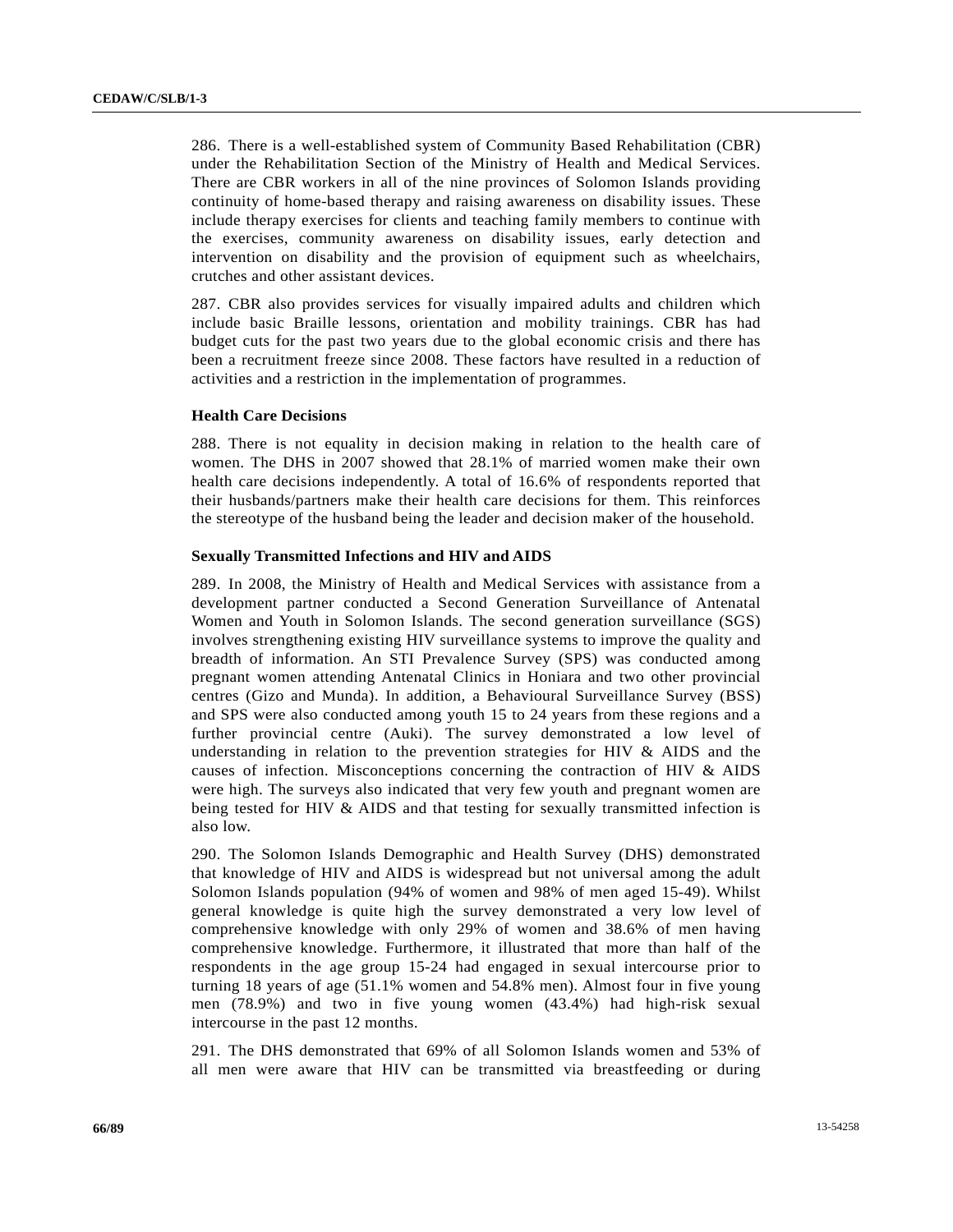pregnancy, however, only 8% of women and 9.2% of men were aware of the potential benefits of anti-retroviral medicines during pregnancy for HIV positive mothers. The study revealed that the stigma attached to HIV and AIDS is high, with very few people showing accepting attitudes towards people living with HIV even if the infected person is a family member. Similar proportions of men and women (83% women, 86% men) agreed that a woman is justified in refusing to have sex with her husband or asking that he use a condom if she knows he has a sexually transmitted disease.

292. As of 2009, HIV testing was only available in twelve health facilities with relatively low numbers of tests performed. In the DHS conducted in 2007 only a small proportion of the population reported knowledge of where to get a HIV test performed (26% of women and 38.9% of men). A small number of confirmed cases of HIV infection have been detected however the limited number of people being tested, early sexual promiscuity and high levels of sexually transmitted diseases mean the numbers of HIV cases are highly likely to be unreported. In relation to sexually transmitted diseases slightly fewer women (2.6%) than men (3.5%) reported that they had an STI or symptoms of an STI in the year preceding the survey. Of those reporting having an STI or symptoms, 40% of women and 35% of men sought treatment from a health professional while 33% of women and 26% of men did not seek any advice or treatment.

293. The National HIV Policy and Multi-Sectoral Strategic Plan (NHPMSP) 2005- 2010 provides that the "health and wellbeing of the people of Solomon Islands will not be undermined by the burden of HIV." While HIV prevalence in Solomon Islands remains apparently low, with only fifteen HIV positive persons (ten of whom were women) as of December 2010, there is a high probability that the actual incidence of HIV is under-reported and/or untracked. There have been two reported cases of children affected by HIV. One of these children died at the age of three months of AIDS related conditions.<sup>[52](#page-66-0)</sup> Young people are particularly at risk.

294. A Knowledge, Attitude and Practices (KAP) Survey was jointly organised by development partners and the Solomon Islands Government from 2008 to 2009 to gain a better understanding of risk and vulnerability related to HIV and AIDS among most-at-risk and especially vulnerable adolescents, young people and general population youth in Solomon Islands. This demonstrated a relatively low level of comprehensive knowledge of HIV and AIDS amongst respondents.

295. Some provincial health settings do not have laboratory facilities or laboratory technicians e.g. Choiseul, Rennell and Bellona or Central Islands Provinces. Therefore relevant testing for HIV and other sexually transmitted infections are not able to be performed at provincial level.

296. There has been strengthened collaboration with HIV stakeholders in terms of integrations, sharing of resources, and implementation of related HIV program activities. There are quarterly meetings between stakeholders regarding HIV issues and program activities. These stakeholders include the Ministry of Health and Medical Services, NGO's, Faith Based Organisations and Community Based organisations.

<span id="page-66-0"></span><sup>52</sup> Solomon Islands Child Health Situational Analysis, 2011, p25.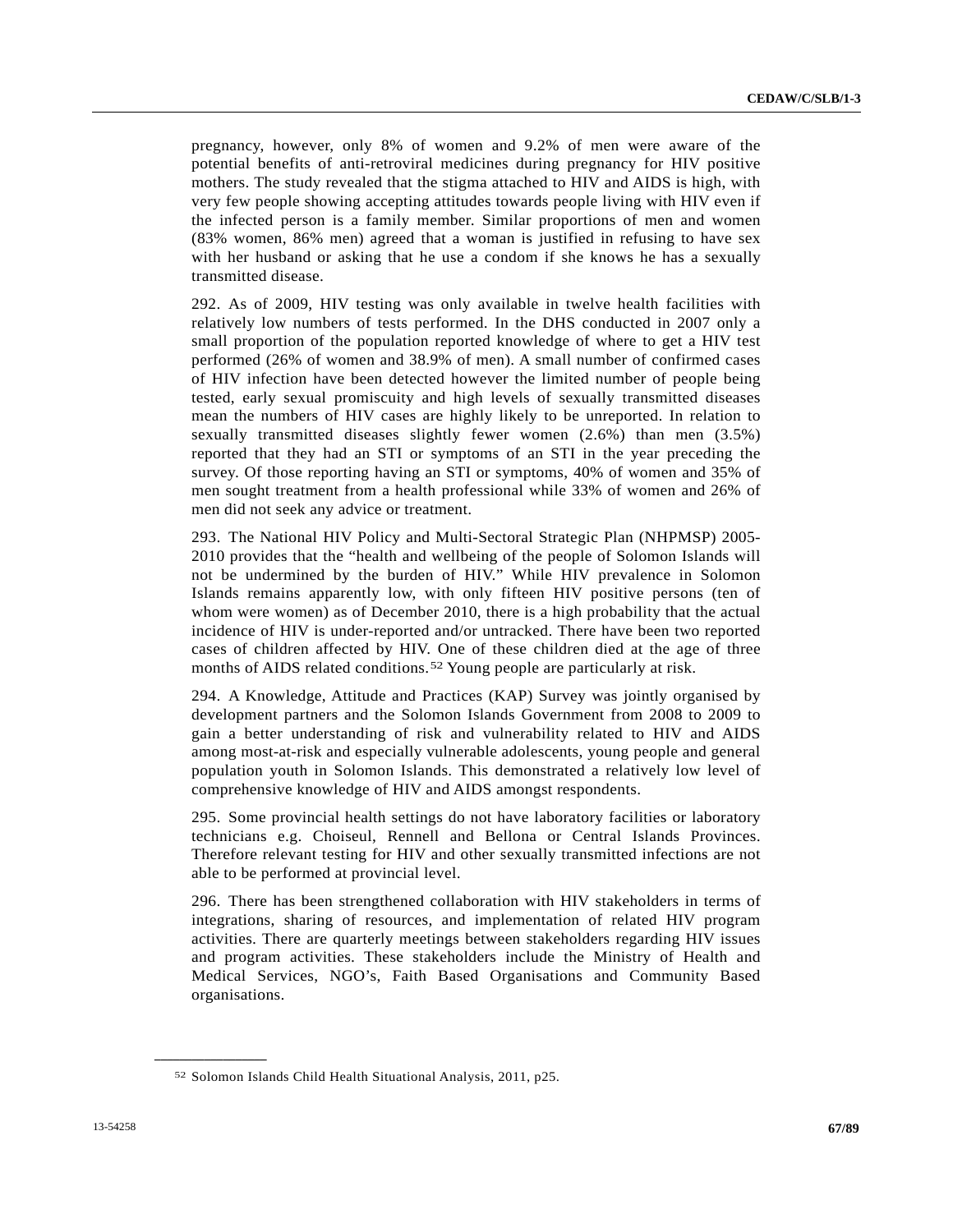297. In recognition of the impact of low levels of HIV testing the Ministry of Health and Medical Services included substantive national health priorities concerning HIV/AIDS in its National Health Strategic Plan 2011-2015. It provides for a strategy on better implementation of HIV and AIDS prevention. Its objectives include by 2015 at least 50% of high risk populations have been tested for HIV and 95% of pregnant women and partners access quality PMTCT service in all health clinics and hospitals. The strategic plan also provides for expanded family planning and other reproductive health services, especially for adolescents.

298. NGOs and civil society organisations such as ADRA, Save the Children, Church of Melanesia and Solomon Islands Development Trust (SIDT) conduct HIV and AIDS programmes.

299. There exists a high probability of a significant gap between reported HIV infected persons and the actual number of infected persons. This information gap owes largely to limited coverage and related issues of access to VCCT, weak testing and laboratory capacities, weak reporting systems and issues of stigma among the population and health workers alike. Women are most at risk, especially pregnant women between the ages of fifteen and 24 years. Gender inequality is a primary social cause of women's vulnerability to HIV and STIs by virtue of early marriage, sexual violence, and unequal negotiating power in sexual relations and men's infidelity.[53](#page-67-0)

300. There is no disaggregated data in relation to people being diagnosed with HIV & AIDS or sexually transmitted infections.

# **Family Planning**

301. The DHS demonstrated that family planning and knowledge of modern methods of contraception is almost universal among women and men.[54](#page-67-1) Despite this, only 27.3% of current married women were using some form of modern contraceptive at the time of the DHS. The main reasons cited by female respondents for not using some form of contraception were they feared side effects (37%), have difficulty conceiving or are infertile (15%) or were opposed the use of contraceptives (15%). In 2007 of women who were using contraceptives, the proportion of sexually active unmarried women using a modern method of contraception  $(16.2\%)$  is less than for currently married women  $(27.3\%)$ . Among unmarried women who reported using contraceptives, the greatest proportion (14%) stated that they were using condoms. Those that do use the contraception mostly obtained it for free (90%). More than four in five women get their contraceptives from government clinics where they are provided for free.

302. Solomon Islands Planned Parenthood Association (SIPPA) is a voluntary, nonprofitable Sexual and Reproductive Health and Family Planning organisation. It is supported by several international agencies, including the International Planned Parenthood Federation. It operates five clinics these being two in Honiara, one in Malaita Province, one in Western Province and one in Choiseul Province. SIPPA has been receiving funding to operate an Adolescent Reproductive Health clinic. SIPPA also engages in advocacy, with trained staff providing community education at

<span id="page-67-1"></span><span id="page-67-0"></span><sup>53</sup> See p8 at footnote 10 above.

<sup>54</sup> Solomon Islands 2007 Demographic and Health Survey — Fertility and Family Planning Fact Sheet.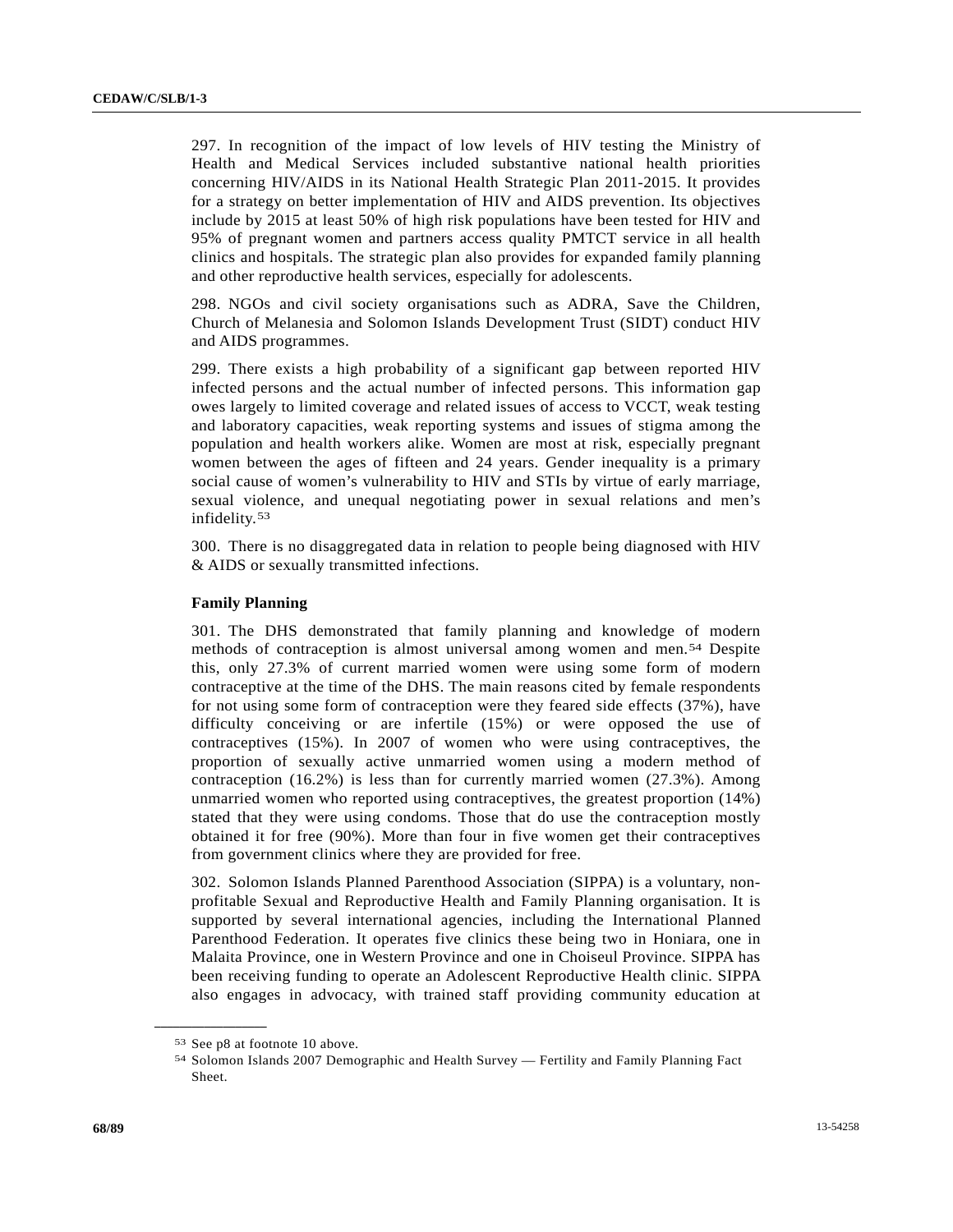meetings organised by peer educators, and offers reproductive health education for teacher trainees. SIPPA also has community based educators working in six provinces. It utilises radio programmes to highlight reproductive health issues. In 2004, SIPPA and the Ministry of Health and Medical Services commenced a collaboration to establish an Adolescent Reproductive Health (ARH) clinic which has a client friendly focus. The clinic is located at the SIPPA premises in Honiara and supported by UNFPA via SPC with one MHMS staff member seconded to work at the clinic with SIPPA staff. There is no current disaggregated data available for the operation of the clinic.

### **Reproductive Health**

303. According to the DHS 2007, there has been a slow but steady decline in fertility rates over the last 20 years, and the current total of women have 4.6 children on average. Fertility levels are lower for women living in urban centres (3.4), than rural areas (4.8) and this difference is particularly pronounced in 15-19 age group where the DHS findings show [75/1000](http://undocs.org/A/RES/75/100) in rural settings and [41/100](http://undocs.org/A/RES/41/100)0 in urban settings. Adolescent fertility rate and childbirth starts early among women but over the last 20 years adolescent pregnancy has been decreasing. The median age for first birth increased from 20.8 to 21.6 years. More women get married at an early age (15-19 years) than men (almost one in ten women married) and, despite the lowering of fertility rates among young women aged 15-19 there is evidence of early childbearing with 9% of fifteen year old women having already had a child.

304. There have been improvements in the Maternal Mortality Rate. Data on maternal mortality is not available however a modelled estimate by WHO in 2004 provided a maternal mortality ratio of approximate 220 per 100,000 live births. The maternal mortality rate in 2010 was estimated to be 146 per 100,000 live births.

| 2004    | 2006         | 2007 | 2009 |
|---------|--------------|------|------|
| 184/220 | 222<br>ر ے ک | 103  | 146  |

 **Maternal mortality ratio (per 100,000 live births)** 

305. The major causes of maternal mortality include Primary causes:

- post-partum haemorrhage;
- Puerperal Sepsis
- Eclampsia
- Prolonged Labour

306. Secondary causes are:

- Malaria
- Other infections.

307. The proportion of pregnant women who have access to, and benefit from, prenatal and post-natal health care;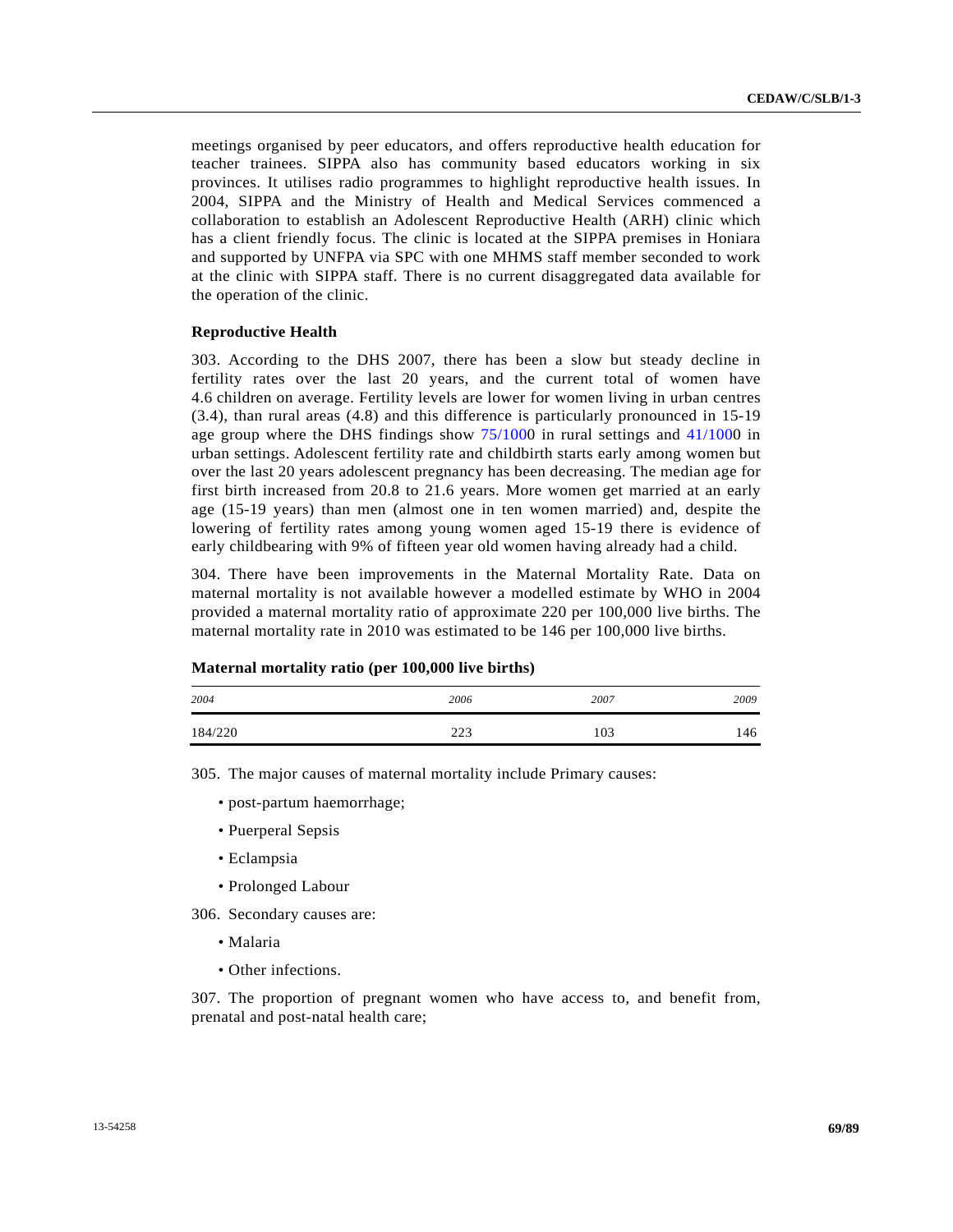| 2000 | 2004 | 2006    | 2007 | 2010    |
|------|------|---------|------|---------|
| 85%  | 87%  | 84% DHS | 86%  | 95%/85% |

| Proportion of births attended by skilled health personnel $(\%)$ |  |  |  |
|------------------------------------------------------------------|--|--|--|
|------------------------------------------------------------------|--|--|--|

308. The DHS in 2007 showed that 95% of women had received antenatal care from a skilled provider. While almost two thirds of women (64.6%) made four or more visits, 18.1% did not make the recommended number of antenatal care visits and 17.4% had no recall of the number of visits they made. The survey showed that the median gestational age at which women make their first visit is 5.6 months, when the opportunity to diagnose complications early, provide treatment or prevent further complications may have passed. Only 55% of women surveyed reported that during antenatal care they were informed how to recognise signs of problems during pregnancy, particularly for first time mothers (51.9%) and potential high-risk births to older women (51.8%).

309. The DHS in 2007 reported that 85% of births took place in health facilities and 14% of births took place at home. The proportion of births taking place in a health facility is higher in urban areas (94%) than rural areas (83%). The DHS showed that 86% of births were attended by a skilled health provider. A larger proportion of urban women (95%) had a skilled provider assist them during childbirth compared with rural women (84%). The proportion of births in 2010 attended by skilled health personnel was approximately 85%.

310. Among women who gave birth in the five years preceding the 2007 DHS, over one quarter of them did not receive any postpartum care, 57% were seen for their first postpartum check-up by a doctor, nurse or midwife, 14% were seen by an auxiliary nurse or midwife and less than 2% were seen by other health providers including Traditional Birth Assistants.

# **Mental Health**

311. Despite the existence of a national mental health program since 1999 mental health has not been a priority issue with the result that there has traditionally been insufficient policy, resources and services available to those in need. The care for mentally ill people has been left to families, churches and non-governmental organisations that are often poorly equipped and ill-prepared to handle the situation of a person who is mentally unwell. The national mental health program was revised in 2001 and again in 2004.

312. The Ministry of Health (as it then was) prepared a Solomon Islands Integrated Mental Health Plan 2006 - 2010. This was a first step towards a National Mental Health Policy which is still yet to be finalised. The lack of previous commitment to mental health issues explains the absence of statistics and data to assist in the analysis of mental health in Solomon Islands. As part of a Pacific review in 2005 it was noted that only 1.4% of the health budget was allocated to mental health.

313. There is no disaggregated data on the number of women affected by mental illness. The only statistics available in 2010 is the average age of those diagnosed with mental illness which is 27.78 years. The National Psychiatric Unit in Malaita Province has very limited facilities.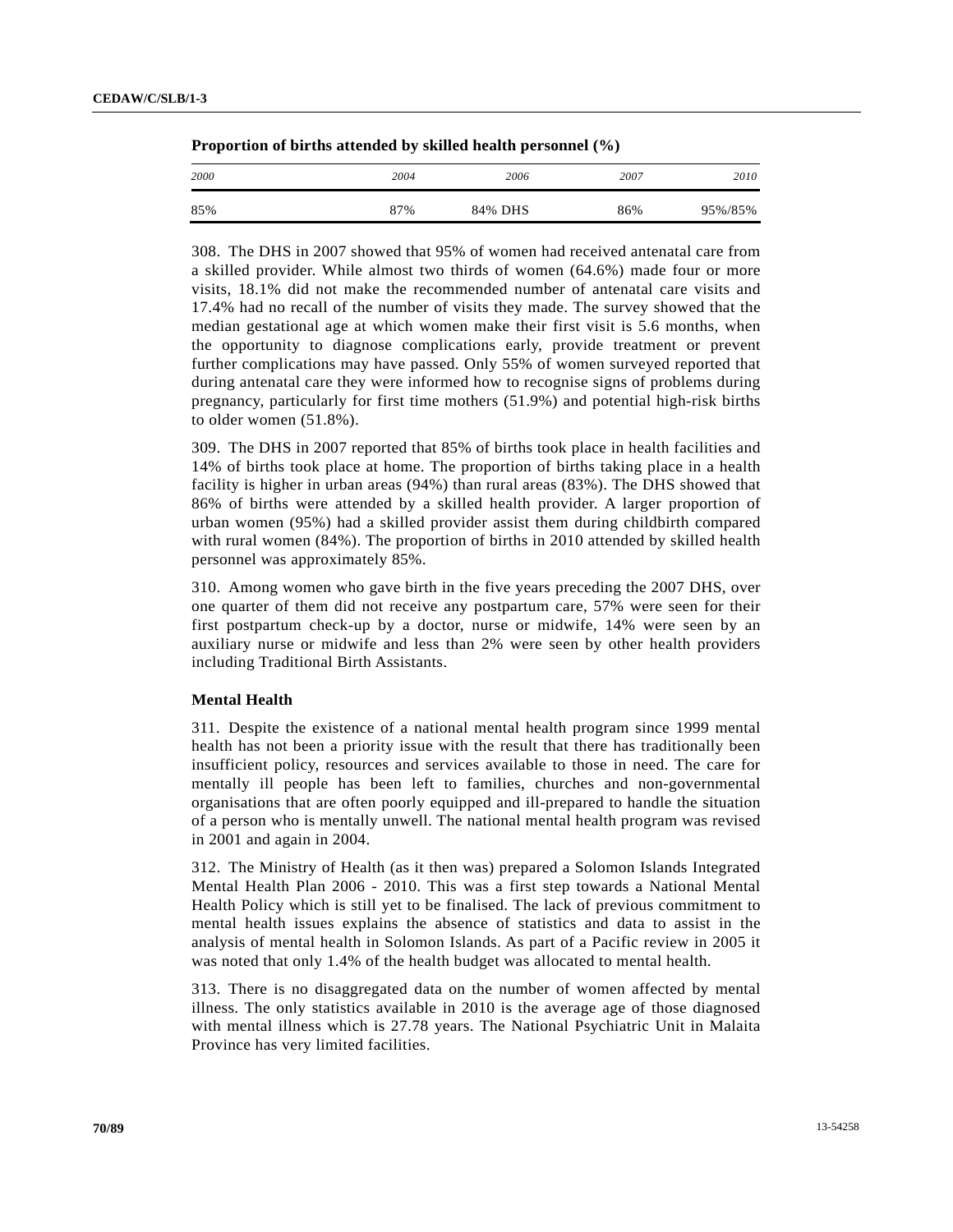314. In 2008, Mental Health Services of the Ministry of Health and Medical Services provided training on mental health and common mental illness to a total of approximately 100 children and young people.

315. The Solomon Islands Development Trust (SIDT) completed a Youth and Mental Health Situational Analysis study in 2007 and the report provided 19 recommendations. This study was the first study of mental health in children and youths. The recommendations from the study are supported by a rationale which provides opportunities for collaboration among different stakeholders on how to deal with issues affecting young people including children below the age of 18 years. The study recorded suicide rates for the period from January to August 2007. In this short period there were 41 suicides, 35 of them female and 6 male. The study reports that most of these occur amongst the younger population but the study does not provide disaggregated age data on these statistics. The study identifies issues such as substance abuse, depression, suicide, family breakdown and the lack of employment and opportunities as significant issues affecting the youth of Solomon Islands. Other than those contained in this report there is no data available on the number of suicides that have occurred during the reporting period.

316. The Solomon Islands Development Trust is currently working together with the Mental Health Division of the Ministry of Health and Medical Services and other stakeholders such as Commonwealth Youth Program, in addressing issues relating to Mental Illness and considering precautionary measures.

## **Obstacles to Health Care**

317. The availability of drugs, no female care provider being available and getting money for treatment were the most commonly cited problems in accessing health care in Solomon Islands indicated in the DHS conducted in 2007. Almost all women (96%) who participated in the 2007 DHS reported some problem in accessing health care. The most commonly reported problems were that no drugs (89%) or health care providers (85%) were available.

318. Accessibility to reproductive health services is highly variable as it is not only determined by the presence of facilities, clinic times and contraceptive supplies but also by a host of subtle factors that are more difficult to address. These factors include the level of privacy offered, the degree of perceived confidentiality, the likelihood that others in the community will observe clients using services and stigmatise them and community attitudes to the use of family planning by various types of client and their family. Many facilities do not offer sufficient privacy for patients to give them confidential access to counselling, examination and other services. In addition, the required follow-up, back-up and referral systems are not always in place to ensure quality care and services are provided to men, women and young people in the communities.

319. Health services in rural areas have often been difficult to provide due to the following factors:

- The remote, widely dispersed geographical nature of the country;
- Lack of trained personnel;
- Poor transport and communication facilities;
- Limited financial resources; and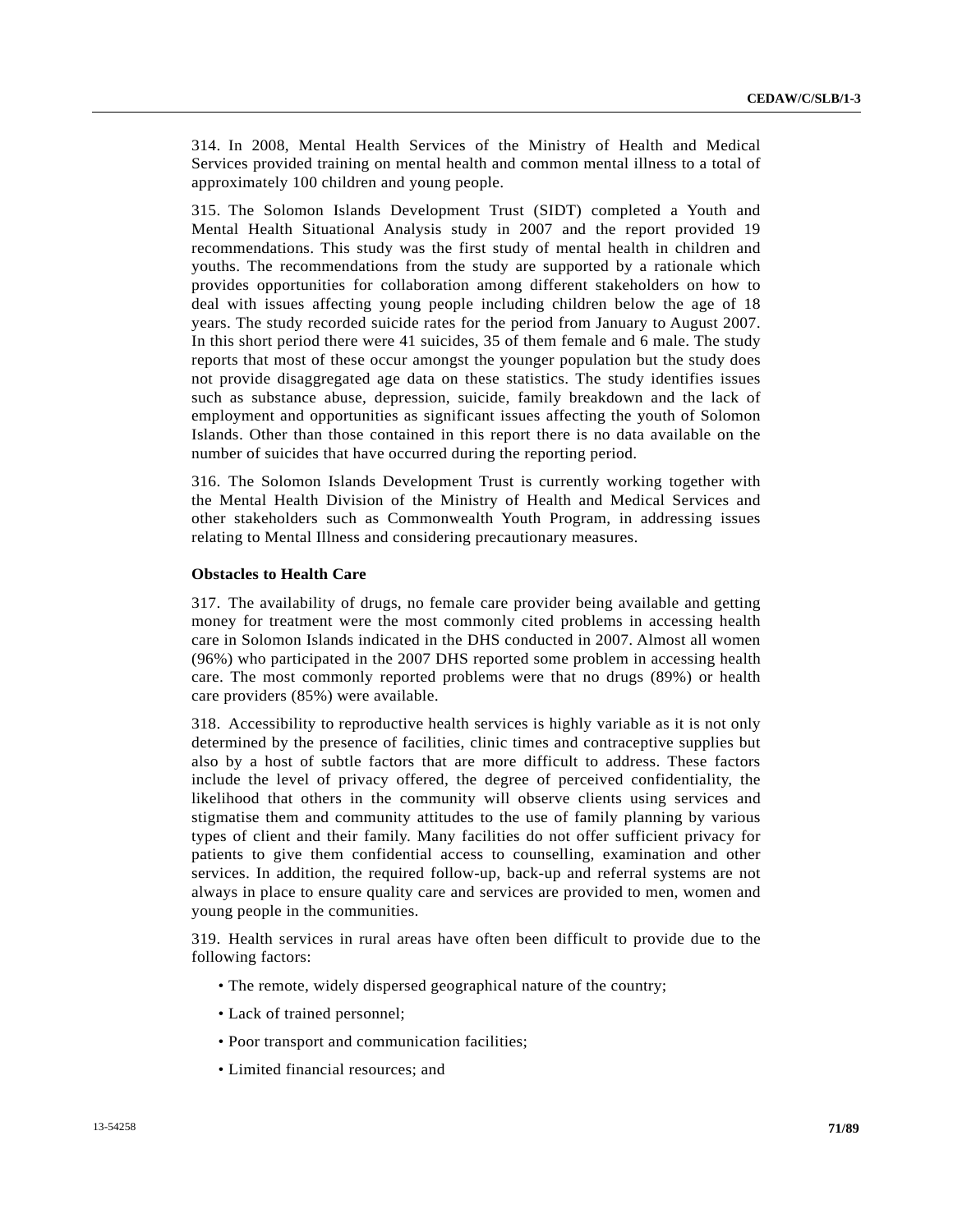• Lack of available information.

320. Only 30% of the population live within 3 kms from nearest health clinic. Since majority of Solomon Islanders live in villages, which are dispersed across numerous islands makes it very difficult to provide cost effective health services to isolated areas and outer islands.

### **Article 13: economic and social benefits**

#### **Legal Context**

321. The main formal social security system in Solomon Islands is the Solomon Islands National Provident Fund (SINPF) which is established under the SI NPF Act 1976. Other formal social security system include pensions for parliamentarians, constitutional post holders and some church workers. The wantok $55$  system is the main informal social security system in communities.

322. There are no legal barriers to women receiving bank loans, mortgages and financial credit. There are no legal barriers to prevent women from participating in recreational activities, sports and cultural life.

#### **Solomon Islands National Provident Fund**

323. Under the SI NPF Act the employer compulsory contributes 7.5% and the employee contributes 5% minimum with a 20% maximum contribution. The Act largely covers formal sector employees to which obligatory contributions have to be made by employees and employers. The SINPF benefit can be withdrawn upon reaching the age of 50, or upon death, incapacity or permanent emigration. It may also be withdrawn partially or in full upon job redundancy or reaching the age of 40 and by producing evidence of permanent job separation. In 2005 the SINPF had a total of 65,089 members of which 70% were men and 30% were women. The SINPF recorded a total of 135,960 members with credit balances at June 2008. Of this 73% of members were men and 27% of members were women. In 2010 72% of members were men and 28% were women. The number of employed workers contributing the SINPF and being members has continued to increase each year. However, the number of women members has not increased during the period 2005-2010. This is attributable to the fact that women are more likely to do informal work or work that does not fall under the provisions of the SINPF. Membership of the Solomon Islands National Provident Fund is optional for the self employed and unemployed.

### **Women and the Economy**

<span id="page-71-0"></span>**\_\_\_\_\_\_\_\_\_\_\_\_\_\_\_\_\_\_** 

324. The DHS indicated that the economic vulnerability of women was exacerbated by the fact that more than half (56.1%) of those women who were employed were not paid, either in cash or in kind for their work.

325. The 2007 report on North Vella Constituency — Report on the Status of Women noted that economically women's advancement is restricted due to the lack of income generating activities, lack of markets and a lack of access to banking and credit facilities.

<sup>55</sup> The kin based system of reciprocity which is embedded in culture.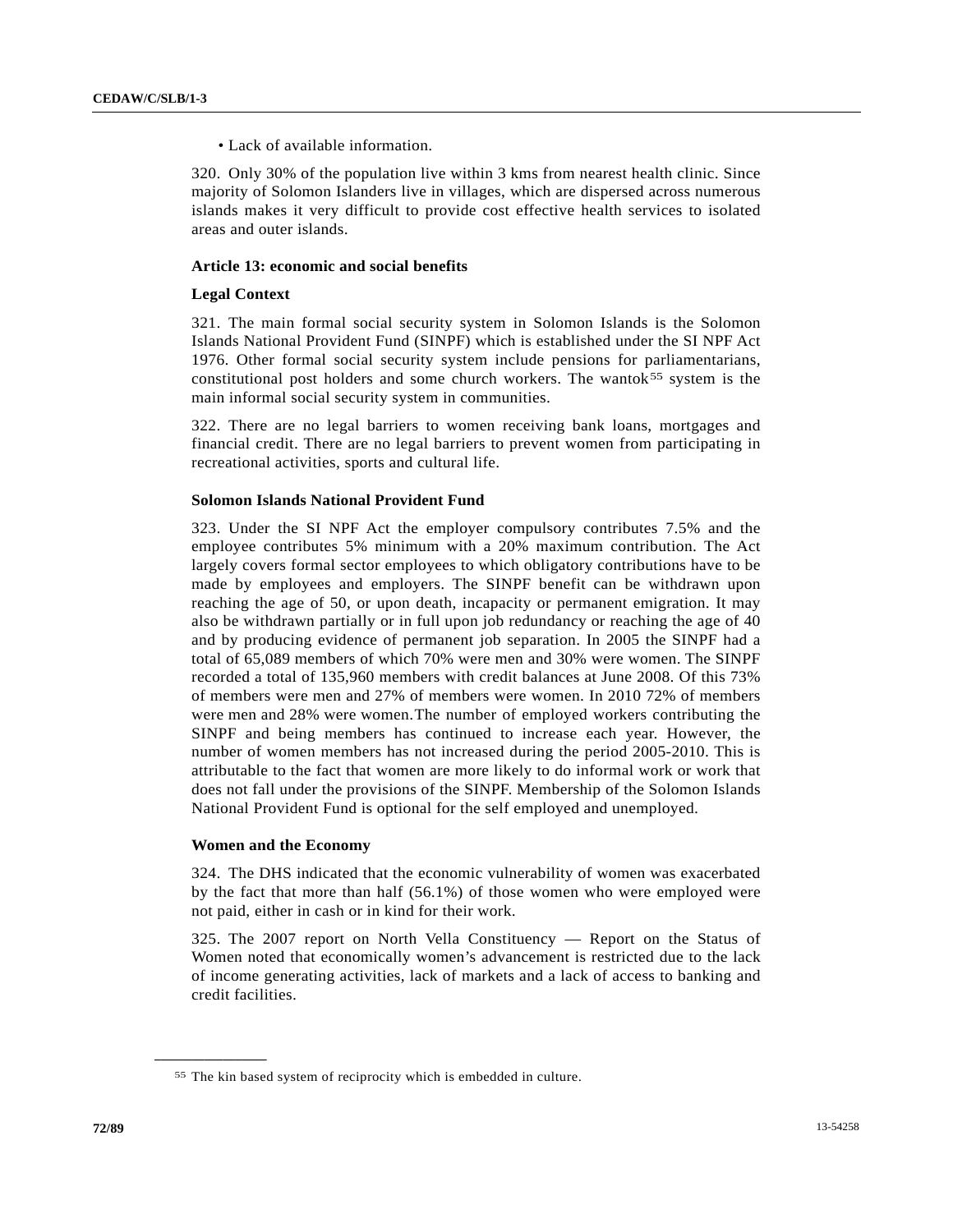326. Although women do not play a significant role in the formal economy they play a major role in the informal economy. A recent World Bank report estimated that the annual turnover at the Honiara Central Market is between USD\$10-16 million, with women responsible for about 90% of the marketing activity as bulk buyers from farmers and as retailers.<sup>[5](#page-72-0)6</sup>

### **Government Policies and Initiatives**

327. To demonstrate its commitment to rural development the Solomon Islands Government established the Ministry of Rural Development and Indigenous Business Affairs in 2007. The policy goal of the Ministry is rural advancement in all provinces and improving provincial, community and village capacities that take into account the different diversities, dynamics and peculiarities of each province. The budgets of the Ministry were increased from the period 2009 to 2010. The Indigenous Business Division have been engaged in delivering entrepreneurship and simple book keeping training courses in rural areas. Women are participating in these training courses however the majority of participants are men. The division also implements an assistance to small business programme. Disaggregated data in respect of the applicants for this programme is not available.

328. In demonstrating its commitment to the equality of the provision of economic benefits the Solomon Islands Government developed the Mid Term Development Strategic Plan (MTDS) 2008-2010. This strategy recognised that women's development will help achieve the national objective of addressing the basic needs of the people in rural communities, where the majority of people live, and ensure real improvement in their standard of living. The MTDS 2008-2010 is now incorporated into the SI National Development Strategy (NDS) 2011-2020.

329. In recognition of the importance of the economic contribution of rural women the MWYCFA has recently sought and received development partner assistance to conduct scoping on women's economic status. The scoping which will assist SIG to determine and focus on priority areas to improve the lives of women in economic activities has been completed.

In an attempt to address the backlog of land disputes and provide greater equality between men and women the Solomon Islands Government is currently consulting on a Tribal Land Dispute Resolution Panels Bill 2012. Its purpose is to incorporate alternative dispute resolution, especially mediation, into the land disputes process, to encourage agreements between parties and incorporate custom in determining disputes. The current draft bill proposes that the panel considering any dispute will comprise three people, at least one of whom must be a woman. The bill is a direct attempt to include women in the land administration process. A draft of the bill has been approved by Cabinet and consultations are currently being carried out on the bill. It is envisaged that the bill will be tabled in Parliament in mid 2013.

#### **Women and Land**

330. Although there are some matrilineal societies where women inherit customary land, decisions over customary land management are almost always made by men.<sup>[57](#page-72-1)</sup> Commercial operators view male chiefs as the relevant custodians to approach in

<span id="page-72-0"></span><sup>56</sup> See footnote 22.

<span id="page-72-1"></span><sup>57</sup> See p2 at footnote 11 above.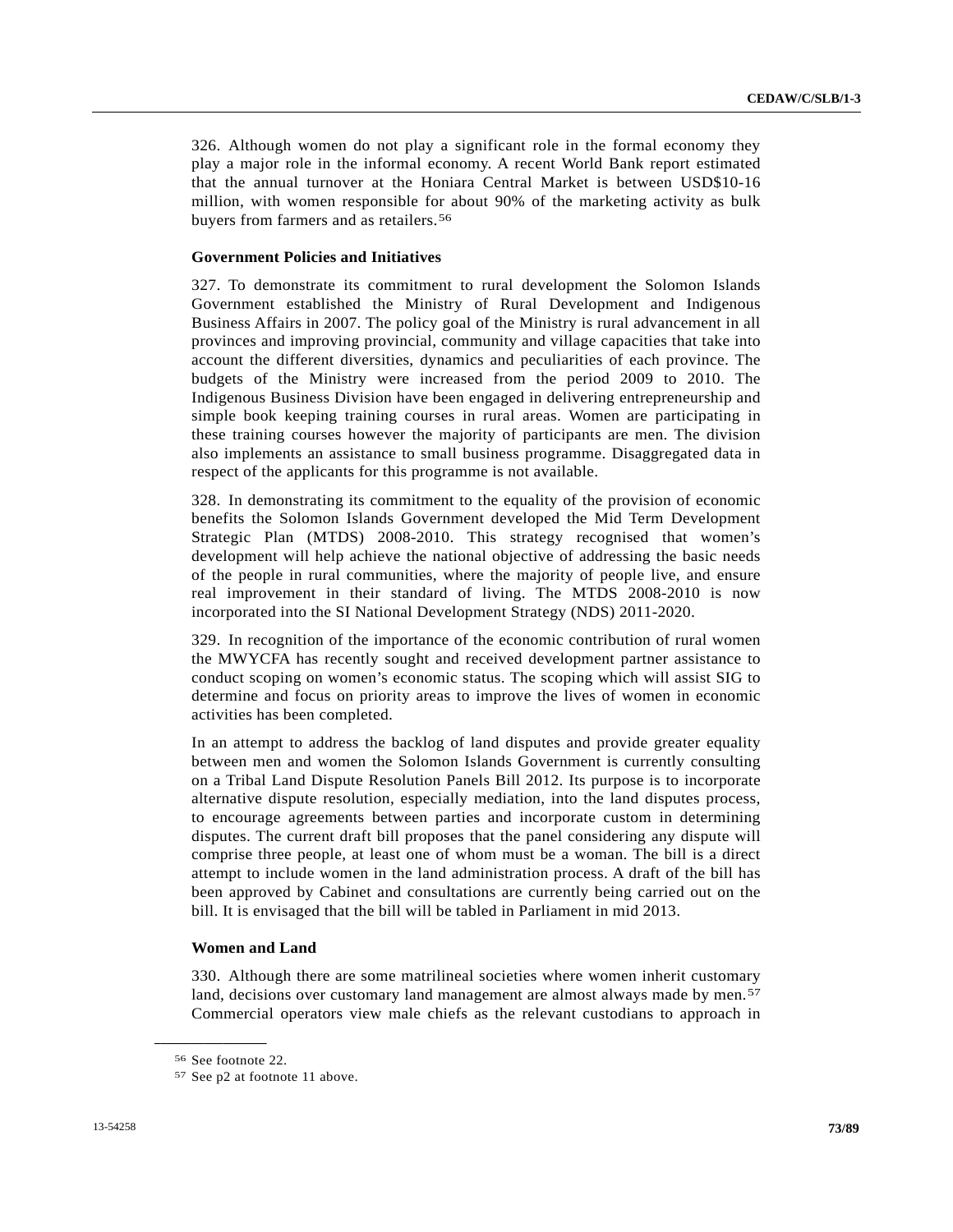seeking rights to land use.<sup>[58](#page-73-0)</sup> Consequently, women are receiving very little economic benefit out of the use of land for economic purposes. Women having greater access to and share of, productive resources such as land and the income it generates significantly contributes to the improvement in the economic status of women and the reduction of poverty. This has been acknowledged in the GEWD policy with outcome 2 being the improvement of the economic status of women. This outcome is to be achieved by the development of policies and programmes that involve women in natural resource development and management; improve access to and ownership of, resources and land and development opportunities; and improve employment and business opportunities for women in all sectors.

# **Access to Credit**

331. The Office of the Registrar of Credit Unions and the Central Bank support and promote the credit union movement in the Solomon Islands through support to the Solomon Islands Credit Union League.

332. Banking services are very limited in rural areas. Only Honiara has a good range of commercial banks and financial institutions. Women who lack formal identification such as a passport or a driver's licence, cannot open an account, and hence cannot access commercial credit or loans. In the provinces where there are only banking agents, such as Isabel Province, accounts are not able to be opened. People have to travel to Honiara to open an account. Banks will not lend to small agricultural farmers or village people who do not have collateral and formal identification. Anecdotal evidence demonstrates that even when women meet the eligibility criteria, they are perceived as too great a credit risk; experience inexplicably long delays in the application process or are asked to identify male guarantors. Rural women in particular cannot access loans and credit.

333. There are a number of women's organisations that have recognised a need to assist women in controlling their business assets. Most of them are engaged in trading activities selling goods at local markets. An example is the Rokotanikeni Association which was established in 1999 and its primary focus is to provide economic empowerment to women from West Areare in Malaita Province. It runs a highly successful credit scheme and in 2012 launched a publication with information in relation to saving, operating a credit scheme and other areas of business operations. The Solomon Islands Women in Business Association (SIWIBA) runs a successful credit union with 98 members. The main advantage of the credit schemes is the ability to deposit money although it does provide some credit to members.

334. It is acknowledged that there are considerable legal and regulatory constraints to women entering business and having access to economic empowerment and development. Studies have identified that there needs to be an appropriate business licence fee and processes implemented to provide women in business an opportunity to formalise their businesses thereby being able to access credit and other measures in order to expand.[5](#page-73-1)9

<span id="page-73-0"></span><sup>58</sup> See p2 at footnote 11 above.

<span id="page-73-1"></span><sup>59</sup> See pp 32-34 at footnote 6 above.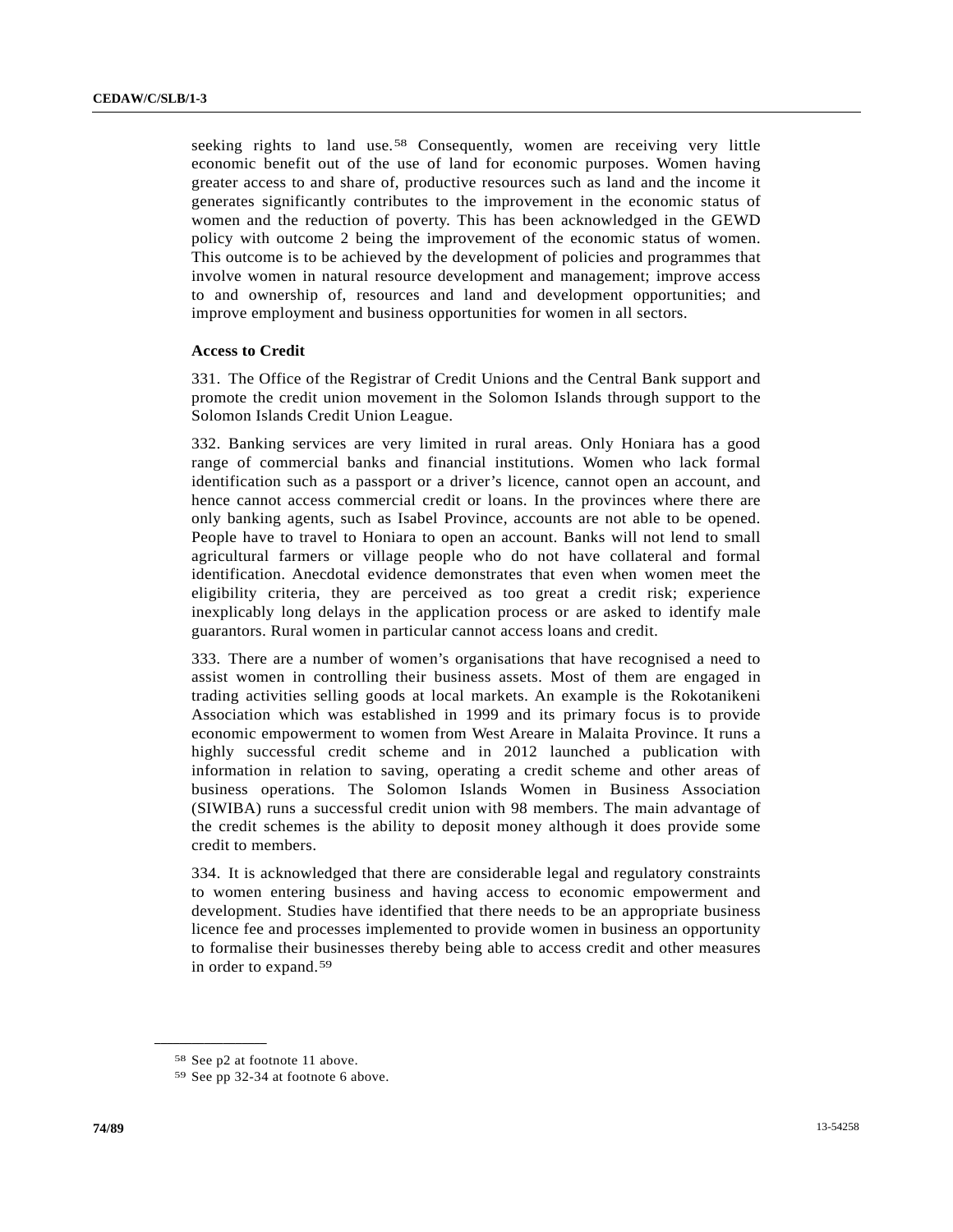# **Women in Business**

335. The Solomon Islands Women in Business Association (SIWIBA) is mainly representative of salaried and self-employed women based in Honiara. Its main role is to provide a forum for networking, and it does not have a major advocacy role although it does have a representative on the Business Law and Administration Reform Steering Committee. The mandate of the Business Law and Administration Reform Steering Committee is to guide and advise the Minister for Commerce, Industry and Employment and the Minister for Finance and Treasury in relation to implementing practical reforms in Solomon Islands that enhance business related laws and property rights, and reduces business regulatory compliance time and costs as quickly and effectively as possible. SIWIBA is also a member of Solomon Islands Chamber of Commerce, which sees advocacy as one of its key roles, providing the link between the public and private sectors. However, there is limited private-sector representation of the interests of most business women in the country, who are small-scale agricultural producers and traders.<sup>[6](#page-74-0)0</sup>

336. The Ministries of Commerce and Finance do not currently undertake any activities targeted at improving the investment climate for women. Currently most women in Solomon Islands are not formalizing their businesses. The vast majority of registrations of companies, business names and holders of business licenses are for businesses owned by men.[6](#page-74-1)1 Women are operating their businesses primarily on an informal basis.

337. Women face major challenges to operating businesses due to low literacy, lack of financial resources and low education levels. The male dominated culture also does not encourage women to enter into formal businesses. This is demonstrated by the small number of women that are registering business names. In 2008 out of 772 business names that were registered, only three or four were made by women. Similarly, in the companies registry, of the 157 companies registered in that year, the vast majority had male shareholders and directors.

338. The Chamber of Commerce has over 120 members. It also has 40 honorary members who are young entrepreneurs sponsored through a workshop funded by UNDP. Twelve of these are women.

### **Article 14: Rural women**

#### **Legal Context**

339. There is no legislation that provides for special measures to advance substantive equality for rural women. This is despite the fact that the majority of the population lives in rural areas and outlying islands.

#### **Women in rural areas**

340. The majority of women live in rural areas. The 2009 Census reported that the total population was 515,870 of which 251,415 were women. Of those women 203,095 reported living in rural areas and 48,320 living in urban areas. According to the 2009 Census approximately 81% of women live in rural areas. The situation of rural women is shaped by customary laws and social sanctions, which do not

<span id="page-74-0"></span><sup>60</sup> See p ix at footnote 6 above.

<span id="page-74-1"></span><sup>61</sup> See px at footnote 6 above.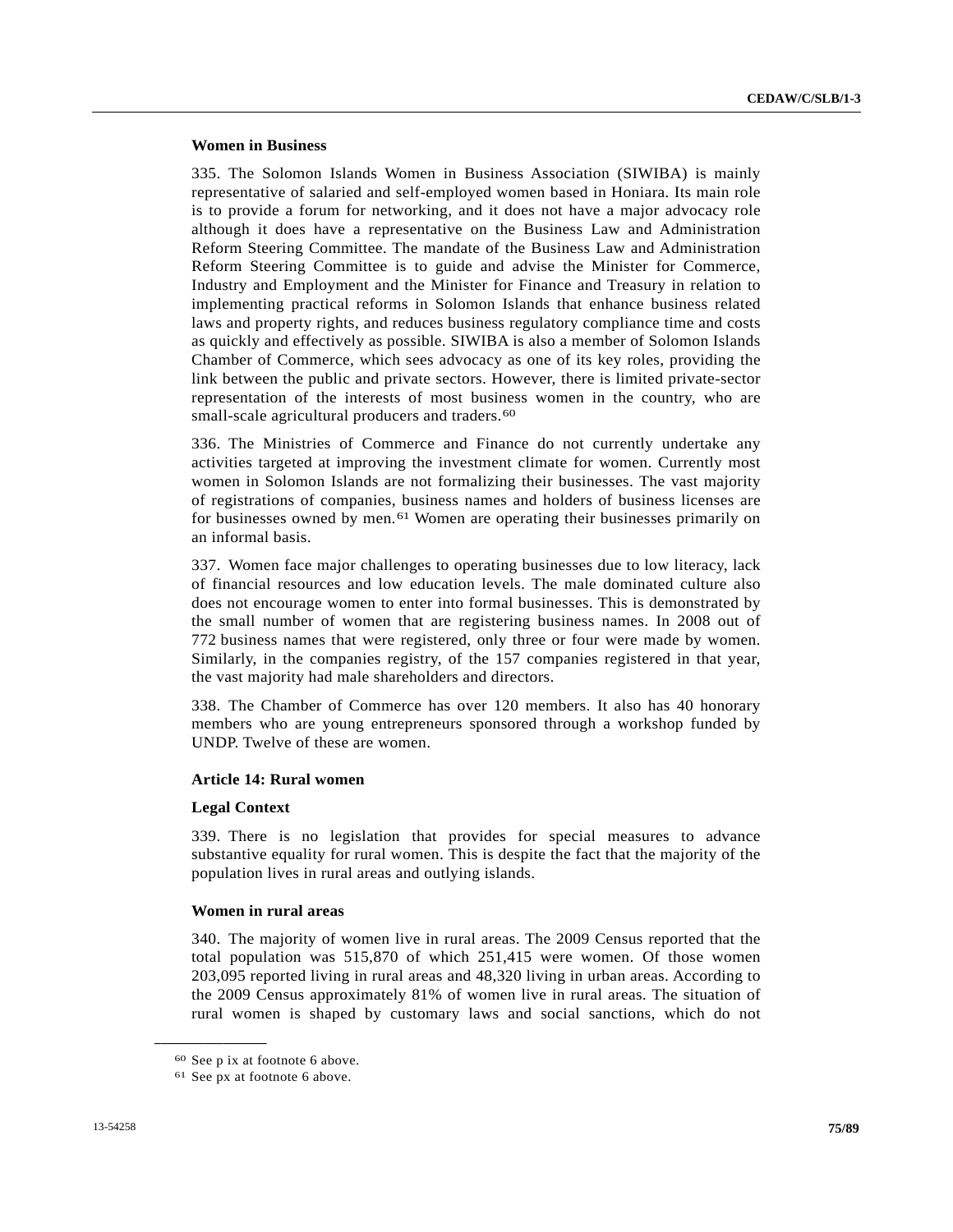generally enshrine the principles of equality. Rural families are often large and include many children and older people. This places great demand on women as the main caregivers of the family.

#### **Government Policies and Initiatives**

341. In demonstrating its commitment to the rural women the Solomon Islands Government developed the MTDS 2008-2010. This strategy recognised that women's development will help achieve the national objective of addressing the basic needs of the people in rural communities, where the majority of people live, and ensure real improvement in their standard of living.

342. Recognising the key role of women in agriculture the Ministry of Agriculture has a Women Extension Division. It was established in 1993 with funding from development partners and its key activity is to provide training to rural women farmers on food production and food security. It commenced with only two officers and has now grown to a staffing level of 33 officers posted around all nine provinces. The Division also provides significant capacity building for its staff in order to pass on skills and knowledge to rural women. The staff attend SICHE as inservice students undertaking a Diploma in Applied Agricultural Science. The Women Extension Division in 2012 had a development budget of SBD\$2.5 million for the implementation of training and grants for income generating projects.

343. The Women's Development Division in the MWYCFA is the Government focal point for women. Training and advocacy is the core function of the Division. In its training role, the Women's Development Division is responsible for skills training provision for women at the community level. One of the key components of Gender Equality and Women's Development Policy is the empowerment of women through skills training and educational awareness.

344. The WDD has provided training and financial assistance to a wide range of rural women's groups. In 2007 four workshops were conducted in the provinces which covered topics such as CEDAW, human rights and the elimination of violence against women. A total of seven financial assistance grants were provided to both national and provincial women's groups for the assistance of delivery of training workshops. These groups included the National Council of Women, SSEC National Women's Desk Office, Western Provincial Council of Women and the SDA Women and Children's Ministry. In 2007 the WDD was able to assist both rural and urban women's groups through the provision of financial assistance for small income generating activities. These included funding the Tanigili Women's Group from Temotu for a sewing project, the Tegano Women's Group from Rennell and Bellona Province for a sewing project, the Nona Women's Group from Guadalcanal for a poultry project and the Uri Women's Group from Central Province for a fishing project.

345. In 2007 the WDD with the assistance of development partners facilitated four rural women (two from Malaita Province and two from Temotu Province) to attend a seven months Community Development Training Programme in Fiji. These women acquired a range of skills that they were then able to utilise in their community and more broadly in their Province. The WDD has also utilised the skills of these women to assist in the delivery of training and workshops for rural women in their respective provinces. This training has assisted in the development of women's leadership capacity in the community.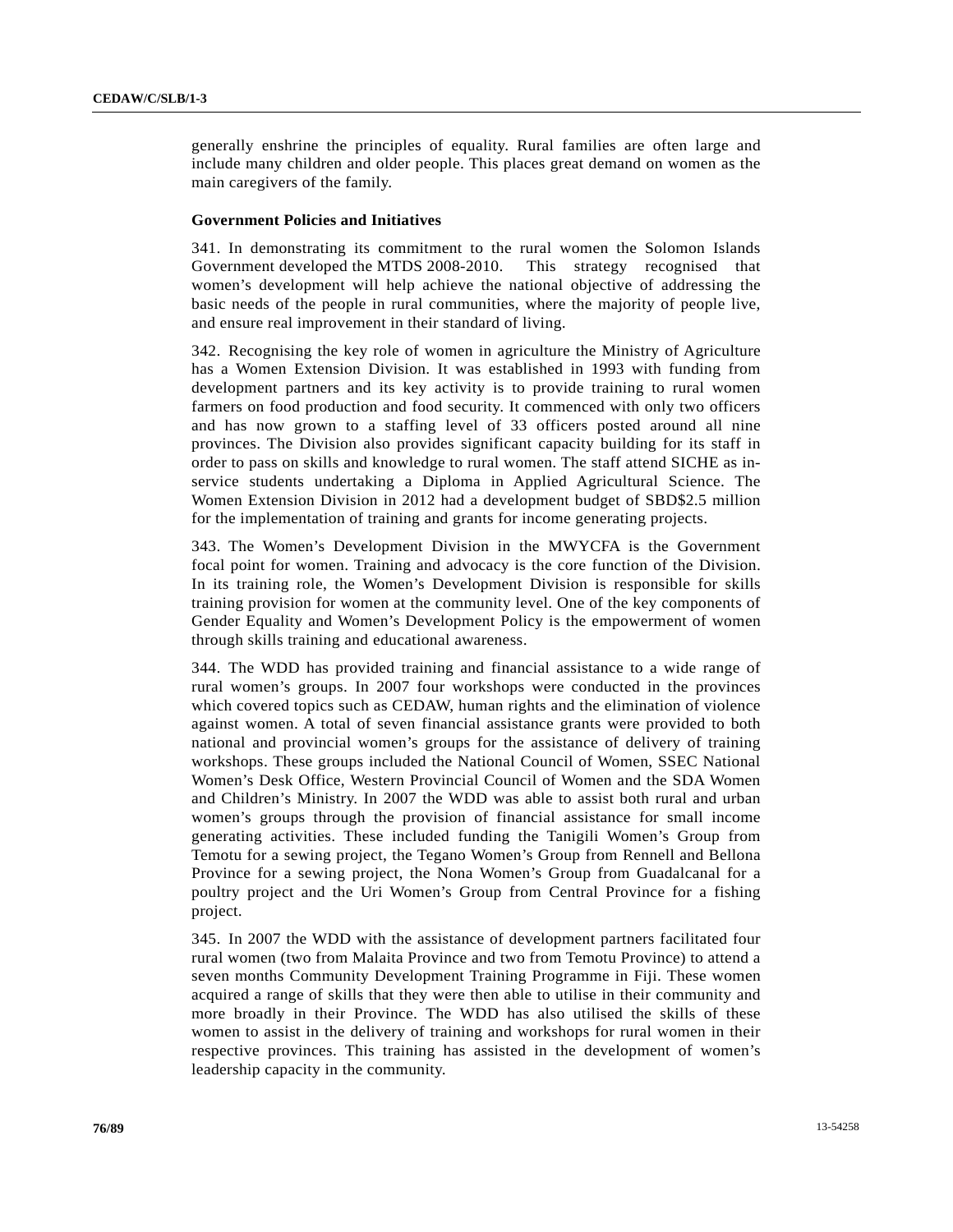346. During the period 2008-2010 a provincial Women Resource Centre was constructed in each of the nine provincial centres. The purpose of the resource centres is to provide a venue for women to come together and meet to talk about women's issues and women's development. They also act as a venue for networking opportunities for women. Various gender related programmes and organisations have utilised the Women Resource Centres.

347. The WDD has continued to provide basic business skills training and workshops on human rights awareness and women's rights to economic empowerment for women in provincial areas. The recurrent budget of WDD has grants available specifically for rural women.

348. In recognition of the need to improve rural health facilities the National Health Strategic Plan 2011-2015 developed by the Ministry of Health and Medical Services provides as a substantive national health policy to provide better service provision at all rural health facilities. The plan provides that one of the indicators of better service provision is that by 2012 all provinces define their annual primary health care and curative service targets and that by 2015 all provinces achieve 80% of their service targets. The plan also seeks to ensure the provision of community based rehabilitation to those in need and provide mobility aids and information and materials for caregivers.

349. In recognition of the difficulties faced by people in rural areas SIG in partnership with a number of development partners commenced implementation in 2007 of the Rural Development Program. The programme will run from 2007 until 2012 and is implemented by the Ministry of Development Planning and Aid Coordination, Ministry of Agriculture and Livestock in collaboration with the Provincial Governments and communities. The objectives of the program are to improve mechanisms at community and provincial level for the delivery of important economic and social infrastructure and services; increase the access of rural households to quality agricultural services to support rural income growth and develop rural businesses through the provision of financing, related training and technical assistance. Whilst the programme does not have specific components targeted at women, women have access to all components of the programme and benefit from all aspects of the programme.

#### **Rural Women and Land**

350. Five of the nine provinces in Solomon Islands are still considered to be practising a matrilineal land tenure system, but this system is coming under pressure with the demand for land for large-scale developments and the changing nature of traditional systems.[6](#page-76-0)2 In many cases ownership or usage through customary practices has become a source of potential conflict, and women's land rights are not legally protected. Women are often unable to use or hold land independently from their husbands even under matrilineal systems where they exist. Land ownership in rural areas determines access to credit and agricultural support services as well as the social power to negotiate access to resources.<sup>[6](#page-76-1)3</sup> Women are increasingly at a disadvantage with the introduction of large-scale logging, and the demand for land for development and cash cropping. Women are often relegated to the periphery by

<span id="page-76-0"></span><sup>62</sup> See p9 at footnote 10 above.

<span id="page-76-1"></span><sup>63</sup> See p76 at footnote 25 above.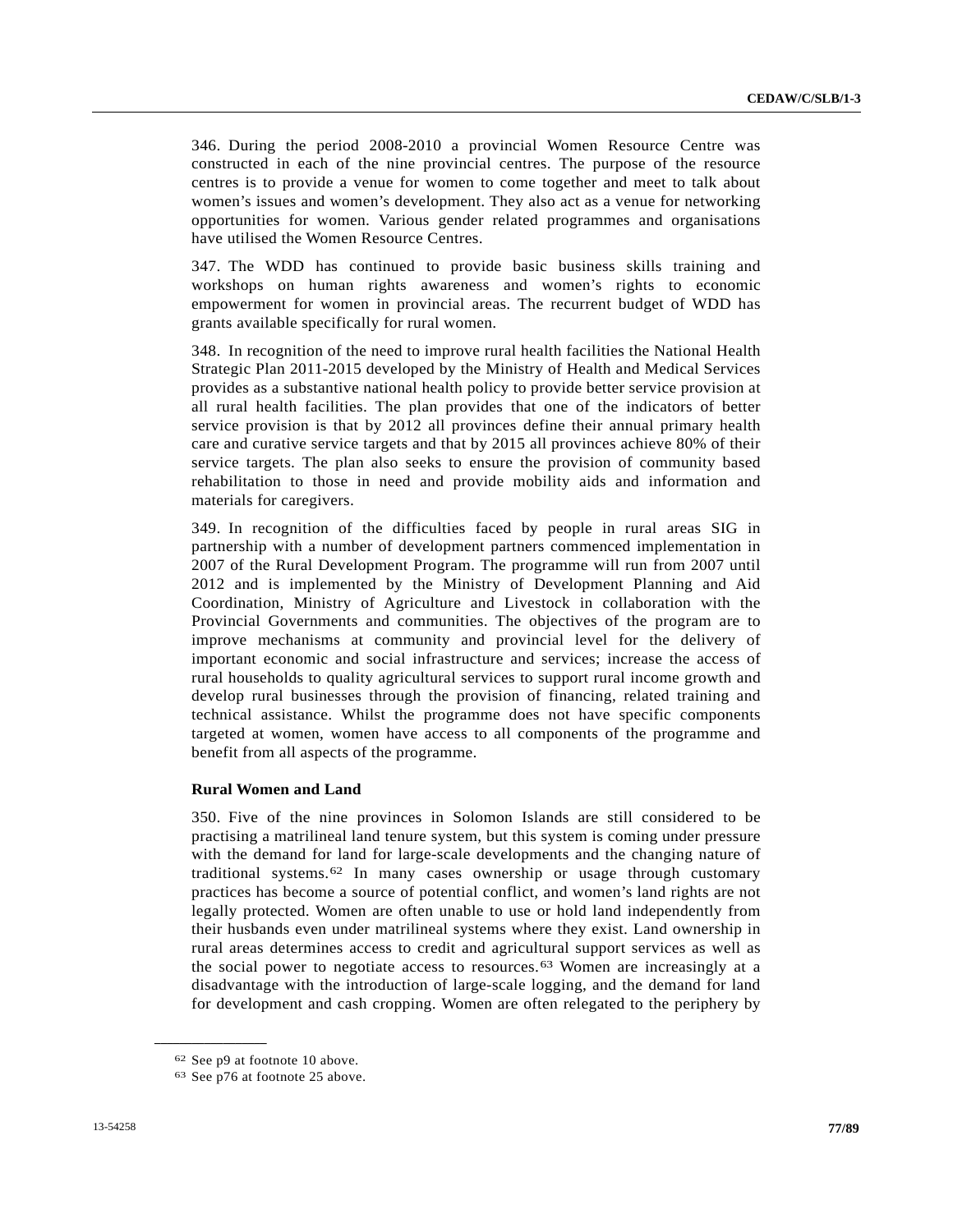men motivated by monetary gain who often negotiate deals with total disregard for women and the traditional matrilineal inheritance systems.<sup>[6](#page-77-0)4</sup>

351. The NGO Live and Learn commenced a Natural Resource Management Project in rural communities. Live and Learn is a member of the Solomon Islands NGO Partnership Agreement (SINPA). The goal of the project is to work towards more inclusive and sustainable communities and in particular empowering women and youth to improve their quality of life. The project works in communities, particularly those affected by logging activities and empowers women to be more involved in decision making in their community. Some communities in Western Province were successful in preventing logging in their area. The project has also assisted rural women to establish saving clubs in their communities. Between July 2011 and January 2012 14 women led savings clubs collectively saved over SBD\$100,000.

### **Agriculture**

352. Agriculture is a major source of livelihood security throughout Solomon Islands, with small farming as the major form of production. Traditionally, women and girls in rural areas had primary responsibility for food production for the family by growing crops in home gardens rearing small livestock and producing handicrafts. However, rural women's role in agriculture activities is changing from solely traditional subsistence gardening to include small-scale commercial production. The difficult economic situation in Solomon Islands has forced many rural women into the informal work sector. This means that 66% of the women are engaged in informal trade, of which approximately 30% are providing the only income for their family.[6](#page-77-1)5

353. The 2011 People's Survey demonstrated that the most common source of money is selling goods which is largely informal marketing of food and betel nut. The percentage relying on selling in rural areas (84%) was higher than urban areas like Honiara (51%). The survey also demonstrated that 85% of women respondents in comparison to 75% of men relied on informal selling.

354. Rural women's employment is centred on daily activities for survival. These include cooking, cleaning, water carrying, child care, marketing of agricultural produce, baking (goods for sale), copra cutting and producing, gardening and other food production activities. Obstacles to rural women increasing their income include lack of adequate transport, lack of and/or poor quality of infrastructure especially roads and bridges and bad weather. There are insufficient markets for local resources which means that rural women often have to travel to access markets. All of these factors restrict the ability of rural women to access urban areas to sell their produce and other goods.[66](#page-77-2)

355. Women in rural areas are largely responsible for food supply and food security development policies of the Solomon Islands Government. However, it is acknowledged that there is a need for increased engagement with women in subsistence agriculture.

<span id="page-77-0"></span><sup>64</sup> See p9 at footnote 10 above.

<span id="page-77-1"></span><sup>65</sup> See p76 at footnote 25 above.

<span id="page-77-2"></span><sup>66</sup> People's Survey 2011, ANU Enterprise, p64.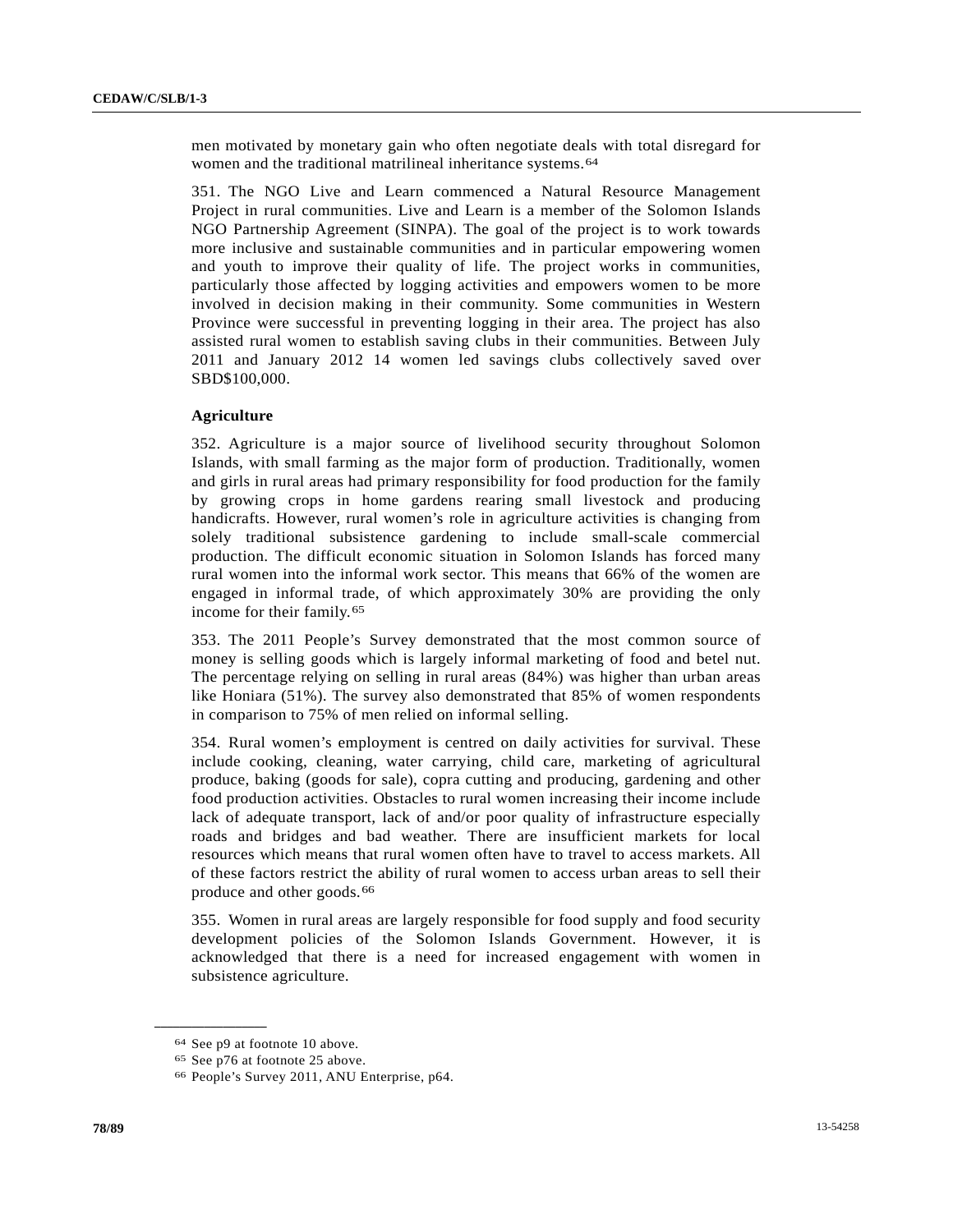# **Access to Health Care**

356. Women in rural areas have inadequate access to health care facilities. In the 2007 DHS 97% of rural women reported that they experienced at least one problem in accessing health care. The most commonly reported problems amongst rural women in relation to health care were no drugs (91%) and no provider (87%) available. Getting money for treatment was reported as a problem for 65% of rural women and 56% reported that the distance to the health facility was an access problem. The proportion of births taking place in a health facility is higher in urban areas (94%) than rural areas (83%). A larger proportion of urban women (95%) had a skilled provider assist them during childbirth compared with rural women (84%).

357. The Solomon Islands Planned Parenthood Association (SIPPA) in 2010 conducted two stepping stone programmes in Temotu Province (one of the most remote provinces) and Central Province. These programmes were aimed at changing the behaviour of young people within the community and giving them information to make informed decisions about their sexual and reproductive health. SIPPA has also worked in rural and remote communities, particularly close to the border with Papua New Guinea to raise AIDS/HIV awareness in rural communities in Western Province and Choiseul Province.

### **Access to Education**

358. The particularly low female adult literacy rate in rural areas affects women's access to information and technology for farming improvements. In 2010 the Asia South Pacific Association for Basic and Adult Education and the Coalition for Education Solomon Islands conducted an education experience survey and literacy assessment in the provinces of Isabel and Renbell. In Isabel Province out of 1,214 respondents 40.6% of women and 32.5% were classified as non-literate. Approximately 43.4% of women and 48.1% of men were regarded as semi-literate and 16% of women and 19.4% of men were classified as literate. In Isabel Province the highest literacy rate was amongst people between the ages of 20 and 24. In Renbell Province the literacy rate declines with age however the gap between male and female literacy is closer. Approximately 24.5% of females and 23.6% of males are classified as non- literate, 42.2% of women and 41.9% of men are classified as semi-literate and 33% of women and 34.5% of men are classified as literate. The literacy survey demonstrated that literacy is by no means ensured for those who attend formal schooling.[67](#page-78-0)

# **Access to Justice**

<span id="page-78-0"></span>**\_\_\_\_\_\_\_\_\_\_\_\_\_\_\_\_\_\_** 

359. Women in rural areas often have inadequate access to the formal justice system. Local Courts which are part of the formal state justice system and also deal with customary issues operate sporadically dealing with a limited number of issues. This is due to a lack of funds available to appoint and maintain officials for the Local Courts in rural areas. Local Courts are dominated by men. In 2008 it was reported that out of the appointment of 940 members to the Local Court bench only one female was appointed. Magistrates Courts are also not provided in rural areas and are usually confined to provincial centres. Consequently, many women are not able to access the formal justice system without the need to travel to their provincial

<sup>67</sup> Education Experience Survey and Literacy Assessment, 2010, ASPBAE, p24.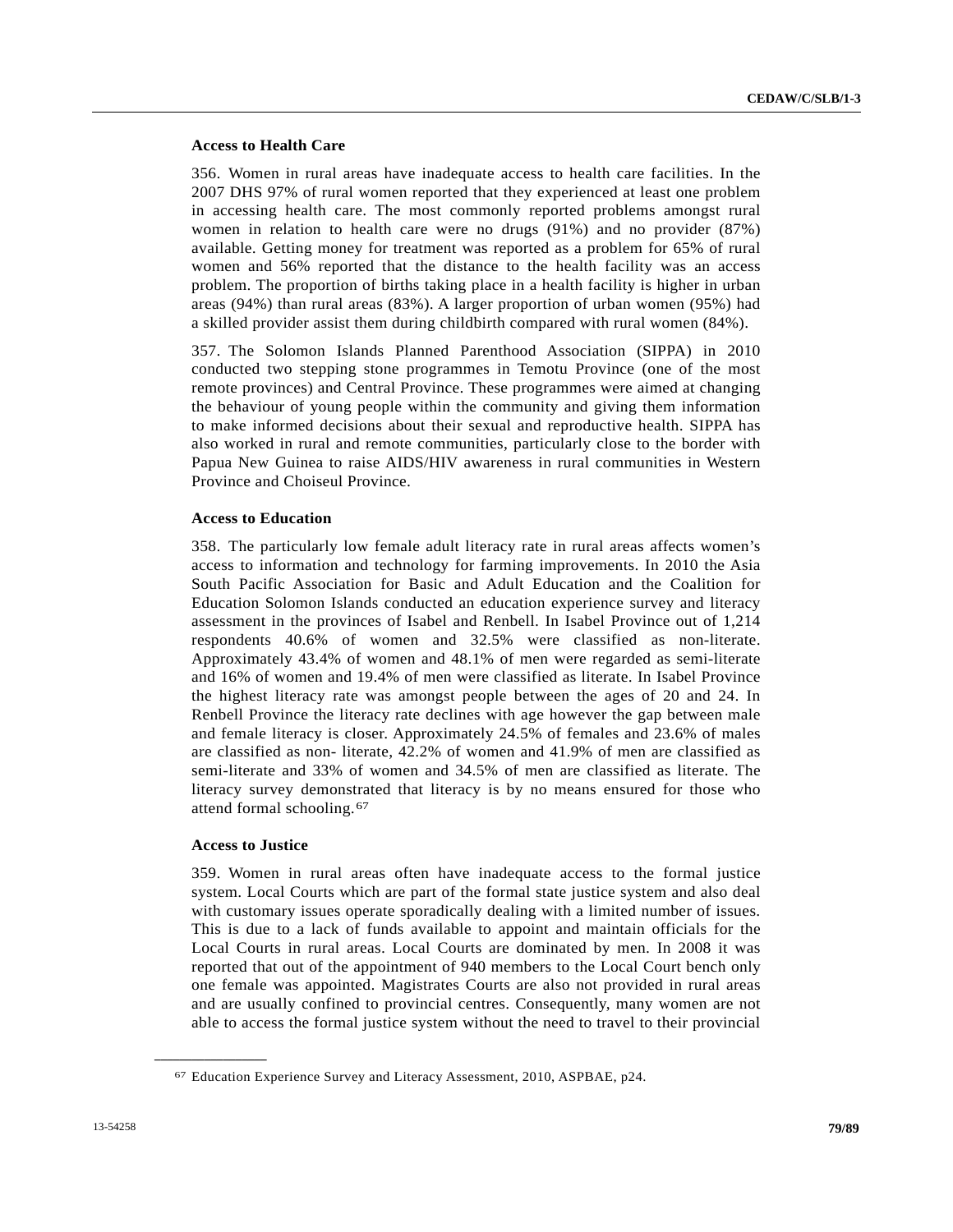centre and is some occasions it is necessary to travel to the capital city, Honiara. There are not sufficient funds to provide Magistrates Courts in rural areas. There are 56 circuit centres throughout the nation, however many of these are often not serviced by provincial court tours. From January to June 2011 only fifteen of these circuits were covered as they have to be serviced from Honiara and there are limited funds to cover all 56 circuits.[6](#page-79-0)8

360. It has been estimated that over 95% of disputes are dealt with informally at the village level in rural areas.[6](#page-79-1)9 With chiefs being the traditional leader and peacemaker at the village level in the rural areas most justice is dispensed by men. Studies have found that in situations relating to violence against women most women do not feel that the traditional system of justice meets their needs because it is administered by men and upholds traditional gender roles and values that favour men.[70](#page-79-2) There is a certain level of stigmatisation faced by women who attempt to access the justice system. It is also an expensive and daunting experience for them.

361. In attempting to address the lack of legal information disseminated in rural areas the PSO delivers a legal information programme on the national broadcaster, Solomon Islands Broadcast Corporation (SIBC) every second Wednesday in the evening. This programme often deals with legal issues relevant to women and is broadcast nationally. The Law Reform Commission also delivers fortnightly programs on land and criminal law issues. This covers sexual offences issues affecting women. The Family Protection Unit of the PSO also plans to conduct tours to provincial areas to increase access to legal services and disseminate information.

#### **NGOs, INGOs, Churches and Civil Society Organisations**

362. The Solomon Islands National Council of Women is an initiative of the Solomon Islands Government and was established to act as a watchdog and forum for women to the government. It forms part of the national women's machinery. Registered NGOs and groups with objectives which are similar to the National Council of Women may become affiliated members. Provincial Councils of Women throughout the country are members of the National Council of Women.

363. Vois Blong Mere (women's media arm) is a key civil society organisation representing women that focuses on the dissemination of information to rural women. It develops regular newsletters and radio messages for rural women.

364. The Solomon Islands Christian Association Federation of Women (SICAFOW) coordinates the mainstream churches<sup>[7](#page-79-3)1</sup> women's groups on work to advance the status of women in rural areas. Similarly, the Solomon Islands Full Gospel Association (SIFGA) coordinates women's groups from other churches.

365. From 2009-2010, SICAFOW provided support to victims of domestic violence and violence against women and children. This network comprised teams of ten

<span id="page-79-0"></span><sup>68</sup> Pacific Islands Forum Reference Group to Address Sexual and Gender Based Violence, Solomon Islands Country Visit Report, 16-19 August 2011, p11.

<span id="page-79-1"></span><sup>69</sup> See p42 at footnote 6 above.

<span id="page-79-2"></span><sup>70</sup> Addressing Violence Against Women in Melanesia and East Timor - Solomon Islands Country Supplement, 2008, AusAID.

<span id="page-79-3"></span><sup>71</sup> Roman Catholic Church, Anglican Church of Melanesia, Seventh Day Adventist Church and Wesley United Church.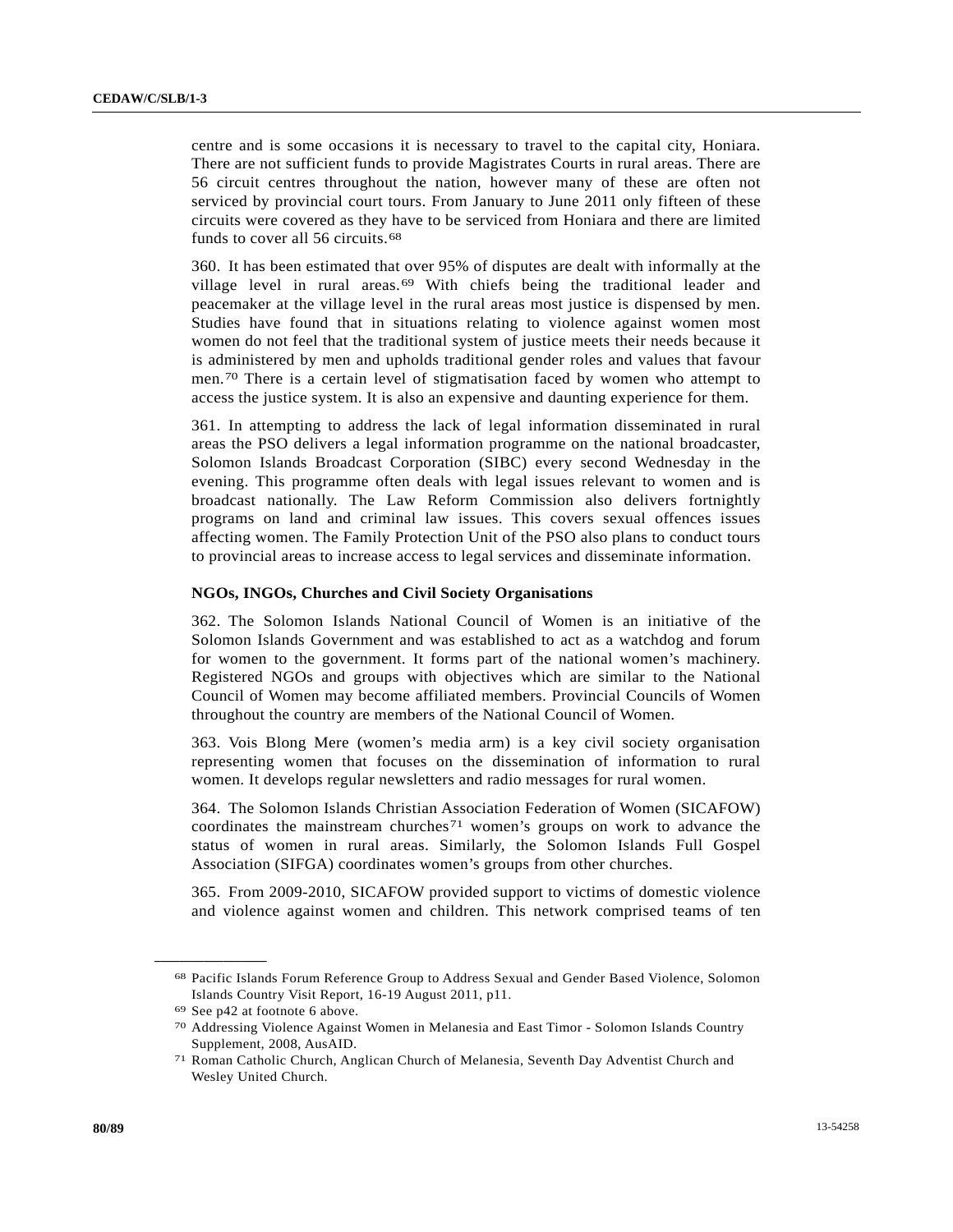including faith based leaders, a police officer, a nurse, a teacher and provincial welfare offices and covers eight out of nine provinces.

366. The Family Support Centre (FSC) and Christian Care Centre (CCC) primarily operate services in Honiara. The FSC will establish two counselling centres in Auki and Gizo. A Family Support Organisation has been established in Gizo in the Western Province. These however provide services to the urban and peri urban areas. Therefore, rural women and children who are the victims of domestic violence, sexual abuse, child abuse and rape must travel to those urban centres to access these services. The CCC located in East of Honiara is the only safe house for women and children victims.

367. There are also several Provincial and community based groups which focus on advancing the situation of rural women. These groups are generally designed to give women greater control over resources necessary for the development of their families. Some of them operate credit schemes and provide business operating information. These include YWCA, Rokotanikeni, Vella la Vella Women's Association and the Fikutaikini East Kwara'ae Women's Association.

368. The Solomon Islands Development Trust (SIDT), Live and Learn Environmental Education (LLEE), the Oxfam Standing Together Against Violence Project (STAV), the Solomon Islands Planned Parenthood Association (SIPPA) and other NGO and civil society organisations with assistance from development partners also focus on rural women.

#### **Access to Banking Services**

369. Banking services are very limited in rural areas. Only Honiara has a good range of commercial banks and financial agencies. Consequently, women in many rural areas have no access to banking facilities and credit facilities. The People's Survey conducted in 2011 demonstrated that only a few rural people have bank accounts and they are mostly public servants such as teachers, nurses and police, whose salary is deposited into their accounts. Previously ANZ Bank conducted a rural banking service. However, this service is no longer provided and consequently many public servants leave their place of work on pay week to travel to the nearest centre where they are able to withdraw their salary. This often results in these people being absent from work for a number of days. This is a significant issue in rural areas as it means that teachers and nurses are absent regularly for extended periods of time. Banks will not lend to small agricultural farmers or village people who do not have collateral and formal identification. Rural women in particular cannot access loans and credit.

#### **Infrastructure**

370. In 2007 the North Vella Constituency completed a report on the status of women in that rural area. It noted that whilst there have been numerous efforts by the Solomon Islands Government together with NGO's to advance the status of women, many rural parts of the country have not felt the impacts of social and economic progress. The report concluded that this has contributed to the slow and limited advancement of women in the political, economic, social and technological sectors.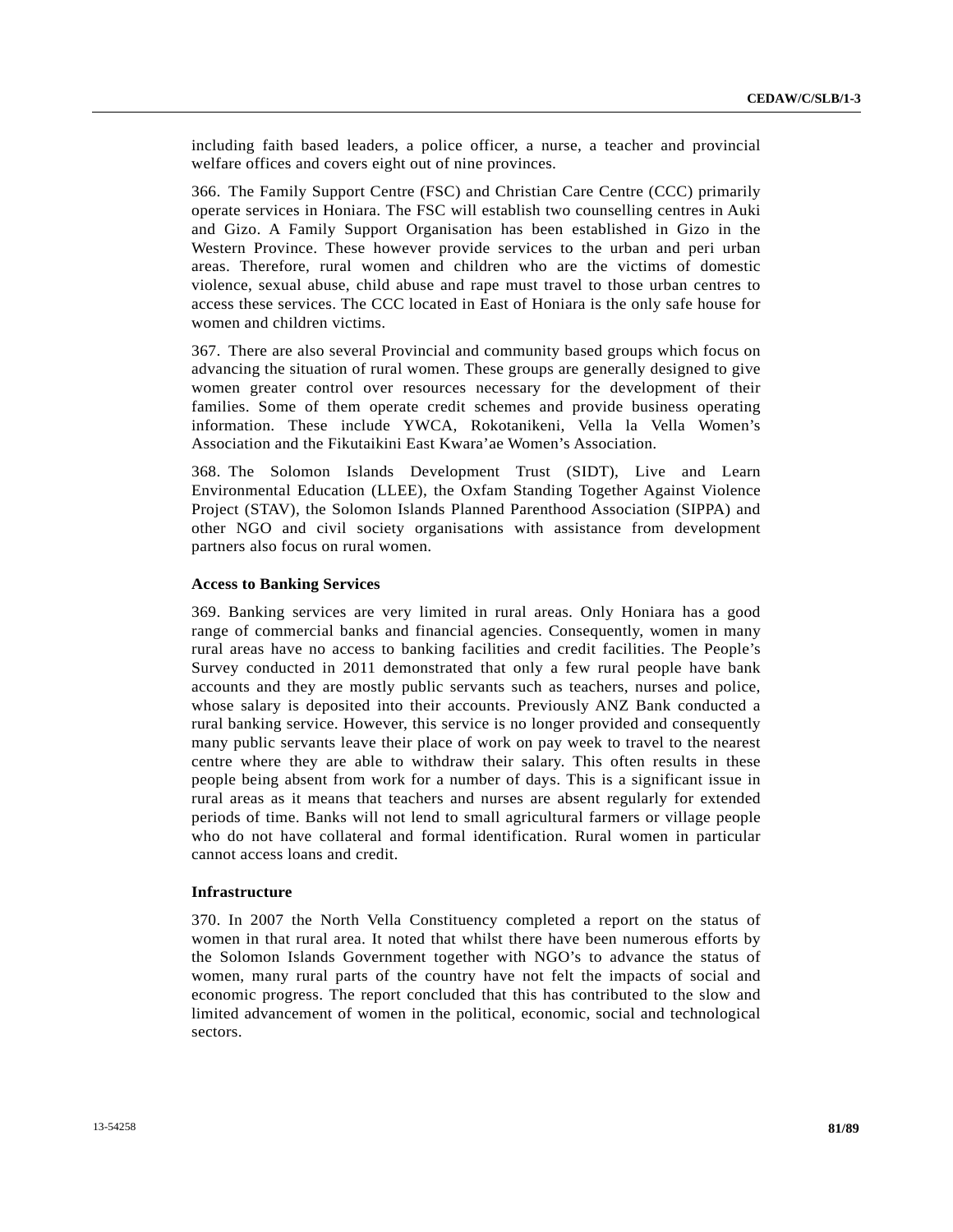371. The 2011 People's Survey demonstrated that much of the rural population have a lack of road access. In communities in east Guadalcanal they often have to walk nine hours to reach the nearest road. This has significant impact on the ability to transport goods for marketing and travel for medical and supply purposes. Participants in the survey from Temotu Province stated that they are far from Honiara and largely neglected by the national government. The province has poor transport and no proper reliable shipping service. Participants from Western Province also complained of inadequate transport infrastructure.

372. The 2011 People's Survey indicated that most rural people feel helpless and neglected.[72](#page-81-0) Most rural women still have limited levels of access to safe drinking water and sanitation. The 2009 Census demonstrated that out of a total number of 91,251 private households in Solomon Islands 29,932 (almost 33%) do not have any sanitation facilities. Out of a total of 91,251 households there were 22,396 who reported that their main source of drinking water was a river or stream and 32,042 that reported their main source was a communal standpipe.

# **Article 15: Equality before the law and civil matters**

### **Legal Context**

373. There is no guarantee in The Constitution of equality before the law. There are no legal barriers to women having capacity to sue in civil matters. There are also no legal barriers to women's right to participate in court proceedings. Furthermore, there are no legal barriers to women's rights to conclude contracts and administer property.

374. There are no legal barriers which prevent women from serving as members of the Judiciary or Magistracy. There are no legal barriers to prevent women from working in the legal profession and having a right of appearance in all courts and tribunals.

375. Pursuant to section 60 of the Wills, Probate and Administration Act (CAP 33) 1987 women have an equal right to be executors or administrators of estates.

376. There is no legislation that nullifies all contracts and instruments that limit women's legal capacity and therefore no prohibition on discriminatory contracts.

377. Section 7 of the Citizenship Act provides that the foreign wife of a Solomon Islander can become a citizen after two years residence and with her husband's consent. This provision does not apply to husbands of Solomon Islands women. Section 11 provides that if a woman gains citizenship through marriage and then divorces and marries a person of another nationality she is deemed to have renounced her citizenship. This provision also is not applicable to men.

# **Application of the Law**

378. The provisions of the Citizenship Act in relation to a woman's right to choose her residence and domicile are discriminatory. The Citizenship Act places restrictions on women that it does not on men. It requires women to undergo significant time periods before they can seek citizenship and requires the consent of their husbands. These requirements are not made of men.

<span id="page-81-0"></span><sup>72</sup> See p55 at footnote 63 above.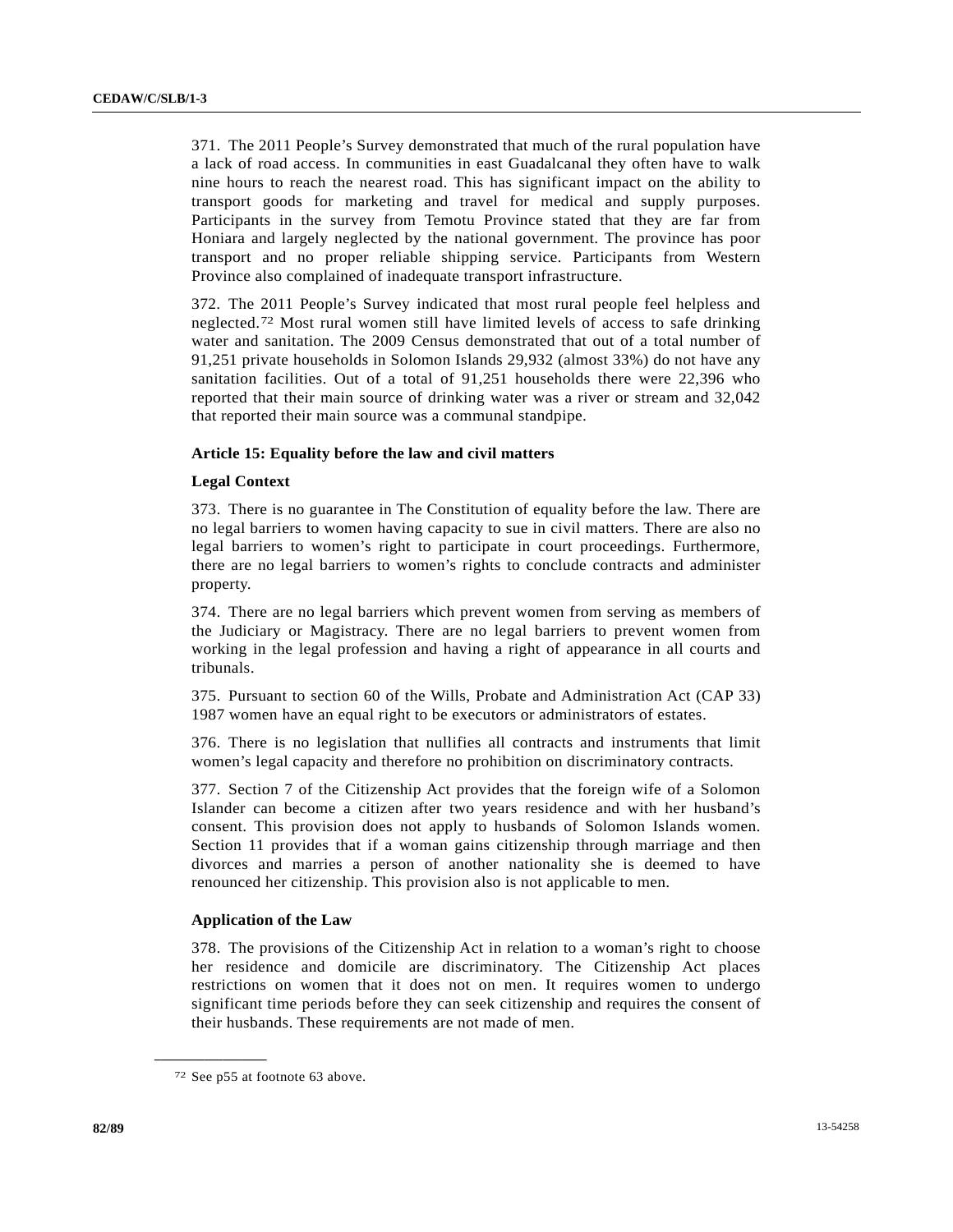# **Women in the Law**

379. The Women Lawyers Association of Solomon Islands was established in 2005 with an initial membership of around eighteen women lawyers. It was formed after it was recognised that there was a need for improved attention and greater accessibility to the machinery of the law for both women and children and also the need to establish equal gender participation in government institutions. The members conducted legal awareness workshops, provided networking opportunities for women lawyers and the association was a member of a number of governmental committees. However, the association has been inactive since 2010.

380. Although, women are entitled to serve as a member of the Judiciary a Solomon Islands woman has never been a Judge of the High Court or the Court of Appeal. There have only been a small number of female Magistrates and these have usually been in the lower ranks.

#### **Access to Legal Services and Information**

381. The majority of disputes are resolved informally by traditional methods. Women in particular rarely access the formal justice system. However, in recent years there have been considerable efforts by SIG, development partners, NGOs and civil society organisations to disseminate information regarding the formal justice system to all citizens. This has included advocacy campaigns conducted by way of provincial touring and through print, radio and television media. However, the geographical diversity of Solomon Islands together with the remoteness of many parts makes dissemination of information a great challenge. The delivery of legal services uniformly across the nation is constrained by geographical, transport, communication and economic factors. This continues to be a major challenge for the government.

382. Women have access to free legal services from the Public Solicitor's Office. This representation is in varied areas of law and includes criminal, family, domestic violence and civil matters. There is access to the Public Solicitor's Office in only three Provinces being Guadalcanal where the main office is located in Honiara, the Provincial capital of Western Province and in the Provincial capital of Malaita Province. The PSO in Honiara has established a Family Protection Unit. This unit provides specialist services to women and children. Some court tours are conducted in other provincial areas. However, these are usually conducted for a very short time, are infrequent and are usually focussed on criminal matters. Therefore, there is very limited opportunity for women in areas where a provincial tour is being conducted to obtain access to legal services. Access to legal services by women in rural areas and provinces not serviced by the Public Solicitor's Office is very limited. If women in remote and rural areas require legal services they often must travel to the capital, Honiara to obtain access to the service.

383. In 2008 the Public Solicitor's Office established the Landowners Advocacy and Legal Support Unit (LALSU). The role of the unit is to provide free information and advice for customary landowners regarding their legal rights as landowners (right to sustainable development and protection of environmental interests) over their forest resources in partnership with other NGOs. LALSU carried out awareness of these legal rights in all the provincial urban centres in the 2009-2010 period.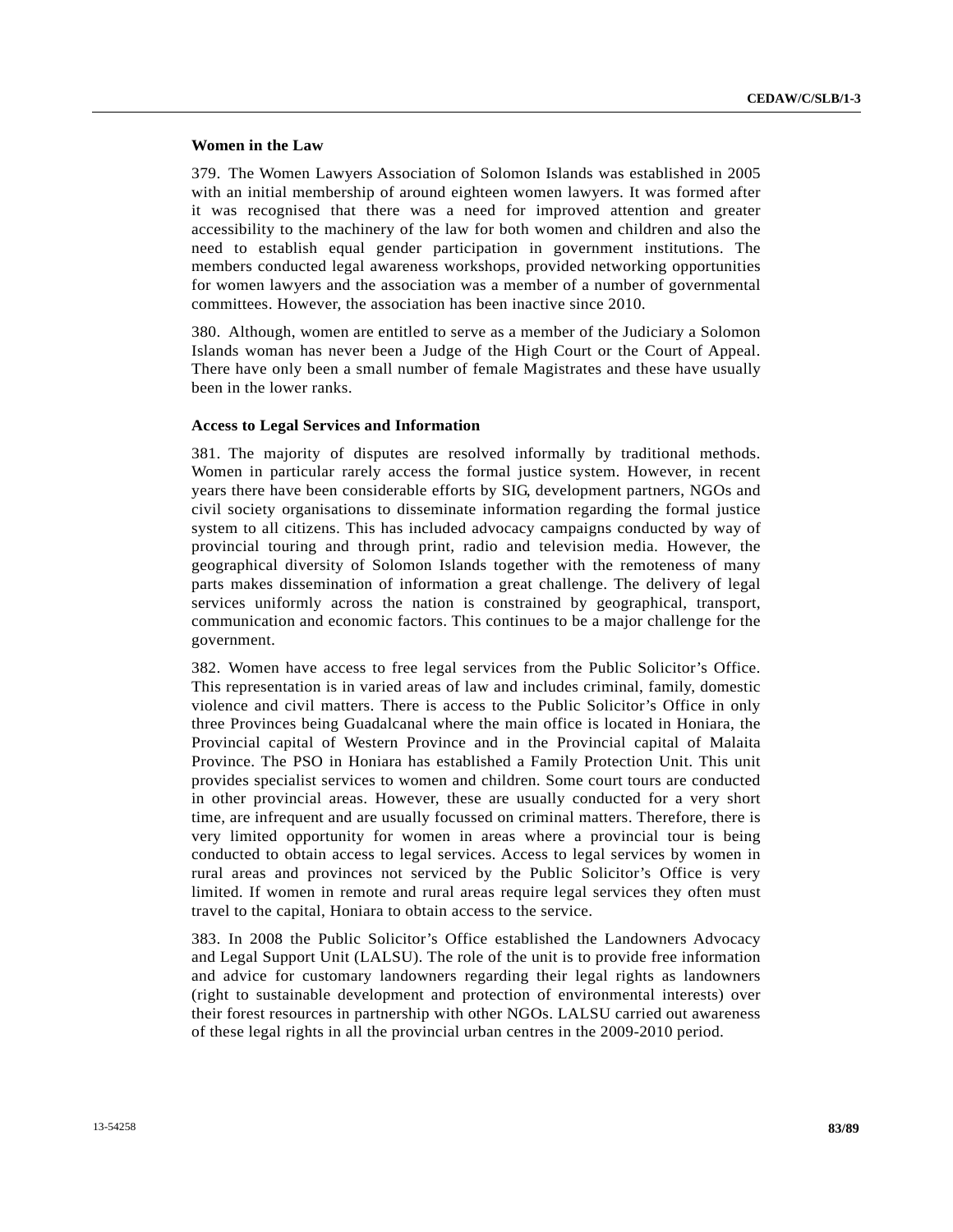384. In 2010 the inaugural "Law Week" was launched in Solomon Islands. This was repeated again in 2011. For the week the Ministry of Justice and Legal Affairs (Attorney General's Chambers, Public Solicitors Office, Director of Public Prosecutions, Police, Correctional Services, the Courts and the Law Reform Commission) and other organisations provided displays to the public and conducted information sessions through open forums, brochures, debates and discussions. NGO's such as Save the Children also participated in providing information in relation to human rights.

385. In 2010, as part of its ongoing program of community engagement which includes awareness raising activities the Law Reform Commission produced seven 15-minute radio programs for broadcast on Solomon Islands Broadcasting Corporation (SIBC). These radio sessions gave information about the Law Reforms Current projects such as reviewing corruption, sexual offences, mental impairment, criminal responsibility and fitness to plead, sentencing and law (including customary law and practice) relating to land below high water mark and invited public comment on how the issues, needs and aspirations of the people, as well as how the convention relates to the reviews of particularly the Penal Code.

386. The Ombudsman Office in 2010 and 2011 conducted community outreach awareness programs in all the Provincial urban centres on the legal rights of person to access their legal services freely. The outreach was primarily conducted in schools in the provincial urban centres.

387. There are around 400-500 civil cases filed each year at the High Court of which hardly any have a female claimant or defendant. Most of these are instituted by men claiming to be representatives of a family or tribe where the dispute involves land. Even in matrilineal societies the decisions regarding land are usually made by men.

# **Article 16: Personal and family law**

#### **Legal Context**

388. The Islanders Marriage Act (CAP 171) 1945 recognises customary and formal marriages. Section 4 provides that a marriage shall be valid if celebrated before a minister of religion or a district registrar or if it is celebrated in accordance with custom. In formal marriages before a minister of religion of the District Registrar there is consideration of consent. However, in relation to customary marriages there is no consideration of a woman entering marriage with full and free consent. Consequently, there is no legislative guarantee that a woman's entry into marriage is with full and free consent. The Islanders Divorce Act (CAP 170) 1960 provides for divorce in relation to customary marriages that have been registered in accordance with the Islanders Marriage Act. In section 12(b) it provides that a marriage is void if induced by duress or mistake.

389. Section 10 of the Islanders Marriage Act provides that the minimum age for marriage is fifteen for both boys and girls, however this does not apply to customary marriages. Consequently, there is no legislative prohibition on child marriage.

390. Formal marriages must be registered in the District Marriage Register pursuant to sections 15 and 17 of the Islanders Marriage Act. Customary marriages are exempt from registration however they may be registered voluntarily under section 18 of the Act. Section 170 of the Penal Code provides that bigamy is a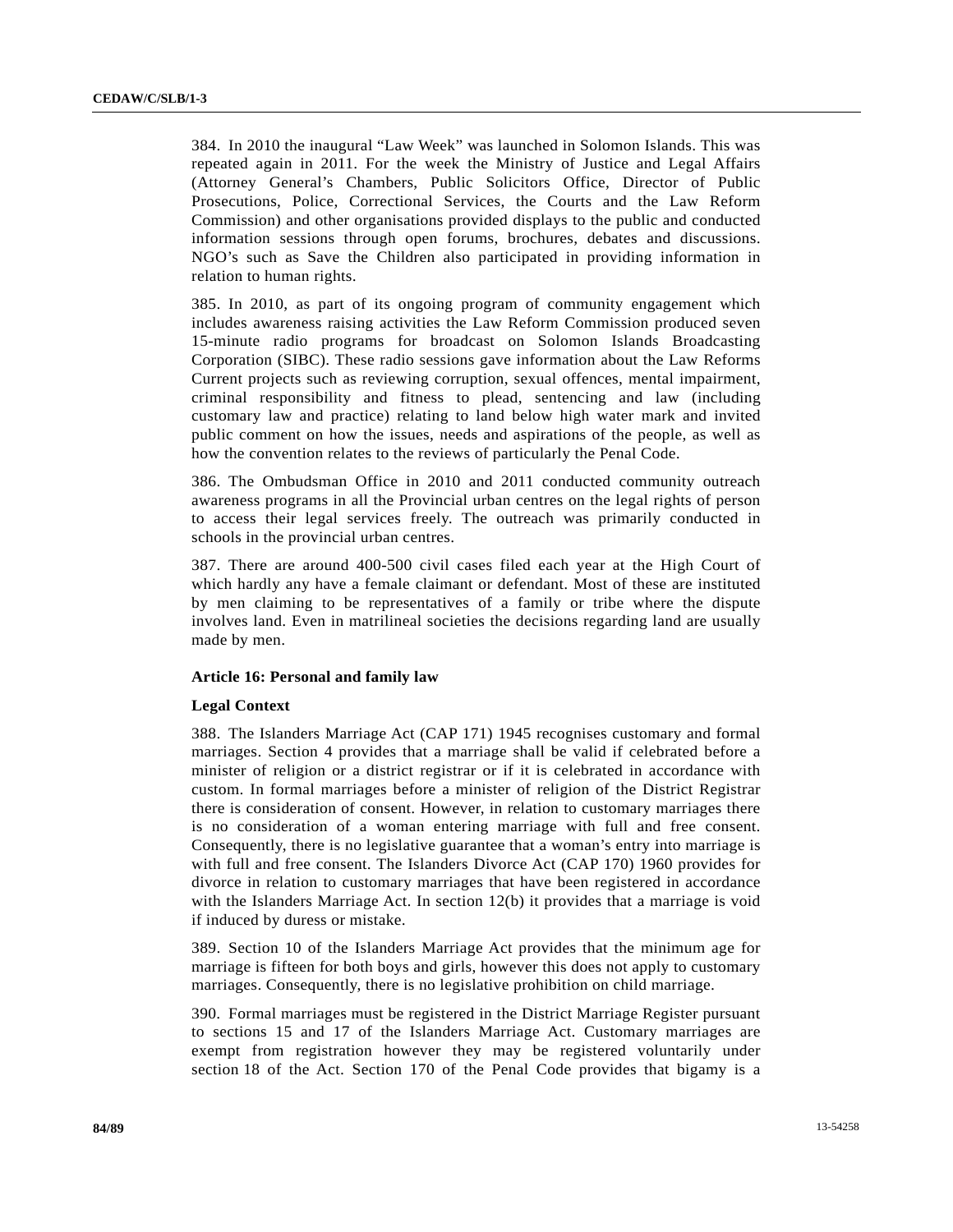criminal offence except in relation to a ceremony of marriage under customary law which is not a valid previous marriage unless it has been registered pursuant to section 18 of the Islanders Marriage Act. It provides a maximum penalty of seven years imprisonment. Section 14 of the Islanders Marriage Act provides that bigamy is an offence which carries a maximum penalty of five years imprisonment. However, like the Penal Code offence this does not apply to customary marriages that have not been registered under the Act.

391. There is no legal barrier preventing women from choosing a family name.

392. The consent of both parents is not equal in respect to marriage of minors. Section 10 of the Islanders Marriage Act provides that a child between the age of fifteen and eighteen who wishes to be married must have written consent of the father, or if the father is dead, absent or of unsound mind the consent of the mother.

393. The legislation does not guarantee equality to both spouses in ownership, acquisition, management, administration, enjoyment and disposition of property. Solomon Islands legislation does not provide for a division of matrimonial property after a divorce. Consequently, in cases that go before the courts the courts rely on common law principles when determining the division of matrimonial property. Property rights are largely determined by custom which has legal status under the Constitution. Consequently, in custom where women are discriminated against in relation to property the law does not guarantee protection and equality.

394. The Affiliation, Separation and Maintenance Act (CAP 1) 1971 determines separation based on fault criteria. The Act does provide for the payment of maintenance under section 13. It provides that the husband shall pay to the wife such lump sum having regard to the means of both what the court thinks is reasonable. The criteria of reasonableness does not provide enough guidance with respect to earning capacity, commitments and needs of the parties. Furthermore, there is no criteria for the calculation of women's non-financial contributions. If a woman commits adultery the order for maintenance is discharged under section 17.

395. Section 22 of the Act enables either party to occupy the marital home when settlement is not possible or in situations of domestic violence. The legislation does not provide for orders for restitution of conjugal rights.

396. The Islanders Divorce Act (CAP 170) 1960 in section 5 provides that divorce is available on fault based grounds and includes five years separation. The fault based grounds mean proving a matrimonial offence namely that the spouse has been guilty of adultery, desertion for a period of at least three years, cruelty and being of unsound mind for a period of at least five years. Additionally a woman can claim for a divorce if the husband has been guilty of rape, sodomy or bestiality. Section 13 provides that if sexual intercourse has taken place with consent of the petitioner since the discovery of grounds for divorce then the court will not grant a divorce. Section 3 states that the Act applies with respect to customary marriages only in circumstances where the husband is domiciled in Solomon Islands. Therefore, if the husband is not domiciled in Solomon Islands the wife cannot get a divorce. This does not apply in reverse.

397. There is no duty on the court to promote reconciliation although in practise the courts encourage parties to settle. Courts may refer parties to a mediator for proceedings under the Islanders Divorce Act or the Matrimonial Causes Act or the Affiliation, Separation and Maintenance Act (Cap 1) to assist the parties affected or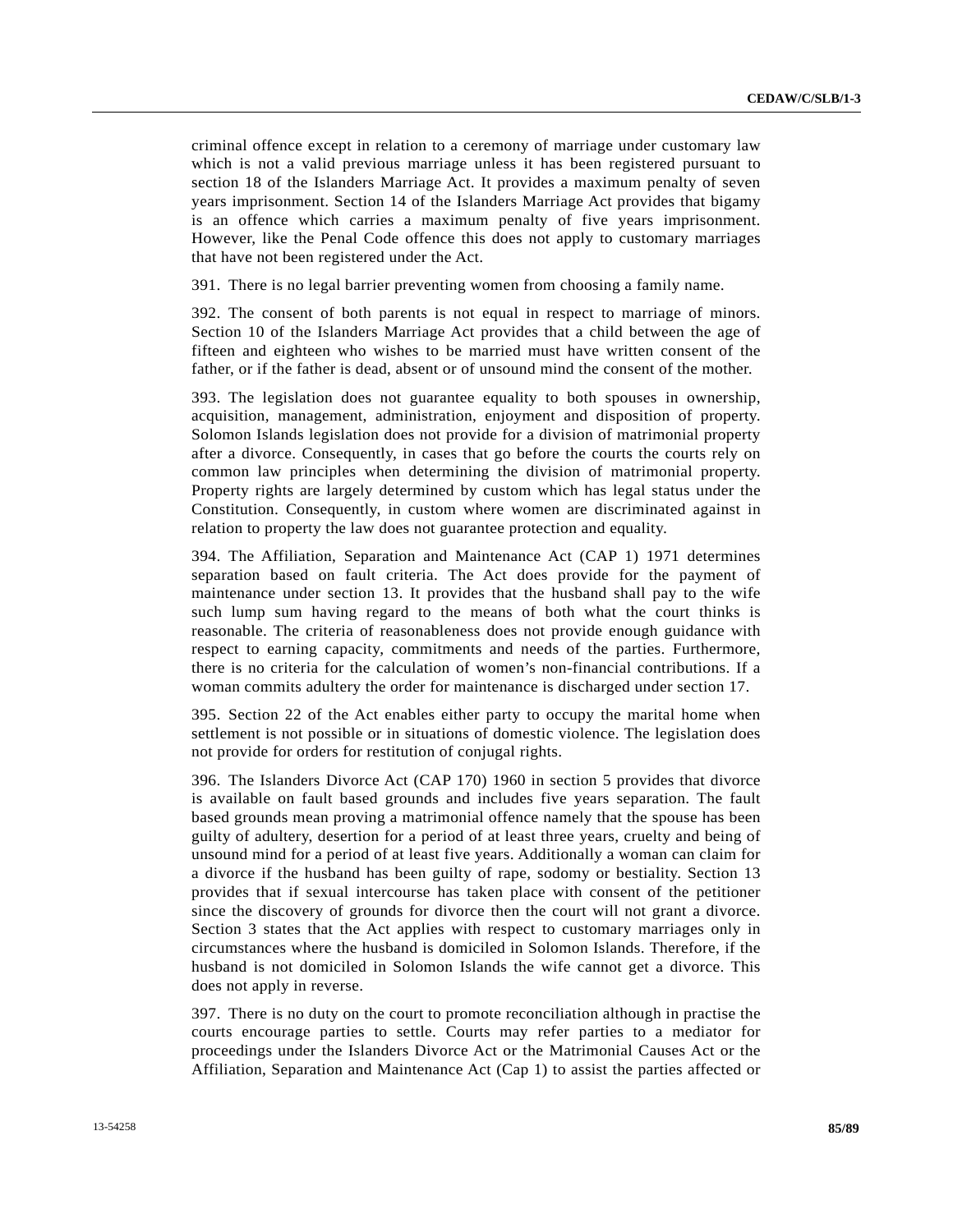likely to be affected by the separation or divorce to resolve some or all of their disputes with each other.[73](#page-85-0)

398. The legislation does not provide for the division of property. Consequently, there are no legislative criteria which recognise unpaid contributions, future needs and future earning capacities.

399. Section 21 of the Islanders Divorce Act (CAP 170) section 21 provides for the payment of child support after divorce as is just and necessary. The criteria does not specifically state that regard is to be had to the child's needs, the earning capacity and assets and respective commitments of both parents. This section also provides for the payment of spousal maintenance on the basis of just and necessary. As with the case with child maintenance the legislation does not require a consideration of earning capacity, assets and respective commitments of both parents.

400. The Islanders Divorce Act and the Affiliation, Separation and Maintenance Act do not provide a legislative requirement for custody and access based on the principle of the best interests of the child.

401. In section 18 the Islanders Divorce Act provides that husbands may claim damages on petition for divorce or separation from a third party on the ground of adultery. The same is not applicable to women whose husbands have committed adultery.

402. Women have equal rights to guardianship, wardship, trusteeship and adoption pursuant to the Adoption Act 2004. Custom adoption is recognised to be regulated by customary law.

403. None of the legislation governing family law recognises de facto relationship rights (including same sex couples) on the same basis as marriage.

404. The Affiliation, Separation and Maintenance Act under section 5 provides an order for establishing parentage. However, under that section parentage can only be established with evidence provided by the complainant, which must be corroborated. The Act provides for a contribution to child birth costs by the father to an unmarried mother. However, these are in limited circumstances. Within three years from the birth or if the father has left Solomon Islands within twelve months of his return the court can award expenses incidental to the payment of the birth. An order for the payment of child support for children born out of marriage can only be made in these circumstances also. It provides that the amount of child support will be reasonable and based on the means of the father.

405. There is no legislation which requires the court to apply the principles of the Convention on the Rights of the Child or the Convention on the Elimination of All Forms of Discrimination Against Women.

406. The Wills, Probate and Administration Act (CAP 33) provides for equal inheritance laws. However, the Solomon Islands Constitution provides that customary law has formal legal status. Consequently, customary inheritance laws that discriminate against women may in some circumstances be lawful.

<span id="page-85-0"></span><sup>73</sup> Solomon Islands Courts (Civil Procedure) Rules 2007 — Chapter 15.2 Divorce.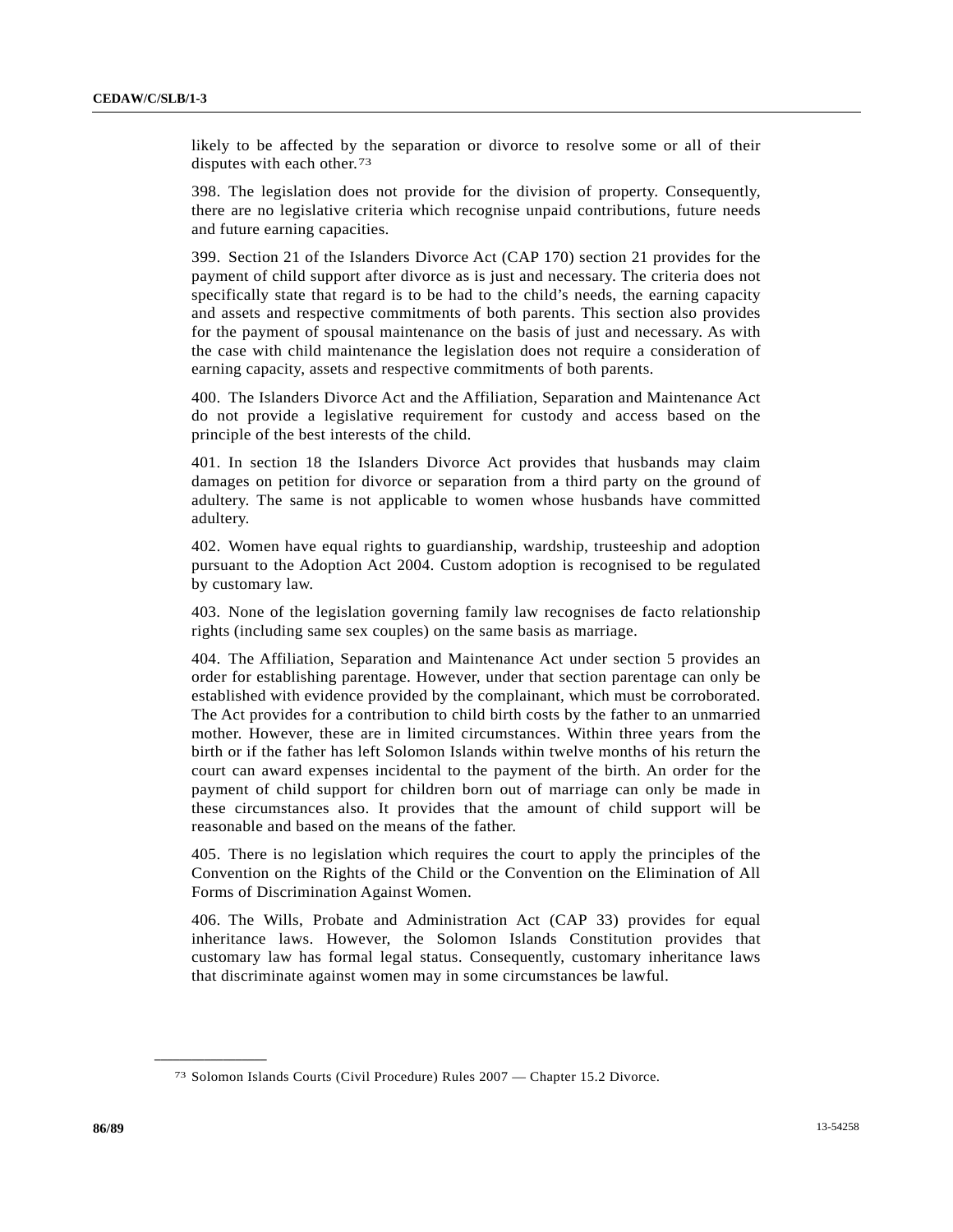### **Application of the Law**

407. The exemption of registration of customary marriages reduces the impact of registration in assisting to prevent bigamy and child marriage given that these are more likely to occur in customary law. Furthermore, the exclusion of customary marriages from the offence of bigamy further enables the practice to continue legally. The requirement of consent for the marriage of a minor in the first instance from the father perpetuates a stereotype of men as the head of the household.

408. The practice of early marriage has decreased but remains common in rural areas and among poor populations. Poor parents often believe that an early marriage will protect their daughters and provide them opportunities. In fact the reverse is often the case. It often results in a loss of development opportunities, life options and poor health.

409. Section 18 of the Islanders Divorce Act is clearly discriminatory as it implies that a husband has the right to compensation as he has lost his property to another man. This provision is demeaning to women and reflects discriminatory stereotypes arising from the practice of bride price. In Sasango v Beliga[7](#page-86-0)4 the court held that the best interest of the child prevail over customary rules on child custody, even where a woman has had a relationship which is considered inappropriate in custom.

410. As land in Solomon Islands is mostly customarily owned, land inheritance is primarily governed by customary law. Customary law is often discriminatory against women and does not provide equalities in terms of ownership of the land or other assets. The Courts have not been consistent in their application of the exemption from the non-discrimination provision contained in section 15 of the Constitution. Consequently, it is unclear whether the Constitution is intended to exempt all customary laws from the anti-discrimination provision (a wide interpretation) or whether it should be interpreted more narrowly to limit the exemption to laws concerning when or how customary law applies.[75](#page-86-1)

411. There has not been any clarification of the interpretation of the provision by any Acts of Parliament despite The Constitution giving Parliament the power to make laws with respect to the application of customary law. The Courts have considered the issue on a number of occasions but not since ratification of CEDAW. See Articles 1 & 2 for a complete discussion of the decisions.

412. In applying the Islanders Divorce Act and the Affiliation, Separation and Maintenance Act the courts appear to take into account the principle of the best interests of the child. In proceedings relating to the custody of children under the Affiliation, Separation and Maintenance Act the court relies upon established case law to apply the principle of "in the best interests of the child".

413. The statutory time limits on the availability to apply for child maintenance are discriminatory. The child remains a child until the age of eighteen and the costs of raising a child should be shared until that time regardless of when an application for an order is made. Furthermore, the amount of child support should take into account a greater number of factors than the means of the father. It should include a consideration of the needs of the child, the earning capacity of both parties and the commitments of both parties.

<span id="page-86-1"></span><span id="page-86-0"></span><sup>74 [1987]</sup> SBMC 5; [1987] SILR 91 (5 August 1987). 75 See p11 at footnote 6 above.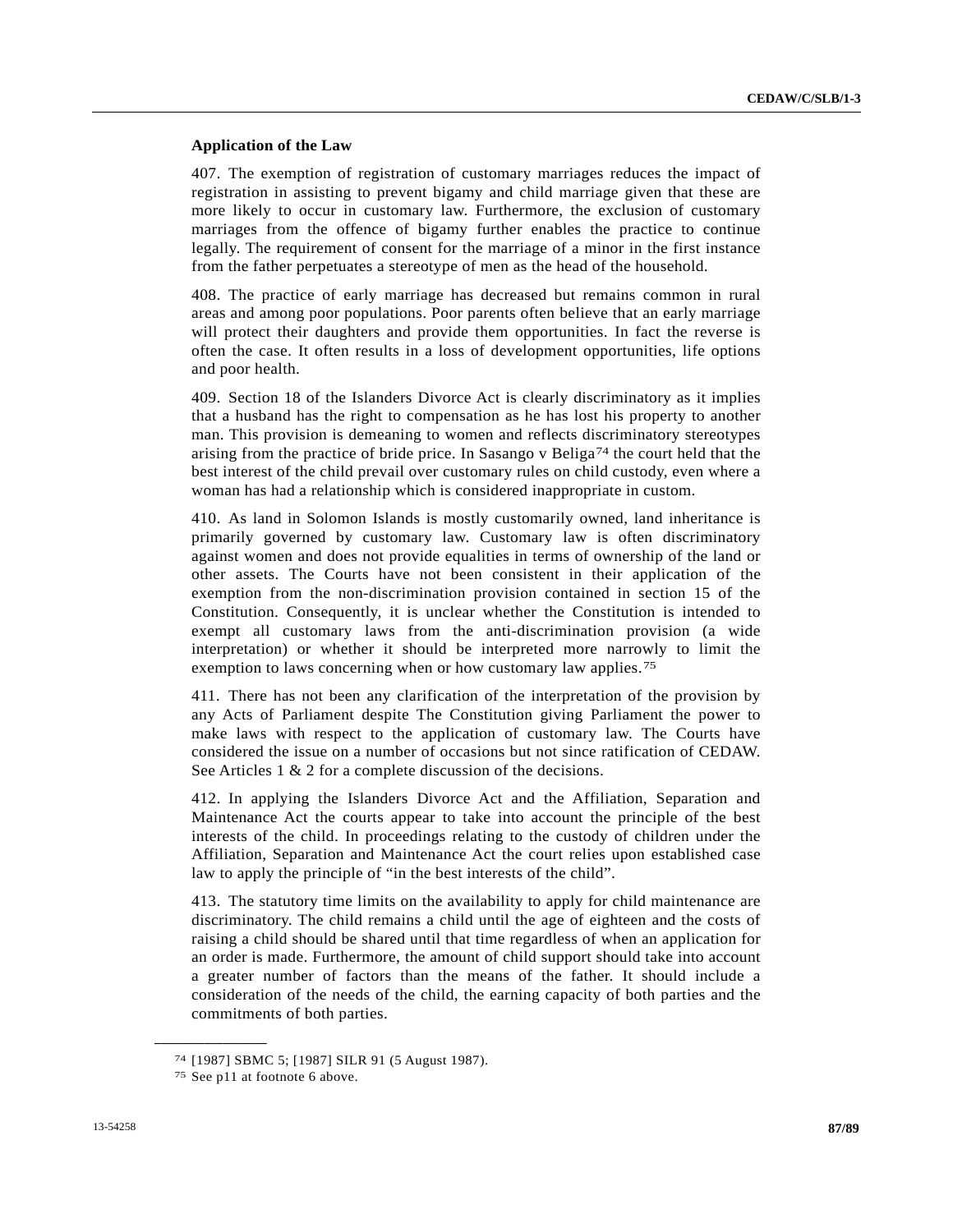414. The requirement of corroboration for establishing parentage under the Affiliation, Separation and Maintenance Act is highly discriminatory. The legal requirement of corroboration implies that the evidence of a woman is not trustworthy enough or reliable enough to be taken on its own without corroboration. Furthermore, corroboration can be difficult to provide depending on the circumstances.

### **Law Reform**

415. The SILRC currently has a large number of references to review legislation including the Penal Code, the Criminal Procedure Code, the Affiliation Separation and Maintenance Act, the Islanders Marriage Act and the Islanders Divorce Act. It is envisaged that the reviews will pay attention to provisions which will protect and promote the rights of women and children. The review of legislation by the Law Reform Commission is a very time consuming task requiring extensive community and stakeholder consultation. Due to the large volume of work, human resource constraints, financial constraints and the determination of legislative priorities the review of the Affiliation, Separation and Maintenance Act, the Islanders Divorce Act and the Islanders Marriage Act has not yet commenced.

# **Customary Marriage**

416. The payment of a bride price is still a widespread practice in Solomon Islands, although not in all parts. Bride Price can be a significant causal factor for the occurrence of young marriage. Traditionally the practice of a bride price is a means of cementing social relationships between clans. The groom's family demonstrates their appreciation of the bride's family giving away their daughter by offering gifts. The significance of the bride price is the value of the daughter to her family. However, there are occasions where the tradition of bride price payment is abused.[76](#page-87-0) As a result of the introduction of the cash economy, in some instances the bride has become more of a commodity than a symbol of positive social relations.[77](#page-87-1) This customary practice can take decision making out of the hands of women and in some instances raises issues of "ownership" of both the bride and any children born as a result of the marriage.

417. A number of recent studies have recognised the potential child protection issues raised by the customary practice of bride price and arranged marriages. The "Children Living Away from Parents in the Pacific" report completed in 2010 and the "Child Sexual Abuse and Commercial Exploitation of Children in the Pacific: A Regional Report" completed in 2006 both refer to the dangers of the customary practices of bride price and arranged marriages.

418. The "Child Sexual Abuse and Commercial Exploitation of Children in the Pacific: A Regional Report" 2006 compiled by a number of development partners is a regional report containing findings of a study of Solomon Islands and other Pacific nations conducted between October 2004 and June 2005. The report found the existence of foreigners marrying girls as young as twelve in exchange for money or

<span id="page-87-0"></span><sup>76</sup> See paragraph 121 on bride price.

<span id="page-87-1"></span><sup>77</sup> Child Sexual Abuse and Commercial Exploitation of Children in the Pacific: A Regional Report, 2006, UNICEF, UNESCAP & ECPAT, p42.